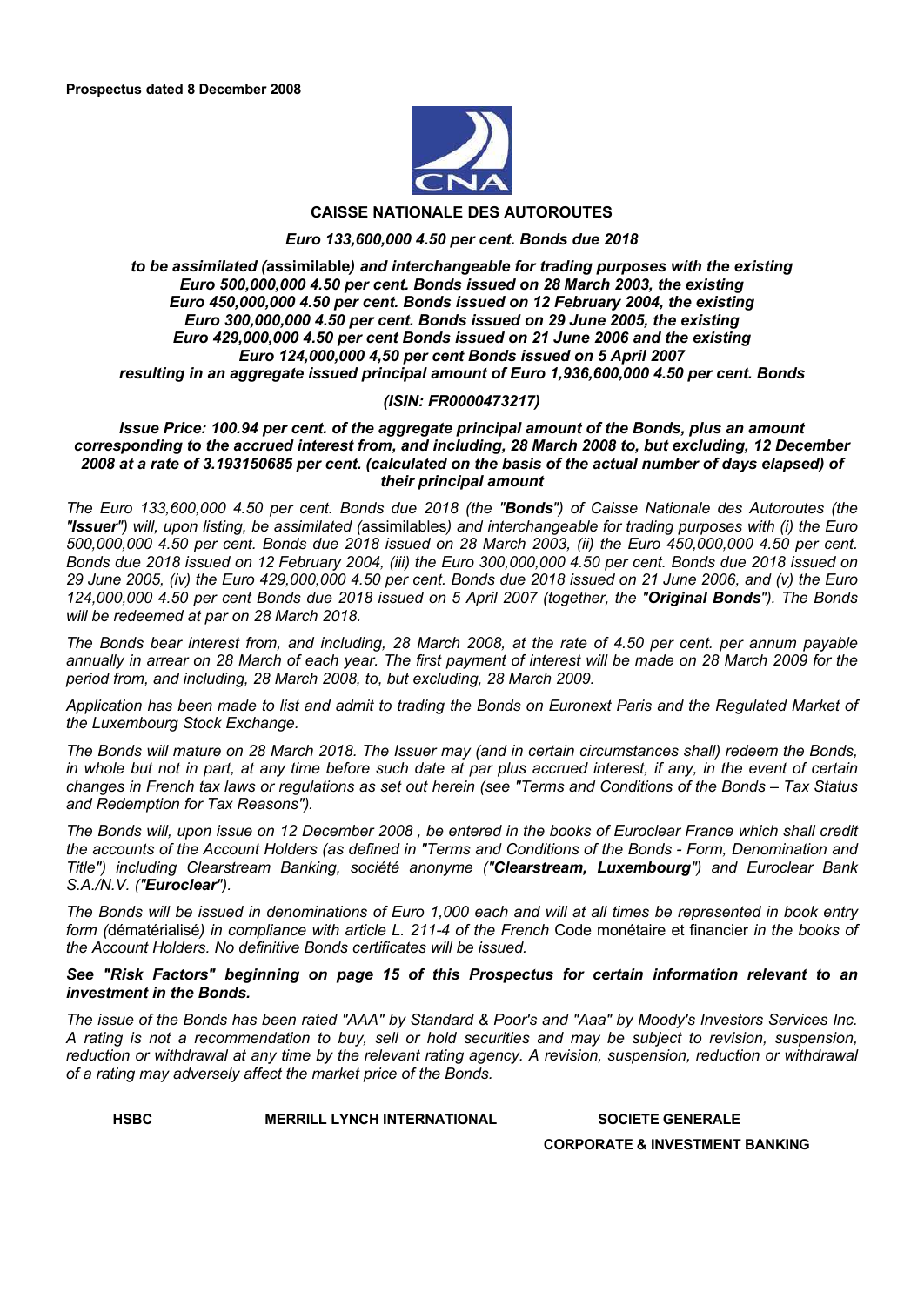*This prospectus constitutes a prospectus (the "Prospectus") for the purposes of article 5.3 of Directive 2003/71/EC.*

*The Issuer represents that to the best of its knowledge and belief and after having made all inquiries as it has considered necessary this Prospectus contains all information with regard to the Issuer and the Bonds which is material in the context of the issue and offering of the Bonds, all such information is in every material respect true and accurate and not misleading, there are no other facts the omission of which would in the context of the issue and sale of the Bonds make any statement in this Prospectus misleading in any material respect and that all reasonable enquiries have been made to ascertain such facts and to ensure the accuracy of all such statements. The Issuer accepts responsibility accordingly.*

*In connection with the issue and offering of the Bonds, no person has been authorised to give any information or to make any representation other than those contained in this Prospectus and, if given or made, such information or representation must not be relied upon in any way as having been authorised by the Issuer or the Joint Lead Managers (as defined in "Subscription and Sale" below). Neither the delivery of this Prospectus, nor any sale made in connection therewith shall, under any circumstances, create any implication that there has been no change in the affairs of the Issuer subsequent to its date.*

*The Joint Lead Managers have not separately verified the information contained in this Prospectus. The Joint Lead Managers make no representations or warranties, express or implied, and assume no responsibility for the accuracy or completeness of the information contained herein.*

*The distribution of this Prospectus and the offering of the Bonds in certain jurisdictions may be restricted by law. Persons into whose possession this Prospectus comes are required by the Issuer and the Joint Lead Managers to inform themselves about and to observe any such restrictions.* 

*The Bonds have not been and will not be registered under the U.S. Securities Act of 1933 as amended (the "Securities Act"). The Bonds may not be offered or sold within the United States or to or for the account or benefit of U.S. Persons (as defined in Regulation S under the Securities Act) otherwise than in accordance with applicable U.S. Securities laws and regulations.*

*For a further description of certain restrictions on offers and sales of Bonds and on distribution of this Prospectus, see "Subscription and Sale" below.*

*This Prospectus does not constitute, and may not be used for the purposes of, an offer or an invitation, to subscribe for or purchase any Bonds for or on behalf of any person in any jurisdiction or in any circumstances in which such offer or invitation is not authorised or to any person to whom it is unlawful to make such offer or invitation and no action is being taken to permit an offering of the Bonds or the distribution of this Prospectus in any jurisdiction where such action is required.*

#### *See "Risk Factors" beginning on page 15 of this Prospectus for certain information relevant to an investment in the Bonds.*

*In this Prospectus, unless otherwise specified or the context otherwise requires, references to "€", "EURO", "EUR" or "euro" are to the single currency which was introduced in the participating member states of the European Union on 1 January 1999.*

*Potential Bondholders are strongly advised to consult their own tax advisers concerning the consequences of acquisition, disposal, early repayment or redemption of the Bonds.*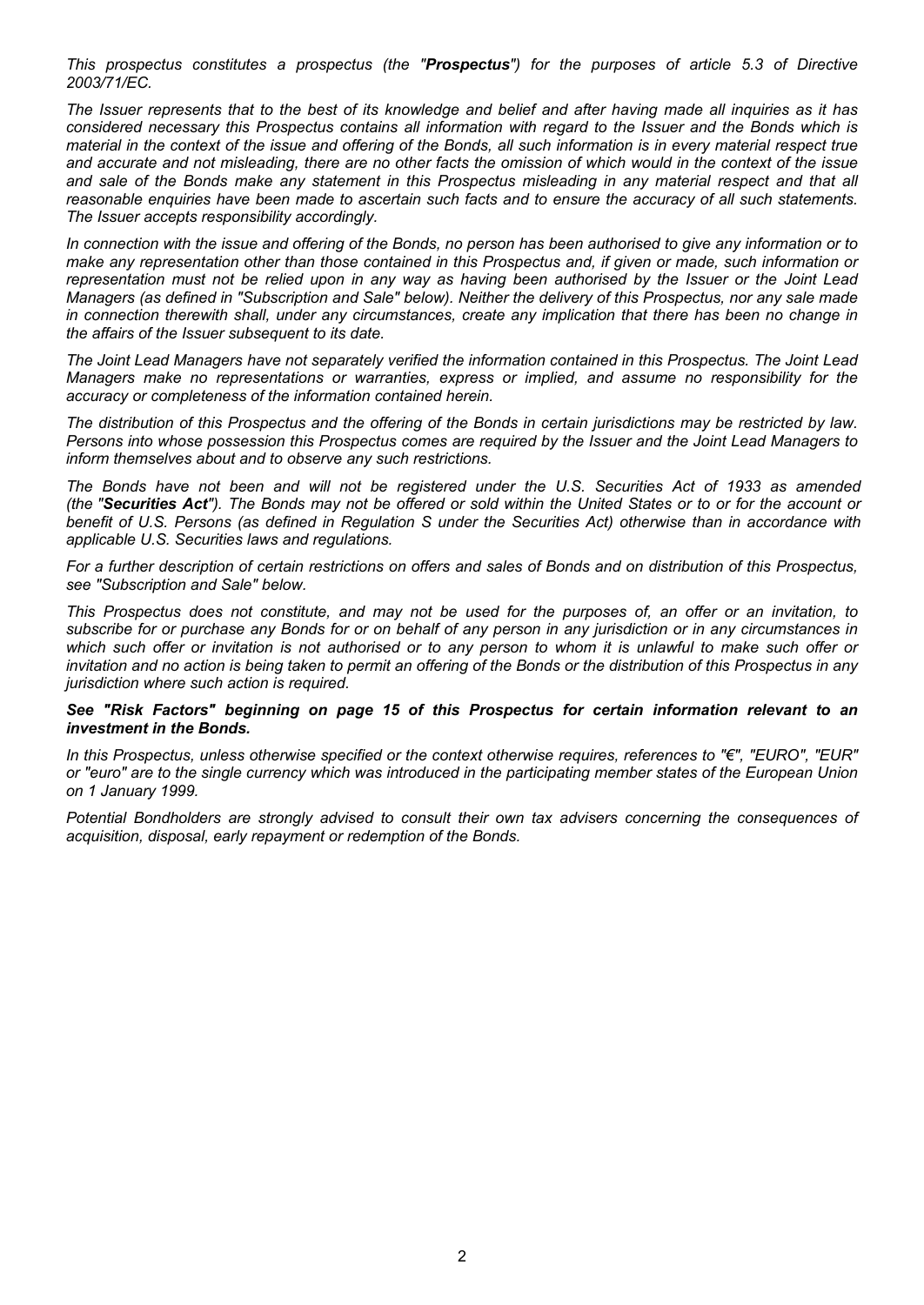# TABLE OF CONTENTS

| PERSONS RESPONSIBLE FOR THE INFORMATION GIVEN IN THE PROSPECTUS  81 |  |
|---------------------------------------------------------------------|--|
|                                                                     |  |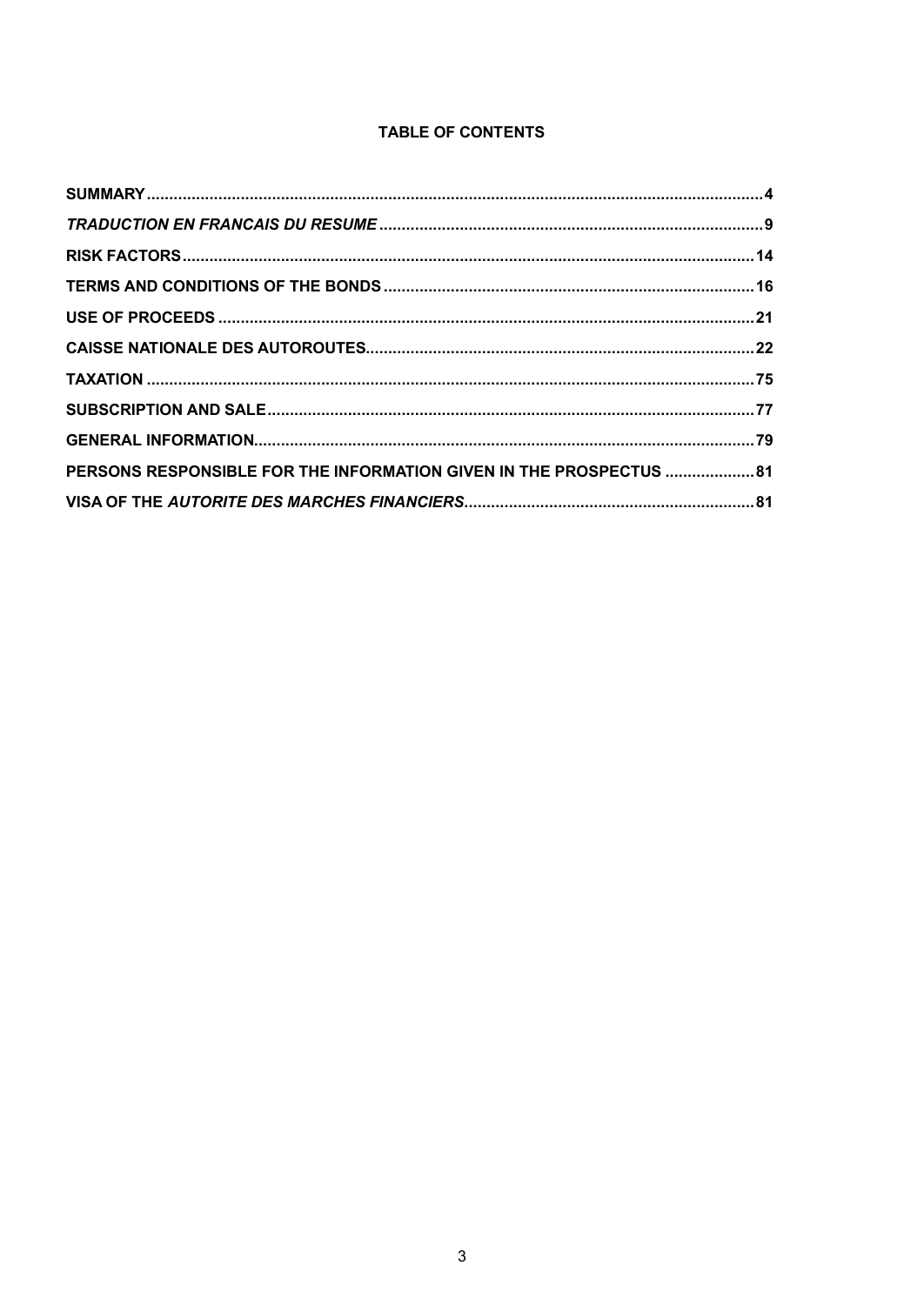#### **SUMMARY**

*This summary must be read as an introduction to this Prospectus. Any decision to invest in any Bonds should be based on a consideration of the Prospectus as a whole. Where a claim relating to information contained in the Prospectus is brought before a court, the plaintiff investor may, under the national legislation of the Member States of the European Community or the European Economic Area, be required to bear the costs of translating this Prospectus before the legal proceedings are initiated. The persons who presented the summary, including its translation and requested its notification, only have civil liability if this summary is misleading, inaccurate or inconsistent when read together with the other parts of this Prospectus.*

#### **1 Essential characteristics and risks associated with the Issuer**

**(A) The Issuer**

| 1.  | General information in respect of the<br>Issuer, and its corporate governance                                                                              |                                                                                                                                                                                                                                                                                                                                                                                                                                          |
|-----|------------------------------------------------------------------------------------------------------------------------------------------------------------|------------------------------------------------------------------------------------------------------------------------------------------------------------------------------------------------------------------------------------------------------------------------------------------------------------------------------------------------------------------------------------------------------------------------------------------|
| 1.1 | Corporate name:                                                                                                                                            | Caisse Nationale des Autoroutes ("CNA" or the "Issuer")                                                                                                                                                                                                                                                                                                                                                                                  |
|     | Registered office:                                                                                                                                         | 56, rue de Lille, 75356 Paris 07 SP                                                                                                                                                                                                                                                                                                                                                                                                      |
|     | 1.2 Legal<br>structure<br>administration<br>and<br>bodies:                                                                                                 | National public-sector administrative institution with a<br>corporate structure and financial independence                                                                                                                                                                                                                                                                                                                               |
|     | 1.3 Name and status of statutory auditors:                                                                                                                 | Mrs. Martine Delaveau, a government accountant, was<br>appointed by a joint order (arrêté) of the Ministry for the<br>Ecology, and Sustainable Development, and the Ministry<br>for the Budget Public accounts and the Civil Service dated<br>October 19, 2007 (JO, November 17, 2007).                                                                                                                                                  |
|     | 1.4 Date of incorporation and termination:                                                                                                                 | CNA was incorporated in 1963 for an indefinite period.                                                                                                                                                                                                                                                                                                                                                                                   |
|     | 1.5 Legal documents in respect of the Issuer<br>(by-laws, reports of general meetings,<br>auditors reports) can be consulted at the<br>following location: | At the headquarters of CNA:<br>15, quai Anatole France<br>75356 Paris 07 SP                                                                                                                                                                                                                                                                                                                                                              |
| 2.  | General information in respect of the<br>capital                                                                                                           |                                                                                                                                                                                                                                                                                                                                                                                                                                          |
| 2.1 | Registered capital:                                                                                                                                        | Its status as a national public administrative institution<br>means that CNA has no capital.                                                                                                                                                                                                                                                                                                                                             |
| 3.  | Information concerning the business of<br>the Issuer                                                                                                       |                                                                                                                                                                                                                                                                                                                                                                                                                                          |
| 3.1 | Summary of the Issuer's business and<br>trends:                                                                                                            | Pursuant to article R. 122-7 of the French Highway Code,<br>CNA is responsible for obtaining resources for the<br>expressway concession companies or for financing the<br>construction or development of expressways which collect<br>tolls, and to transfer all the expenses and revenues from<br>the bonds it issues to the expressway concession<br>companies and public bodies, pursuant to article L. 122-4 of<br>the Highway Code. |
|     |                                                                                                                                                            | CNA is a public administrative institution enjoying financial<br>autonomy, and whose income does not come from the<br>Government budget.                                                                                                                                                                                                                                                                                                 |
|     |                                                                                                                                                            | The board of directors of CNA deliberates on its budget, on                                                                                                                                                                                                                                                                                                                                                                              |

its accounting and financial management and on the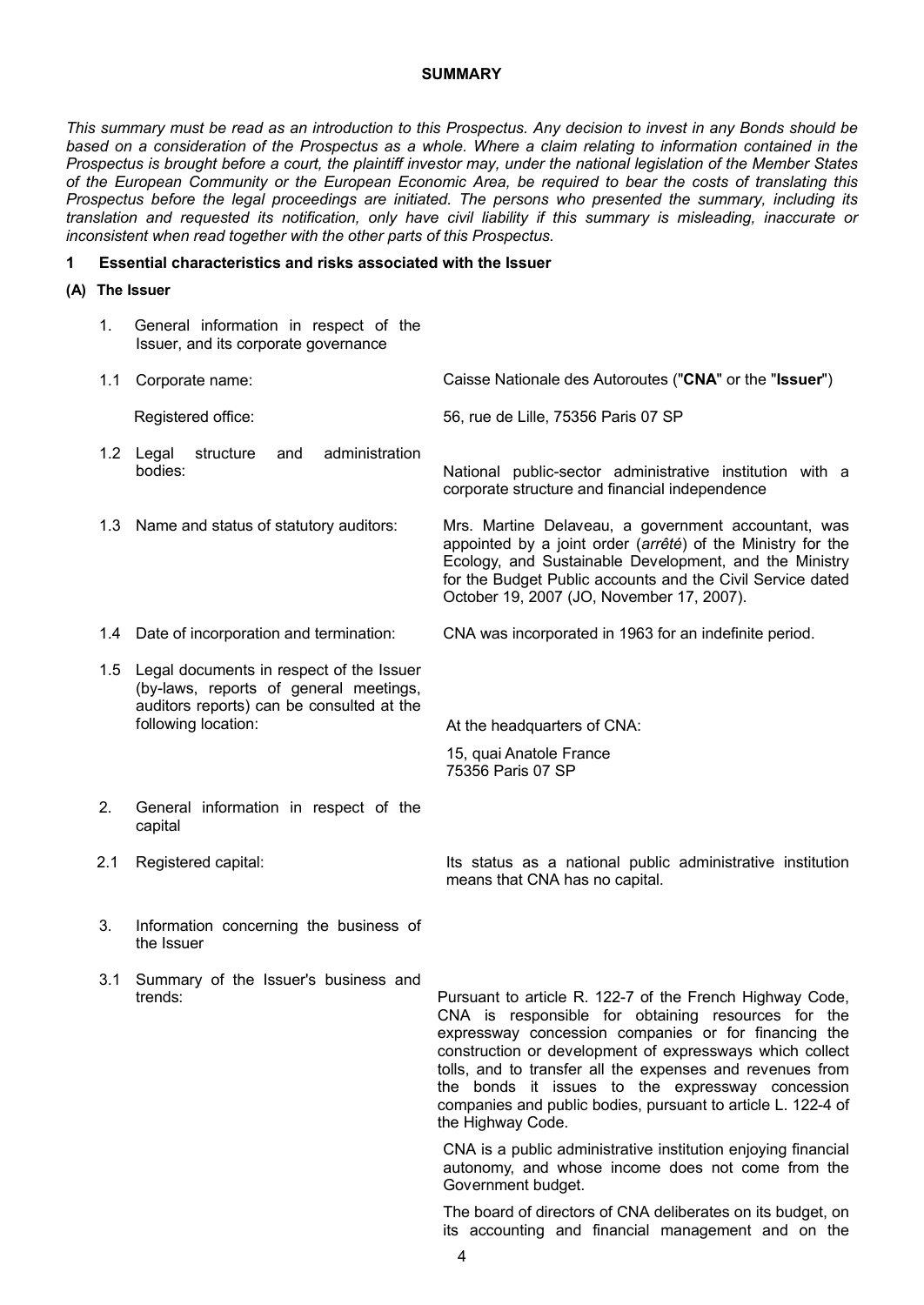annual programme for borrowing. The administrative, accounting and financial management of CNA is managed by the Caisse des Dépôts in accordance with the terms set forth in an agreement entered into between the two establishments.

Each year, once companies eligible for CNA financing have compiled their financing needs, a borrowing program is drawn up jointly by CNA, the regulatory bodies (Ministry of the Economy and Finance, Ministry for Road Transport) and the companies.

Financial resources collected by CNA in this way are then distributed in the form of loans to the expressway concession companies, the rates and maturity which apply to these loans being exactly the same as those which apply to the loans taken out by CNA. CNA therefore grants loans to the various expressway concession companies, the terms and conditions of these loans define the obligations of both parties, in particular in respect of the obligation of the companies to pay amounts to CNA in accordance with contracted loan payment schedules.

Aside from individual loan contracts entered into between CNA and its beneficiaries, the general terms regulating relations between CNA and the companies were first set forth in an Agreement dated September 2, 1996, the terms of this agreement applied until early 2006, at which time it was remodelled in order to secure repayment of the CNA outstanding loan further to the privatization in early 2006 of the three largest French expressway companies which until the time of their privatization had been financed by CNA.

Given the gradual maturity of the expressway network of concessionary companies which had been using the CNA financing system, and as a result of the withdrawal of the companies privatized early 2006, CNA's outstanding debt as recorded since 2003 should therefore continue to decline, even at a faster rate over the coming years (EUR 18,051,000,000 at end 2007 "*en valeur historique")*.

### **(B) Principal Risks**

CNA is a national public administrative institution which enjoys financial autonomy, is not supported by the government budget, and whose purpose is the obtaining of resources for expressway concession companies to finance the construction or development of expressways which collect tolls. The general terms governing the relations between CNA and the companies were first set forth in an agreement dated September 2, 1996. On July 18, 2005, the French government launched the privatization of the three major French superhighway companies and hence, CNA had additional clauses added to the 1996 agreement. These amendments were entered into by the concessionary companies in the first half of 2006.

Pursuant to these amendments, the expressway concession companies have undertaken to inform CNA of their financial situation on a regular basis. CNA checks on a regular basis whether the information received is in compliance with the undertaken obligations.

CNA's market risk is currently restricted to that of interest rates which result from the fixed-rate bond issuance and its loan indexed on French inflation. These interest rate risks are hedged in a perfectly congruent manner by loans granted to expressway companies.

#### **2 Essential characteristics and risks associated with the Bonds**

### **(A) The Bonds**

Description: Euro 133,600,000 4.50 per cent. Bonds due 2018 to be assimilated (*assimilables*) and interchangeable for trading purposes upon listing with (i) the Euro 500,000,000 4.50 per cent. Bonds issued on 28 March 2003, (ii) the Euro 450,000,000 4.50 per cent. Bonds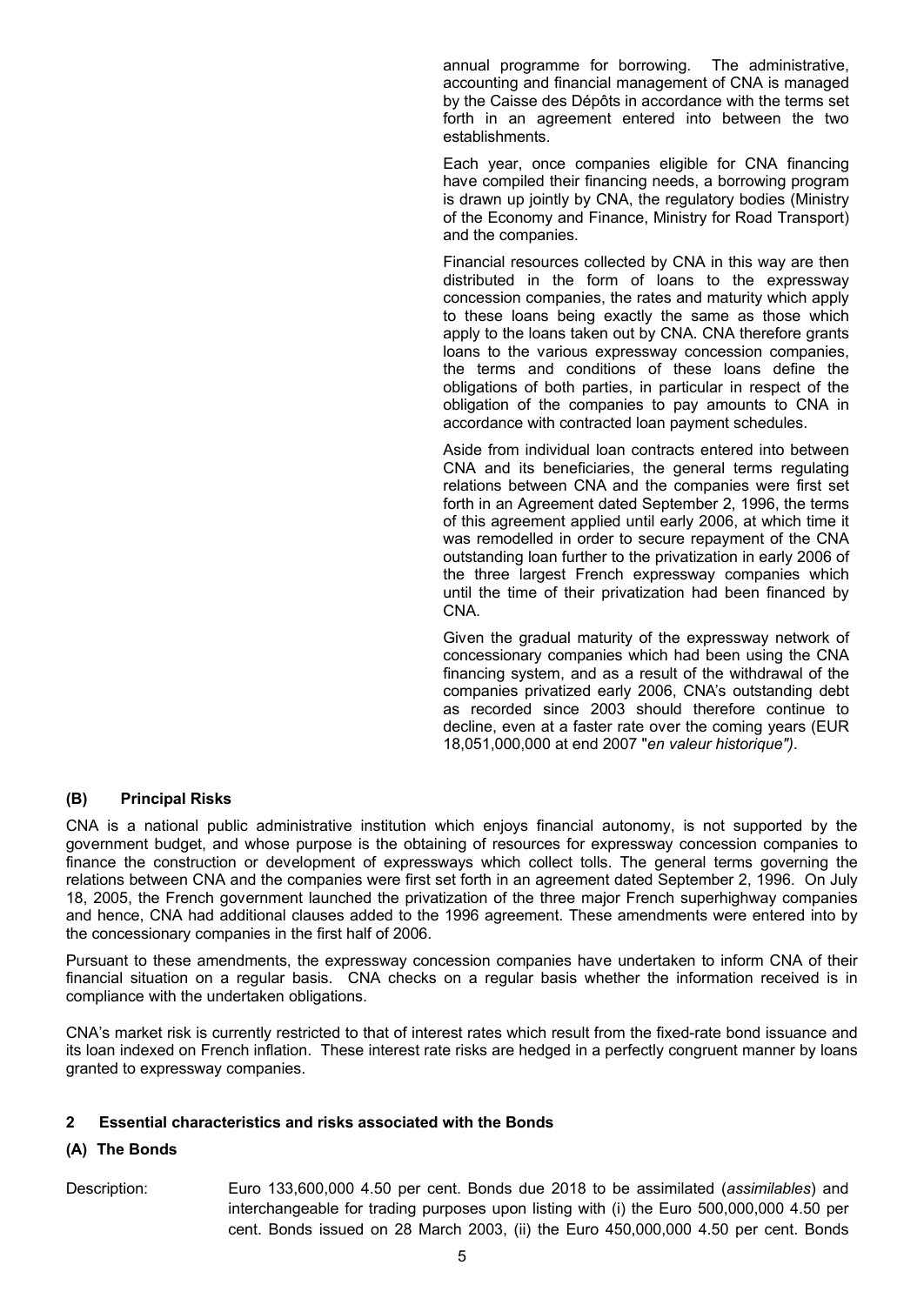|                         | issued on 12 February 2004, (iii) the Euro 300,000,000 4.50 per cent. Bonds issued on<br>29 June 2005, (iv) the Euro 429,000,000 4.50 per cent. Bonds issued on 21 June 2006,<br>and (v) the Euro 124,000,000 4.50 per cent. Bonds issued on 5 April 2007                                                                                                                                                                                                                             |
|-------------------------|---------------------------------------------------------------------------------------------------------------------------------------------------------------------------------------------------------------------------------------------------------------------------------------------------------------------------------------------------------------------------------------------------------------------------------------------------------------------------------------|
| Joint Lead              |                                                                                                                                                                                                                                                                                                                                                                                                                                                                                       |
| Managers:               | HSBC France, Merrill Lynch International and Société Générale                                                                                                                                                                                                                                                                                                                                                                                                                         |
| <b>Issue Price:</b>     | 100.94 per cent. of the aggregate principal amount of the Bonds, plus an amount<br>corresponding to the accrued interest from, and including, 28 March 2008 to, but<br>excluding, 12 December 2008 at a rate of 3.193150685 per cent. of their principal amount                                                                                                                                                                                                                       |
| Amount:                 | Euro 133,600,000                                                                                                                                                                                                                                                                                                                                                                                                                                                                      |
| Form of the<br>Bonds:   | The 133,600 Bonds will be issued in bearer dematerialised form in the denomination of<br>Euro 1,000. No physical document of title including certificats représentatifs pursuant to<br>article R. 211-7 of the French Code monétaire et financier will be issued in respect of the<br>Bonds. Title to the Bonds will be evidenced in accordance with article L. 211-4 of the<br>French Code monétaire et financier by book entry.                                                     |
| Denomination:           | Euro 1,000                                                                                                                                                                                                                                                                                                                                                                                                                                                                            |
| Maturity date:          | 28 March 2018                                                                                                                                                                                                                                                                                                                                                                                                                                                                         |
| Status of the<br>Bonds: | The Bonds constitute direct, unconditional, unsecured and unsubordinated obligations of<br>the Issuer and rank and will rank pari passu and without any preference among<br>themselves.                                                                                                                                                                                                                                                                                               |
| Ratings:                | The issue of the Bonds has been rated "AAA" by Standard & Poor's and "Aaa" by Moody's<br>Investors Services Inc.                                                                                                                                                                                                                                                                                                                                                                      |
| Negative pledge:        | As long as any of the Bonds remains outstanding, the Issuer will not create or permit to<br>subsist any mortgage, charge, pledge or other security interest upon any of its assets or<br>revenues, present or future, to secure any external indebtedness incurred or guaranteed<br>by it (whether before or after the issue of the Bonds) unless the Bonds are equally and<br>rateably secured so as to rank pari passu with such external indebtedness or the<br>guarantee thereof. |
| Interest and            |                                                                                                                                                                                                                                                                                                                                                                                                                                                                                       |
| payment of<br>interest: | The Bonds shall bear interest from, and including, 28 March 2008, to, and excluding,<br>28 March 2018, subject to earlier redemption, at the rate of 4.50 per cent. per annum<br>calculated on the principal amount of the Bonds, payable annually in arrear on 28 March<br>of each year. The first payment of interest will be made on 28 March 2009 for the period<br>from, and including, 28 March 2008, to, but excluding, 28 March 2009.                                         |
| Withholding tax:        | Payments of interest and other revenues in respect of the Bonds benefit from the<br>exemption from deduction of tax at source provided for in article 131 quater of the French<br>Code général des impôts (general tax code).                                                                                                                                                                                                                                                         |
| Governing law:          | French law                                                                                                                                                                                                                                                                                                                                                                                                                                                                            |
| Event of Default:       | The Representative of the Masse may, upon written notice to the Fiscal Agent given<br>before all defaults shall have been remedied, cause the Bonds to become due and<br>payable whereupon they shall become immediately due and payable at their principal<br>amount, plus accrued interest, if any, upon the occurrence of any of the following events:                                                                                                                             |
|                         | default in any payment when due of the principal of, or interest on, any of the Bonds,<br>(a)                                                                                                                                                                                                                                                                                                                                                                                         |

and the continuance of any such default for a period of 15 days thereafter; or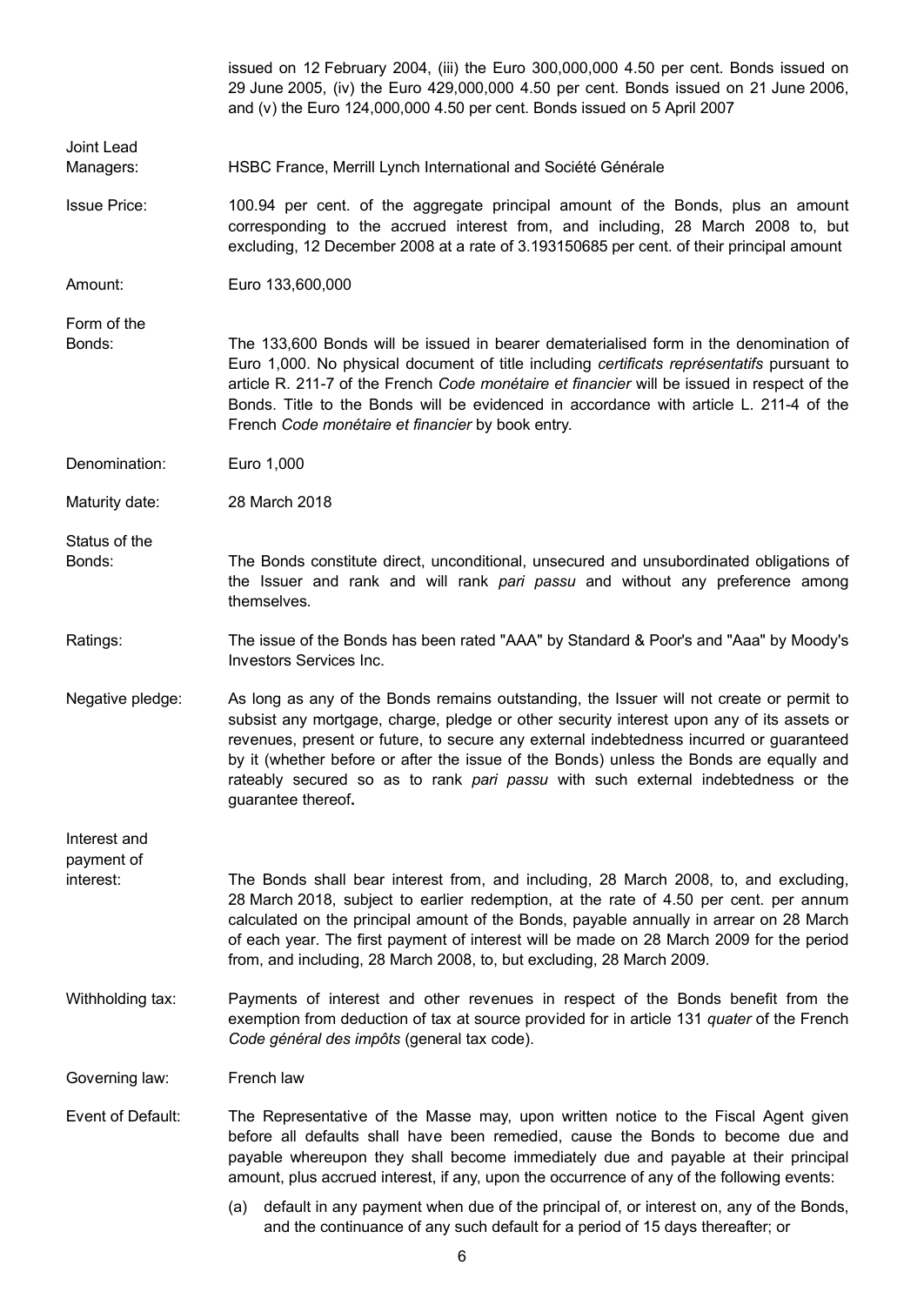(b) default in the performance or observance of any other undertaking or agreement contained in the Bonds, if such default shall not have been cured within 30 days after receipt by the Fiscal Agent of written notice of such default given by the holder of such Bonds; or

|                                                              | any other indebtedness of the Issuer for borrowed money shall become due and<br>(c)<br>payable prior to the stated maturity thereof as a result of a default thereunder, or any<br>such indebtedness shall not be paid at the maturity thereof after the expiry of any<br>applicable grace period therefor or any guarantee given by the Issuer for borrowed<br>money of others shall not be honoured when due and called upon, unless, in any<br>such event, the Issuer has disputed in good faith that such debt is due or that such<br>guarantee is callable and such dispute has been submitted to a competent court, in<br>which case default in payment shall not constitute an event of default hereunder so<br>long as the dispute shall not have been finally adjudicated; or |
|--------------------------------------------------------------|----------------------------------------------------------------------------------------------------------------------------------------------------------------------------------------------------------------------------------------------------------------------------------------------------------------------------------------------------------------------------------------------------------------------------------------------------------------------------------------------------------------------------------------------------------------------------------------------------------------------------------------------------------------------------------------------------------------------------------------------------------------------------------------|
|                                                              | the Issuer is dissolved prior to the repayment in full of the Bonds unless its activities<br>(d)<br>and debts are transferred to another public entity owned or controlled by the<br>Republic of France and French law no. 80-539 of 16 July 1980 (as such law is<br>substantially in effect as of the issue date of the Bonds) or any successor law or<br>regulation of substantially the same character is applicable to such public entity; or                                                                                                                                                                                                                                                                                                                                      |
|                                                              | French law n° 80-539 of 16 July 1980 (as such law is substantially in effect as of the<br>(e)<br>issue date of the Bonds) or any successor law or regulation of substantially the same<br>character ceases to be applicable to the Issuer.                                                                                                                                                                                                                                                                                                                                                                                                                                                                                                                                             |
| Early redemption:                                            | The Issuer may (and in certain circumstances shall) redeem the Bonds early, in whole but<br>not in part, at par plus accrued interest, if any, in the event of certain changes in French<br>tax laws or regulations                                                                                                                                                                                                                                                                                                                                                                                                                                                                                                                                                                    |
| Use of proceeds:                                             | The net proceeds of Euro 138,888,089.32 to be received by the Issuer from the<br>subscription of the Bonds will be used by the Issuer to finance its general activities.                                                                                                                                                                                                                                                                                                                                                                                                                                                                                                                                                                                                               |
| Listing:                                                     | Euronext Paris and the Regulated Market of the Luxembourg Stock Exchange                                                                                                                                                                                                                                                                                                                                                                                                                                                                                                                                                                                                                                                                                                               |
| <b>Fiscal Agent and</b><br><b>Principal Paying</b><br>Agent: | CACEIS Bank Luxembourg S.A.                                                                                                                                                                                                                                                                                                                                                                                                                                                                                                                                                                                                                                                                                                                                                            |
| Paris Paying<br>Agent:                                       | <b>CACEIS Corporate Trust</b>                                                                                                                                                                                                                                                                                                                                                                                                                                                                                                                                                                                                                                                                                                                                                          |
| Luxembourg<br>Listing Agent:                                 | CACEIS Bank Luxembourg S.A.                                                                                                                                                                                                                                                                                                                                                                                                                                                                                                                                                                                                                                                                                                                                                            |
| Selling<br>restrictions:                                     | No action has been, or will be, taken in any country or jurisdiction that would permit a<br>public offering of the Bonds, or the possession or distribution of this Prospectus or any<br>other document relating to the Bonds, in any country or jurisdiction where action for that<br>purpose is required. Accordingly, the Bonds may not be offered or sold, directly or                                                                                                                                                                                                                                                                                                                                                                                                             |

### **(B) Essential risks associated with the Bonds**

#### *Investors*

Prospective investor should be experienced with respect to transactions on capital markets and bonds and should understand the risks of transactions involving the Bonds.

compliance with any applicable laws and regulations.

indirectly, and no offering material relating to the Bonds may be distributed in or from, or published in, any country or jurisdiction except under circumstances that will result in

#### *Risks related to the Bonds generally*

*Modification of the Terms and Conditions of the Bonds*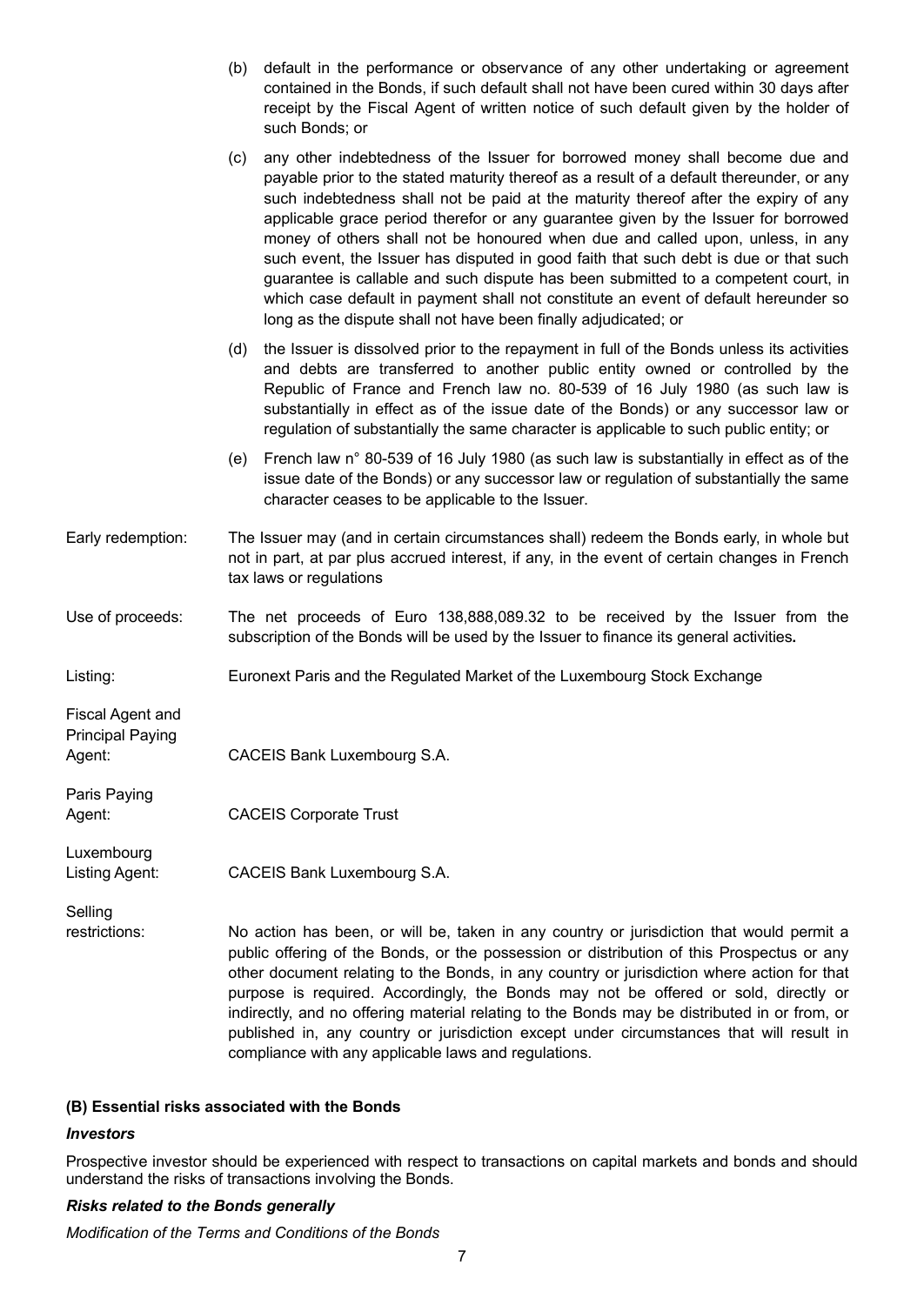The Bondholders will be grouped automatically for the defence of their common interests in a *Masse* and a General Meeting can be held. The Conditions permit in certain cases defined majorities to bind all Bondholders including Bondholders who did not attend and vote at the relevant General Meeting and Bondholders who voted in a manner contrary to the majority. The General Meeting is empowered to approve changes in the rights of the Bondholders.

### *The Bonds may be redeemed prior to maturity*

In the event that the Issuer would be obliged to pay additional amounts in respect of any Bonds due to any withholding, the Issuer may and, in certain circumstances shall, redeem all of the Bonds then outstanding.

### *Risks related to the market generally*

### *Liquidity risks*

There can be no assurance that an active trading market will develop for the Bonds or that the Bondholders will be able to sell their Bonds in the secondary market in which case the market or trading price and liquidity of the Bonds may be adversely affected.

#### *Interest rate risks*

Investment in the Bonds involves the risk that subsequent changes in market interest rates may adversely affect the value of the Bonds.

#### *Rating*

The rating of the Bonds may not reflect the potential impact of all risks related to the Bonds, including additional factors discussed above, that may affect the value of the Bonds.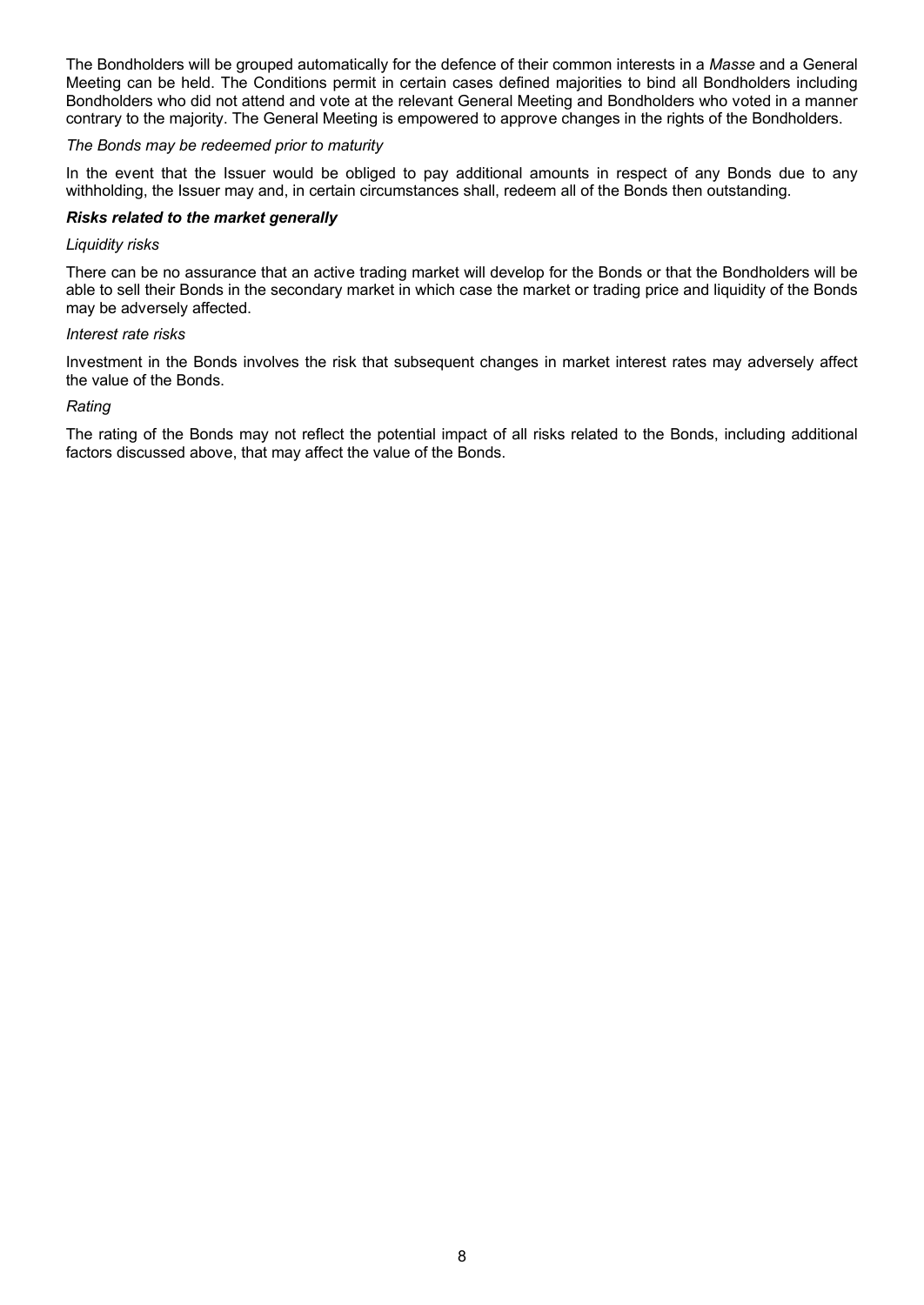### *TRADUCTION EN FRANCAIS DU RESUME*

Ce résumé doit être lu comme une introduction au Prospectus. Toute décision d'investir dans les Obligations doit être fondée sur un examen exhaustif du Prospectus. Lorsqu'une action concernant l'information contenue dans le Prospectus est intentée devant un tribunal, l'investisseur plaignant peut, selon la législation nationale des États membres de la Communauté européenne ou parties à l'accord sur l'Espace économique européen, avoir à supporter les frais de traduction du Prospectus avant le début de la procédure judiciaire. Les personnes qui ont présenté le résumé, y compris sa traduction et en ont demandé la notification, n'engagent leur responsabilité civile que si le résumé est trompeur, inexact ou contradictoire par rapport aux autres parties de ce Prospectus.

#### **1 Caractéristiques essentielles et risques de l'Emetteur**

#### **(A) L'Emetteur**

1. Renseignements de caractère général concernant l'Emetteur et ses organes d'administration 1.1 Dénomination : Caisse Nationale des Autoroutes ("**CNA**" ou l' "**Emetteur**") Siège social : 56, rue de Lille, 75356 Paris 07 SP 1.2 Forme juridique de l'Emetteur et nature des organes d'administration : Établissement public à caractère administratif doté de l'autonomie financière 1.3 Nom et statut des contrôleurs légaux : Mme Martine Delaveau agent comptable nommée par arrêtés conjoints du ministre de l'écologie, du développement et de l'aménagement durables et du ministre du budget, des comptes publics et de la fonction publique en date du 19 octobre 2007 (JO du 17 novembre 2007) 1.4 Date de constitution et d'expiration de l'Emetteur : La Caisse Nationale des Autoroutes a été créée en 1963 pour une durée indéterminée. 1.5 Indication des lieux où peuvent être consultés les documents juridiques relatifs à l'émetteur (statuts, procès-verbaux d'assemblées générales, rapports des<br>contrôleurs légaux) : Au siège administratif de la Caisse Nationale des Autoroutes : 15, quai Anatole France 75356 Paris 07 SP 2. Renseignements de caractère général concernant le capital 2.1 Montant du capital : De par son statut, la Caisse Nationale des Autoroutes n'est pas dotée de capital. 3. Renseignements concernant l'activité de l'Emetteur 3.1 Bref descriptif de l'activité de l'Emetteur et de son évolution : Conformément à l'article R. 122-7 du Code de la voirie routière, la Caisse Nationale des Autoroutes est chargée d'émettre des emprunts affectés au financement de la construction ou de l'aménagement des autoroutes donnant lieu à la perception de péages, et de répartir le produit de

ces emprunts entre les collectivités ou sociétés ayant reçu la concession de la construction ou de l'exploitation d'autoroutes en application des dispositions de l'article L.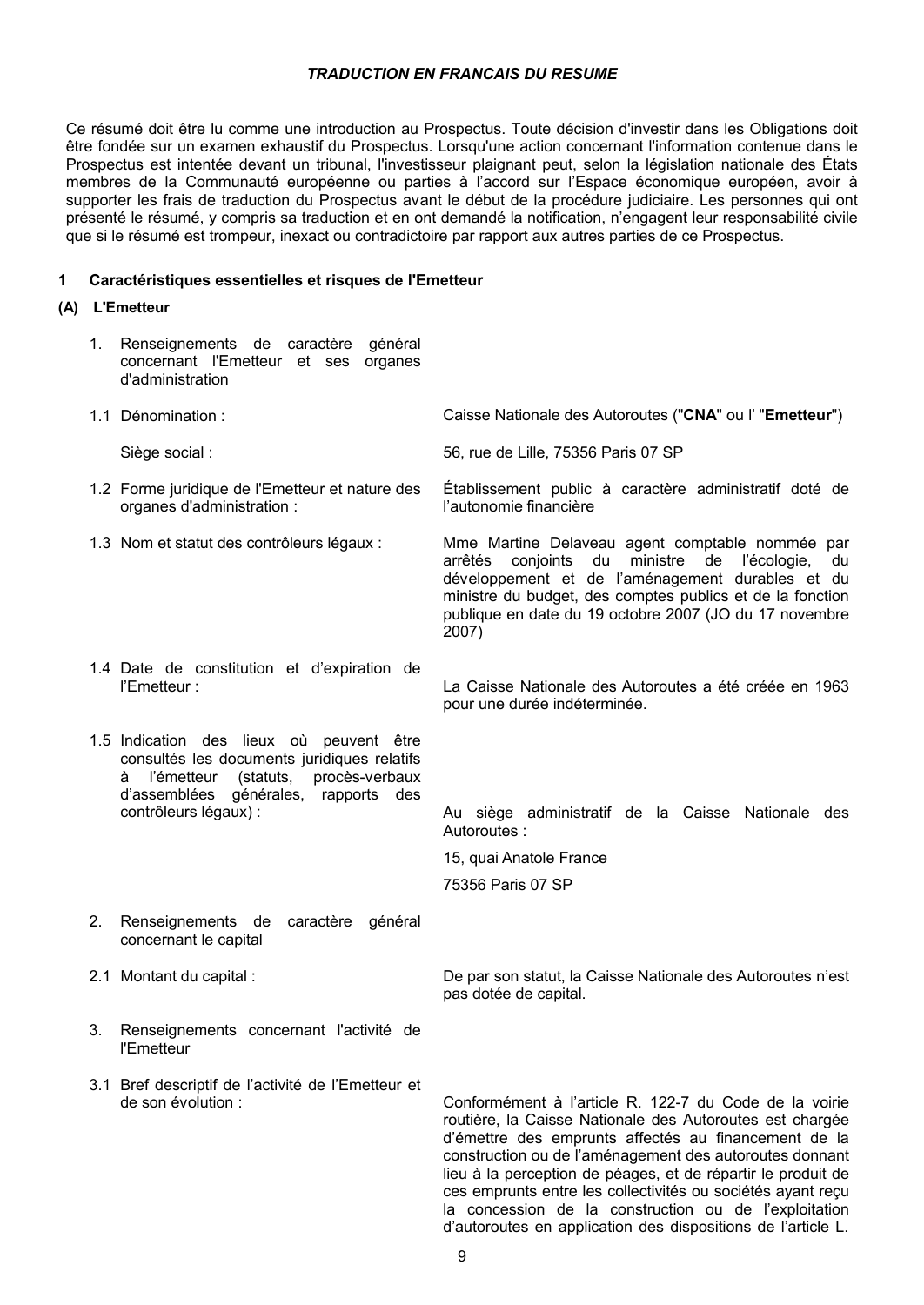122-4 du Code de la voirie routière.

La Caisse Nationale des Autoroutes est un établissement financièrement autonome, dont les recettes ne proviennent pas du budget de l'Etat. Elle est dotée d'un Conseil d'administration qui délibère sur le budget, les comptes et le programme d'emprunts annuel. Sa gestion administrative, comptable et financière est assurée, sous le contrôle du Conseil d'administration, par la Caisse des Dépôts, dans les conditions fixées par une convention conclue entre les deux établissements.

Chaque année, la CNA met donc en œuvre un programme d'emprunts élaboré en étroite concertation avec les tutelles (ministère de l'économie et des finances et ministère de l'équipement) et les sociétés concessionnaires d'autoroutes.

Les sommes ainsi émises par la Caisse sont ensuite réparties entre les sociétés sous forme de prêts dont les conditions de taux et de maturité sont exactement similaires à celles applicables aux emprunts souscrits par la CNA. Des contrats de prêts sont alors conclus entre la Caisse et les différentes sociétés concessionnaires bénéficiaires, et définissent les obligations réciproques des deux parties, notamment l'obligation des sociétés de reverser à la CNA les sommes relatives aux différentes échéances des prêts ainsi distribués.

Au-delà de ces contrats de prêts particuliers, les conditions générales régissant les relations entre la Caisse et les sociétés étaient jusqu'au début 2006 fixées dans le cadre d'une Convention technique en date du 2 septembre 1996, laquelle a été refondue en vue de sécuriser le remboursement de la dette CNA, suite à la privatisation début 2006 des trois grands groupes autoroutiers français jusqu'alors financés via la CNA.

Compte tenu de l'arrivée à maturité progressive du réseau des sociétés historiquement financées par la CNA et de la sortie programmée des sociétés privatisées début 2006 du système de financement CNA, la décroissance de l'encours de la dette de la Caisse observée depuis 2003 devrait s'accentuer à l'avenir (18.051.000.000 d'euros fin 2007 en valeur historique).

#### **(B) Risques essentiels de l'Emetteur**

La CNA est un établissement public national à caractère administratif doté de l'autonomie financière, dont les recettes ne proviennent pas du budget de l'Etat, et qui a pour mission de procurer aux sociétés concessionnaires d'autoroutes les ressources destinées au financement de la construction ou de l'aménagement des autoroutes donnant lieu à la perception de péages. Les conditions générales régissant les relations entre la CNA et les sociétés étaient jusque là fixées dans le cadre d'une Convention technique en date du 2 septembre 1996. Or suite au lancement par le Gouvernement français le 18 juillet 2005 du processus de privatisation des trois grands groupes autoroutiers français, la CNA a procédé à l'élaboration d'avenants à cette Convention technique de 1996. La signature de ces avenants est intervenue au premier semestre 2006.

Aux termes de ces avenants, les sociétés concessionnaires d'autoroutes se sont engagées à informer régulièrement la CNA de leur situation financière. La CNA analyse régulièrement la conformité des éléments reçus aux engagements pris.

Les risques de marché de CNA qui se limitent aujourd'hui au risque de taux induit par ses émissions d'emprunts à taux fixe et son emprunt indexé sur l'inflation française, sont néanmoins couverts de manière parfaitement équivalente par les prêts consentis aux sociétés d'autoroute.

### **2 Caractéristiques essentielles des Obligations et risques des Obligations**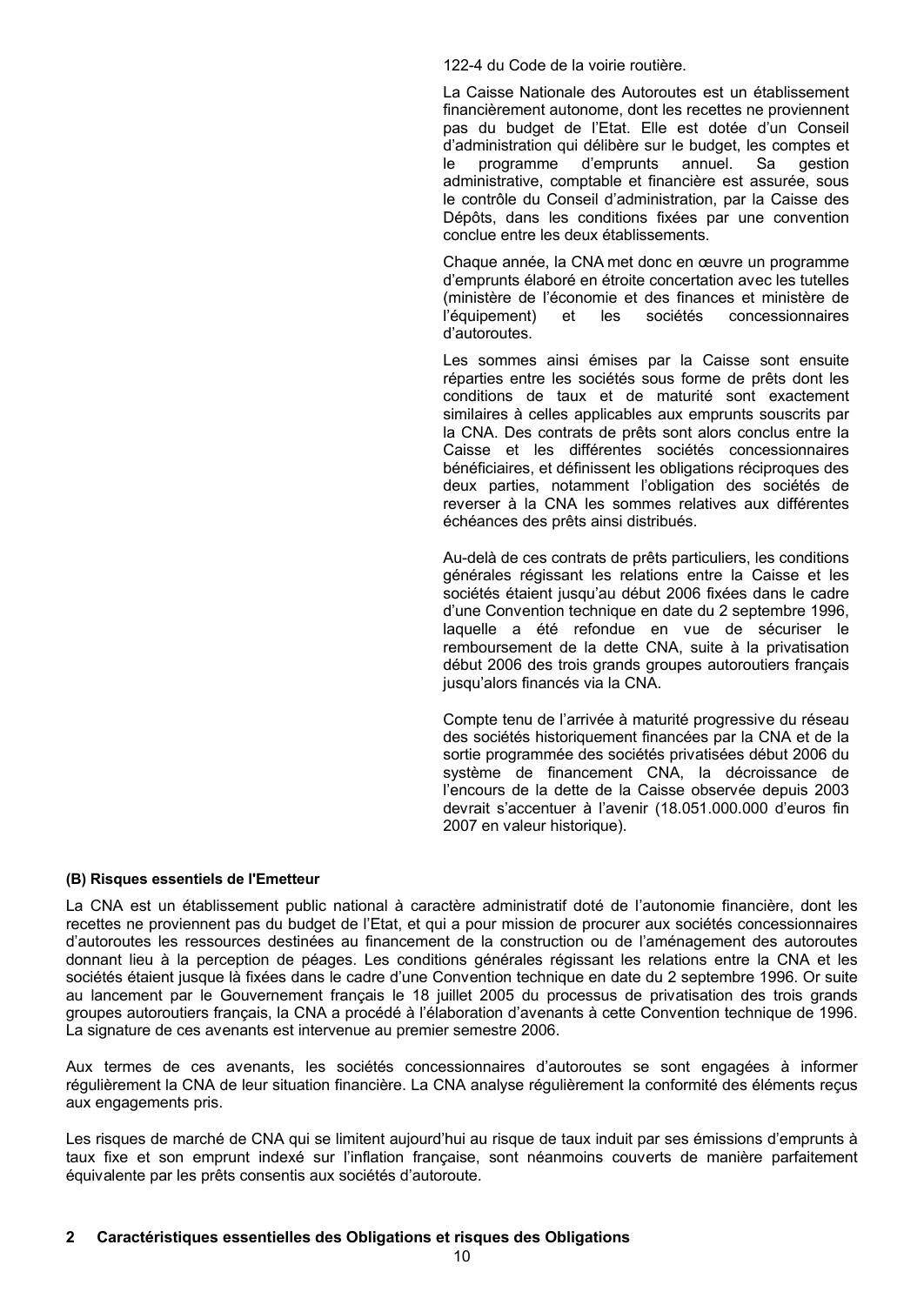## **(A) Les Obligations**

| Description:                            | Emprunt obligataire de 133.600.000 d'euros portant intérêt au taux de 4,50% l'an et<br>venant à échéance en 2018, assimilable avec (i) l'emprunt obligataire de<br>500.000.000 d'euros portant intérêt au taux de 4,50% l'an émis le 28 mars 2003, (ii)<br>l'emprunt obligataire de 450.000.000 d'euros portant intérêt au taux de 4,50% l'an émis<br>le 12 février 2004, (iii) l'emprunt obligataire de 300.000.000 d'euros portant intérêt au<br>taux de 4,50% l'an émis le 29 juin 2005, (iv) l'emprunt obligataire de 429.000.000<br>d'euros au taux de 4,50% l'an émis le 21 juin 2006, (v) et l'emprunt obligataire de<br>124.000.000 d'euros au taux de 4,50% l'an émis le 5 avril 2007 |
|-----------------------------------------|------------------------------------------------------------------------------------------------------------------------------------------------------------------------------------------------------------------------------------------------------------------------------------------------------------------------------------------------------------------------------------------------------------------------------------------------------------------------------------------------------------------------------------------------------------------------------------------------------------------------------------------------------------------------------------------------|
| Chefs de file :                         | HSBC France, Merrill Lynch International et Société Générale                                                                                                                                                                                                                                                                                                                                                                                                                                                                                                                                                                                                                                   |
| Prix d'émission :                       | 100,94% du montant nominal total des Obligations, plus un montant correspondant aux<br>intérêts courus pour la période du 28 mars 2008, inclus, au 12 décembre 2008, exclu,<br>au taux de 3,193150685% de leur montant nominal.                                                                                                                                                                                                                                                                                                                                                                                                                                                                |
| Montant nominal de<br>l'émission :      | 133.600.000 euros                                                                                                                                                                                                                                                                                                                                                                                                                                                                                                                                                                                                                                                                              |
| Forme des<br>Obligations:               | Les 133.600 Obligations sont émises sous la forme de titres au porteur dématérialisés<br>d'une valeur nominale de 1 000 euros. Aucun document matérialisant la propriété des<br>Obligations y compris les certificats représentatifs prévus à l'article R. 211-7 du Code<br>monétaire et financier ne sera émis en représentation des Obligations. La propriété<br>des Obligations sera établie par une inscription en compte, conformément à l'article<br>L. 211-4 du Code monétaire et financier.                                                                                                                                                                                            |
| Valeur nominale :                       | 1.000 euros                                                                                                                                                                                                                                                                                                                                                                                                                                                                                                                                                                                                                                                                                    |
| Echéance:                               | 28 mars 2018                                                                                                                                                                                                                                                                                                                                                                                                                                                                                                                                                                                                                                                                                   |
| Rang des<br>Obligations:                | Les Obligations constituent des engagements directs, inconditionnels, non assortis de<br>sûretés et non subordonnés de l'Emetteur qui viennent et viendront au même rang<br>entre elles.                                                                                                                                                                                                                                                                                                                                                                                                                                                                                                       |
| Notations:                              | L'émission des Obligations fait l'objet d'une notation "AAA" par Standard & Poor's et<br>"Aaa" par Moody's Investors Services Inc.                                                                                                                                                                                                                                                                                                                                                                                                                                                                                                                                                             |
| Maintien de<br>l'emprunt à son<br>rang: | Jusqu'au remboursement effectif de la totalité des Obligations, l'Emetteur s'engage à<br>ne pas conférer ou permettre que subsiste un quelconque gage, hypothèque,<br>nantissement, garantie ou autre sûreté sur l'un quelconque de ses biens ou revenus,<br>présents ou futurs, en garantie d'autres engagements de paiement contractés ou<br>garantis par lui (tant avant qu'après l'émission des Obligations) sans que soient<br>consenties les mêmes sûretés aux Obligations afin qu'elles viennent au même rang<br>que ces autres engagements de paiement contractés ou garantis.                                                                                                         |
| Intérêts et paiement<br>de l'intérêt :  | Les Obligations porteront intérêt du 28 mars 2008, inclus, au 28 mars 2018, exclu, sauf<br>remboursement anticipé, au taux de 4,50% l'an calculé sur leur montant en principal,<br>payable annuellement à terme échu le 28 mars de chaque année. Le premier<br>paiement d'intérêt sera fait le 28 mars 2009 pour la période courant du 28 mars 2008,<br>inclus, au 28 mars 2009, exclu.                                                                                                                                                                                                                                                                                                        |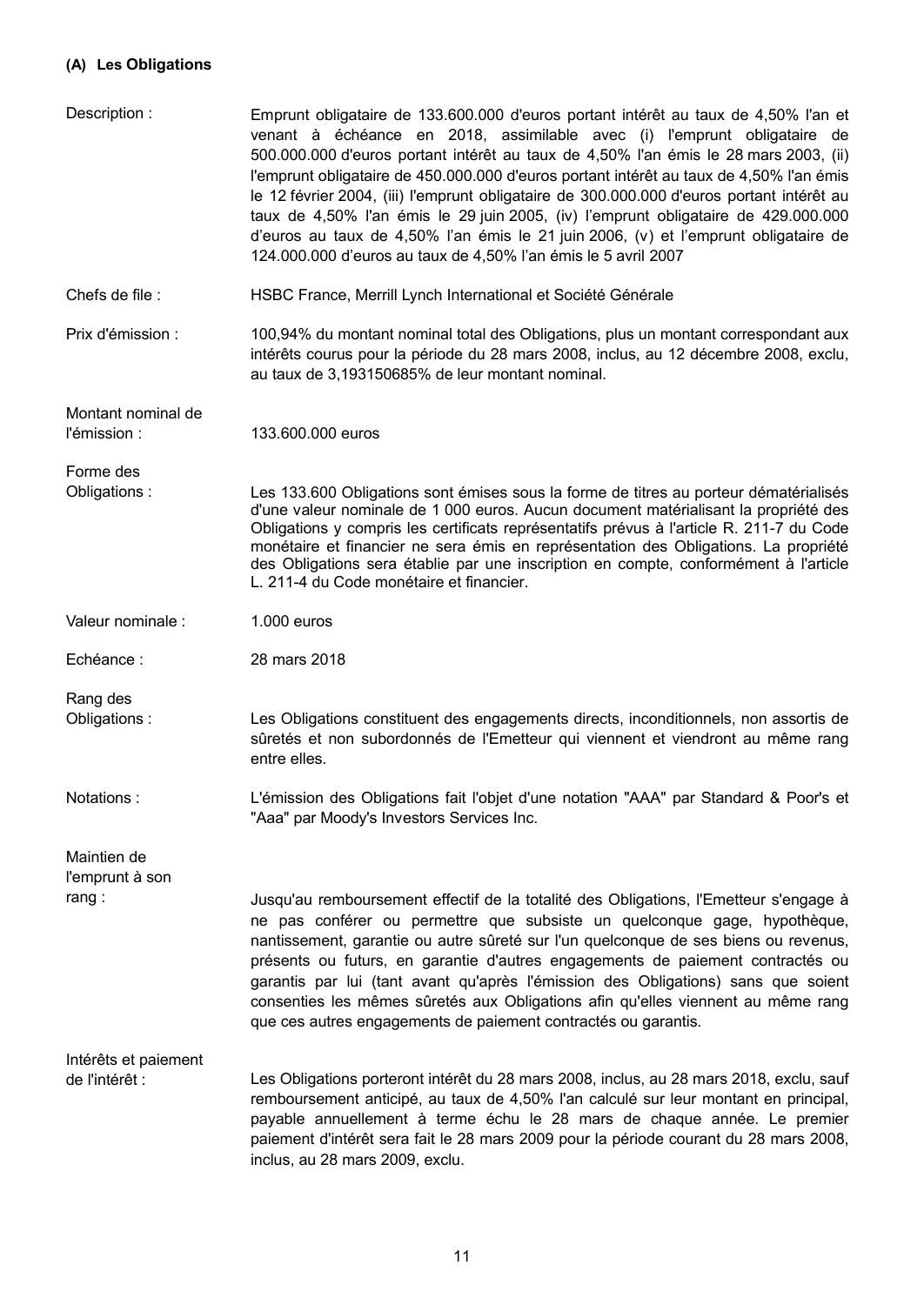Régime fiscal : Les paiements d'intérêts et autres revenus afférents aux Obligations bénéficient de l'exonération de retenue à la source prévue à l'article 131 *quater* du Code général des impôts.

### Droit applicable : Droit français

Cas de Défaut : Le Représentant de la Masse pourra, sur simple notification écrite adressée à l'Agent Financier, rendre immédiatement exigible le remboursement des Obligations à leur valeur nominale majorée des intérêts courus, à moins qu'il n'ait été remédié au manquement considéré à la date de réception par l'Agent Financier de ladite notification dans les cas suivants :

- (a) en cas de défaut de paiement à sa date d'exigibilité de tout montant en principal ou intérêt dû au titre de toute Obligation s'il n'est pas remédié à ce défaut dans un délai de 15 jours à compter de cette date d'exigibilité ; ou
- (b) en cas d'inexécution par l'Emetteur de toute autre stipulation des Modalités des Obligations s'il n'est pas remédié à ce manquement dans un délai de 30 jours à compter de la réception par l'Agent Financier de la notification écrite dudit manquement ; ou
- (c) au cas où tout autre dette d'emprunt de l'Emetteur devient exigible avant sa date de remboursement prévue en raison de la survenance d'un défaut, en cas de non-remboursement d'une telle dette d'emprunt à sa date de remboursement prévue ou anticipée et à l'expiration de tout délai de grâce applicable, ou en cas de non-paiement par l'Emetteur d'une garantie consentie au titre d'un emprunt contracté par des tiers, lorsque cette garantie est exigible et est appelée, à moins que, dans chaque cas, l'Emetteur ne conteste de bonne foi l'exigibilité d'une telle dette ou la validité de la mise en œuvre de ladite garantie et que les tribunaux compétents aient été saisis de cette contestation, auquel cas ledit défaut de paiement ne constituera pas un cas d'exigibilité anticipée aussi longtemps que l'instance n'aura pas fait l'objet d'un jugement définitif ; ou
- (d) l'Emetteur est dissout avant le remboursement intégral des Obligations, sauf si ses actifs et ses dettes sont transférés à une autre entité publique détenue ou contrôlée par la République Française et si la loi n°80-539 du 16 juillet 1980 (telle qu'en substance en vigueur à la date d'émission des Obligations) ou toute autre loi ou réglementation ayant le même objet est applicable à cette entité publique ; ou
- (e) la loi n°80-539 du 16 juillet 1980 (telle qu'en substance en vigueur à la date d'émission des Obligations) ou toute autre loi ou réglementation ayant le même objet cesse d'être applicable à l'Emetteur.

| Remboursement<br>anticipé :               | L'Emetteur peut (et dans certaines hypothèses doit) rembourser les Obligations de<br>manière anticipée, en totalité et non en partie, au pair, majoré, le cas échéant, des<br>intérêts courus, dans le cas où interviendraient certains changements dans les lois ou<br>réglementations fiscales françaises. |
|-------------------------------------------|--------------------------------------------------------------------------------------------------------------------------------------------------------------------------------------------------------------------------------------------------------------------------------------------------------------|
| Usage du produit net<br>de l'émission :   | Le produit net de l'émission devant être reçu par l'Emetteur au titre de l'émission des<br>Obligations, estimé à 138.888.089,32 euros, est destiné à financer les activités de<br>l'Emetteur.                                                                                                                |
| Cotation:                                 | Euronext Paris et le Marché Réglementé de la Bourse de Luxembourg                                                                                                                                                                                                                                            |
| Agent Financier et<br><b>Agent Payeur</b> |                                                                                                                                                                                                                                                                                                              |

Principal : CACEIS Bank Luxembourg S.A.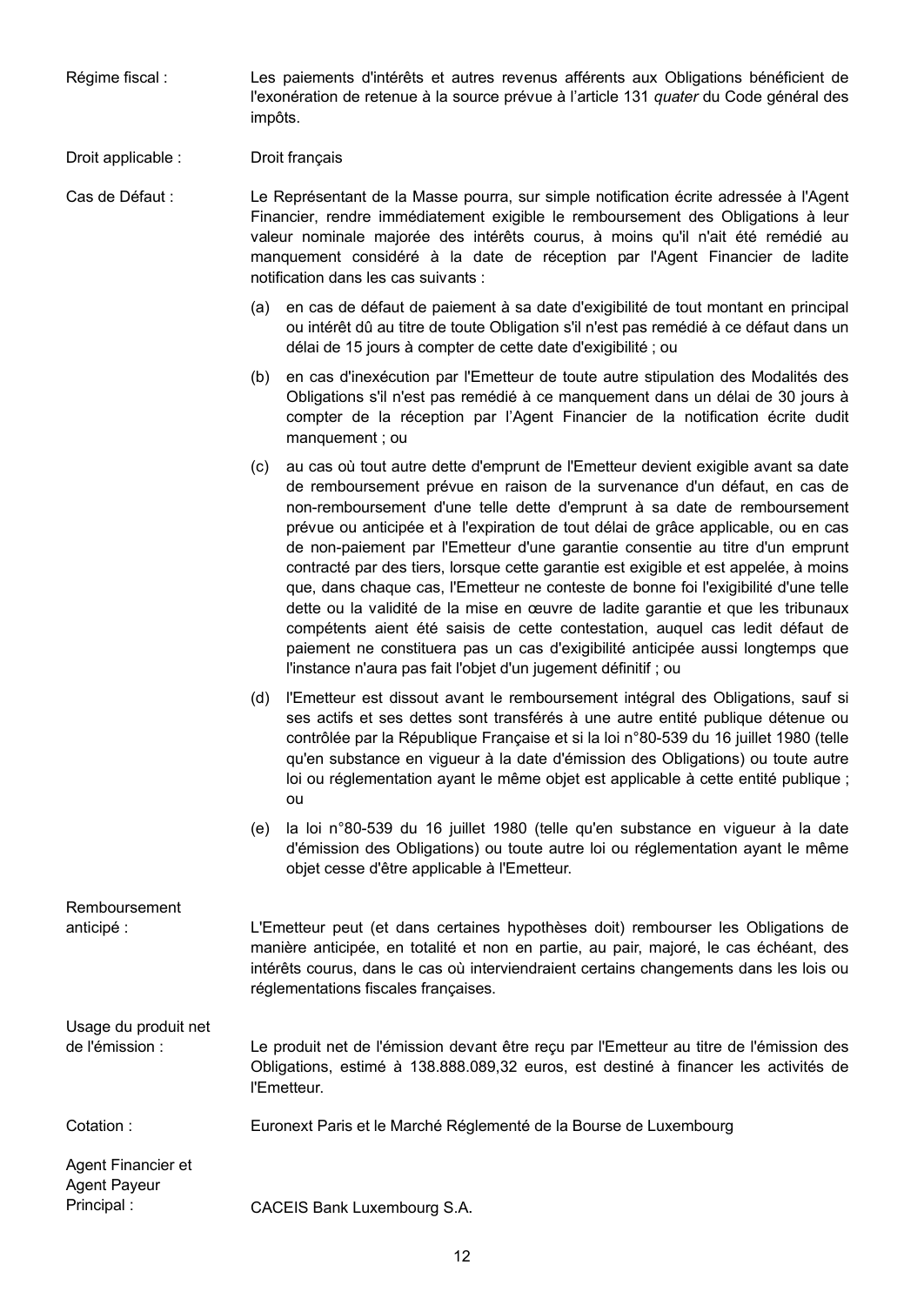Agent Payeur à

Paris : CACEIS Corporate Trust

Restrictions de

vente : Aucune démarche n'a été ni ne sera entreprise dans un quelconque pays pour permettre l'offre au public des Obligations, ou la possession ou la distribution de ce Prospectus ou de tout autre document relatif aux Obligations, où une démarche à cette fin est requise. En conséquence, les Obligations ne peuvent pas être offertes ou vendues, directement ou indirectement, et aucun document d'offre relatif aux Obligations ne peut être distribué ou publié dans, ou depuis, un quelconque pays, sauf en conformité avec toutes lois et tous règlements applicables.

### **(B) Risques essentiels des Obligations**

#### *Investisseurs*

Les investisseurs potentiels devraient disposer d'une expérience des transactions sur les marchés de capitaux et les obligations et comprendre les risques inhérents aux Obligations.

### *Risques généraux relatifs aux Obligations*

#### *Modification des Modalités des Obligations*

Les Porteurs seront groupés en une Masse pour la défense de leurs intérêts communs et pourront se réunir en Assemblée Générale. Les Modalités permettent que dans certains cas les Porteurs non présents ou représentés lors d'une Assemblée Générale puissent se trouver liés par le vote des Porteurs présents ou représentés même si ils sont en désaccord avec ce vote. L'Assemblée Générale a le pouvoir d'apporter des modifications aux droits des Porteurs.

#### *Les Obligations peuvent être remboursées de manière anticipée*

Si l'Emetteur est tenu de payer des montants supplémentaires au titre des Obligations à la suite d'un prélèvement à la source, l'Emetteur peut (et dans certaines hypothèses doit) rembourser les Obligations encore en circulation.

#### *Risques relatifs au marché*

#### *Risques de liquidité*

Il n'existe aucune garantie qu'un marché actif pour les Obligations se développera ou que les Porteurs seront en mesure de céder leurs Obligations sur le marché secondaire ce qui peut avoir un effet négatif sur le prix et la liquidité des Obligations.

#### *Risques de taux*

Les investisseurs doivent être conscients que des variations substantielles des taux de marché pourraient avoir des conséquences négatives sur la valeur des Obligations.

#### *Notation*

La notation des Obligations ne reflète pas nécessairement tous les risques attachés aux Obligations et l'impact que ces risques, y compris les risques décrits ci-dessus, pourraient avoir sur la valeur des Obligations.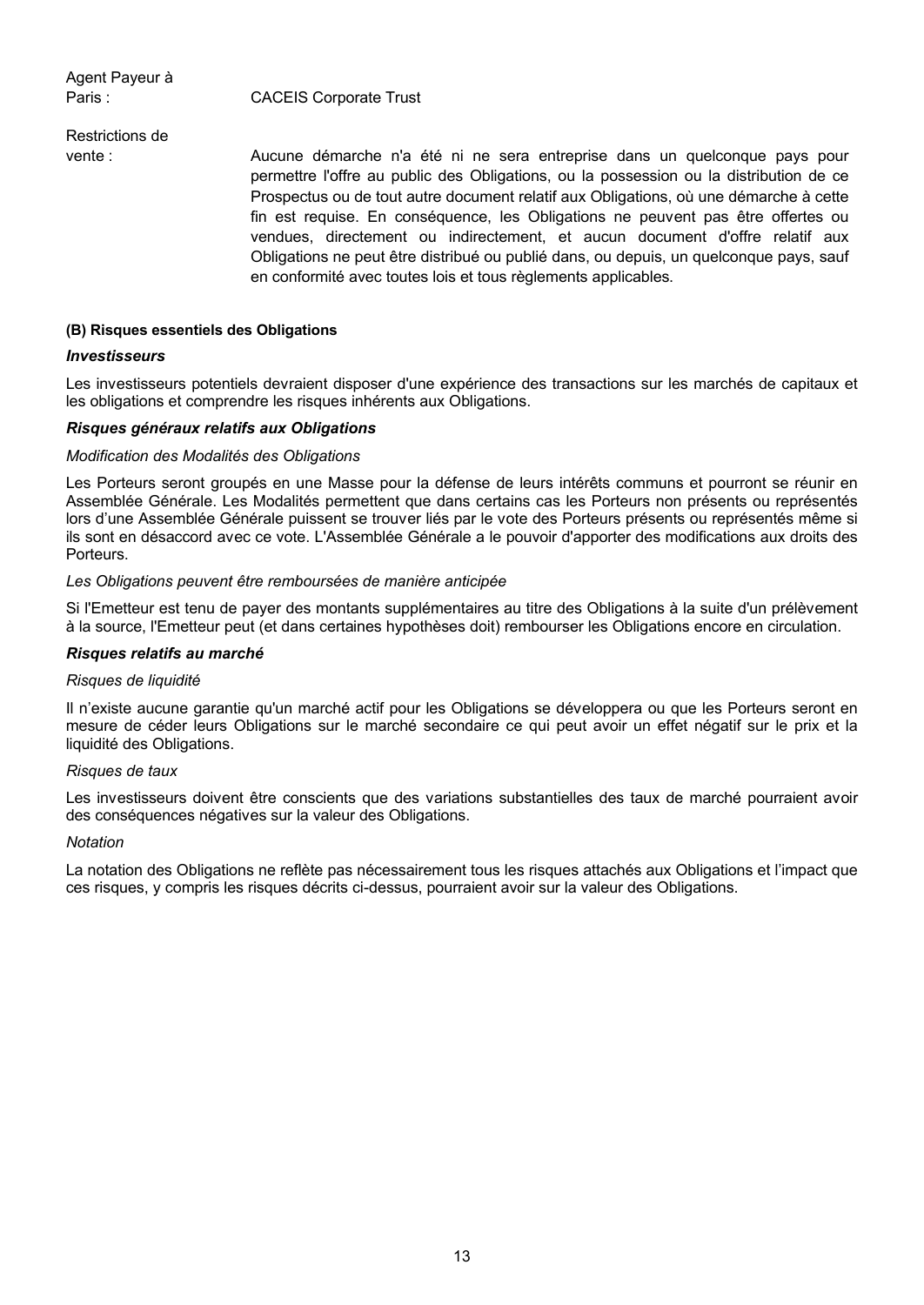### **RISK FACTORS**

*The following are certain risk factors of the Issuer and of the offering of the Bonds of which prospective investors should be aware. Prior to making an investment decision, prospective investors should consider carefully all the information set out in this Prospectus, including in particular the risk factors detailed below, and consult with their own financial and legal advisors as to the risks entailed by an investment in the Bonds. The following statements are not exhaustive. In addition, investors should be aware that the risks described may combine and thus modify one another. Prospective investors should make their own independent evaluations of all investment considerations and should also read the detailed information set out elsewhere in this Prospectus. Terms defined in the section "Terms and Conditions of the Bonds" of this Prospectus shall have the same meaning where used below.*

### **1 Risks relating to the Issuer**

### *1.1 Legal Risks*

Caisse Nationale des Autoroutes (CNA) is a national public administrative institution which enjoys financial autonomy, is not supported by the government budget, and whose purpose is the obtaining of resources for expressway concession companies to finance the construction or development of expressways which collect tolls. To this end, CNA issues bonds on the French and international markets and contracts borrowings from certain French establishments.

Aside from individual loan contracts entered into between CNA and its beneficiaries when making available to said beneficiaries any further loans issued by CNA on the markets or with financial establishments, the general terms regulating relations between CNA and the companies were first set forth in an Agreement dated September 2, 1996.

On July 18, 2005, the French government launched the privatization of the three major French superhighway companies – ASF, APRR and Sanef. These three companies alone represented almost 90% of CNA's debt at the end of that year. Hence, CNA had additional clauses added to the 1996 Agreement governing the relationship between the Caisse des Dépôts and said companies, in order to provide detailed information in respect of certain points and to amend a number of the existing specifications which had been included at a time when the government was either directly or indirectly the majority shareholder. These additional clauses are intended to secure reimbursement of CNA's debt by the now-privatized companies, by imposing new financial constraints upon them in the form of new financial ratios which they need to respect (covenants). These are net debt/EBITDA < 7 and EBITDA/interest expense > 2.2. These additional clauses also limit the area of operations of the concessionary companies and provide CNA the right to review in advance all mergers and partial business transfers. In exchange, these additional clauses grant the concessionary companies the possibility of early reimbursement of their debt to CNA. These amendments were entered into by the concessionary companies in the first half of 2006. Pursuant to the conditions of these amendments, the highway concessionary companies have committed themselves to regularly inform the CNA about their financial situation. The CNA regularly checks the compliance of the information communicated with the commitments of the highway concessionary companies.

#### *1.2 Market Risks*

CNA's market risk is currently restricted to that of interest rates which result from the fixed-rate bond issuance and its loan indexed on French inflation: the two foreign currency loans are hedged against exchange rate risk.

At the present time, these interest rate risks are hedged in a perfectly congruent manner by loans granted to expressway companies.

### **2 Risks relating to the Bonds**

### *2.1 Investors*

Prospective investor should be experienced with respect to transactions on capital markets and bonds and should understand the risks of transactions involving the Bonds.

They should reach an investment decision only after careful consideration of the information set forth in the Prospectus and general information relating to bonds.

Potential investors should ensure that they have sufficient financial resources to bear the risks of purchase of the Bonds.

Each potential investor should have sufficient knowledge of the nature of bonds, the merits and risks of investing in the Bonds and verifying the suitability of such investment in light of its particular financial situation.

Each potential investor should have access to, and knowledge of, appropriate analytical tools to evaluate legal, fiscal, accounting and regulatory aspects of the purchase of the Bonds.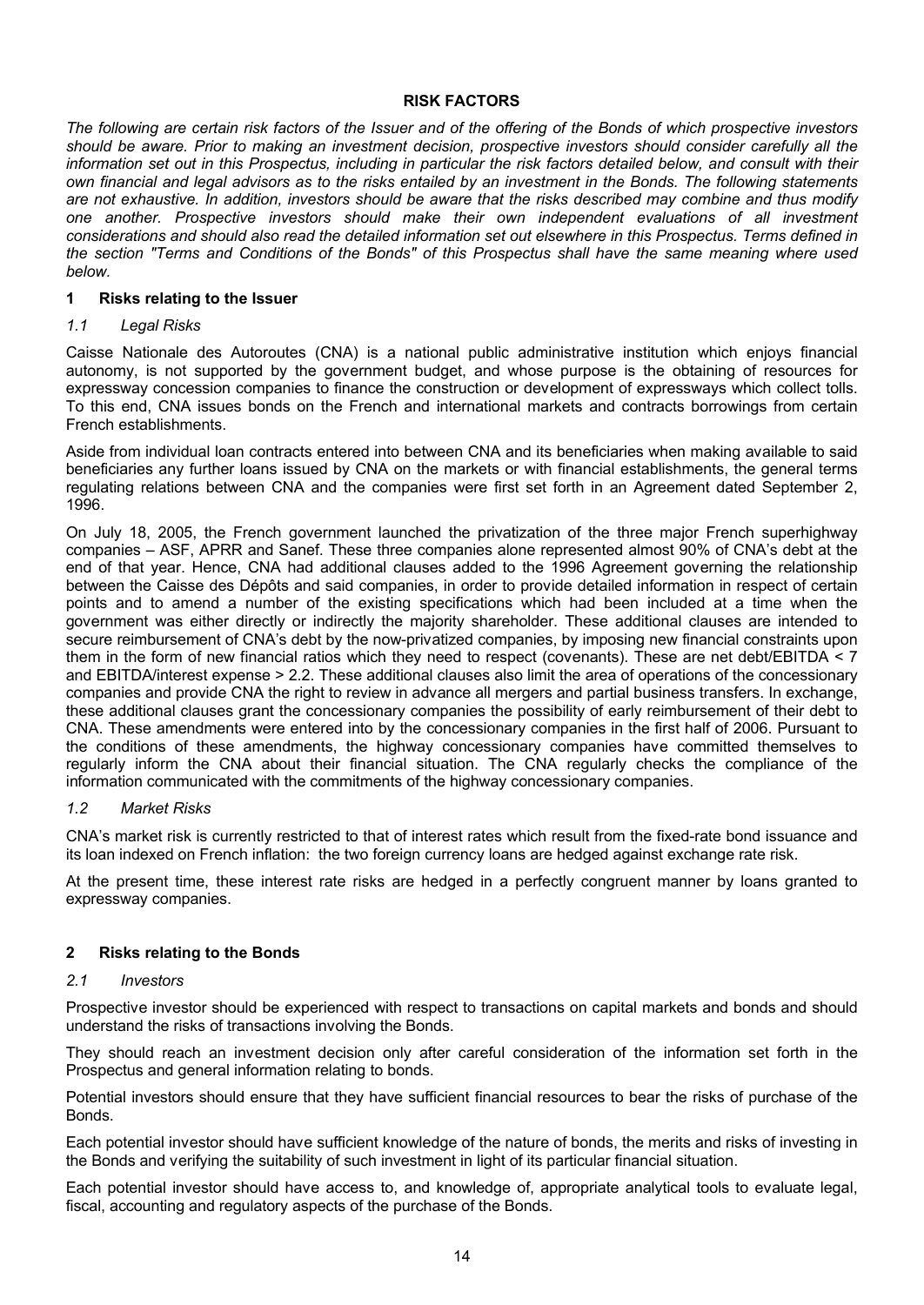Each potential investor should consult their legal advisers on legal, tax and related aspects of investment in the Bonds.

Each potential investor should be able to evaluate (either alone or with the help of a financial adviser) possible scenarios for economic and other factors that may affect its investment and its ability to bear the applicable risks.

Certain potential investors are subject to restricting investment regulation. These potential investors should consult their legal counsel in order to determine whether investment in the Bonds is authorised by law, whether such investment is compatible with their other borrowings and whether other selling restrictions are applicable to them.

### *2.2 Risks related to the Bonds generally*

### *Modification of the Terms and Conditions of the Bonds*

The Bondholders will be grouped automatically for the defence of their common interests in a *Masse*, as defined in Condition 12, and a General Meeting can be held. The Terms and Conditions permit in certain cases defined majorities to bind all Bondholders including Bondholders who did not attend and vote at the relevant General Meeting and Bondholders who voted in a manner contrary to the majority. The General Meeting is empowered to approve changes in the rights of the Bondholders.

### *The Bonds may be redeemed prior to maturity*

In the event that the Issuer would be obliged to pay additional amounts in respect of any Bonds due to any withholding as provided in Condition 7.2 of the Terms and Conditions of the Bonds, the Issuer may and, in certain circumstances shall, redeem all of the Bonds then outstanding in accordance with such Terms and Conditions of the Bonds. As a consequence, investors that choose to reinvest monies they receive through an early redemption may be able to do so only in securities with a lower yield than the redeemed Bonds.

### 2.3 Risks related to the market generally

#### *Liquidity risks*

There can be no assurance that an active trading market will develop for the Bonds or that the Bondholders will be able to sell their Bonds in the secondary market in which case the market or trading price and liquidity of the Bonds may be adversely affected.

#### *Interest rate risks*

Investment in the Bonds involves the risk that subsequent changes in market interest rates may adversely affect the value of the Bonds.

#### *Rating*

The rating of the Bonds may not reflect the potential impact of all risks related to the Bonds, including additional factors discussed above, that may affect the value of the Bonds. A credit rating is not a recommendation to buy, sell or hold securities and may be revised or withdrawn by the rating agency at any time.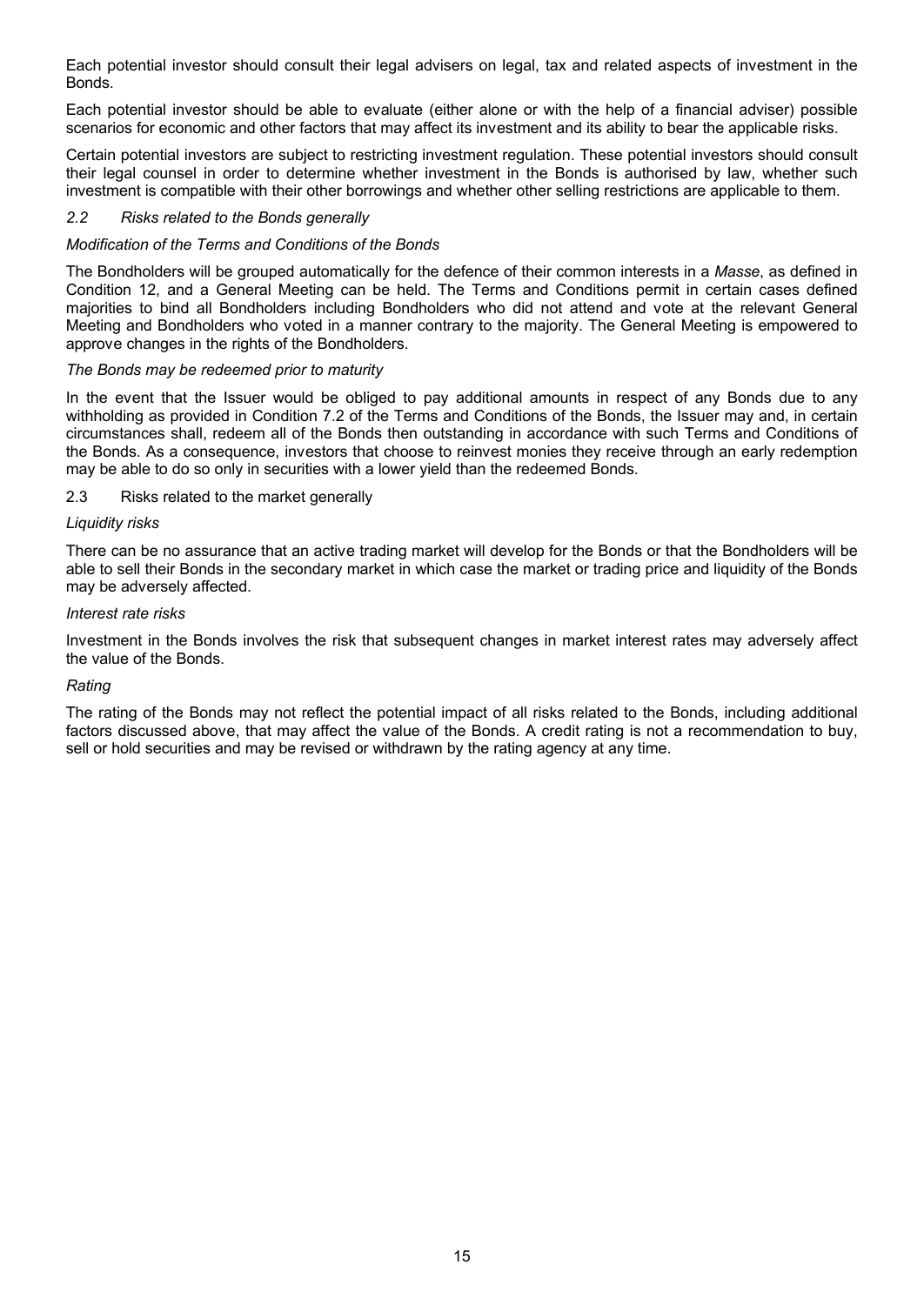### **TERMS AND CONDITIONS OF THE BONDS**

The Euro 133,600,000 4.50 per cent. Bonds due 2018 (the "**Bonds**") of Caisse Nationale des Autoroutes (the "**Issuer**") are issued outside the Republic of France pursuant to resolutions of the *Conseil d'administration* of the Issuer dated 28 November 2007 and 19 November 2008 and the approval of the Minister of the Economy, Industry and Employment dated 25 November 2008. A fiscal agency agreement dated 28 March 2003, a supplemental agency agreement dated 12 February 2004, a second supplemental agency agreement dated 29 June 2005, a third supplemental agency agreement dated 21 June 2006, a fourth supplemental agency agreement dated 5 April 2007, and a fifth supplemental agency agreement to be dated 12 December 2008 (together, the "**Fiscal Agency Agreement**") in respect of the Bonds have been entered into between the Issuer, CACEIS Bank Luxembourg S.A. (formerly Crédit Agricole Investor Services Bank Luxembourg) as fiscal agent and principal paying agent (the "**Fiscal Agent**") and CACEIS Corporate Trust (formerly Crédit Agricole Investor Services - Corporate Trust) as paying agent in France (together with the Fiscal Agent, the "**Paying Agent(s)**"). The expressions "Fiscal Agent" and "Paying Agent(s)", shall include, as the case may be, any substitute fiscal agent or substitute or additional paying agent(s) appointed pursuant to the Fiscal Agency Agreement. References to the Paying Agents shall, where the context admits, include the Fiscal Agent. The Bonds will be assimilated (*assimilables*) and interchangeable for trading purposes upon their listing date with (i) the existing Euro 500,000,000 4.50 per cent. Bonds due 2018 issued on 28 March 2003, (ii) the existing Euro 450,000,000 4.50 per cent. Bonds due 2018 issued on 12 February 2004, (iii) the existing Euro 300,000,000 4.50 per cent. Bonds due 2018 issued on 29 June 2005, (iv) the existing Euro 429,000,000 4.50 per cent. Bonds due 2018 issued on 21 June 2006 and (v) the existing Euro 124,000,000 4.50 per cent. Bonds due 2018 issued on 5 April 2007 (together, the "**Original Bonds**").

References below to the "**Conditions**" shall, unless the context otherwise requires, be to the numbered paragraphs below.

### **1 FORM, DENOMINATION AND TITLE**

The Bonds will be issued in bearer dematerialised form in the denomination of Euro 1,000. 133,600 Bonds will be issued. No physical document of title including *certificats représentatifs* pursuant to article R. 211-7 of the French *Code monétaire et financier*, formerly article 7 of Decree No. 83-359 of 2 May 1983, will be issued in respect of the Bonds. Title to the Bonds will be evidenced in accordance with article L. 211-4 of the French *Code monétaire et financier* by book entry.

The Bonds will, upon issue, be entered in the books of Euroclear France which shall credit the accounts of the Account Holders. For the purpose of these Terms and Conditions, "**Account Holder**" shall mean any authorised financial intermediary institution entitled to hold, directly or indirectly, accounts, on behalf of its customers with Euroclear France and include Clearstream Banking, société anonyme ("**Clearstream Luxembourg**") and Euroclear Bank S.A./N.V. ("**Euroclear**").

### **2 INTEREST**

The Bonds shall bear interest from, and including, 28 March 2008, to, and excluding, 28 March 2018, subject to earlier redemption, at the rate of 4.50 per cent. per annum calculated on the principal amount of the Bonds, payable annually in arrear on 28 March of each year. The first payment of interest will be made on 28 March 2009 for the period from, and including, 28 March 2008, to, but excluding, 28 March 2009.

Bonds will cease to bear interest as from the earlier of the date of their redemption or 28 March 2018, unless payment of principal is improperly withheld or refused. In such event, the Bonds shall continue to bear interest at the rate of 4.50 per cent. per annum until whichever is the earlier of (a) the day on which all sums due in respect of such Bonds up to that day are received by or on behalf of the relevant holders of the Bonds ("**Bondholders**") and (b) the day after the Fiscal Agent has notified Bondholders of receipt of all sums due in respect of the Bonds up to that day (except to the extent that there is any subsequent default of payment to the relevant Bondholders).

Interest shall be calculated on an Actual/Actual-ICMA (formerly ISMA) basis, as follows:

- (i) if the Accrual Period is equal to or shorter than the Determination Period during which it falls, the Actual/Actual-ICMA (formerly ISMA) basis will be the number of days in the Accrual Period divided by the product of  $(x)$  the number of days in such Determination Period and  $(y)$  the number of Determination Periods normally ending in any year; and
- (ii) if the Accrual Period is longer than one Determination Period, the Actual/Actual-ICMA (formerly ISMA) basis will be the sum of:
	- (a) the number of days in such Accrual Period falling in the Determination Period in which it begins divided by the product of (1) the number of days in such Determination Period and (2) the number of Determination Periods normally ending in any year; and
	- (b) the number of days in such Accrual Period falling in the next Determination Period divided by the product of (1) the number of days in such Determination Period and (2) the number of Determination Periods normally ending in any year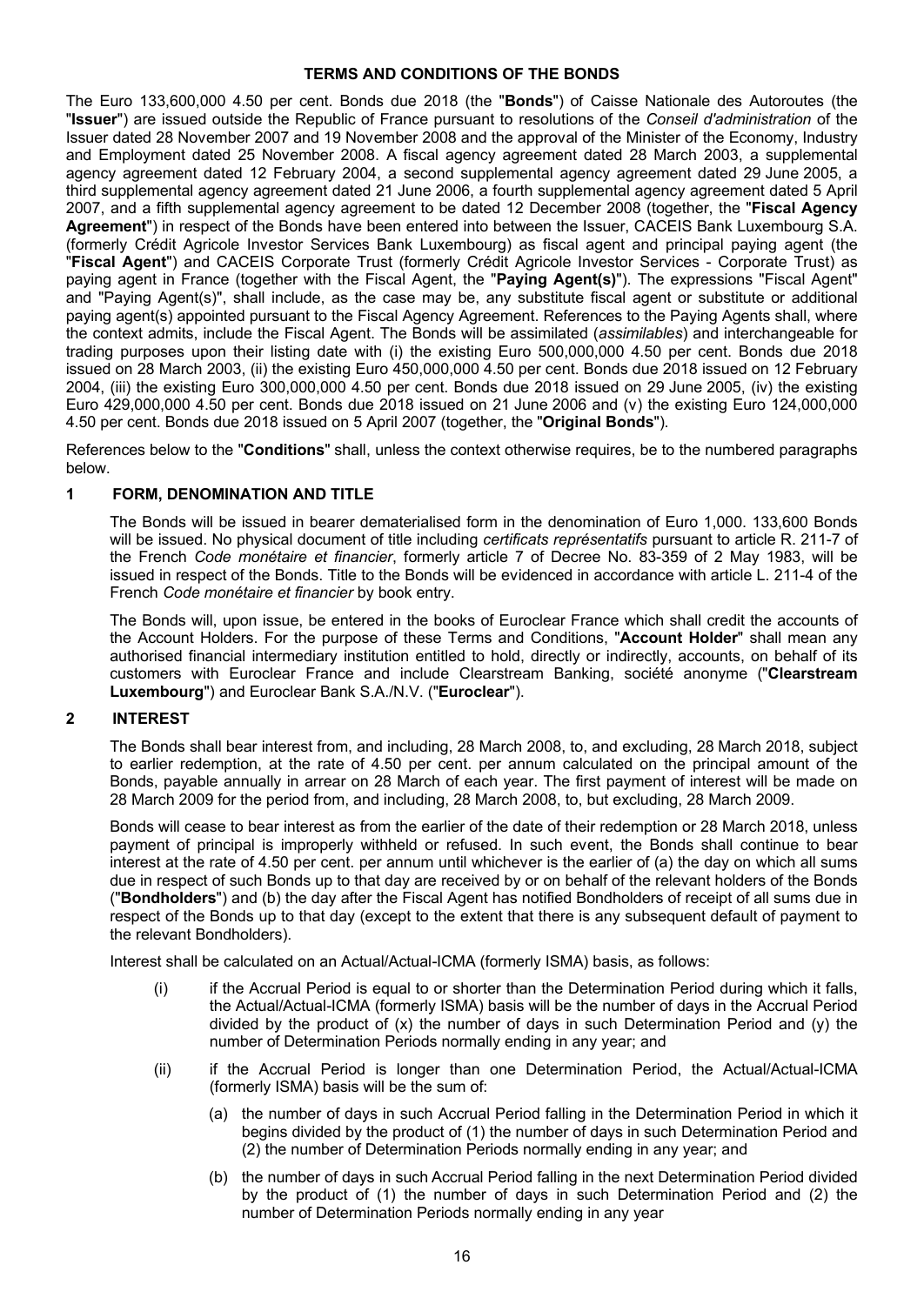where

"**Accrual Period**" means the relevant period for which interest is to be calculated (from and including the first such day to but excluding the last); and

"**Determination Period**" means the period from, and including, 28 March in any year, to, but excluding the next 28 March.

### **3 PAYMENTS**

- **3.1** Payments of principal and interest in respect of the Bonds will be made in Euro to the Bondholders registered in the books of the Account Holders and by transfer to the accounts of such Account Holders, subject in all cases to any fiscal or other laws and regulations applicable thereto, but without prejudice to the provisions of Condition 7 (Tax Status and Redemption for Tax Reasons) below.
- **3.2** If the due date for payment of any amount in respect of any Bond is not a Business Day (as defined below), then such payment will be postponed to the next following Business Day (and the Bondholder will not be entitled to further interest or other payment in respect of such postponement). For the purposes of this Condition, "**Business Day**" means a day on which commercial banks and foreign exchange markets are open for business and carrying out transactions in Euro in the country in which the Euro account specified by the payee is located, where payment versus delivery may be made in Paris, and on which the Trans-European Automated Gross Settlement Express Transfer System (TARGET) is operating.
- **3.3** The initial Paying Agents and their initial specified offices are listed at the end of this Prospectus. The Issuer reserves the right at any time to vary or terminate the appointment of the Fiscal Agent and/or of any Paying Agent and/or to appoint additional paying agents, provided that notice thereof is published, as soon as possible, by the Fiscal Agent in accordance with the provisions of Condition 9 (Notices) below. The Issuer shall maintain (i) at any time, a Fiscal Agent, and (ii) so long as the Bonds are listed on the Regulated Market of the Luxembourg Stock Exchange, a Paying Agent (which may be a Fiscal Agent) in Luxembourg, and (iii) so long as the Bonds are listed on Euronext Paris, a Paying Agent in Paris.

### **4 REDEMPTION**

#### **4.1 Final Redemption**

Unless previously redeemed or purchased and cancelled by the Issuer, the Bonds will be redeemed by the Issuer at their principal amount on 28 March 2018.

### **4.2 Redemption for Tax Reasons**

#### **4.2.1 Optional Redemption for tax reasons**

The Issuer may redeem the Bonds for tax reasons as provided in paragraph 7.3 of Condition 7 (Tax Status and Redemption for Tax Reasons).

#### **4.2.2 Mandatory Redemption for tax reasons**

The Issuer shall redeem the Bonds for tax reasons as provided in paragraph 7.4 of Condition 7 (Tax Status and Redemption for Tax Reasons).

### **4.3 Purchases**

The Issuer may at any time purchase Bonds at any price in the open market, by tender or otherwise in accordance with applicable laws and regulations.

### **4.4 Cancellation**

All Bonds redeemed or purchased by the Issuer will forthwith be cancelled and accordingly may not be reissued or resold.

### **5 STATUS OF THE BONDS**

The Bonds constitute (subject to Condition 6 below) direct, unconditional, unsecured and unsubordinated obligations of the Issuer and rank and will rank *pari passu* and without any preference among themselves and (except for those preferred by mandatory provisions under French law) equally and rateably with all other present or future unsecured and unsubordinated indebtedness of the Issuer, without preference or priority by reason of date of issue, currency of payment or otherwise.

#### **6 NEGATIVE PLEDGE**

As long as any of the Bonds remains outstanding, the Issuer will not create or permit to subsist any mortgage, charge, pledge or other security interest upon any of its assets or revenues, present or future, to secure any external indebtedness (as defined below) incurred or guaranteed by it (whether before or after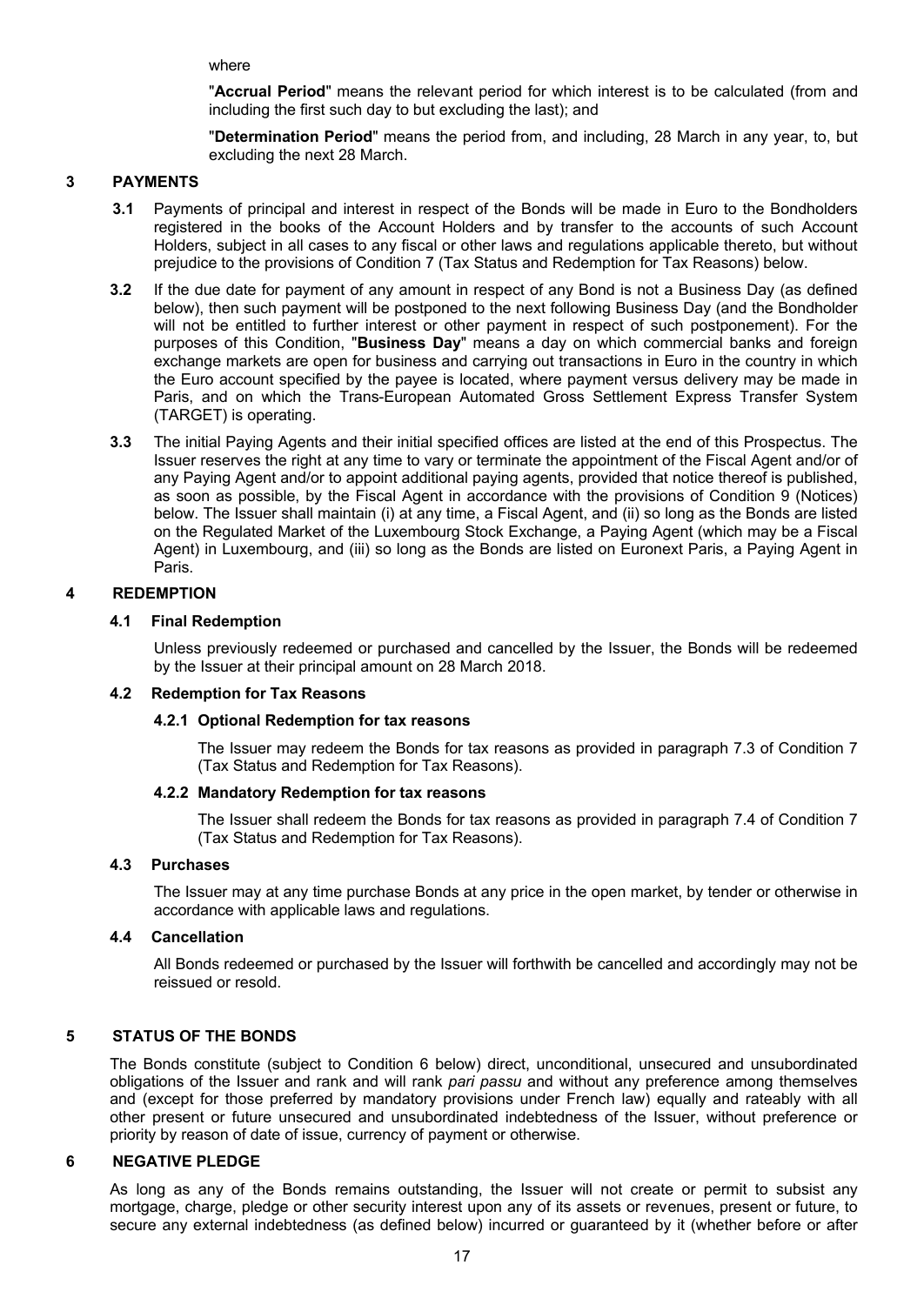the issue of the Bonds) unless the Bonds are equally and rateably secured so as to rank *pari passu* with such external indebtedness or the guarantee thereof. For the purposes of this Condition, "external indebtedness" means any indebtedness for borrowed money, represented by bonds, notes or other securities denominated in any currency and which are, for the time being, or are capable of being, quoted, listed, or ordinarily dealt in on any stock exchange, over-the-counter market or other securities market.

### **7 TAX STATUS AND REDEMPTION FOR TAX REASONS**

## **7.1 Tax Status**

The Bonds, being denominated in euro, are deemed to be issued outside France, and accordingly payments of interest on, and other revenues with respect to the Bonds, are entitled to the exemption from deduction at source provided by article 131 *quater* of the French *Code général des impôts* (general tax code). Accordingly such payments do not give the right to any tax credit from any French source.

### **7.2 Grossing up obligations of the Issuer**

If any payment of interest or principal with respect to the Bonds is made subject to the withholding or deduction of any French taxes whatsoever, the Issuer will, to the extent then permitted by law, pay such additional amounts as may be necessary in order that each Bondholder, after deduction for such withholding, receives the full amount provided in such Bonds to be then due and payable, provided however that the Issuer shall not be liable to pay such additional amounts in respect of any Bond presented for payment:

- (a) *Other connection*: by or on behalf of a holder who is liable for such taxes or duties, in respect of such Bond by reason of his having some connection with the Republic of France other than the mere holding of such Bond; or
- (b) *Payment to individuals*: where such withholding or deduction is imposed on a payment to an individual and is required to be made pursuant to any European Union Directive on the taxation of savings implementing the conclusions of the ECOFIN Council meeting of 26-27 November 2000 or any law implementing or complying with, or introduced in order to conform to, such Directive.

References herein to payments of principal and/or interest with respect to the Bonds shall be deemed also to refer to any additional amounts which may be payable under this Condition 7.

### **7.3 Optional Redemption for tax reasons**

If the obligation to pay such additional amounts as are mentioned in Condition 7.2 of this Condition 7 arises as a result of a change in French law, or in its official interpretation or in its application, the Issuer may, subject to having given not less than 30 days, nor more than 60 days' notice to the Bondholders (in accordance with Condition 9 (Notices)) which notice shall be irrevocable, redeem all, but not some only, of the Bonds at their principal amount plus accrued interest, if any, provided that the due date for redemption of which notice hereunder shall be given shall be no earlier than the latest practicable date on which the Issuer could make payment of the full amount of interest payable in respect of the Bonds without withholding for French taxes.

### **7.4 Mandatory Redemption for tax reasons**

If the Issuer would be required to pay such additional amounts referred to in Condition 7.2 of this Condition 7 and any French law or regulation would prohibit such additional payments to the Bondholders, then the Issuer shall forthwith give notice of such fact to the Paying Agent and upon giving not less that 7 days nor more than 20 days' prior notice to the Bondholders (in accordance with Condition 9 (Notices)) be required to redeem all, but not some only, of the Bonds at their principal amount, plus accrued interest, if any, provided that the due date for redemption of which notice hereunder shall be given shall be no earlier than the latest practicable date on which the Issuer could make payment of the full amount of interest payable in respect of the Bonds or, if such date is already passed, as soon as practicable thereafter.

### **8 EVENTS OF DEFAULT**

The Representative (as defined in Condition 12 (Representation of the Bondholders)) of the *Masse* (as defined in Condition 12 (Representation of the Bondholders)) may, upon written notice to the Fiscal Agent given before all defaults shall have been remedied, cause the Bonds to become due and payable whereupon they shall become immediately due and payable at their principal amount, plus accrued interest, if any upon the occurrence of any of the following events:

- (a) default in any payment when due of the principal of, or interest on, any of the Bonds, and the continuance of any such default for a period of 15 days thereafter; or
- (b) default in the performance or observance of any other undertaking or agreement contained in the Bonds, if such default shall not have been cured within 30 days after receipt by the Fiscal Agent of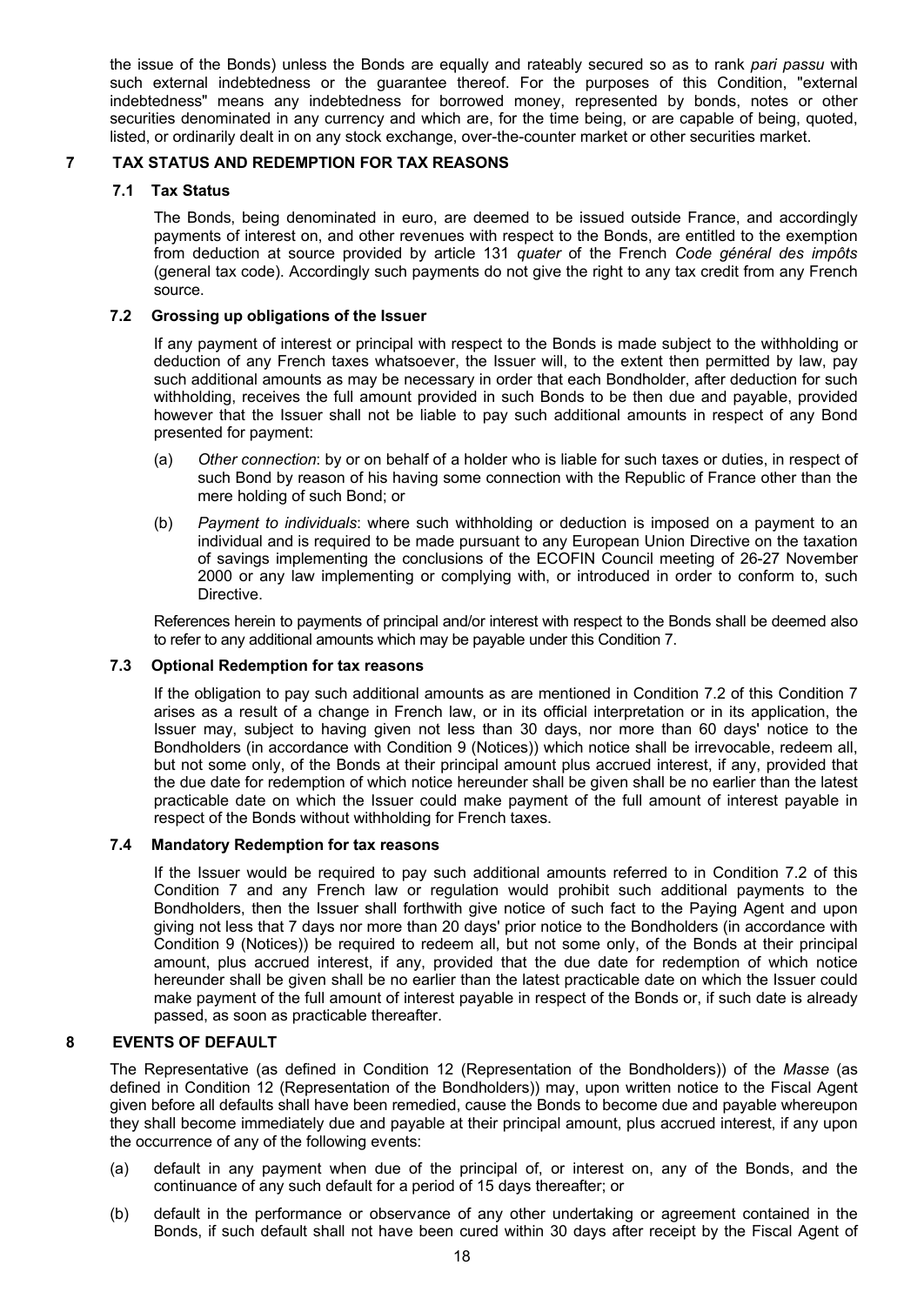written notice of such default given by the holder of such Bonds; or

- (c) any other indebtedness of the Issuer for borrowed money shall become due and payable prior to the stated maturity thereof as a result of a default thereunder, or any such indebtedness shall not be paid at the maturity thereof after the expiry of any applicable grace period therefore or any guarantee given by the Issuer for borrowed money of others shall not be honoured when due and called upon, unless, in any such event, the Issuer has disputed in good faith that such debt is due or that such guarantee is callable and such dispute has been submitted to a competent court, in which case default in payment shall not constitute an event of default hereunder so long as the dispute shall not have been finally adjudicated; or
- (d) the Issuer is dissolved prior to the repayment in full of the Bonds unless its activities and debts are transferred to another public entity owned or controlled by the Republic of France and French law no. 80-539 of 16 July 1980 (as such law is substantially in effect as of the issue date of the Bonds) or any successor law or regulation of substantially the same character is applicable to such public entity; or
- (e) French law n° 80-539 of 16 July 1980 (as such law is substantially in effect as of the issue date of the Bonds) or any successor law or regulation of substantially the same character ceases to be applicable to the Issuer.

### **9 NOTICES**

Any notice to holders of Bonds shall be validly given if published once (i) so long as the Bonds are listed on the Regulated Market of the Luxembourg Stock Exchange and the rules of that stock exchange so require, in a leading daily newspaper having general circulation in Luxembourg (which is expected to be the *Luxemburger Wort* (formerly *D'Wort*)) and, (ii) so long as the Bonds are listed on Euronext Paris (formerly Eurolist by Euronext Paris S.A.), in a leading daily newspaper having general circulation in France (which is expected to be *La Tribune*) or, (iii) if this is not practicable, in such other newspaper as the Fiscal Agent shall deem necessary to give fair and reasonable notice to the Bondholders. Any such notice shall be deemed to have been given on the date of such publication or, if published more than once or on different dates, on the first date on which publication is made.

### **10 PRESCRIPTION**

Claims against the Issuer for the payment of principal of, or interest on, the Bonds shall be prescribed upon the expiry of a period of four years from the first day of January next following the date on which such principal or interest became due.

### **11 FURTHER ISSUES**

In the event that the Issuer issues further bonds ranking *pari passu* in all respects and on similar terms and conditions with the Bonds, in particular as regards their financial service, such further bonds will be assimilated (*assimilables*) with the outstanding Bonds, provided that the terms of such further bonds should provide for such assimilation; accordingly, the Bondholders of the outstanding Bonds and of such subsequently issued bonds may be grouped in a single Masse as referred to in Condition 12 (Representation of the Bondholders).

### **12 REPRESENTATION OF THE BONDHOLDERS**

The Bondholders will be grouped for the defence of their common interest in a masse (the "*Masse*") which shall have legal capacity.

The Masse will be governed by the provisions of the French *Code de commerce* (the "**Code**"), relating to the common representation of the holders of debt securities with the exception of the provisions of articles L. 228-48, L. 228-59, L. 228-65-II, R. 228-63, R. 228-67, R. 228-69 and R. 228-72 (formerly articles 218, 222, 224 and 226 of the French decree n°67-236 of 23 March 1967), provided however that:

- · notwithstanding the provisions contained in article L. 228-71 of the Code, all normal operating expenses, including those decided upon by the General Meeting, will be borne by the Issuer;
- notwithstanding the provisions contained in article L. 228-65-I-1 and L. 228-65-I-3 of the Code, the Issuer shall not be required to obtain the approval of a general meeting of the Bondholders to modify the corporate purpose of the Issuer;
- · the notices calling a general meeting of Bondholders, the resolutions passed at a general meeting of Bondholders and any other decisions to be published pursuant to the above legal and regulatory provisions will be published only as provided in Condition 9 (Notices) above.
- The notice calling a general meeting shall be published not less than 15 days prior to the date of the meeting on first convocation and not less than 6 days prior thereto on second convocation. The notice concerning the above mentioned resolutions and decisions shall be published not more than 60 days from the date thereof.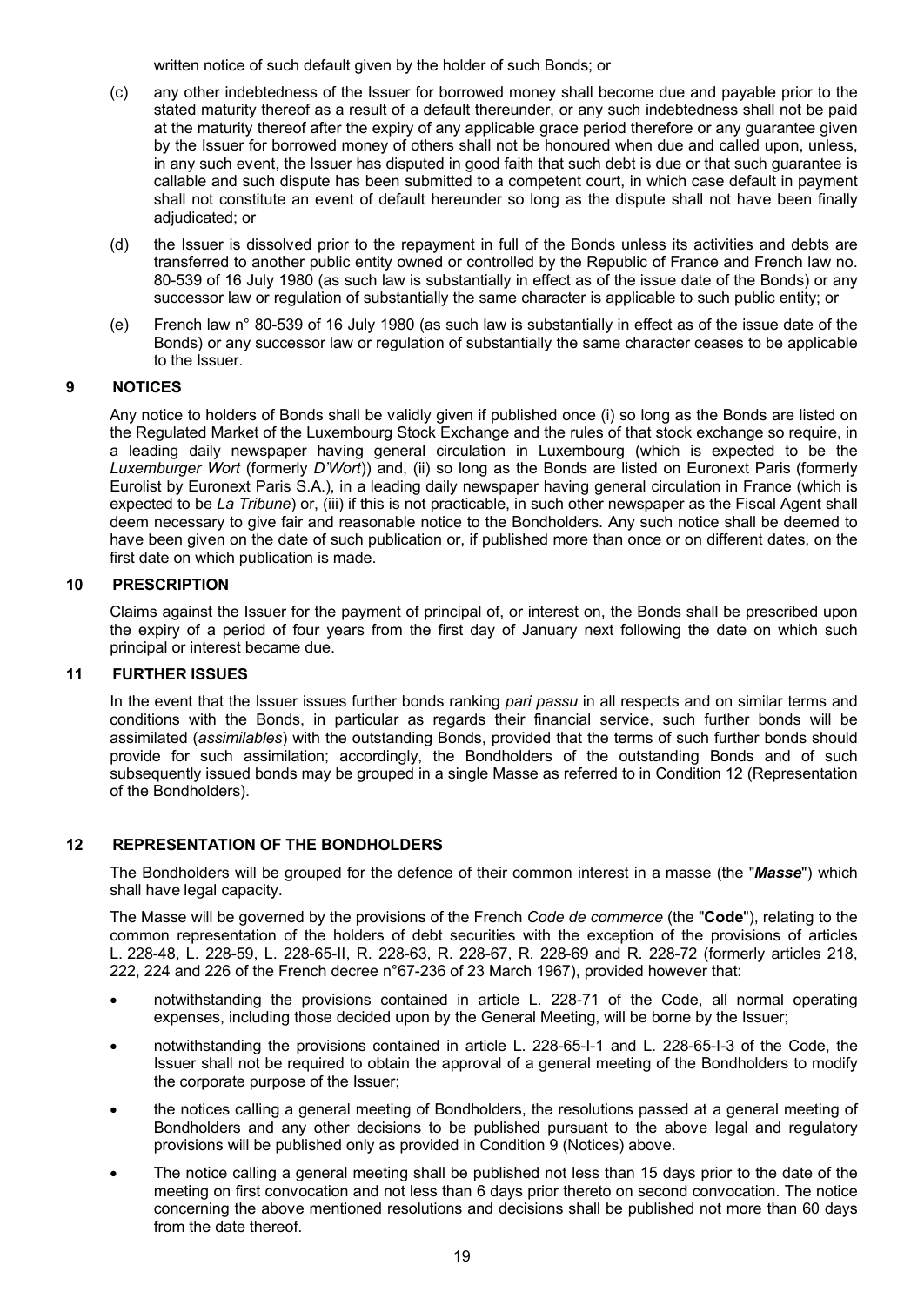### **The Representative**

The *Masse* will act through the Representative.

The Representative will have the power, in the name of the *Masse*, to take all steps to defend the common interests of the Bondholders, unless otherwise restricted by the General Meeting. However, the Representative may not institute proceedings in a court of law without due authorisation from the General Meeting. All proceedings against the *Masse*, or by the *Masse*, in order to be justiciable, must be brought against or by the Representative.

The Representative will hold office until his death, resignation, removal by the General Meeting, or his becoming incapable of acting for any reason. His office will cease on the day all the Bonds shall have been redeemed, provided, however, that this term will be extended automatically until any outstanding proceedings in which the Representative is involved are completed, or any pending decisions or transactions have been carried out.

No remuneration will be granted to the Representative.

The following person is designated as Representative:

Emmanuel Remenant

10, rue Saint-Ferdinand

75017 Paris

A substitute representative can be designated by the General Meeting.

All interested parties will at all times have the right to obtain the name and address of the Representative from the Issuer or from any of the Paying Agents.

### **The General Meeting**

The General Meeting shall be held whenever necessary and may be called by the Issuer or the Representative. One or more holders of at least  $1/30<sup>th</sup>$  of the Bonds then outstanding may require the Issuer or the Representative to call such a meeting. If a meeting has not been called within two months from the date of the request, such Bondholders may commission one of themselves to petition a court to appoint an agent to call the meeting. Notice of the date, hour, place, agenda and quorum requirements of any meeting of the General Meeting will be published as provided under Condition 9 (Notices). All Bondholders have the right to attend all meetings of the General Meeting or to be represented by a proxy. Each Bond carries the right to one vote.

The General Meeting is empowered (i) to take whatever steps are necessary to defend the interests and to enforce the rights of the Bondholders, (ii) to approve changes (except such changes, as referred to above, which may be effected only with the consent of all the Bondholders) in the rights of the Bondholders. However, the General Meeting may not increase the obligations of the Bondholders or grant certain Bondholders preferential rights. No action may validly be taken by the General Meeting on first convocation unless the holders of at least one-quarter of the aggregate principal amount of the Bonds then outstanding are present or represented. On second convocation, no quorum will be required. Decisions of the General Meeting will be taken by a majority of the votes to which the Bondholders present or represented are entitled.

Each Bondholder will have the right, during the fifteen-day period preceding the holding of each meeting of the General Meeting, personally or through his representative, to consult and make a copy of the resolutions and reports to be presented at the meeting, which will be available for inspection at the principal office of the Issuer, at the specified office of the Fiscal Agent and any other place specified in the notice of meeting.

#### **Single** *Masse*

The Bondholders and the holders of the Original Bonds will be grouped in a single *Masse* upon listing of the Bonds.

### **13 GOVERNING LAW AND JURISDICTION**

The Bonds are governed by and shall be construed in accordance with the laws of France.

In relation to any legal action or proceedings arising out of or in connection with the Bonds, the Issuer shall irrevocably submit to the competent courts of Paris.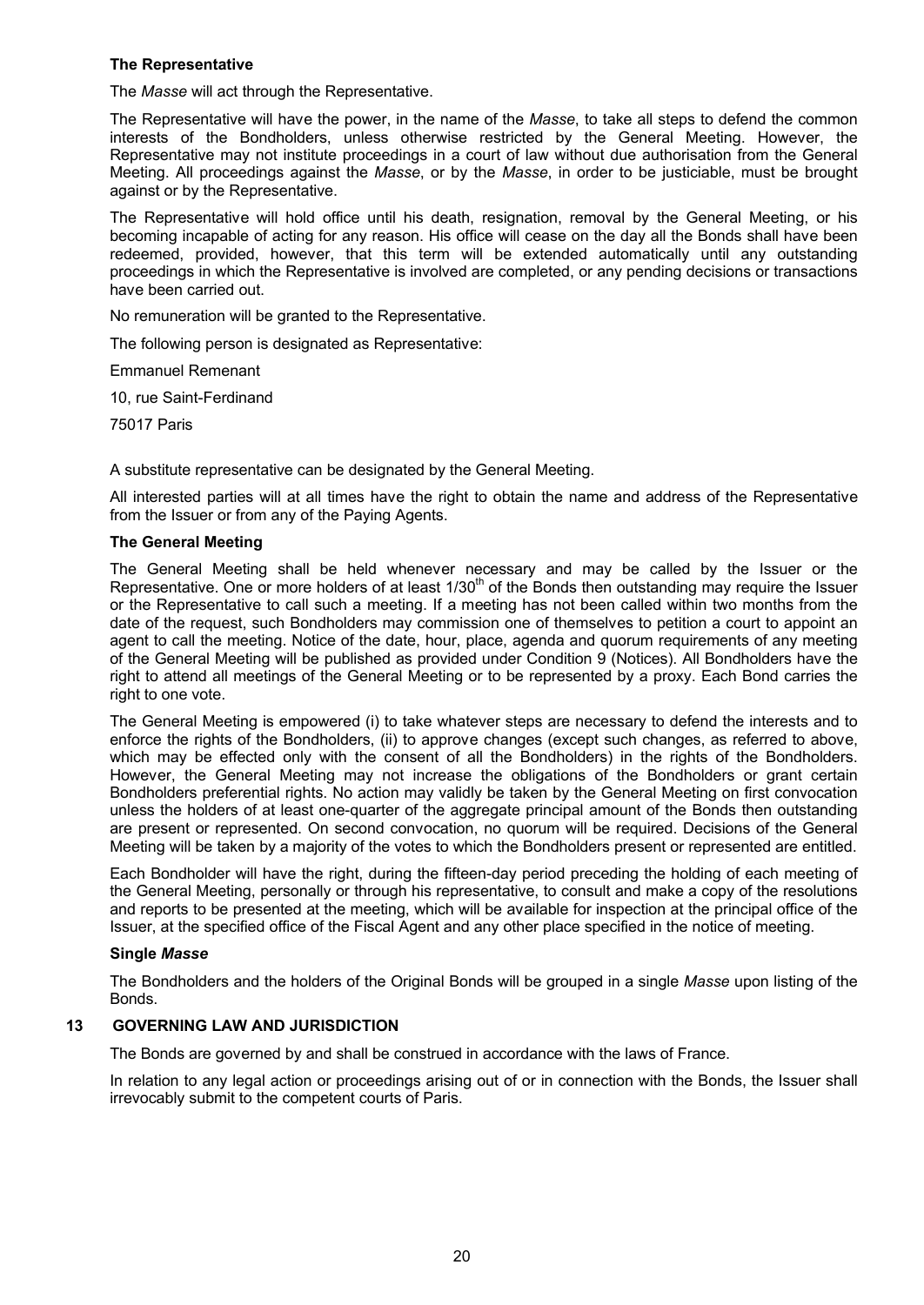### **USE OF PROCEEDS**

The net proceeds of Euro 138,888,089.32 to be received by the Issuer from the subscription of the Bonds will be used by the Issuer to finance its general activities.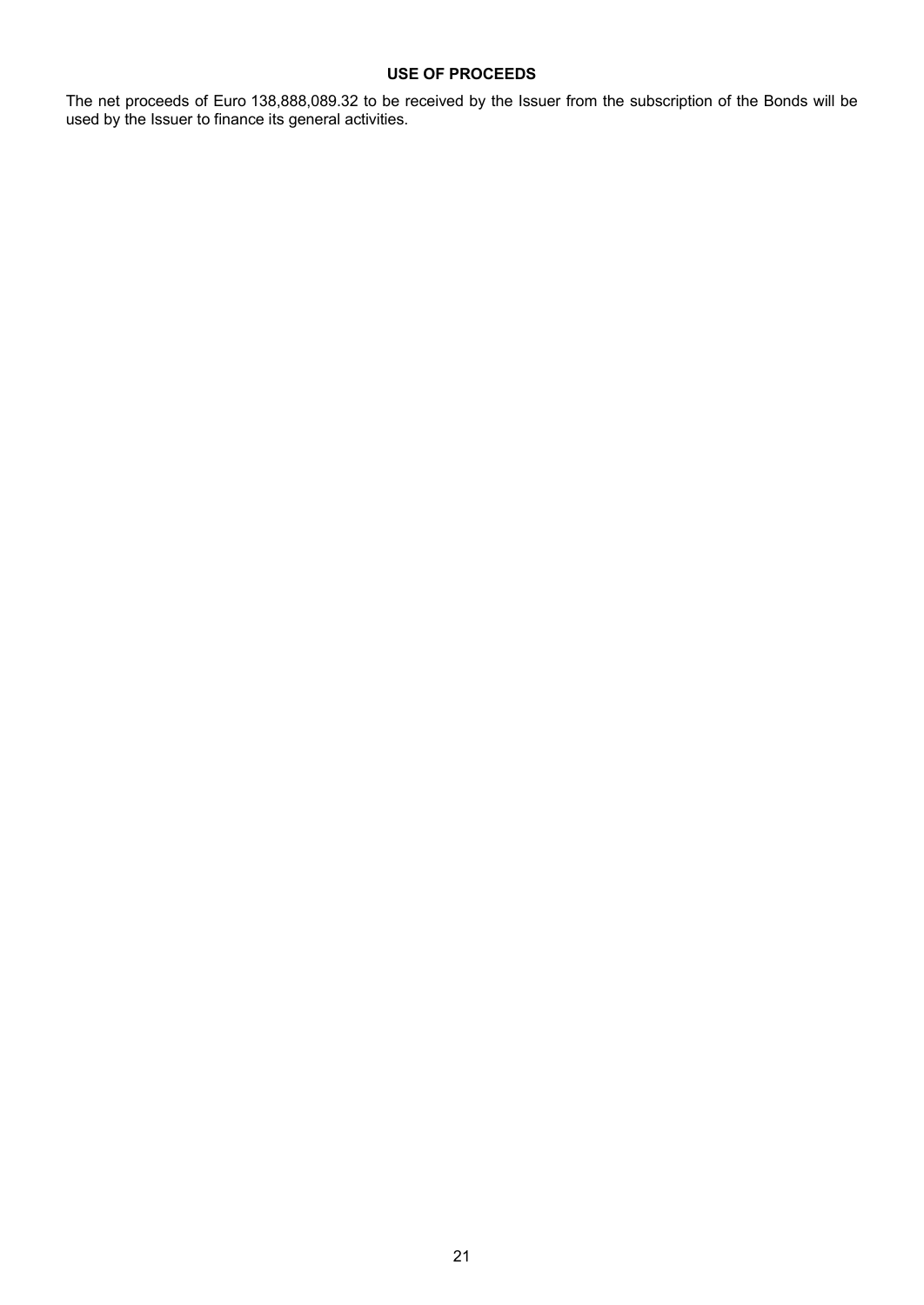### **CAISSE NATIONALE DES AUTOROUTES**

### **HISTORY AND TRENDS**

### *Name*

Caisse Nationale des Autoroutes ("**CNA**").

### *Date of formation*

CNA was formed for an indeterminate period by Decree 63-585 of June 20, 1963.

### *Registered office, legal form and legislation*

**Registered office:** 56, rue de Lille, 75356 PARIS 07 SP.

**Register of inscription:** SIREN No. 180 020 034 – APE 8906

#### **Legal form:**

CNA is a public administrative institution enjoying financial autonomy, regulated by the Highway Code, title II, chapter II, section 2, sub-section 1, articles R. 122-6 to R. 122-15 (resuming and abrogating the provisions of Decree 63-585 of June 20, 1963 modified by Decrees 68-972 of November 5, 1968 and 86-910 of July 30, 1986).

The administrative, accounting and financial management of CNA is managed by the Caisse des Dépôts in accordance with the terms set forth in the agreement entered into between the two establishments on June 28, 1999.

The accounting and financial functions are carried out in accordance with the provisions of Decree 62-1587 of December 29, 1962, setting down the general rules for public-sector accounting. This means that a government accountant holds the position of chief accountant and head of the accounting services. He is appointed in a joint order (*arrêté*) of the Minister for the Economy, Finance & Industry, Minister for Transport, Amenities, Tourism and Fisheries, and the Minister Delegate for the Budget and Budget Reform. The government accountant attends meetings of the board of directors in a consultative capacity.

**Legislation applying to the Issuer:** CNA is subject to French law.

#### *Recent trends*

Given the gradual maturity of the expressway network of concessionary companies which had been using the CNA financing system, their financing requirements have declined. In addition, and above all, two of the three large French expressway companies, APRR and Sanef will withdraw gradually from the CNA financing system before end-2009, at end-2008 and end-2009 respectively. These companies have now been privatized and their withdrawals were planned at the time their capitals were opened to trading, in November 2005 and March 2006 respectively. Having thus bolstered their financial structures, the two companies now have direct access to market loans offered on far more attractive terms than in the past. CNA's outstanding debt should therefore continue to decline, possibly even at a faster rate over the coming years, given that the ASF Group was recently privatized at the same time as APRR, and that Sanef is, as of December 31, 2005, no longer eligible for CNA financing. The CNA's debt reduction approached  $\epsilon$ 1,016 bn in 2006, in 2007 the debt reduction is near  $\epsilon$ 1,3bn.

In the medium term, only the two tunnel concession operators, ATMB and SFTRF, of which outstanding debt accounts for only 10.55% of CNA's end-2007 total, will continue to turn to CNA in the long term for both their capital expenditures and refinancing transactions.

Moreover, the privatization process launched on July 18, 2005 and finalized in early 2006 will lead to the conclusion of amendments to the September 2, 1996 Agreement, which have until now regulated relations between CNA and the beneficiary companies.

Finally, CNA's 2008 borrowing program approved by the Board on November 28, 2007 and November 19, 2008, totals €133,600,000. To cover this financing requirement, as in 2004, 2005, 2006 and 2007, and still practicing its policy of contributions by *tranche*, CNA, on 25 November 2008, launched a bond issue fungible with its 4.50% March 28, 2018 loan, for a total of EUR133,600,000, with payment date scheduled for 12 December 2008.

### *Investments*

CNA's 2008 borrowing program stands at €133,600,000. This program will be completed entirely with a single contribution to the existing *tranche* maturing on March 28, 2018, carrying a 4.5% coupon (viz. paragraph "Recent trends" above).

### **OVERVIEW OF ACTIVITIES**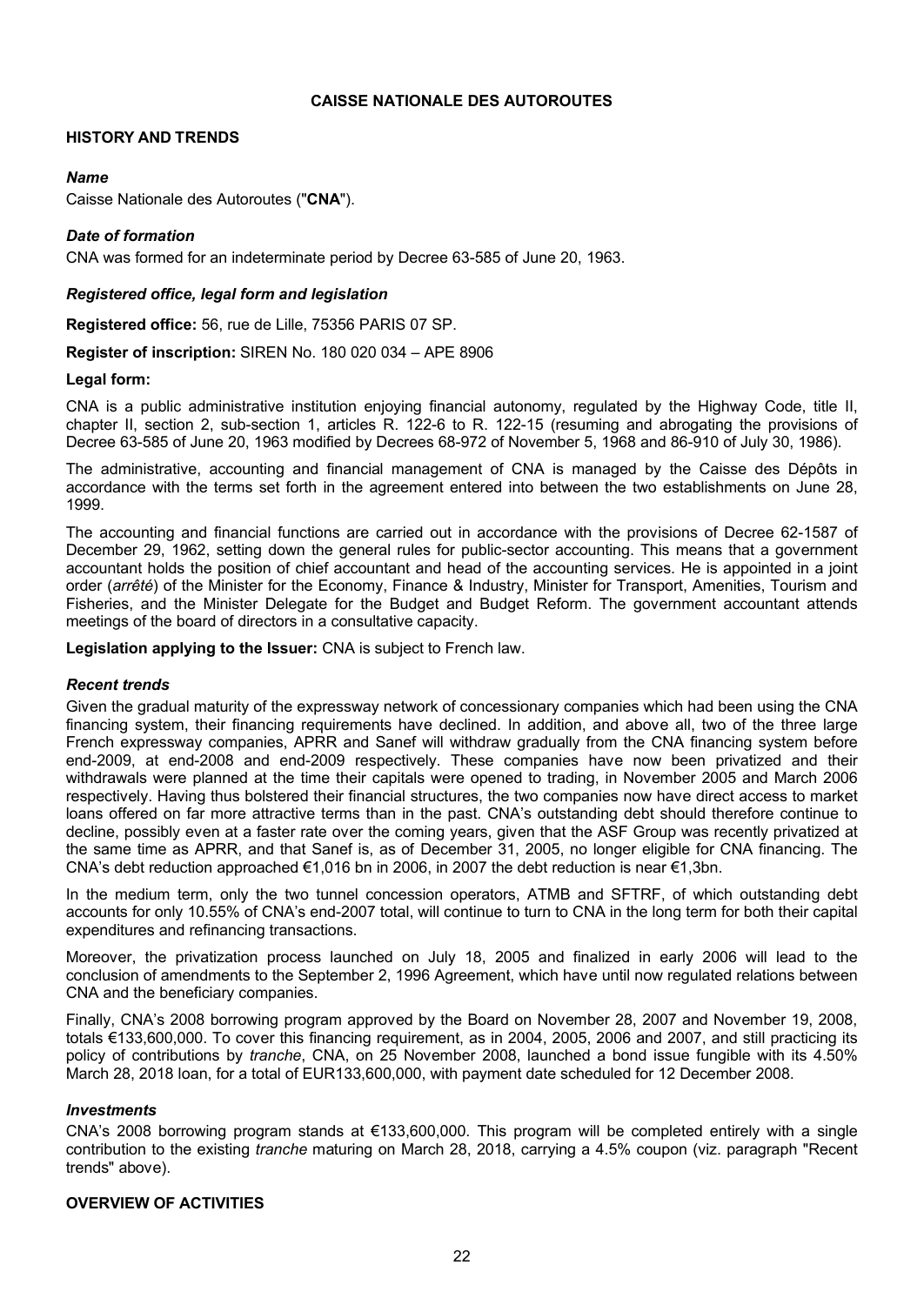### *Main activities*

Caisse Nationale des Autoroutes (CNA) is a national public administrative institution enjoying financial autonomy, whose purpose is the obtaining of resources for expressway concession companies for financing the construction or development of expressways which collect tolls. To this end, CNA issues bonds on the French and international markets and contracts borrowings from certain French institutions.

Its status of national public administrative institution means that CNA has no capital and its income does not come from the Government budget. As a public institution managed by the Caisse des Dépôts, it has no personnel of its own.

CNA today transfers all its expenses and revenues to the expressway concession companies that benefit from its financing, and thus generates no earnings in its accounts.

### *Financing methods*

The board of directors of CNA deliberates on its budget, on its accounting and financial management and on the annual programme for borrowing. The administrative, accounting and financial management of CNA is managed by the Caisse des Dépôts in accordance with the terms set forth in an agreement entered into between the two establishments.

Each year, once companies eligible for CNA financing have compiled their financing needs, a borrowing program is drawn up jointly by the companies, the regulatory bodies (Ministry of the Economy and Finance, Ministry for Road Transport) and CNA. This aims to determine loan maturities, taking into account each company's future repayment capacity.

The bulk of the program is thus carried out via bond issues, one bond transaction generally involving several companies. Thanks to its history, status, and issue volumes and regularity, CNA is an acknowledged operator on the primary bond market. Its bonds, issued without a government guarantee since 1991, are rated AAA by Standard & Poor's.

Financial resources collected by CNA in this way are then distributed in the form of loans to the expressway concession companies, the rates and maturity which apply to these loans being exactly the same as those which apply to the loans taken out by CNA. CNA therefore grants loans to the various expressway concession companies, the terms and conditions of these loans define the obligations of both parties, in particular in respect of the obligation of the companies to pay amounts to CNA in accordance with contracted loan payment schedules.

Furthermore, CNA and the European Investment Bank (EIB) are linked by multi-year financing agreements earmarked for the construction of expressway sections which are of interest to the EEC, and for work to improve sections of existing expressways.

In conjunction with work-in progress that has benefited from these financing agreements, CNA draws down funds from the EIB in the form of borrowing contracts of which interest rate and period terms are negotiated on a case-bycase basis.

CNA also benefits from loans from the Caisse des Dépôts within the framework of new uses for savings funds. A €3.5bn package for financing major transport infrastructure projects was set up in 2004.

Given the nature of the expressway concession companies' investments, the loans sought by CNA are generally for longer periods than 10 years, and denominated in euros, to avoid foreign exchange risk.

Financial resources collected by CNA were distributed in the form of loans to the eight expressway concession companies (within the framework of article 4 of the April 18, 1955 Act covering the statutes of expressways):

- · Autoroutes Paris-Rhin-Rhône (APRR) and subsidiary Autoroutes Rhône-Alpes (AREA);
- · Autoroutes du Sud de la France (ASF) and subsidiary Société des Autoroutes Estérel, Côte-d'Azur, Provence, Alpes (ESCOTA);
- · Société des Autoroutes du Nord et de l'Est de la France (Sanef) and subsidiary Société des Autoroutes Paris-Normandie (SAPN);
- · Autoroutes et Tunnel du Mont-Blanc (ATMB);
- · Société Française du Tunnel Routier du Fréjus (SFTRF).

Aside from individual loan contracts entered into between CNA and its beneficiaries, the general terms regulating relations between CNA and the companies were first set forth in an Agreement dated September 2, 1996. The terms of this agreement applied until early 2006, at which time it was remodelled in order to secure repayment of the CNA outstanding loan further to the privatization in early 2006 of the three largest French expressway companies which until the time of their privatization had been financed by CNA.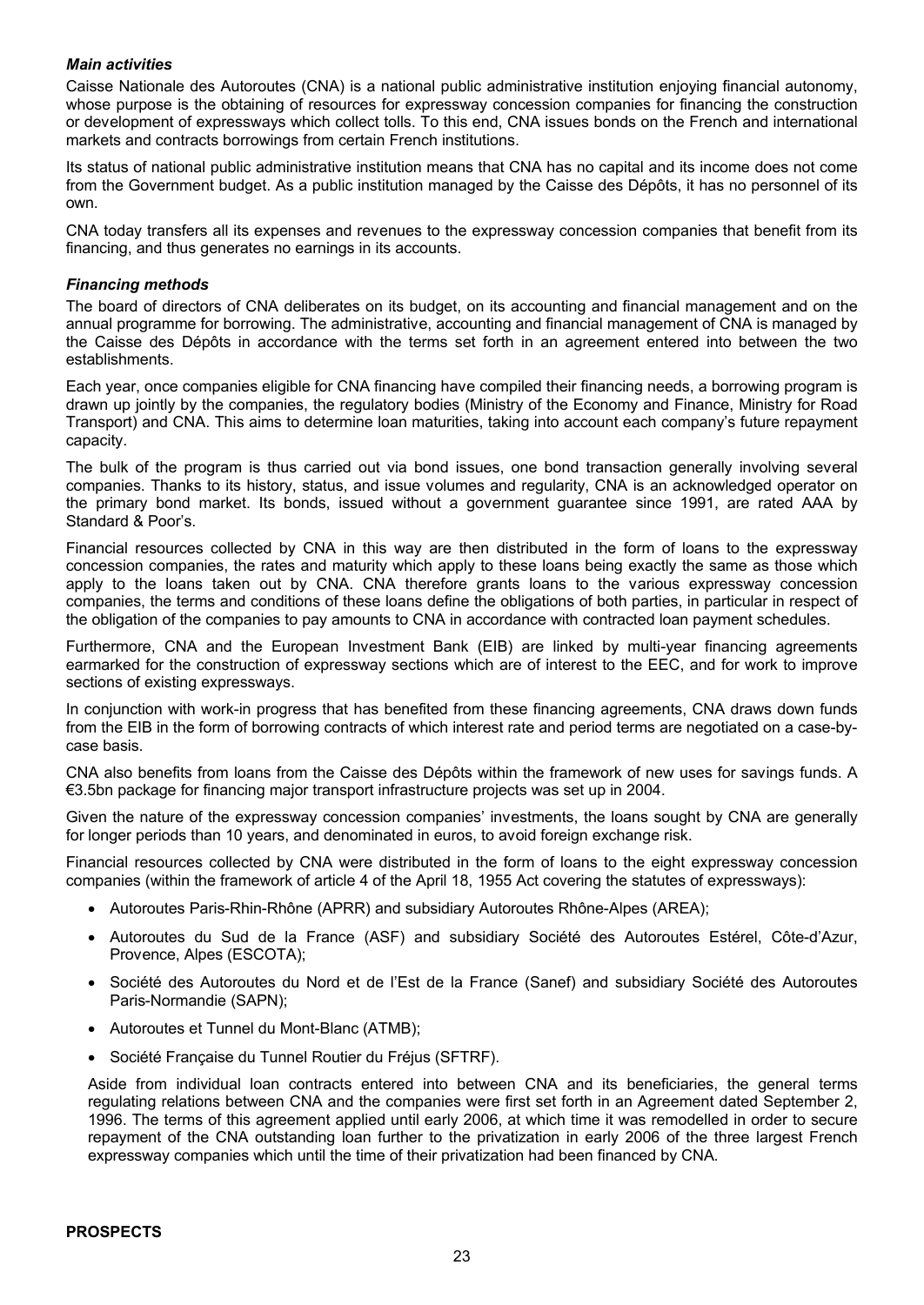In the coming years, and in respect only of the expressway concession companies privatized in early 2006, and the two mixed economy tunnel concession companies (ATMB and SFTRF) still in the public sector, which are the only companies to have had access to CNA financings (with the exception of COFIROUTE and other concession holders which have been privatized since 31 December 1997 and won contracts following a public call for tender procedure), capital expenditures are set to expand strongly to €1.8bn in 2010. This trend reflects major contract start-ups, resulting in arrival at maturity of the traditional concession networks.

However, it is noteworthy that, in general, these latter major construction projects will not affect CNA: the three large expressway companies will no longer be eligible for CNA financings—ASF since end-2005, APRR from end-2008 and Sanef from end-2009—in accordance with their commitments given at their respective privatisations in 2002, 2004 and 2005, given the improvement in their financial position following the significant changes to their shareholder structure.

In these conditions, in the medium term, while the private sector companies will finance themselves entirely and directly on the financial markets, only the two "tunnel" companies ATMB and SFTRF, of which outstanding debt accounts for only 10.82% of CNA's end-2008 total, will continue to turn to the CNA in the long term for both their capital expenditures and refinancing transactions. CNA's outstanding debt should therefore continue to decline, possibly at a faster rate over the coming years. Debt reduction approached €1bn in 2006, near €1,3 bn in 2007, and finally  $€1,5$  bn at the end of 2008.

Finally, during the first half of 2006, the concession companies signed the amendments to the 1996 Agreement, regulating relations between CNA and the recently privatized entities (ASF, APRR and Sanef). These will serve to secure repayment of CNA debt by the said companies.

### **CORPORATE GOVERNANCE AND MANAGEMENT**

### *Board of Directors*

A financially independent public-sector company, CNA is governed by a seven-member board of directors, made up as follows:

- · Two representatives of the Minister of Transport, Infrastructure, Tourism and the Sea (minister responsible for the national highway system):
	- Mr. Marc Papinutti (since October 21, 2008), Chairman of the Board of Directors Director-General for Highways at the ministry;
	- Mme Françoise Maurel (since October 5, 2007) Head of the economic and international affairs division of the ministry;
- Two representatives of the Minister of the Economy, Finance and Industry:
	- Mr. Xavier Musca (since October 21, 2008), Vice-Chairman of the Board of Directors, the Director-General of the Treasury and of Economic Policy, represented by Mr. Laurent Perdiolat ;
	- Mme Alexandra Locquet ( since January 22, 2008) Budget division of the ministry;
- One representative of the Minister of the Interior:
	- ‐ Mme Françoise Lopez (since November, 28 2008) General Directorate of Local Authorities at the ministry;
- Center for Strategic Analysis (formerly Planning Commission): M. René SEVE (since December 13, 2007), represented by Mr. Dominique Auverlot;
- The Director-General of the Caisse des Dépôts, represented by par Mr. Pierre Ducret (since June 25, 2003).

#### *Management service*

Mr. Albert Péry, Secretary-General of CNA 15, quai Anatole France 75356 Paris 07 SP

Director for Government Assignments at the Caisse des Dépôts; also Secretary-General of ADF (Autoroutes de France), and in this capacity, a member of the Board of Directors of SFTRF (expressway company).

### *Accounts supervision*

Mrs. Martine Delaveau, a government accountant, certified by the French Court of Accounts (*Cour des comptes*) was appointed by a joint order (*arrêté*) of the Ministry for the Ecology, and Sustainable Devolopment, and the Ministry for the Budget, Public accounts and the Civil Service dated October,19 2007(JO, November 17, 2007)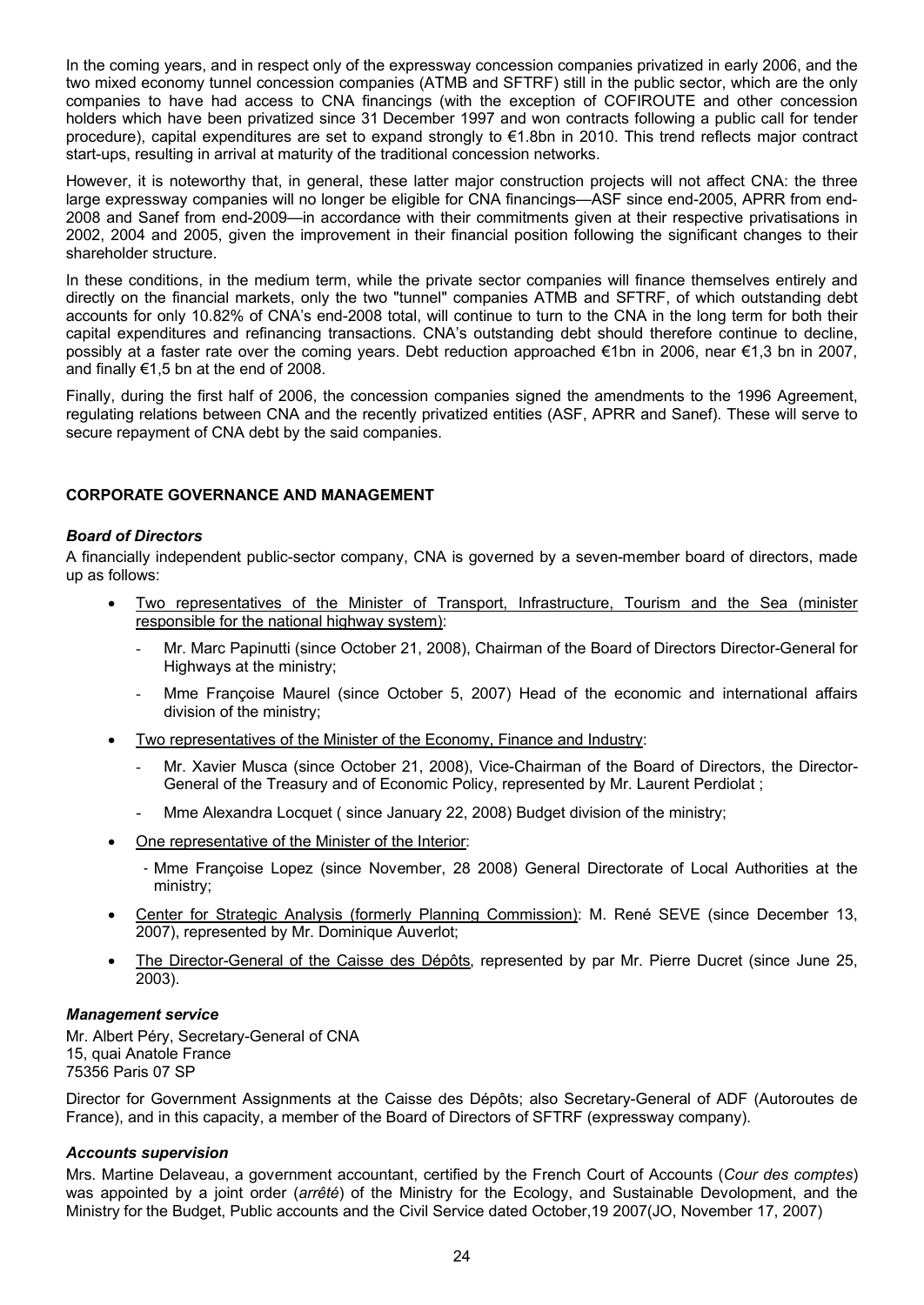### *No conflict of interest*

To the Company's knowledge, none of these persons has any conflict of interest in respect of their representation on these bodies.

### **OPERATION OF THE ORGANS OF CORPORATE GOVERNANCE AND MANAGEMENT**

The positions of Chairman and Vice-Chairman of the Board of Directors are held by the Director-General of Highways and the Director-General of the Treasury, respectively.

The Board of Directors meets at least once a year; it governs the business of the company, and in particular decides on:

- the budget and financing;
- the amount and characteristics of new loan issues;
- the appropriation of the proceeds of said loans;
- the preparation of the annual financial statements.

Under the supervision of the Board of Directors, the administration, and accounts and financial management of CNA are provided by the Caisse des Dépôts, in accordance with the agreement between the two institutions signed on June 28, 1999.

The accounting and financial functions are carried out in accordance with the provisions of Decree 62-1587 of December 29, 1962, setting down the general rules for public-sector accounting. This means that a government accountant holds the position of chief accountant and head of the accounting services. He is appointed in a jointly issued order of the Minister of Finance and the minister responsible for the national highway system. The government accountant attends meetings of the board of directors in a consultative capacity.

As a public-sector institution with financial independence, CNA has not set up internal control or corporate governance procedures.

### **MAJOR CONTRACTS**

On July 18, 2005, the French government launched of the privatization of the three major French expressway companies – ASF, APRR and Sanef. These three companies alone represented almost 90% of CNA's debt at the end of that year. Hence, CNA drew up amendments to the Agreement of 1996 governing the relationship between the Caisse des Dépôts and said companies, in order to provide detailed information on certain points and to amend a number of the existing specifications that had been included at a time when the government was either directly or indirectly the majority shareholder. These amendments are intended to secure reimbursement of CNA's debt by the now-privatized companies, by imposing new financial constraints on them in the form on new financial ratios they need to respect (covenants). These are net debt/EBITDA < 7 and EBITDA/interest expense > 2.2. These additional clauses also limit the area of operations of the concessionary companies and provide the Caisse des Dépôts the right to review in advance all mergers and partial business transfers. In exchange, these additional clauses grant the concessionary companies the possibility of early reimbursement of their debt to the Caisse. These amendments formally entered into in the first half of 2006. Pursuant to the conditions of these amendments, the highway concessionary companies have committed themselves to regularly inform the CNA about their financial situation. The CNA regularly checks the compliance of the information communicated with the commitments of the highway concessionary companies and continue, in 2008, to receive twice in a year financial information.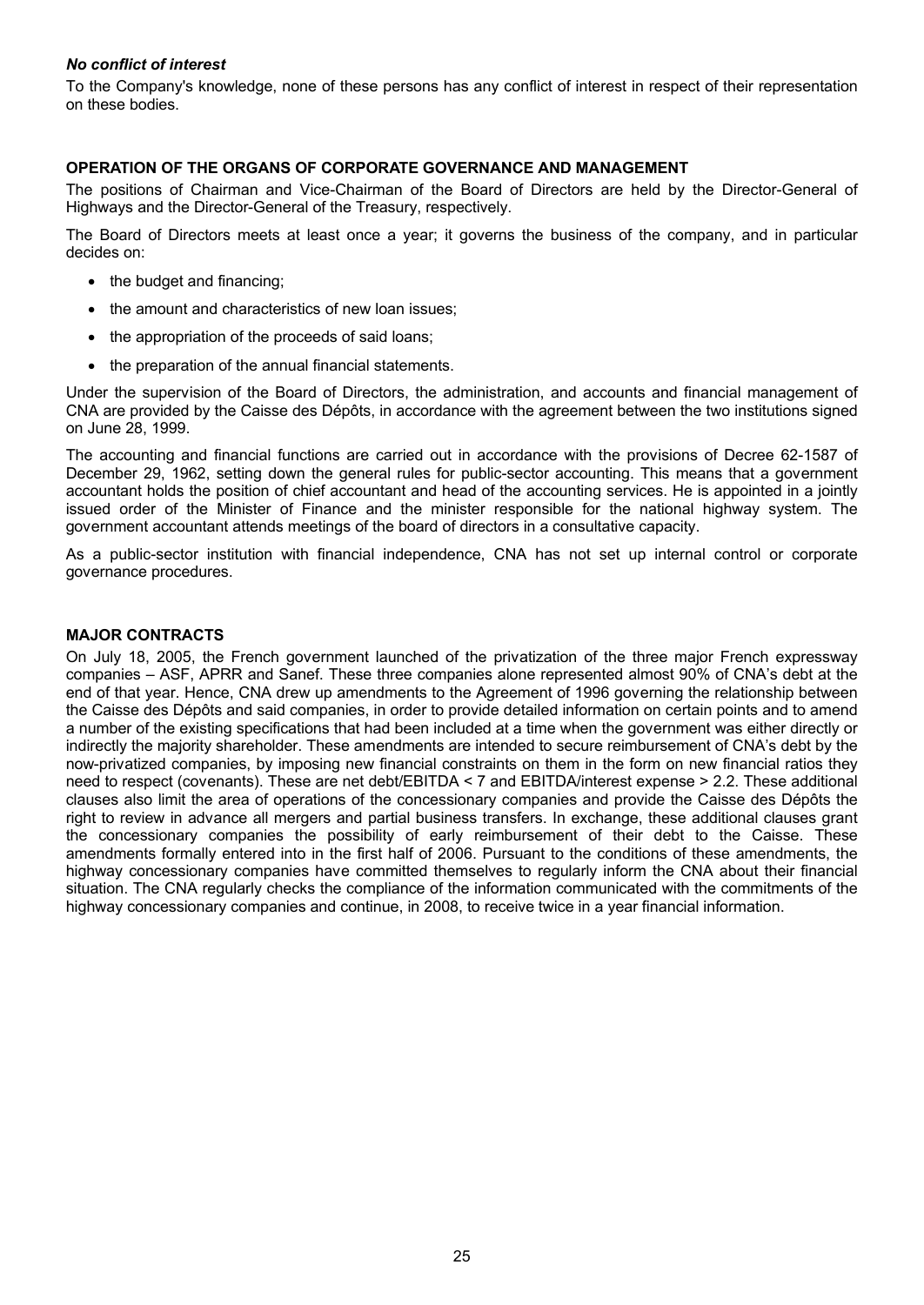## **INFORMATION ON THE ASSETS, THE FINANCIAL SITUATION AND THE EARNINGS OF THE ISSUER**

### **BALANCE SHEET AS OF DECEMBER 31, 2007**

| <b>ASSETS</b>                                     |                   |                 | REF.NOTE AMOUNT 12/31//2007 | AMOUNT 12/31/2006 | <b>AMOUNT 12/31/2005</b> |
|---------------------------------------------------|-------------------|-----------------|-----------------------------|-------------------|--------------------------|
| <b>FIXED ASSETS</b>                               |                   |                 |                             |                   |                          |
| <b>LONG-TERM INVESTMENTS</b>                      |                   | 3.1             | 18 675 368 672,41           | 19 882 921 297,94 | 20 918 784 376,85        |
| Direct loans to semi-public expressway companies. |                   |                 | 18 115 863 416,59           | 19 282 968 120,00 | 20 291 560 758,31        |
| - Accrued interest.                               |                   |                 | 559 505 255,82              | 599 953 177,94    | 627 223 618,54           |
|                                                   | TOTAL I:          |                 | 18 675 368 672,41           | 19 882 921 297,94 | 20 918 784 376,85        |
| <b>CURRENT ASSETS</b>                             |                   |                 |                             |                   |                          |
| <b>OPERATING RECEIVABLES</b>                      |                   |                 | 9 438 543,47                | 10 626 598,26     | 12 378 873,87            |
| Recoverable taxes and payroll taxes.              |                   | 3.2             |                             |                   | 12 378 873,87            |
| Accounts receivable and related.                  |                   | 3.2             | 9 438 543,47                | 10 626 598,26     | 12 378 873,87            |
| <b>CASH ASSETS</b>                                |                   |                 | 4 525 778,50                | 3 972 504,25      | 3 355 217,79             |
| Current account at the Caisse des Dépôts.         |                   |                 | 801 752,93                  | 920 304,35        | 1 316 582,28             |
| - Interest due.                                   |                   |                 | 3724 025,57                 | 3 052 199,90      | 2 038 635,51             |
|                                                   | <b>TOTAL II:</b>  |                 | 13 964 321,97               | 14 599 102,51     | 15 734 091,66            |
| <b>ASSET VARIANCES</b>                            |                   | 3.3             | 65 274 000,00               | 52 860 000,00     | 51 027 879,95            |
| - Variances on foreign currency debt              |                   |                 |                             |                   | 5 133 879,95             |
| - Variances on indexed debt.                      |                   |                 | 65 274 000,00               | 52 860 000,00     | 45 894 000,00            |
|                                                   | <b>TOTAL III:</b> |                 | 65 274 000,00               | 52 860 000,00     | 51 027 879,95            |
| <b>OVERALL TOTAL (I+II+III)</b>                   |                   |                 | 18 754 606 994,38           | 19 950 380 400,45 | 20 985 546 348,46        |
| <b>LIABILITIES</b>                                |                   | <b>REF.NOTE</b> | AMOUNT 12/31/2007           | AMOUNT 12/31/2006 | AMOUNT 12/31/2005        |
| <b>DEBT</b>                                       |                   |                 |                             |                   |                          |
| <b>BORROWINGS</b>                                 |                   | 3.4             | 18 661 149 398,27           | 19 877 690 576,79 | 20 917 950 427,02        |
| Bond issues                                       |                   |                 |                             |                   |                          |
|                                                   |                   |                 | 14 250 014 535,57           | 15 372 679 088,56 | 16 378 145 402,93        |
| - Accrued interest.                               |                   |                 | 446 901 389,03              | 486 957 005,84    | 513 050 806,97           |
| Loan contracts                                    |                   |                 | 3 851 629 606,88            | 3 905 058 310,29  | 3 912 581 405,55         |
| - Accrued interest.                               |                   |                 | 112 603 866,79              | 112 996 172,10    | 114 172 811,57           |
|                                                   | TOTAL I:          |                 | 18 661 149 398,27           | 19 877 690 576,79 | 20 917 950 427,02        |
| <b>OPERATING DEBT</b>                             |                   | 3.5             | 13 964 321,97               | 14 599 102,51     | 15 734 091,66            |
| Trade payables and related.                       |                   |                 | 3720820,57                  | 3 052 379,30      | 2 644 637,56             |
| Other debt                                        |                   |                 | 10 243 501,40               | 11 546 723,21     | 13 089 454,10            |
|                                                   | <b>TOTAL II:</b>  |                 | 13 964 321,97               | 14 599 102,51     | 15 734 091,66            |
| <b>LIABILITIES VARIANCES</b>                      |                   | 3.6             | 79 493 274,14               | 58 090 721,15     | 51 861 829,78            |
| - Variances on foreign currency debt              |                   |                 | 14 219 274,14               | 5 230 721,15      | 5 967 829,78             |
| - Variances on indexed debt.                      |                   |                 | 65 274 000,00               | 52 860 000,00     | 45 894 000,00            |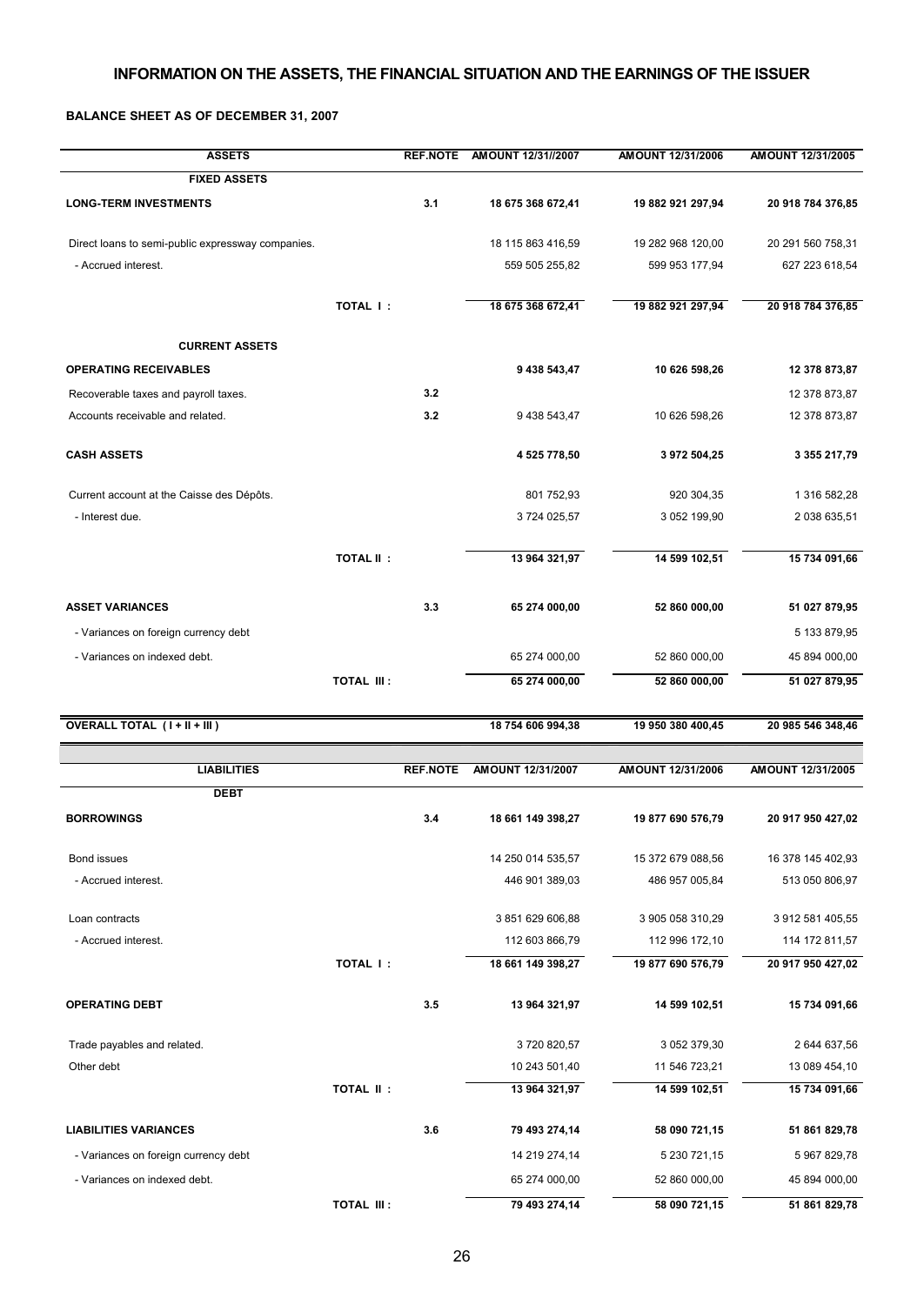#### **OFF BALANCE SHEET COMMITMENTS**

| <b>LOAN SWAPS</b>                                      |    | <b>AMOUNT</b><br>12/31/2007 | <b>AMOUNT</b><br>12/31/2006 | <b>AMOUNT</b><br>12/31/2005 |
|--------------------------------------------------------|----|-----------------------------|-----------------------------|-----------------------------|
| <b>FOREIGN CURRENCY (FOREX) SWAPS</b>                  | 4. |                             |                             |                             |
| - Forex to be received (against euros to be delivered) |    | 302 169 577,57              | 311 158 130.56              | 365 299 179.93              |
| - Euros to be delivered (against forex to be received) |    | 316 388 851.71              | 316 388 851.71              | 352 921 734.20              |
| - Forex translation variances                          |    |                             |                             |                             |
| o Capital increase.                                    |    |                             |                             | 12 377 445.73               |
| o Capital decrease.                                    |    | 14 219 274.14               | 5 230 721.15                |                             |
| <b>INTEREST RATE SWAPS</b>                             | 4. |                             |                             |                             |
| - Euros to be received (against euros to be delivered) |    | 391 000 000.00              | 391 000 000.00              | 391 000 000.00              |
| - Euros to be delivered (against euros to be received) |    | 391 000 000.00              | 391 000 000.00              | 391 000 000.00              |

The reference note refers to paragraphs in the Appendix.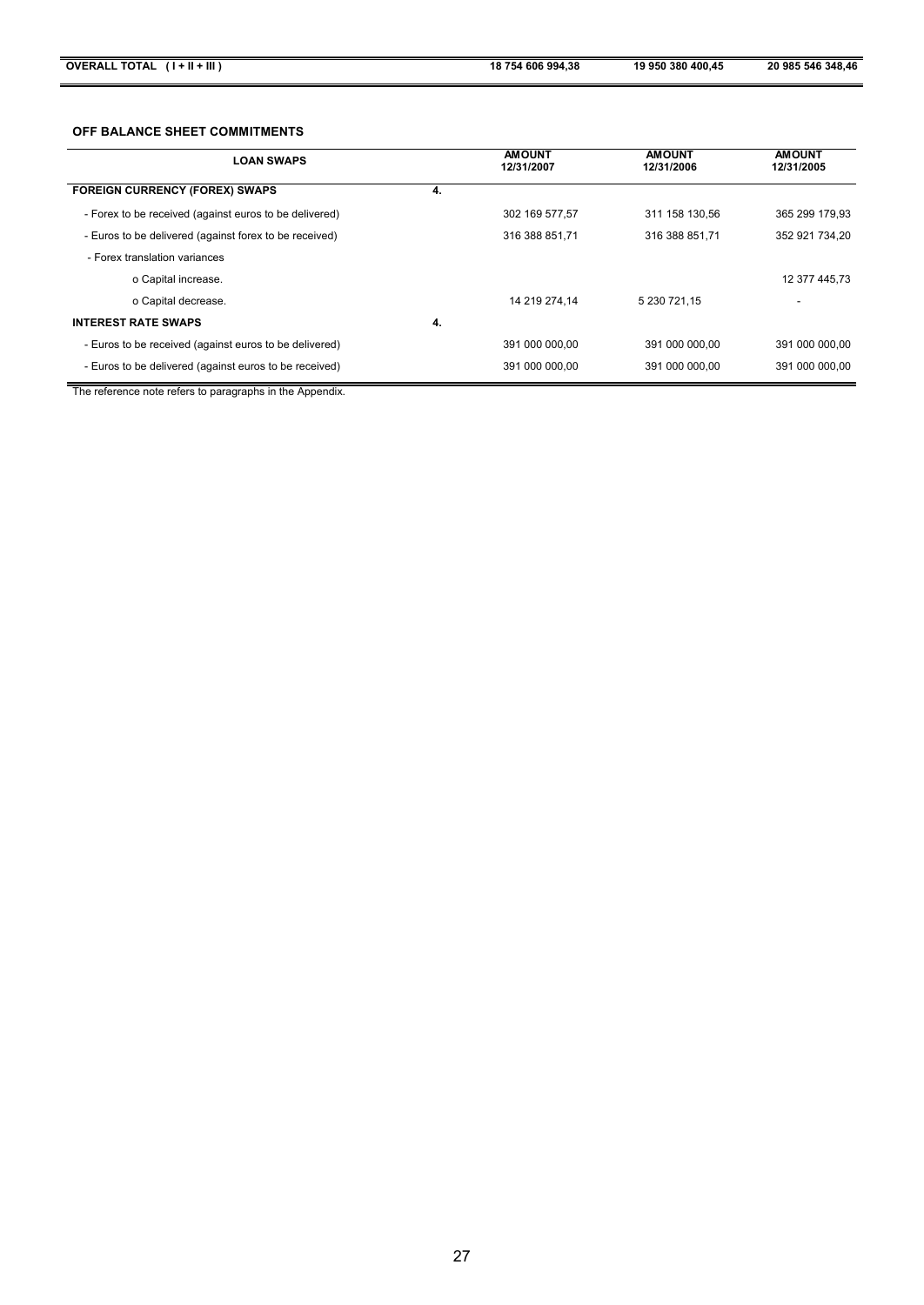### **INCOME STATEMENT AS OF DECEMBER 31, 2007**

| <b>EXPENSES</b>                                  |              | <b>REF.NOTE</b> | AMOUNT 12/31/2007           | AMOUNT 12/31/2006         | AMOUNT 12/31/2005         |
|--------------------------------------------------|--------------|-----------------|-----------------------------|---------------------------|---------------------------|
| <b>OPERATING EXPENSES</b>                        |              |                 |                             |                           |                           |
| OTHER EXTERNAL PURCHASES AND EXPENSES            |              |                 | 2 780 150,46                | 3 490 852,62              | 4923170,09                |
| - Remuneration of intermediaries.                |              | 5.1             | 255 428,54                  | 672 221,74                | 2 063 590,24              |
| - Reimbursement to CDC for administrative costs. |              | 5.2             | 2 127 429,02                | 2 130 391,85              | 2 135 213,56              |
| - Commissions for financial services.            |              | 5.3             | 395 424,36                  | 682 674,85                | 719 196,94                |
| - Advertisements, media research and programs.   |              |                 | 1868,54                     | 5 5 6 4 , 18              | 5 169,35                  |
| - Other operating expenses.                      |              |                 |                             |                           |                           |
|                                                  |              |                 |                             |                           |                           |
|                                                  | <b>TOTAL</b> |                 | 2 780 150,46                | 3 490 852,62              | 4 923 170,09              |
| <b>FINANCIAL EXPENSES</b>                        |              |                 |                             |                           |                           |
| AMORTIZATION OF REIMBURSEMENT PREMIUMS:          |              |                 |                             |                           |                           |
| <b>OTHER FINANCIAL EXPENSES:</b>                 |              |                 | 1 071 848 411,88            | 1 199 201 440,60          | 1 337 149 973,58          |
| - Interest on borrowings and advances.           |              |                 | 1 050 657 447,76            | 1 153 286 303,77          | 1 219 629 548,78          |
| - Net expense on swaps.                          |              |                 | 6 905 386,92                | 6 579 510,58              | 6 181 173,52              |
| - Losses on foreign exchange.                    |              |                 |                             | 113 588,22                | 285 363,78                |
| - Payment of interest received to SEMCAs         |              | 5.4             | 14 285 577,20               | 39 222 038,03             | 57 863 524,45             |
| - Issue premiums below par.                      |              | 5.5             |                             |                           | 514 483,78                |
| - Balance on swaps                               |              | 5.6             |                             |                           | 52 675 879,27             |
|                                                  | <b>TOTAL</b> |                 | 1 071 848 411,88            | 1 199 201 440,60          | 1 337 149 973,58          |
| <b>EXCEPTIONAL EXPENSES</b>                      |              |                 |                             |                           |                           |
| <b>EXCEPTIONAL ADMINISTRATIVE EXPENSES:</b>      |              |                 |                             | 10 535,90                 | 3 370,75                  |
| - Penalties on contracts                         |              |                 |                             |                           |                           |
| - Payback of lapsed coupons.                     |              |                 |                             | 10 535,90                 | 3 370,75                  |
| - Other exceptional expenses.                    |              |                 |                             |                           |                           |
|                                                  | <b>TOTAL</b> |                 |                             | 10 535,90                 | 3 370,75                  |
| <b>OVERALL TOTAL</b>                             |              |                 | 1 074 628 562,34            | 1 202 702 829,12          | 1 342 076 514,42          |
|                                                  |              |                 |                             |                           |                           |
| <b>REVENUE</b>                                   |              |                 | REF.NOTE MONTANT 31/12/2007 | <b>MONTANT 31/12/2006</b> | <b>MONTANT 31/12/2005</b> |
| <b>OPERATING REVENUES</b>                        |              |                 |                             |                           |                           |
| <b>REIMBURSEMENTS BY SEMCAS:</b>                 |              | 5.7             | 2780 150,46                 | 3 490 852,62              | 4923170,09                |
| - Of administrative expenses.                    |              |                 | 2 761 464,77                | 3 098 499,42              | 3 150 370,22              |
| - Of taxes and duties.                           |              |                 |                             |                           |                           |
| - Of loan issuance costs.                        |              |                 | 18 685,69                   | 392 353,20                | 1772 799,87               |
|                                                  | <b>TOTAL</b> |                 | 2 780 150,46                | 3 490 852,62              | 4923170,09                |
|                                                  |              |                 |                             |                           |                           |
| <b>FINANCIAL REVENUES</b>                        |              |                 |                             |                           |                           |
|                                                  |              |                 |                             |                           |                           |
|                                                  |              |                 |                             |                           |                           |

| INTEREST AND OTHER REVENUES: | 061 280 700.25   | 1 163 031 602.47 | 1 281 329 650.37 |
|------------------------------|------------------|------------------|------------------|
| - Interest on loans.         | 1 050 657 447.76 | 1 153 286 303.77 | 1 219 629 548.78 |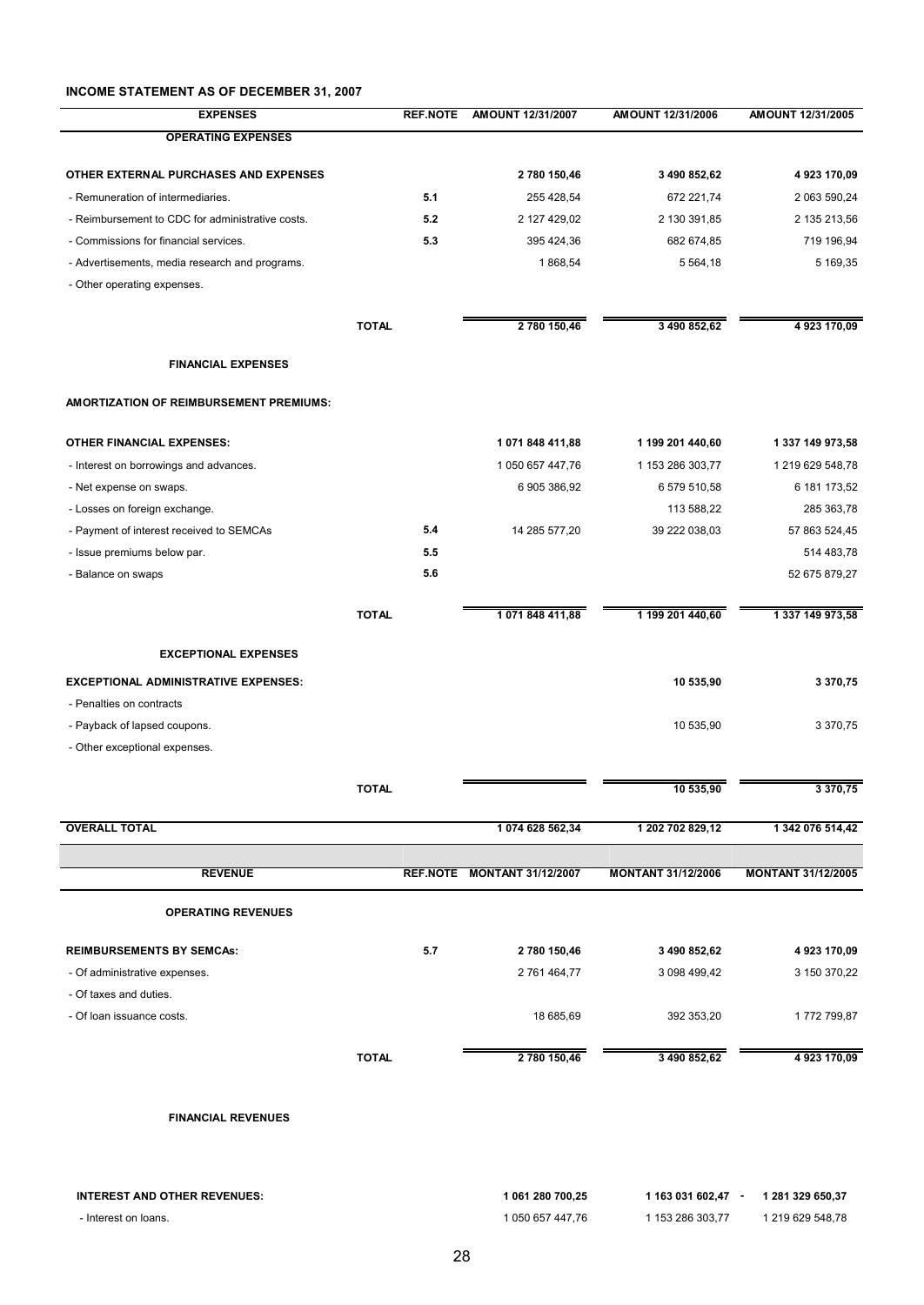| - Interest on cash assets.                                | 3717865,57                    | 3 052 199,90     | 2 043 201,24     |
|-----------------------------------------------------------|-------------------------------|------------------|------------------|
| - Reimbursements by SEMCAs:                               |                               |                  |                  |
| . of forex losses and net expenses on swaps.              | 6 905 386,92                  | 6 693 098,80     | 6 466 537,30     |
| . of various financial expenses.                          |                               |                  | 53 190 363,05    |
| <b>OTHER FINANCIAL REVENUE:</b>                           | 10 567 711,63                 | 36 169 838,13    | 55 820 323,21    |
| - Exchange rate gains.                                    | 250 514,53                    | 5 941 057,99     | 814 809,17       |
| - Other.                                                  | 10 317 197,10                 | 30 228 780,14    | 55 005 514,04    |
|                                                           | 1071848411,88<br><b>TOTAL</b> | 1 199 201 440,60 | 1 337 149 973,58 |
| <b>EXCEPTIONAL REVENUES</b>                               |                               |                  |                  |
| <b>EXCEPTIONAL REVENUES ON ADMINISTRATIVE OPERATIONS:</b> |                               |                  |                  |
| - Penalties received on contracts.                        |                               |                  |                  |
| - Lapsed coupons and bonds.                               |                               | 10 535,90        | 3 370,75         |
| - Euro revenues from forex transaction variances.         |                               |                  |                  |
| - Other.                                                  |                               |                  |                  |
|                                                           | <b>TOTAL</b>                  | 10 535,90        | 3 370,75         |
| <b>OVERALL TOTAL</b>                                      | 1 074 628 562,34              | 1 202 702 829,12 | 1 342 076 514,42 |

The reference notes refer to paragraphs in the Appendix.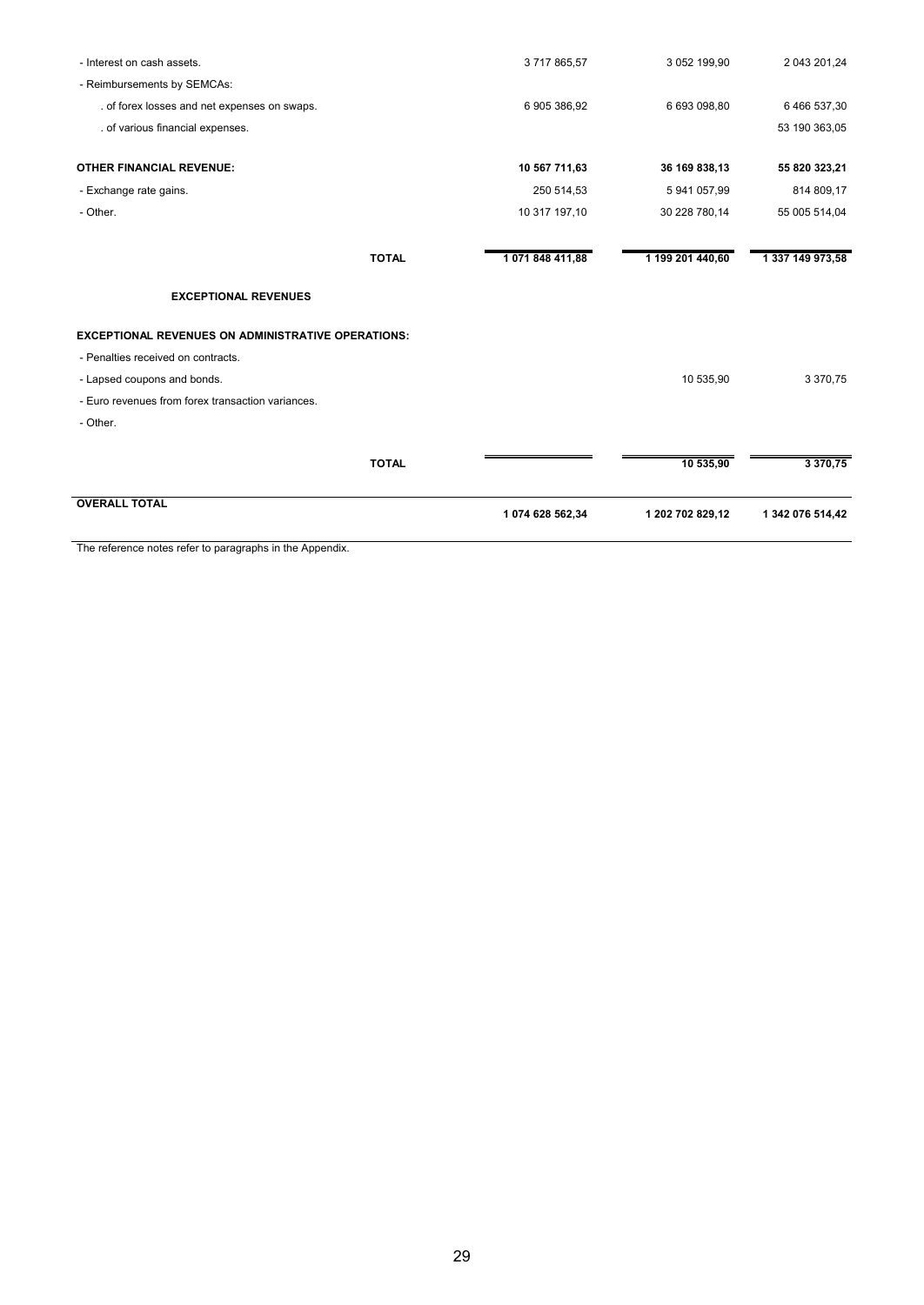### **1. LEGAL STATUS OF THE COMPANY**

The CNA is a national public-sector administrative institution with a corporate structure and financial independence.

It is subject to the general principles of public-sector accounting, has a government accountant, and, in accordance with the decree establishing the institution, the Caisse des Dépôts, provides its administrative management under the supervision of the Board of Directors of the CNA.

### **2. GENERAL ACCOUNTING PRINCIPLES**

The statement of accounts as well as the profit and loss statements have been certified by Gérard Schottey, Managing Treasurer at the 1st level Treasury Department, accounting officer from the Caisse Nationale des Autoroutes, appointed on July 1 2002 by a joint order of the Budget and Transportation Ministers, as a State Accountant sworn in by the Government Accounting Office.

The financial statements are presented in compliance with General Instruction M-91 regarding the accounts of national public-sector administrative institutions.

The accounting principles applied are:

- operational continuity;
- constant and consistent application of methods;
- independence of each fiscal year.

The basic method of valuation in the accounts is the historical cost method.

### **3. METHODS APPLIED TO THE PRINCIPAL ITEMS OF THE BALANCE SHEET**

#### **ASSETS**

#### **3.1. Long-term investments**

The amount in the balance sheets corresponds to loans actually disbursed.

The amount of accrued interest is attached to the loan lines and is calculated *pro rata temporis*, based on the amount accrued and not yet due.

Each loan is recorded at gross value; commissions, premiums and costs are simultaneously passed on as a single package to the semi-public companies (SEMs) that hold the expressway concessions.

#### **3.2. Trade receivables**

This item is comprised principally of revenue on interest accrued on loan swap operations and is passed on to the semi-public companies (SEMs) holding the expressway concessions.

### **3.3. Asset variances**

The following are recorded under this item:

- Unrealized losses on debt denominated in currencies outside the euro zone, resulting from the difference between the exchange rate applied to historical cost and the rate applying at the end of the fiscal year;

For currencies within the euro zone, and in compliance with article 28 of the "DDOEF" Act (a law with various economic and financial provisions), the exchange rate employed is that determined on December 31, 1998 and approved by the Council of Ministers of the European Union;

- the loss on the indexation of indexed bond issues.

Given CNA's duty with regard to transparency to the semi-public companies (SEMs) holding the expressway concessions, no provisions on these items have been recorded.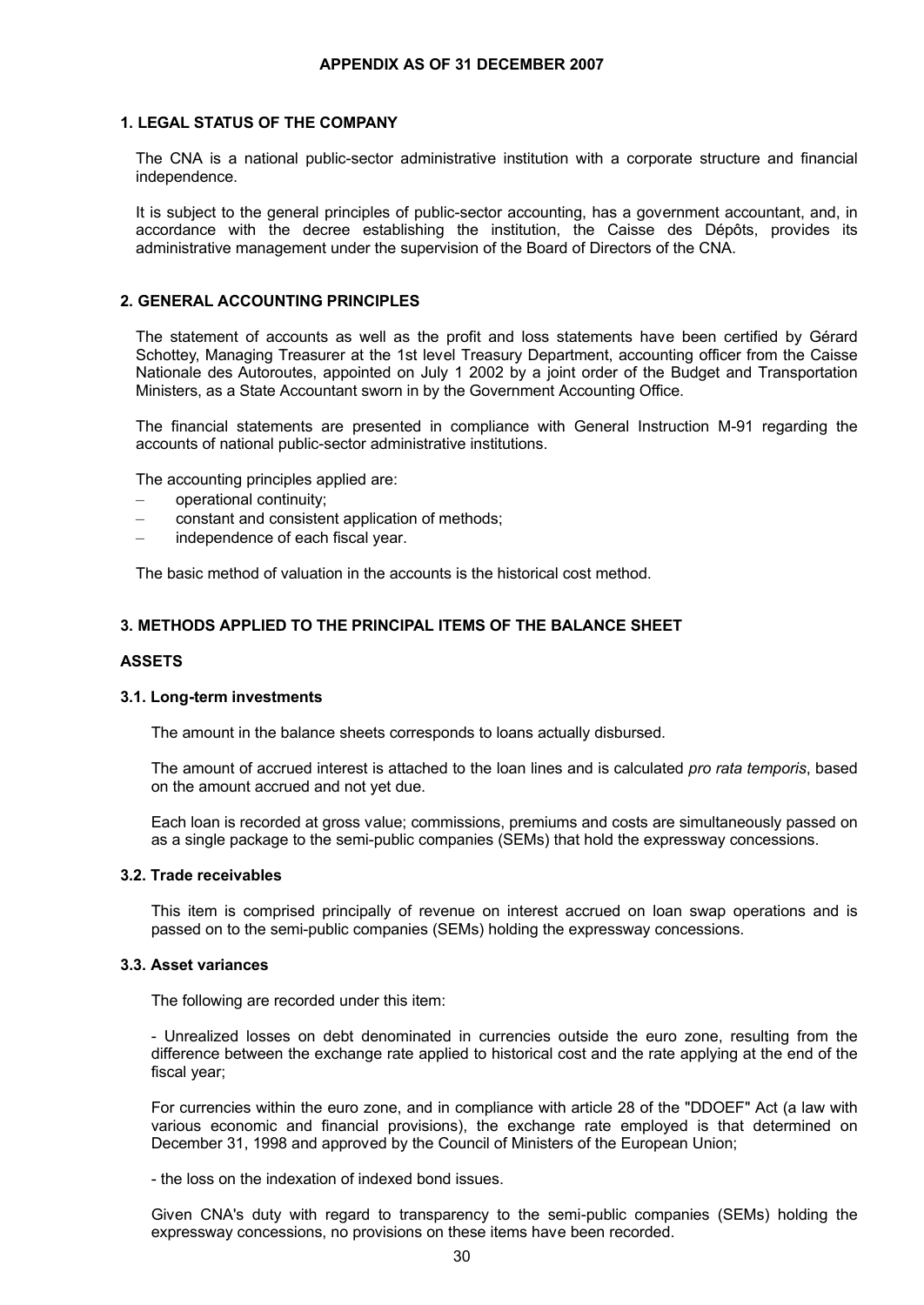### **LIABILITIES**

#### **3.4. Borrowings**

Borrowings are recorded at their reimbursement value. Borrowings in foreign currencies are translated and recorded on the basis of the exchange rate prevailing on the last day of the fiscal year.

Interest accrued on borrowings in France and abroad is calculated *pro rata temporis*. For borrowings in currencies not in the euro zone euro, this interest is measured on the basis of the exchange rate prevailing on the last day of the fiscal year.

### **3.5. Operating debt**

Operating debt corresponds to cash advances from the semi-public companies holding expressway concessions, the reversion to these companies of the earnings on interest accrued on loan swaps, and to interest accrued on current cash assets to be repaid to them.

#### **3.6. Variances on liabilities**

This item includes:

- unrealized gains on borrowings denominated in foreign currencies not in the euro zone, resulting from the difference between the exchange rate applied to historical cost and the exchange rate applying at the end of the fiscal year.

For currencies within the euro zone, and in application of article 28 of the "DDOEF" Act (a law with various economic and financial provisions), the exchange rate employed is that determined on December 31, 1998 and approved by the Council of Ministers of the European Union.

the loss due to the effects of indexation of inflation adjusted bond issues on loans to semi-public companies holding expressway concessions.

## **4. OFF-BALANCE SHEET COMMITMENTS**

#### **LOAN SWAPS**

These concern either swaps of foreign currencies against euros, or hedging through interest-rate swaps.

For foreign exchange operations, off-balance sheet amounts in euros are calculated on the basis of the exchange rate applying at the end of the fiscal year, while the initial borrowing remains under liabilities in the balance sheet. Revaluation differences are recorded under exchange rate variances (unrealized gains or losses).

For interest-rate swaps, only the par values are recorded when the swaps are initiated.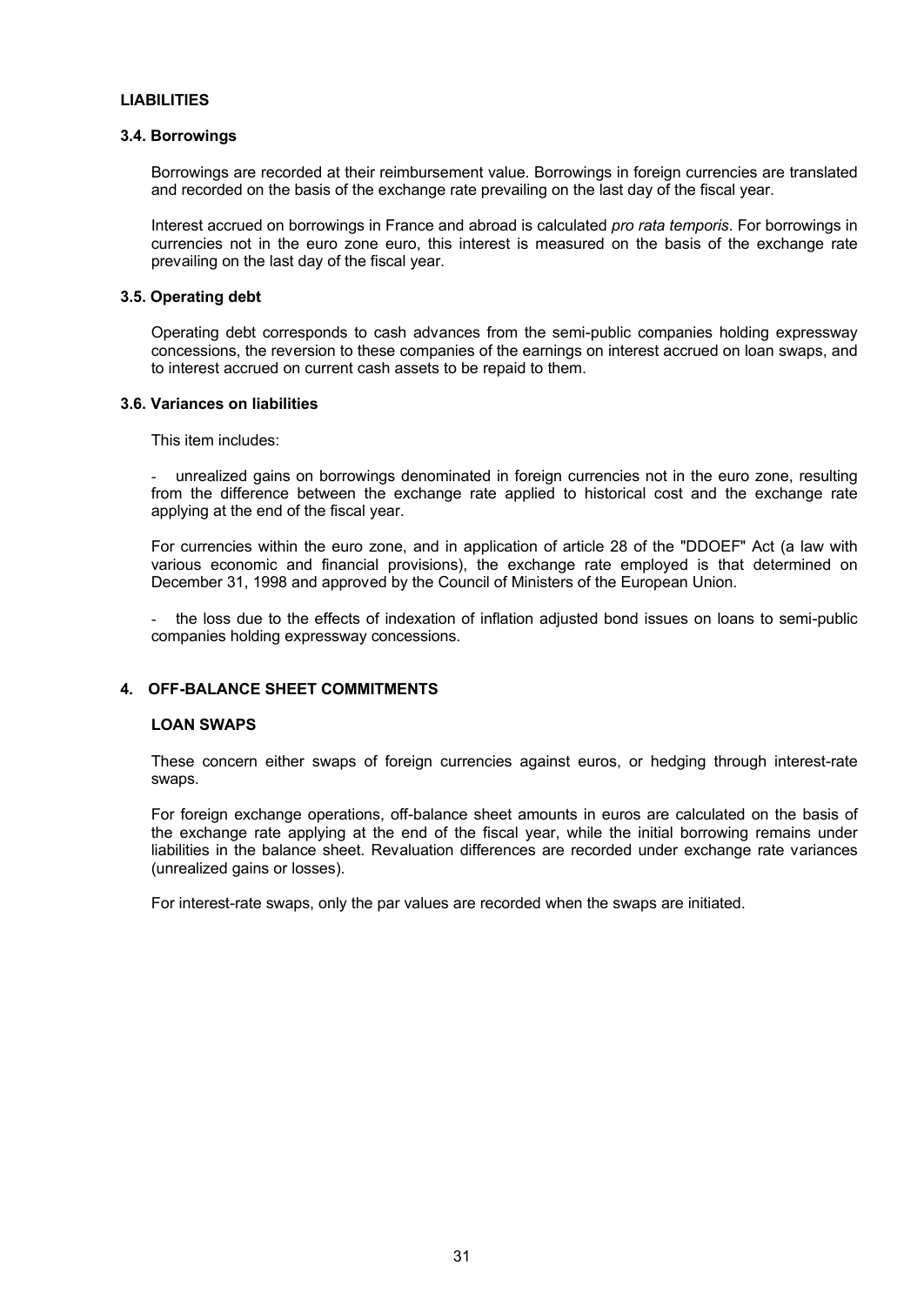### **5. COMMENTS ON THE INCOME STATEMENT EXPENSES**

#### **5.1. Remuneration of intermediaries**

This item is comprised of placement commissions relative to loans issued in the French and foreign markets, the annual subscription fee to Euronext and the remuneration of rating agencies

#### **5.2. Reimbursement to CDC for administrative costs**

This expense is for services billed by the Caisse des Dépôts in exchange for the administrative, accounting and financial management services it provides to CNA.

#### **5.3. Commissions for financial services**

These are financial services commissions on coupons due and bonds, amortized paid to intermediaries holding securities accounts and other financial intermediaries.

#### **5.4. Payment of interest received to SEMCAs**

Given that CNA must be transparent to the semi-public companies holding expressway concessions, the Company repays them the interest on funds invested with the CDC, foreign exchange gains and other financial revenues.

#### **5.5 Issue premiums below par**.

Issue premiums that are below par are now recorded under financial expenses.

#### **5.6. Balance on swaps**

The share exchange offer of July 15, 2005 gave rise to an equalization payment that was entirely borne by the semi-public expressway company concerned.

#### **PROFIT**

#### **5.7. Reimbursements by SEMCAs**

Given the above-mentioned required transparency, each semi-public company holding an expressway concession pays its share in the reimbursement of all CNA's operating, financial and exceptional expenses. Consequently, the profit for the period is systematically written to zero.

Mrs Martine Delaveau, Accounting Agent (*Agent Comptable*) of CNA, draws up the accounts of the entity as they are presented before the Board of directors (*Conseil d'administration*), which approves them. In accordance with its articles (*statuts*), the accounts of CNA are not required to be audited by statutory auditors (*Commissaires aux comptes*).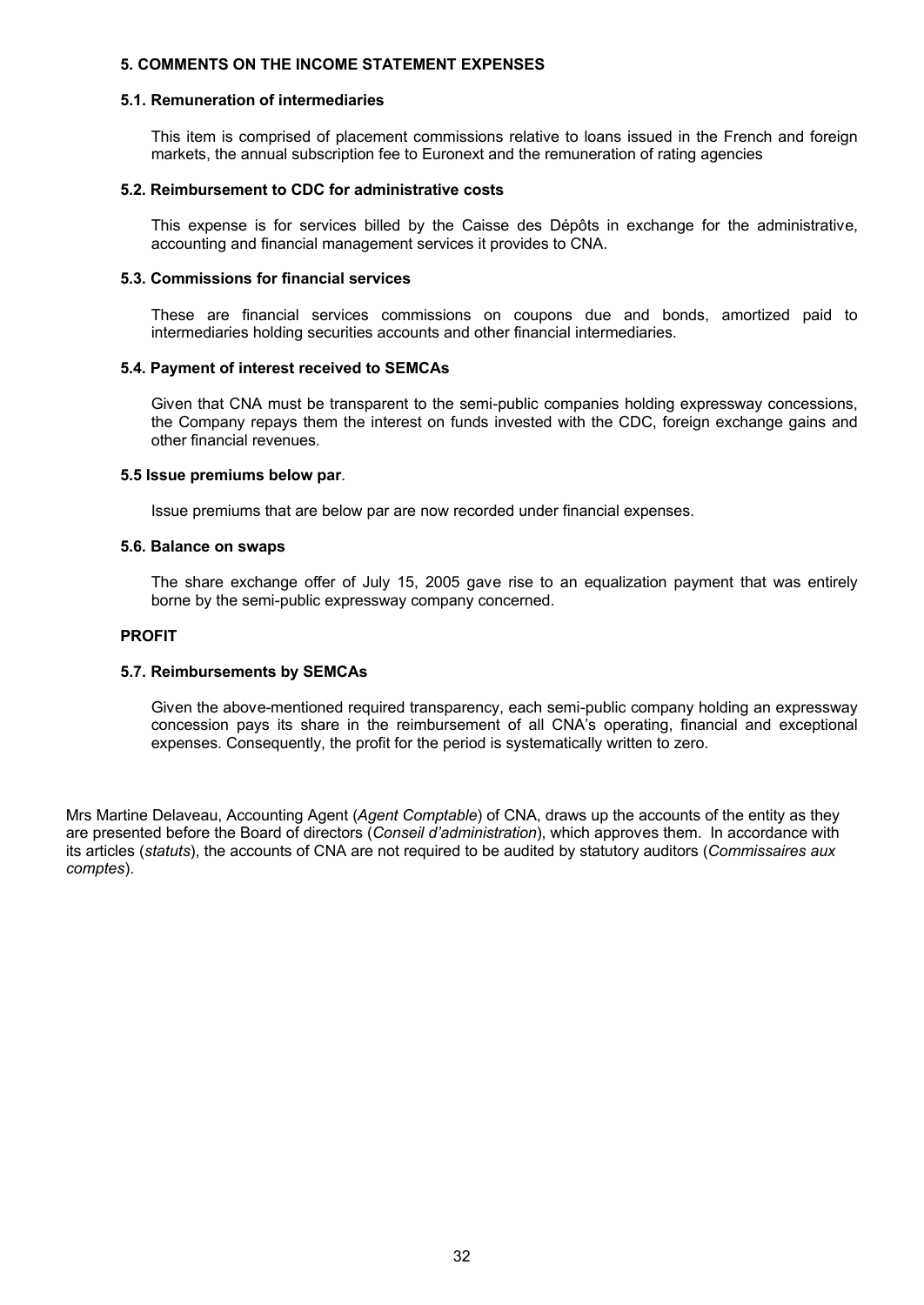### **COMMITMENTS ON FUTURES CONTRACTS**

### **TYPE OF OPERATIONS**

CNA's futures contract transactions are detailed in the tables as set forth hereinafter.

These operations are comprised of foreign exchange (forex) and interest rate futures swaps (loan swaps) used to hedge future payments on loan issues in foreign currencies and in euros.

The purpose of swap operations on loan issues in foreign currencies is to reduce foreign exchange risk inherent in debt in foreign currencies and to balance out the risks incurred on the different currencies in which CNA has borrowed.

Interest rate swap transactions are intended to change the nature of the interest rates on loans contracted.

### **GENERAL ACCOUNTING PRINCIPLES**

#### **Recognition of commitments**

Foreign currency swaps are recorded off-balance sheet in euros, on the basis of the exchange rate at the end of the accounting period, while the initial loan amount remains recorded as a liability on the balance sheet. Differences in revaluation are recorded as unrealized gains or losses in forex translation.

For interest-rate swap operations, par values are recorded when the swaps are initiated.

Given CNA's duty in respect of transparency to the semi-public companies holding superhighway concessions, who in the end bear the foreign-exchange risks, no provisions for exchange rate losses are recorded under liabilities.

#### **Recognition of revenue and expense**

On maturity, financial flows on foreign exchange and interest rate swaps are transferred to third-party accounts in order to reduce the level of revenues and expenses. Net income on the swap is recorded under "other financial expense" or "interest and related financial revenue."

Interest accrued on foreign currency swaps is measured on the basis of the exchange rate applying at the end of the accounting period, with net income (loss) recorded under the items indicated above.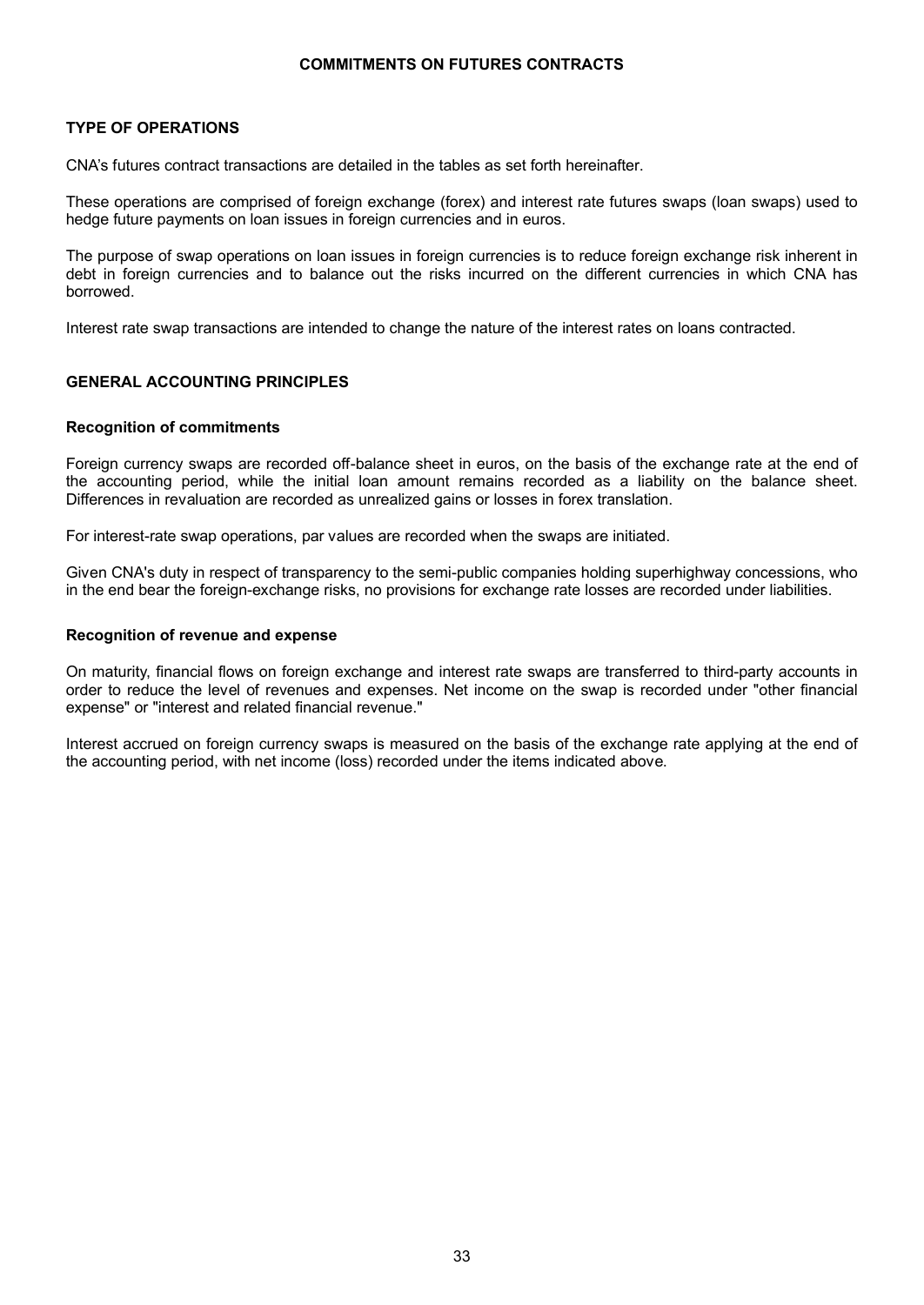### **INCOME STATEMENT AT 31 DECEMBER 2007**

### **EXPENSES**

### **Operating Expenses**

Operating expenses decreased by 710,000 euros overall. This is due to a decline of 416,793.20 euros in 'Remuneration of intermediaries' and of 287,250.49 euros for 'Commissions for financial services'.

### **Financial Expenses**

Overall financial costs decreased by 127 millions euros from the previous year. This general decrease is due to lower costs for 'Interest on borrowings and advances' (-102.6 million euros) combined with a decline in 'Payment of interest received to SEMCAs' (-24.9 million euros).

### **INCOME**

Because of the transparency between CNA and semi-public companies (SEMs) holding expressway concessions, the latter took their share in all operating and financial charges, which are booked as income for CNA under '**Reimbursements by SEMCAs**' and '**Interest and other revenues**.' Changes in these revenues are therefore identical to the changes in corresponding expenses.

Income other than that stated above appear as:

- interest on cash assets
- exchange rate gains
- other financial revenues

These are paid to semi-public companies holding expressway concessions and booked as expenses under 'Payment of interest received to SEMCAs'.

Overall financial revenues declined by 127 million euros. This decrease is explained mainly by lower 'Interest on Loans' (- 102.6 million euros), and 'Other financial revenues' (- 19.9 million euros), and 'Exchange rate gains' (- 5,7 million euros).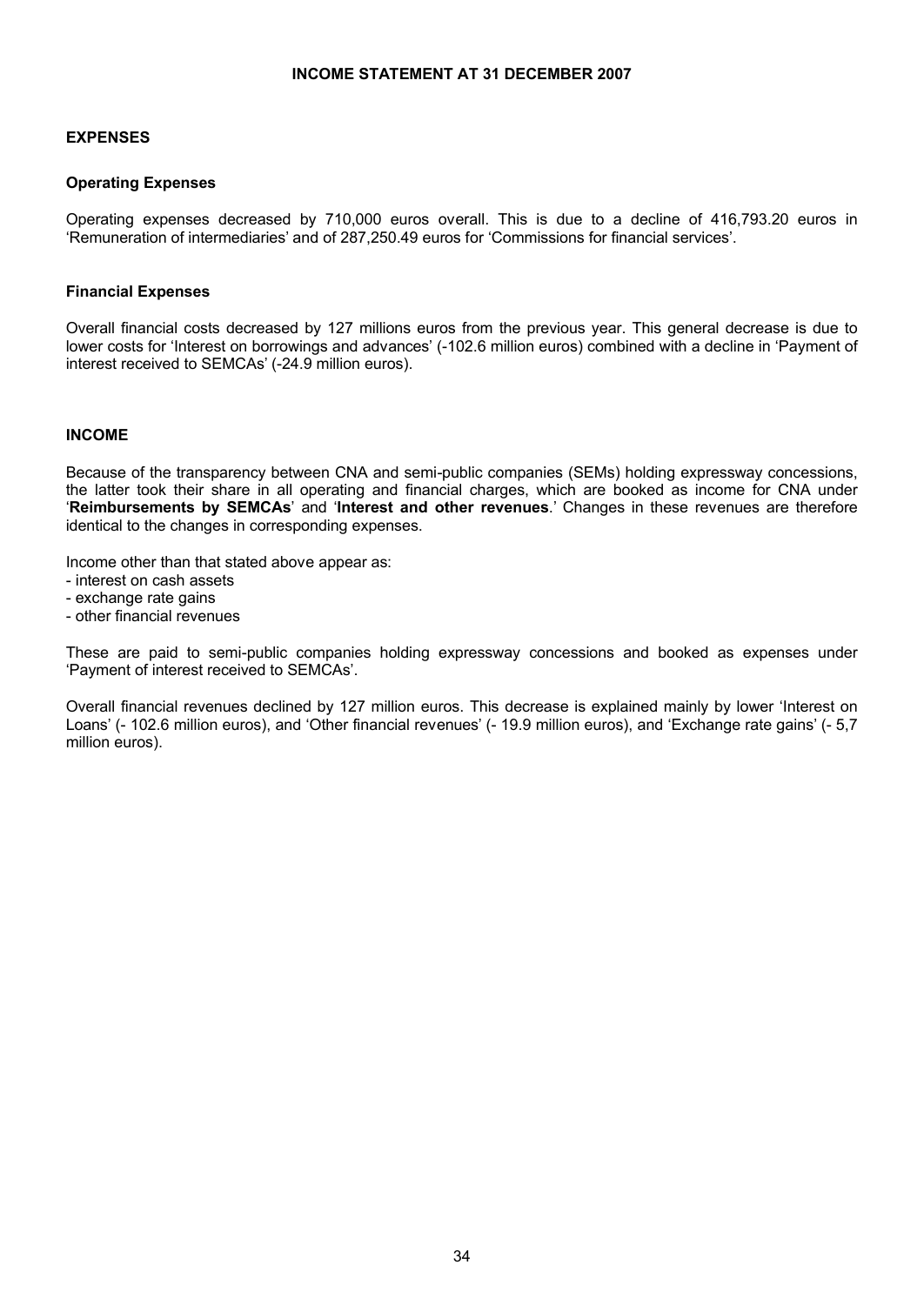### **FINANCIAL INFORMATION**

### **Breakdown of outstanding debt - Situation as of December 31, 2007**

CNA is an institution that is administrated by the French government and consequently has neither Shareholders' equity nor capital reserves.

| (in millions of euros) |             |                   |                   |        |  |
|------------------------|-------------|-------------------|-------------------|--------|--|
| <b>BORROWINGS</b>      | < at 1 year | from 1 to 5 years | more than 5 years | Total  |  |
| <b>Bonds</b>           | 1.750       | 5.915             | 6.584             | 14.249 |  |
| Contractual            | 23          | 460               | 3.369             | 3,852  |  |
| Total                  | 1.773       | 6.375             | 9,953             | 18.101 |  |

No significant element has occurred since 31 December 2007 that would modify the financial statements of CNA.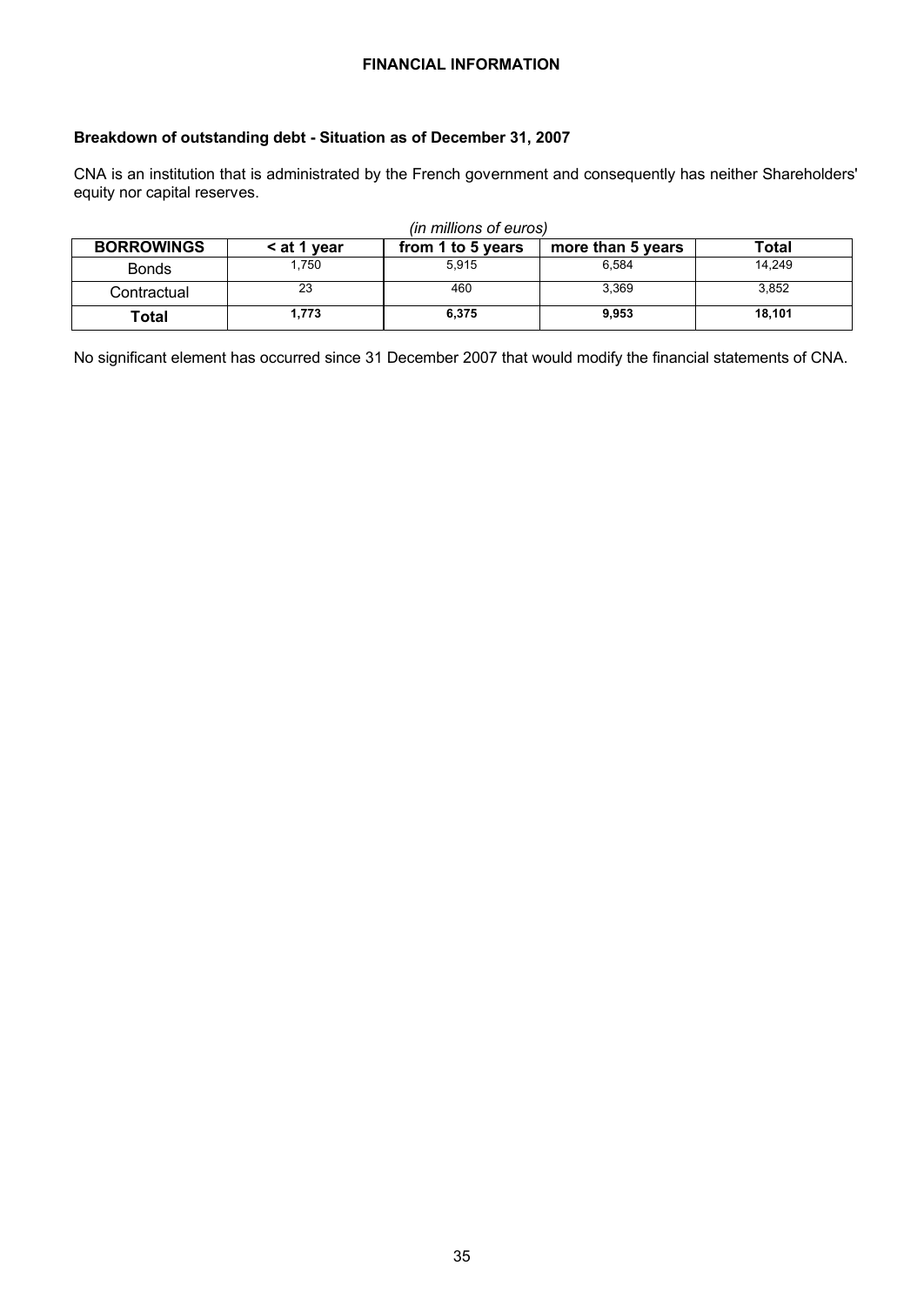## **LIST OF BORROWING AS OF DECEMBER 31, 2007**

#### **I – FUNDS BORROWED ON THE FRENCH BOND MARKET.**

|                  |                                                   | <b>INTEREST</b> | <b>FINAL</b>   | <b>LISTING</b> | <b>RATE</b> | <b>NOMINAL</b>   | <b>OUTSTANDING</b> |                 |
|------------------|---------------------------------------------------|-----------------|----------------|----------------|-------------|------------------|--------------------|-----------------|
| <b>ISIN CODE</b> | <b>LOAN DESIGNATION</b>                           | <b>RANKING</b>  | <b>PAYMENT</b> | <b>MARKET</b>  | %           | <b>AMOUNT</b>    | <b>CAPITAL</b>     | <b>CURRENCY</b> |
|                  |                                                   | DATE            | <b>DATE</b>    | $(*)$          | (*)         |                  |                    |                 |
|                  |                                                   |                 |                |                |             |                  |                    |                 |
|                  | <b>BOND DEBT NOT GUARANTEED BY THE GOVERNMENT</b> |                 |                |                |             |                  |                    |                 |
|                  |                                                   |                 |                |                |             |                  |                    |                 |
| FR0000194490     | 8.00% 1993-2008 381,12 M EUR                      | 01/03/1993      | 01/03/2008     | <b>FR</b>      | 8,00        | 381 125 000,00   | 381 125 000,00     | <b>EUR</b>      |
| FR0000197071     | 7.50% 1995-2010 381.13 M EUR                      | 26/06/1995      | 26/06/2010     | <b>FR</b>      | 7,50        | 381 125 000,00   | 381 125 000,00     | <b>EUR</b>      |
| FR0000197261     | 7.50% 1995-2009 457.35 M EUR                      | 29/09/1995      | 29/09/2009     | <b>FR</b>      | 7,50        | 457 350 000.00   | 428 095 607,25     | <b>EUR</b>      |
| FR0000197469     | 7.40% 1995-2008 426.86 M EUR                      | 24/11/1995      | 24/11/2008     | <b>FR</b>      | 7,40        | 426 860 000.00   | 426 860 000.00     | <b>EUR</b>      |
| FR0000197576     | 6,70% 1996-2010 381,12 M EUR                      | 05/02/1996      | 05/02/2010     | <b>FR</b>      | 6,70        | 381 125 000,00   | 381 125 000,00     | <b>EUR</b>      |
| FR0000197816     | 6,80% 1996-2012 228,67 M EUR                      | 13/05/1996      | 13/05/2012     | <b>FR</b>      | 6,80        | 228 675 000,00   | 228 675 000,00     | <b>EUR</b>      |
| FR0000207052     | 6,75% 1996-2009 304,90 M EUR                      | 15/07/1996      | 15/07/2009     | <b>FR</b>      | 6,75        | 304 900 000,00   | 304 900 000,00     | <b>EUR</b>      |
| FR0000207128     | 6,70% 1996-2011 365,88 M EUR                      | 09/09/1996      | 09/09/2011     | FR.            | 6,70        | 365 880 000,00   | 365 880 000,00     | <b>EUR</b>      |
| FR0000582637     | 6.00% 1999-2009 762.25 M EUR                      | 03/04/1999      | 24/01/2009     | <b>FR</b>      | 6,00        | 762 245 086,00   | 758 120 674,00     | <b>EUR</b>      |
| FR0000582652     | 6.00% 1999-2008 640.29 M EUR                      | 03/04/1999      | 13/11/2008     | <b>FR</b>      | 6,00        | 640 285 872,00   | 640 285 872,00     | <b>EUR</b>      |
| FR0000582660     | 5.85% 1999-2013 1100 M EUR                        | 03/04/1999      | 24/03/2013     | <b>FR</b>      | 5,85        | 1 100 000 000.00 | 1 079 817 136,00   | <b>EUR</b>      |
| FR0000582678     | 5.90% 1999-2011 1400 M EUR                        | 03/04/1999      | 06/06/2011     | <b>FR</b>      | 5,90        | 1 400 000 000.00 | 1 288 277 357.00   | <b>EUR</b>      |
| FR0000582686     | 5,80% 1999-2012 1200 M EUR                        | 03/04/1999      | 20/10/2012     | <b>FR</b>      | 5,80        | 1 200 000 000,00 | 1 079 020 400,00   | <b>EUR</b>      |
| FR0010212613     | 3,75% 2005-2025 336,26 M EUR                      | 15/07/2005      | 15/07/2025     | <b>FR</b>      | 3,75        | 336 263 911,75   | 336 263 911,75     | <b>EUR</b>      |

*(\*) FR : PARIS LU : LUXEMBURG CH : SWITZERLAND GB : LONDON*

### **II – FUNDS BORROWED FROM FRENCH INSTITUTIONS**

| <b>ISIN CODE</b> | <b>LOAN DESIGNATION</b>                                           | <b>INTEREST</b><br><b>RANKING</b><br><b>DATE</b> | <b>FINAL</b><br><b>PAYMENT</b><br><b>DATE</b> | <b>LISTING</b><br><b>MARKET</b><br>$(*)$ | <b>RATE</b><br>%<br>$(*)$ | <b>NOMINAL</b><br><b>AMOUNT</b> | <b>OUTSTANDING</b><br>CAPITAL  | <b>CURRENCY</b>          |
|------------------|-------------------------------------------------------------------|--------------------------------------------------|-----------------------------------------------|------------------------------------------|---------------------------|---------------------------------|--------------------------------|--------------------------|
|                  | 5,22% 2002-2022 20 M EUR ATMB<br>4,87% 2004-2027 80,65 M EUR APRR | 28/03/2002<br>14/06/2004                         | 28/03/2022<br>01/07/2027                      |                                          | 5,22<br>4,87              | 20 000 000.00<br>80 650 000.00  | 15 000 000.00<br>80 650 000.00 | <b>EUR</b><br><b>EUR</b> |

#### **III – FUNDS BORROWED ON THE INTERNATIONAL MARKET.**

|                  |                  | <b>INTEREST</b> | <b>FINAL</b>   | LISTING       | <b>RATE</b> | <b>NOMINAL</b> | <b>OUTSTANDING</b> |                 |
|------------------|------------------|-----------------|----------------|---------------|-------------|----------------|--------------------|-----------------|
| <b>ISIN CODE</b> | LOAN DESIGNATION | <b>RANKING</b>  | <b>PAYMENT</b> | <b>MARKET</b> | %           | <b>AMOUNT</b>  | <b>CAPITAL</b>     | <b>CURRENCY</b> |
|                  |                  | <b>DATE</b>     | <b>DATE</b>    | /*/           | (*)         |                |                    |                 |

#### **BOND DEBT NOT GUARANTEED BY THE GOVERNMENT**

| CH0008470673 | 3.375% 1998-2008 500 M CHF     | 27/02/1998 | 27/02/2008 | <b>CH</b> | 3.38 | 500 000 000.00   | 500 000 000.00   | CHF        |
|--------------|--------------------------------|------------|------------|-----------|------|------------------|------------------|------------|
| FR0000583478 | 4.50% 1998-2010 700 M EUR      | 03/04/1999 | 25/04/2010 | FR-LU     | 4.50 | 700 000 000.00   | 700 000 000.00   | <b>EUR</b> |
| FR0000494759 | 4.375% 1999-2014 1000 M EUR    | 19/05/1999 | 19/05/2014 | FR-LU     | 4.38 | 1 000 000 000.00 | 1 000 000 000.00 | <b>EUR</b> |
| FR0000483133 | 6.00% 2000-2015 700 M EUR      | 26/10/2000 | 26/10/2015 | FR-LU     | 6.00 | 700 000 000.00   | 700 000 000.00   | <b>EUR</b> |
| FR0000486706 | CNAi 3.90% 2001-2016 600 M EUR | 25/07/2001 | 25/07/2016 | FR-LU     | 4.32 | 665 274 000.00   | 665 274 000.00   | <b>EUR</b> |
| FR0000488017 | 5.25% 2002-2017 1000 M EUR     | 30/01/2002 | 30/01/2017 | FR-LU     | 5.25 | 1 000 000 000.00 | 1 000 000 000.00 | <b>EUR</b> |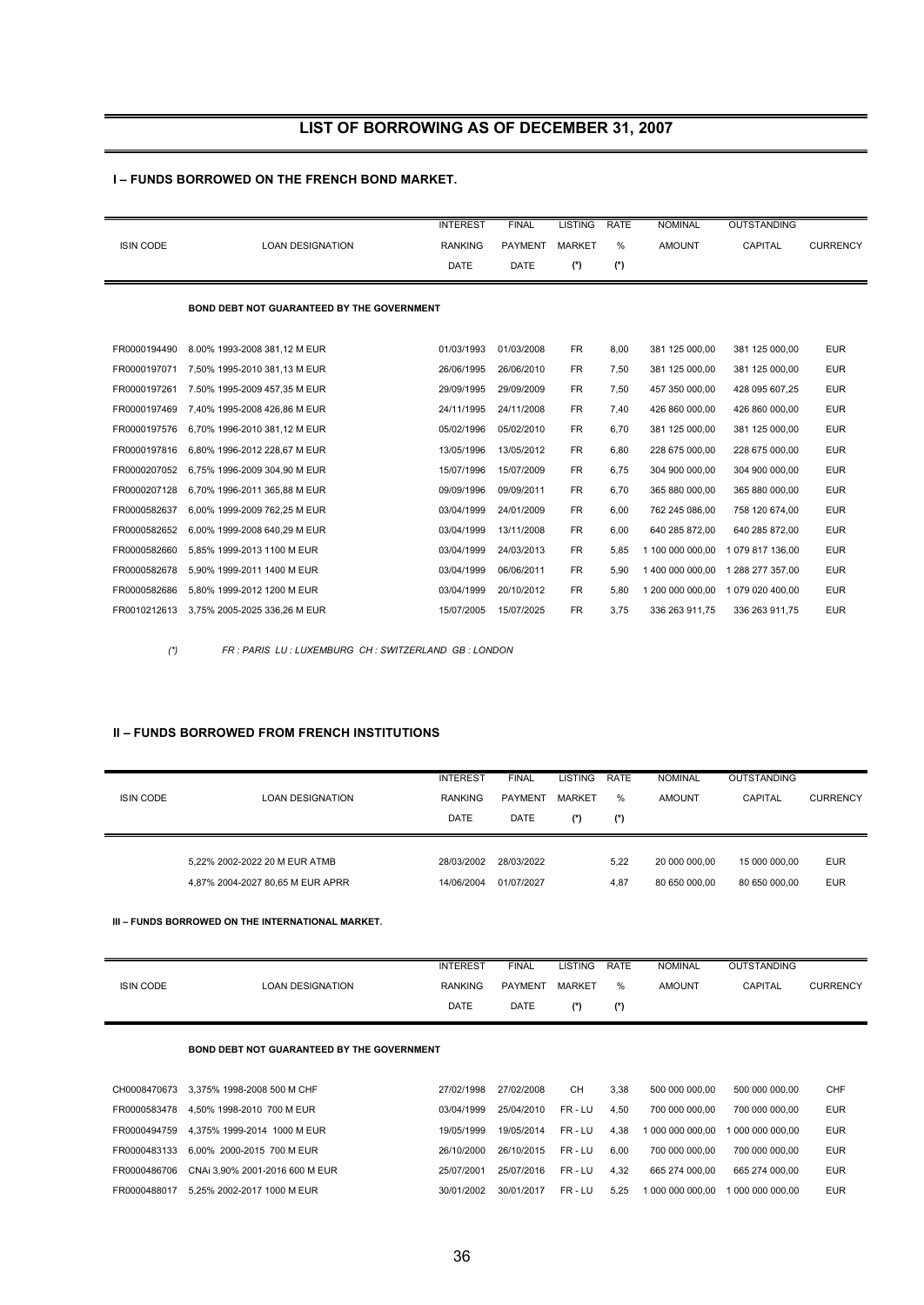*(\*) FR : PARIS LU : LUXEMBURG CH : SWITZERLAND GB : LONDON*

#### **IV – FUNDS BORROWED FROM FOREIGN INSTITUTIONS.**

#### **LOANS FROM THE EUROPEAN INVESTMENT BANK.**

|               |                                        | <b>INTEREST</b> | <b>FINAL</b>          | <b>LISTING</b> | <b>RATE</b> | <b>NOMINAL</b> | OUTSTANDING    |                 |
|---------------|----------------------------------------|-----------------|-----------------------|----------------|-------------|----------------|----------------|-----------------|
| CONTRACT      | <b>LOAN DESIGNATION</b>                | <b>RANKING</b>  | PAYMENT MARKET        |                | %           | <b>AMOUNT</b>  | CAPITAL        | <b>CURRENCY</b> |
| <b>NUMBER</b> |                                        | DATE            | DATE                  | (*)            | (*)         |                |                |                 |
|               |                                        |                 |                       |                |             |                |                |                 |
|               | LOANS NOT GUARANTEED BY THE GOVERNMENT |                 |                       |                |             |                |                |                 |
|               |                                        |                 |                       |                |             |                |                |                 |
| 17 632        | 7,80% 1994-2014 41,16 M EUR SFTRF      | 12/12/1994      | 01/12/2014            |                | 3,28        | 41 161 234,65  | 41 161 234,65  | <b>EUR</b>      |
| 17888         | 7,60% 1995-2015 106,71 M EUR SFTRF     | 28/04/1995      | 20/04/2015            |                | 3,12        | 106 714 312,07 | 106 714 312,07 | <b>EUR</b>      |
| 8 2 4 9       | 6,59% 1995-2015 37,35 M EUR SFTRF      | 28/11/1995      | 20/11/2015            |                | 2,93        | 37 350 009,22  | 37 350 009,22  | <b>EUR</b>      |
| 18 585        | 5,84% 1996-2015 106,71 M EUR SFTRF     | 15/04/1996      | 15/04/2015            |                | 3,31        | 106 714 312,07 | 106 714 312,07 | <b>EUR</b>      |
| 18 842        | 6,85% 1996-2010 15,24 M EUR AREA       | 15/07/1996      | 05/07/2010            |                | 6,85        | 15 244 901,72  | 9 744 541,18   | <b>EUR</b>      |
| 19 000        | 5,67% 1996-2015 83,85 M EUR SFTRF      | 15/10/1996      | 15/10/2015            |                | 5,67        | 83 846 959,48  | 83 846 959,48  | <b>EUR</b>      |
| 19 107        | 6,26% 1996-2010 7,93 M EUR AREA        | 22/11/1996      | 15/11/2010            |                | 6,26        | 7 927 348,90   | 5 041 793,90   | <b>EUR</b>      |
| 19 165        | 5,47% 1996-2015 13,26 M EUR SFTRF      | 09/12/1996      | 30/11/2015            |                | 5,47        | 13 263 064,50  | 13 263 064,50  | <b>EUR</b>      |
| 19 347        | 5,08% 1997-2015 75,92 M EUR SFTRF      | 28/02/1997      | 30/11/2015            |                | 5,08        | 75 919 610,58  | 75 919 610,58  | <b>EUR</b>      |
| 19 929        | 5,91% 1997-2010 13,87 M EUR AREA       | 10/12/1997      | 20/11/2010            |                | 5,91        | 13 872 860,57  | 8796780,89     | <b>EUR</b>      |
| 19 934        | 5,10% 1997-2009 30,49 M EUR SANEF      | 10/12/1997      | 20/11/2009            |                | 2,83        | 30 489 803,45  | 30 489 803,45  | <b>EUR</b>      |
| 19 935        | 5,25% 1997-2010 45,73 M EUR SANEF      | 10/12/1997      | 15/11/2010            |                | 3,90        | 45 734 705,17  | 45 734 705,17  | <b>EUR</b>      |
| 19 936        | 5,10% 1997-2009 15,24 M EUR SANEF      | 10/12/1997      | 20/11/2009            |                | 2,83        | 15 244 901,72  | 15 244 901,72  | <b>EUR</b>      |
| 17 238        | 5,60% 1998-2013 80,65 M EUR APRR       | 27/02/1998      | 15/02/2013            |                | 5,60        | 80 645 530,12  | 80 645 530,12  | <b>EUR</b>      |
| 17 266        | 5,44% 1998-2012 22,87 M EUR AREA       | 06/03/1998      | 24/02/2012            |                | 5,44        | 22 867 352,59  | 22 867 352,59  | <b>EUR</b>      |
| 17 267        | 5,49% 1998-2013 30,49 M EUR SANEF      | 06/03/1998      | 25/02/2013            |                | 5,49        | 30 489 803,45  | 30 489 803,45  | <b>EUR</b>      |
| 17 269        | 5,45% 1998-2013 26,37 M EUR SAPN       | 09/03/1998      | 25/02/2013            |                | 5,45        | 26 373 679,98  | 26 373 679,98  | <b>EUR</b>      |
| 17 526        | 5,27% 1998-2013 68,60 M EUR SANEF      | 10/07/1998      | 05/07/2013            |                | 5,27        | 68 602 057,76  | 68 602 057,76  | EUR             |
| 17 527        | 5,27% 1998-2013 22,87 M EUR SANEF      | 10/07/1998      | 05/07/2013            |                | 5,27        | 22 867 352,59  | 22 867 352,59  | <b>EUR</b>      |
| 17 824        | 4,59% 1998-2010 95,28 M EUR ASF        | 09/12/1998      | 09/12/2010            |                | 4,59        | 95 280 635,77  | 95 280 635,77  | <b>EUR</b>      |
| 17830         | 4,79% 1998-2013 8,54 M EUR ESCOTA      | 09/12/1998      | 09/12/2013            |                | 4,79        | 8 537 144,97   | 8 537 144,97   | <b>EUR</b>      |
| 17826         | 4,79% 1998-2013 22,41 M EUR SANEF      | 09/12/1998      | 09/12/2013            |                | 4,79        | 22 410 005,53  | 22 410 005,53  | <b>EUR</b>      |
| 20 349        | 5,60% 1999-2014 60 M EUR ASF           | 10/12/1999      | 10/12/2014            |                | 5,60        | 60 000 000,00  | 60 000 000,00  | <b>EUR</b>      |
| 20 350        | 5,60% 1999-2014 50 M EUR ASF           | 10/12/1999      | 10/12/2014            |                | 5,60        | 50 000 000,00  | 50 000 000,00  | <b>EUR</b>      |
| 20 348        | 5,60% 1999-2014 50 M EUR ASF           | 10/12/1999      | 10/12/2014            |                | 5,60        | 50 000 000,00  | 50 000 000,00  | <b>EUR</b>      |
| 20 338        | 4,65% 1999-2014 15 M EUR SANEF         | 15/12/1999      | 15/12/2014            |                | 4,65        | 15 000 000,00  | 15 000 000.00  | <b>EUR</b>      |
| 20 813        | 6,09% 2000-2015 40 M EUR ASF           | 07/12/2000      | 07/12/2015            |                | 6,09        | 40 000 000,00  | 40 000 000,00  | <b>EUR</b>      |
| 20 812        | 6,09% 2000-2015 30 M EUR ASF           | 07/12/2000      | 07/12/2015            |                | 6,09        | 30 000 000,00  | 30 000 000,00  | <b>EUR</b>      |
| 20 821        | 6,02% 2000-2015 60 M EUR SANEF         | 14/12/2000      | 14/12/2015            |                | 6,02        | 60 000 000,00  | 60 000 000,00  | EUR             |
| 20 8 26       | 5,98% 2000-2014 20 M EUR ESCOTA        | 14/12/2000      | 12/12/2014            |                | 5,98        | 20 000 000,00  | 20 000 000,00  | <b>EUR</b>      |
| 20 347        | 6,02% 2000-2015 6 M EUR SAPN           | 14/12/2000      | 14/12/2015            |                | 6,02        | 6 000 000,00   | 6 000 000,00   | <b>EUR</b>      |
| 20 816        | EURIBOR 2000-2015 53 M ASF             | 15/12/2000      | 15/12/2015            |                | 4,93        | 53 000 000,00  | 53 000 000,00  | <b>EUR</b>      |
| 20 347        | EURIBOR 2000-2015 64 M EUR APRR        | 15/12/2000      | 15/12/2015            |                | 4,93        | 64 000 000,00  | 64 000 000,00  | <b>EUR</b>      |
| 20 347        | 5,48% 2001-2016 13,5 M EUR SAPN        | 05/09/2001      | 05/09/2016            |                | 5,48        | 13 500 000,00  | 13 500 000,00  | <b>EUR</b>      |
| 21 200        | 5,51% 2001-2016 30 M EUR ATMB          | 10/09/2001      | 10/09/2016            |                | 5,51        | 30 000 000,00  | 30 000 000,00  | <b>EUR</b>      |
| 20 347        | 5,09% 2001-2011 70 M EUR ASF           | 25/10/2001      | 25/10/2011            |                | 5,09        | 70 000 000,00  | 70 000 000,00  | <b>EUR</b>      |
| 20 347        | 4,79% 2001-2011 12 M EUR AREA          | 13/11/2001      | 13/11/2011            |                | 4,79        | 12 000 000,00  | 12 000 000,00  | <b>EUR</b>      |
| 21 288        | 5,12% 2001-2016 56 M EUR SANEF         | 21/11/2001      | 21/11/2016            |                | 5,12        | 56 000 000,00  | 56 000 000,00  | <b>EUR</b>      |
| 21 285        | 5,13% 2001-2016 22 M EUR ASF           | 21/11/2001      | 21/11/2016            |                | 5,13        | 22 000 000,00  | 22 000 000,00  | <b>EUR</b>      |
| 21 286        | 5,13% 2001-2016 29 M EUR ASF           | 21/11/2001      | 21/11/2016            |                | 5,13        | 29 000 000,00  | 29 000 000,00  | <b>EUR</b>      |
| 21 287        | 5,13% 2001-2016 24 M EUR ASF           |                 | 21/11/2001 21/11/2016 |                | 5,13        | 24 000 000,00  | 24 000 000,00  | <b>EUR</b>      |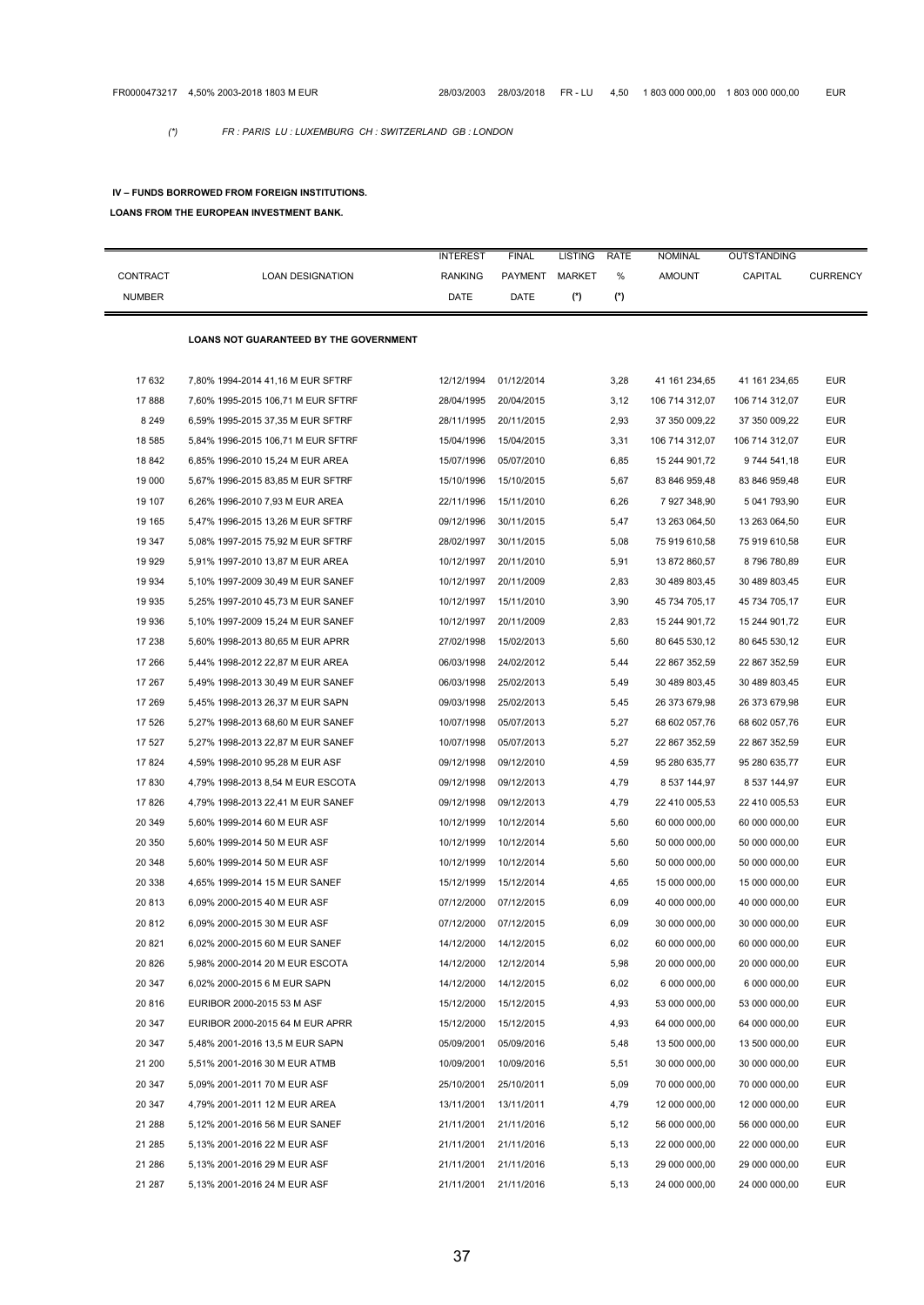| 20 347 | 5,07% 2001-2016 77 M EUR ASF        | 23/11/2001 | 23/11/2016 | 5,07 | 77 000 000,00  | 77 000 000,00  | <b>EUR</b> |
|--------|-------------------------------------|------------|------------|------|----------------|----------------|------------|
| 21 200 | 5,03% 2001-2016 11 M EUR ATMB       | 23/11/2001 | 23/11/2016 | 5,03 | 11 000 000,00  | 11 000 000,00  | <b>EUR</b> |
| 21 504 | 6,97% 2002-2011 137,01 M EUR AREA   | 05/04/2002 | 05/04/2011 | 6,97 | 137 012 944,43 | 137 012 944,43 | <b>EUR</b> |
| 21 505 | 6.15% 2002-2017 412.61 M EUR ASF    | 05/04/2002 | 05/04/2017 | 6,15 | 412 613 235,32 | 412 613 235,32 | <b>EUR</b> |
| 21 506 | 6,18% 2002-2015 142,74 M EUR ESCOTA | 05/04/2002 | 05/04/2015 | 6,18 | 142 742 797.92 | 142 742 797,92 | <b>EUR</b> |
| 21 507 | 6.56% 2002-2016 459.11 M EUR SANEF  | 05/04/2002 | 05/04/2016 | 6,56 | 459 105 642,56 | 459 105 642,56 | <b>EUR</b> |
| 21 508 | 6.68% 2002-2016 186.36 M EUR SAPN   | 05/04/2002 | 05/04/2016 | 6,68 | 186 357 825.30 | 186 357 825.30 | <b>EUR</b> |
| 21 509 | 6,35% 2002-2017 453,55 M EUR APRR   | 05/04/2002 | 05/04/2017 | 6,35 | 453 551 569,71 | 453 551 569,71 | <b>EUR</b> |
| 21 200 | 3,80% 2002-2017 19 M EUR ATMB       | 16/10/2002 | 16/10/2017 | 3,83 | 19 000 000,00  | 19 000 000,00  | <b>EUR</b> |
| 20 347 | 3,77% 2002-2017 33,40 M EUR SANEF   | 22/10/2002 | 22/10/2017 | 4,10 | 33 400 000,00  | 33 400 000,00  | <b>EUR</b> |
| 20 347 | 3,94% 2002-2017 3,30 M EUR SAPN     | 22/11/2002 | 22/11/2017 | 4,07 | 3 300 000,00   | 3 300 000,00   | <b>EUR</b> |
| 21 775 | 3,83% 2002-2017 15,60 M EUR SANEF   | 06/12/2002 | 06/12/2017 | 4,07 | 15 600 000,00  | 15 600 000,00  | <b>EUR</b> |
| 21 775 | 3,83% 2002-2017 13,70 M EUR SAPN    | 06/12/2002 | 06/12/2017 | 4,07 | 13 700 000,00  | 13 700 000,00  | <b>EUR</b> |
| 21 821 | EURIBOR 2002-2017 17 M EUR SANEF    | 16/12/2002 | 15/12/2017 | 4,93 | 17 000 000.00  | 17 000 000.00  | <b>EUR</b> |
| 21 775 | 3,48% 2003-2018 10 M EUR SAPN       | 12/11/2003 | 12/11/2018 | 3,48 | 10 000 000,00  | 10 000 000,00  | <b>EUR</b> |
| 21 775 | 3,48% 2003-2018 20 M EUR SANEF      | 12/11/2003 | 12/11/2018 | 3,48 | 20 000 000,00  | 20 000 000,00  | <b>EUR</b> |
| 21 775 | 3,48% 2003-2018 70 M EUR SANEF      | 12/11/2003 | 12/11/2018 | 3,48 | 70 000 000,00  | 70 000 000.00  | <b>EUR</b> |
| 21 775 | 2,655% 2005-2008 12 M EUR ATMB      | 22/08/2005 | 22/08/2008 | 2,66 | 12 000 000,00  | 12 000 000,00  | <b>EUR</b> |

#### **V – CURRENCY SWAP TRANSACTIONS**

| CONTRACT<br><b>NUMBER</b> | <b>LOAN DESIGNATION</b>                      | <b>INTEREST</b><br><b>RANKING</b><br>DATE | <b>FINAL</b><br><b>PAYMENT</b><br><b>DATE</b> | <b>LISTING</b><br><b>MARKET</b><br>$(*)$ | RATE<br>%<br>$(*)$ | <b>NOMINAL</b><br><b>AMOUNT</b> | <b>OUTSTANDING</b><br>CAPITAL | <b>CURRENCY</b> |
|---------------------------|----------------------------------------------|-------------------------------------------|-----------------------------------------------|------------------------------------------|--------------------|---------------------------------|-------------------------------|-----------------|
|                           | <b>SWAP BORROWINGS (LOANS)</b>               |                                           |                                               |                                          |                    |                                 |                               |                 |
|                           | SWAP LOAN 3,385% 1998-2008 500 M CHF         | 27/02/1998                                | 27/02/2008                                    |                                          | 3,39               | 500 000 000,00                  | 500 000 000,00                | CHF             |
|                           | <b>CONTRACTED BORROWINGS (BORROWINGS)</b>    |                                           |                                               |                                          |                    |                                 |                               |                 |
|                           | BORROWING SWAP 5,407% 1998-2008 316,39 M EUR | 27/02/1998                                | 27/02/2008                                    |                                          | 5,41               | 316 388 851,71                  | 316 388 851,71                | <b>EUR</b>      |

#### **VI – INTEREST RATE SWAP TRANSACTIONS**

|               |                                              | <b>INTEREST</b> | <b>FINAL</b>   | <b>LISTING</b> | <b>RATE</b> | <b>NOMINAL</b> | <b>OUTSTANDING</b> |                 |
|---------------|----------------------------------------------|-----------------|----------------|----------------|-------------|----------------|--------------------|-----------------|
| CONTRACT      | <b>LOAN DESIGNATION</b>                      | <b>RANKING</b>  | <b>PAYMENT</b> | <b>MARKET</b>  | $\%$        | <b>AMOUNT</b>  | CAPITAL            | <b>CURRENCY</b> |
| <b>NUMBER</b> |                                              | <b>DATE</b>     | <b>DATE</b>    | $(*)$          | (*)         |                |                    |                 |
|               |                                              |                 |                |                |             |                |                    |                 |
|               | <b>SWAP LOANS (LOANS)</b>                    |                 |                |                |             |                |                    |                 |
|               |                                              |                 |                |                |             |                |                    |                 |
|               | SWAP LOANS 5,90% 1999-2011 226 M EUR         | 09/11/1999      | 06/06/2011     |                | 5,90        | 226 000 000,00 |                    | <b>EUR</b>      |
|               | SWAP LOANS 5,80% 2000-2012 15 M EUR          | 28/04/2000      | 20/10/2012     |                | 5,80        | 15 000 000,00  |                    | <b>EUR</b>      |
|               | SWAP LOANS 6% 2000-2015 115 M EUR            | 26/10/2000      | 26/10/2015     |                | 6,00        | 115 000 000,00 |                    | <b>EUR</b>      |
|               | SWAP LOANS 6% 2000-2015 35 M EUR             | 26/10/2000      | 26/10/2015     |                | 6,00        | 35 000 000,00  |                    | <b>EUR</b>      |
|               |                                              |                 |                |                |             |                |                    |                 |
|               |                                              |                 |                |                |             |                |                    |                 |
|               | <b>CONTRACTED LOANS (LOANS)</b>              |                 |                |                |             |                |                    |                 |
|               |                                              |                 |                |                |             |                |                    |                 |
|               | BORROWING SWAP TAG(+0,195%)99-2011 226 M EUR | 09/11/1999      | 06/06/2011     |                | 4,30        | 226 000 000,00 |                    | <b>EUR</b>      |
|               | BORROWING SWAP EURIBOR(+0,03%) 2000-2012     | 28/04/2000      | 20/10/2012     |                | 4,68        | 15 000 000,00  |                    | <b>EUR</b>      |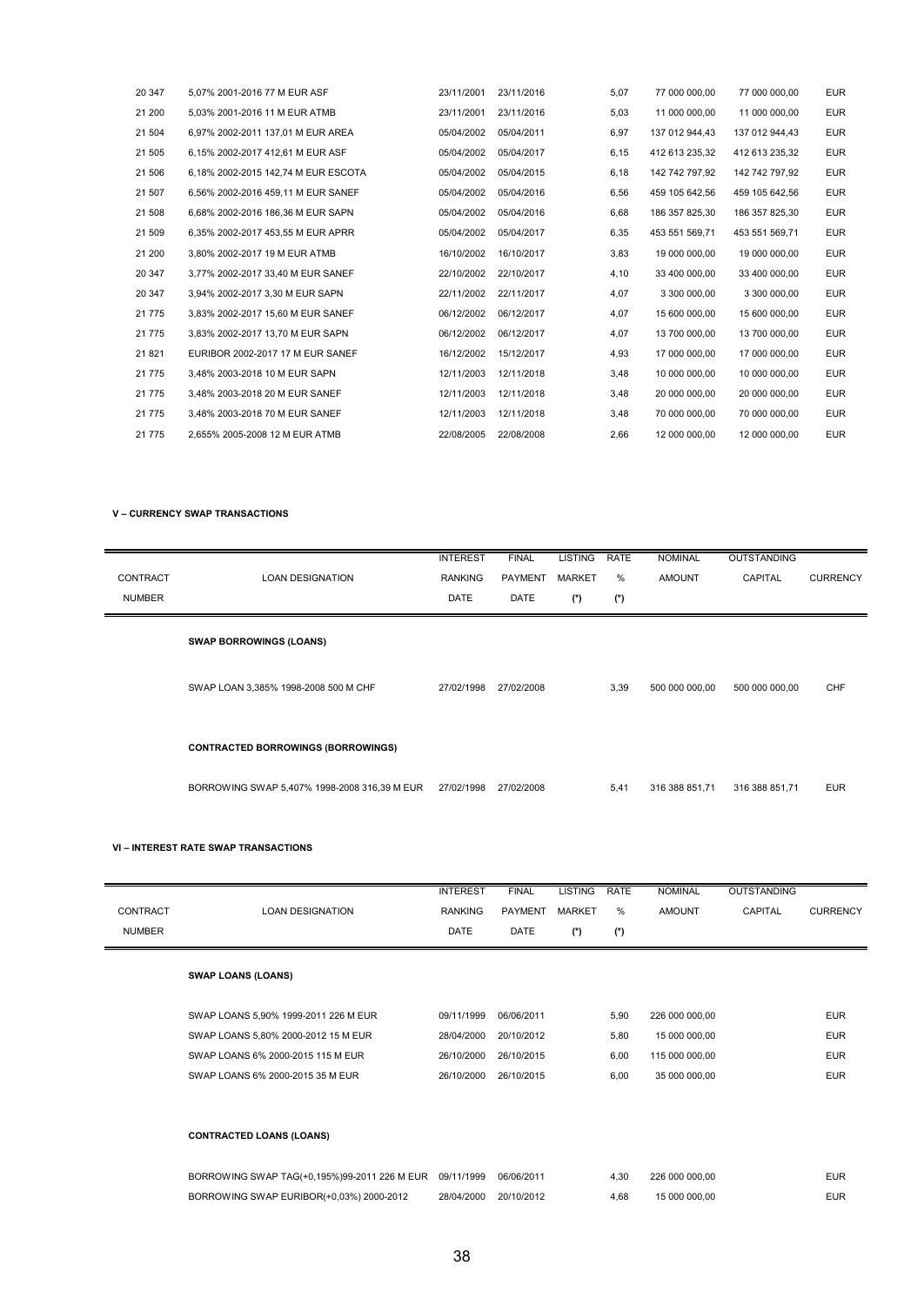| BORROWING SWAP EURIBOR(+0,049%) 2000-2015 | 26/10/2000 26/10/2015 | 4.68 | 115 000 000.00 | EUR |
|-------------------------------------------|-----------------------|------|----------------|-----|
| BORROWING SWAP EURIBOR(+0,049%) 2000-2015 | 26/10/2000 26/10/2015 | 4.68 | 35 000 000.00  | EUR |

(\*) Variable rates are calculated on the list's closing date.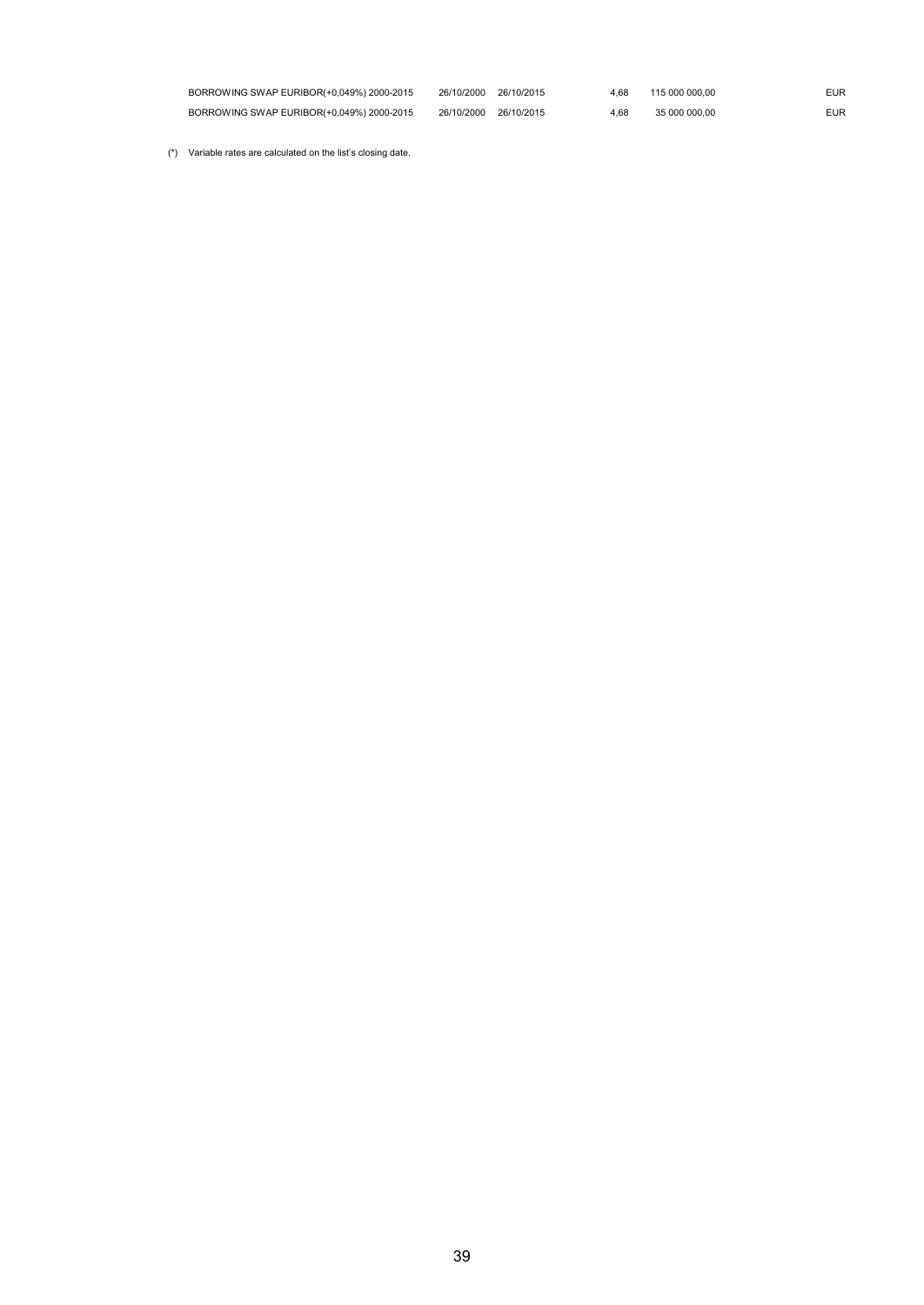### **SITUATION OF SWAP LOAN TRANSACTIONS AS OF DECEMBER 31, 2007**

| <b>SWAP LOAN (LOAN)</b> |                       |            |             |                  |                         |                 | <b>CONTRACTED LOAN (BORROWING)</b> |                |                    |                 |
|-------------------------|-----------------------|------------|-------------|------------------|-------------------------|-----------------|------------------------------------|----------------|--------------------|-----------------|
| <b>PAYMENT</b>          | <b>FINAL</b>          |            | <b>RATE</b> | <b>PAR</b>       | <b>OUTSTANDING</b>      |                 | <b>RATE</b>                        | <b>PAR</b>     | <b>OUTSTANDING</b> |                 |
| DATE                    | <b>PAYMENT</b>        | LIFE<br>OF | $\%$        | VALUE            | <b>PRINCIPAL</b>        | <b>CURRENCY</b> | $\%$                               | VALUE          | PRINCIPAL          | <b>CURRENCY</b> |
|                         | DATE                  | <b>OAN</b> |             |                  | IN CURRENCY IN CURRENCY |                 |                                    | IN CURRENCY    | IN CURRENCY        |                 |
|                         | 02/27/1998 02/27/2008 | 10<br>YRS. |             | 3.39 500.000.000 | 500.000.000             | <b>CHF</b>      | 5.41                               | 316.388.851.71 | 316.388.851.71     | <b>EUR</b>      |

#### **SITUATION OF INTEREST RATE SWAP TRANSACTIONS AS OF DECEMBER 31, 2007**

| <b>AMOUNT</b> | <b>CURRENCY</b> | <b>BENCHMARK INTEREST</b><br><b>RATE</b> |
|---------------|-----------------|------------------------------------------|
| 226,000,000   | <b>EUR</b>      | <b>TAG</b>                               |
| 15,000,000    | <b>EUR</b>      | <b>EURIBOR</b>                           |
| 115,000,000   | <b>EUR</b>      | <b>EURIBOR</b>                           |
| 35,000,000    | <b>EUR</b>      | <b>EURIBOR</b>                           |

# **NET INCOME OF LOAN SWAP TRANSACTIONS**

*(in euros)*

| .)N | 2005<br>. | 2006<br>. | 2007 |  |
|-----|-----------|-----------|------|--|
|-----|-----------|-----------|------|--|

| EXPENSE           |              | $\overline{\phantom{0}}$ | $\overline{\phantom{0}}$ |
|-------------------|--------------|--------------------------|--------------------------|
| <b>REVENUES</b>   | 9,726,340.53 | 14,661,719.56            | 178.511.75               |
| <b>NET INCOME</b> | 9,726,340.53 | 14,661,719.56            | 178,511.75               |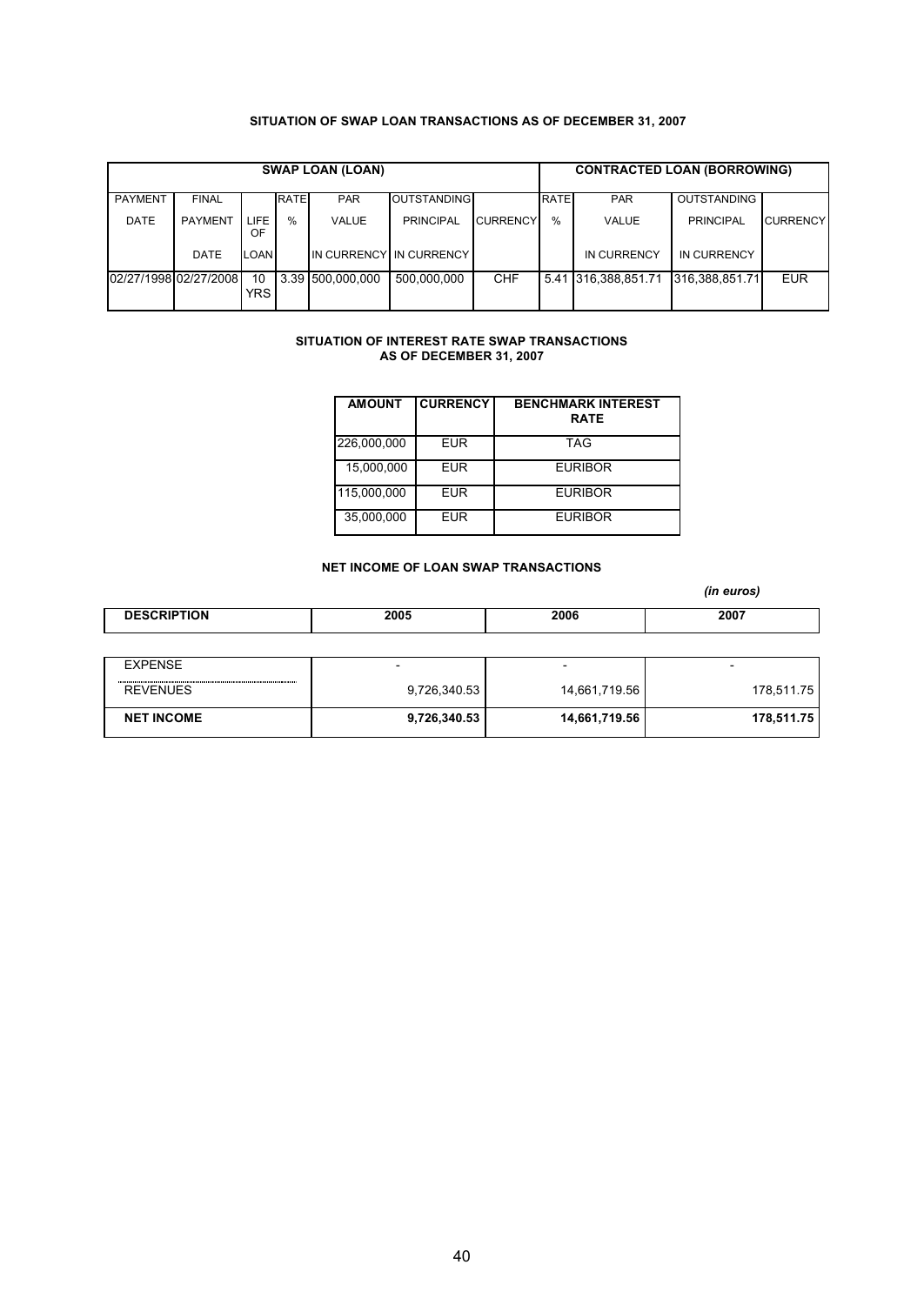# **MATURITY SCHEDULE OF DEBT TAKING INTO ACCOUNT LOAN SWAPS AS OF DECEMBER 31, 2007**

| <b>YEAR</b> | <b>IN PRINCIPAL</b> | <b>IN INTEREST</b> |
|-------------|---------------------|--------------------|
| 2008        | 1,787               | 1,002              |
| 2009        | 1,549               | 884                |
| 2010        | 1,684               | 784                |
| 2011        | 1,809               | 687                |
| 2012        | 1,335               | 582                |
| 2013        | 1,392               | 502                |
| 2014        | 1,517               | 422                |
| 2015        | 1,952               | 351                |
| 2016        | 1,414               | 246                |
| 2017        | 1,383               | 176                |
| 2018        | 1,908               | 101                |
| 2019        | $\overline{5}$      | 15                 |
| 2020        | $\overline{5}$      | 15                 |
| 2021        | 6                   | 14                 |
| 2022        | $6\overline{6}$     | 14                 |
| 2023        | $\overline{5}$      | 14                 |
| 2024        | $\overline{5}$      | 14                 |
| 2025        | 342                 | 13                 |
| 2026        | 6                   | $\overline{1}$     |
| 2027        | $6 \overline{}$     | $\overline{1}$     |

*(in millions of euros)*

Valuation is carried out on the basis of the last exchange rate for the foreign currency loans and the last known

indexation coefficient for the CNAi loan.

# **SUMMARY OF LOANS OUTSTANDING AS OF DECEMBER 31, 2007**

|  |                             |                                                             | (in euros)   |
|--|-----------------------------|-------------------------------------------------------------|--------------|
|  | <b>CURRENCY OUTSTANDING</b> | <b>EURO OUTSTANDING</b>                                     |              |
|  |                             | GUARANTEED I NOT GUARANTEED I GUARANTEED I NOT GUARANTEED I | <b>TOTAL</b> |

| <b>FOREIGN CURRENCY BONDS</b> |                |                |                |
|-------------------------------|----------------|----------------|----------------|
| <b>ISSUED IN CHF</b>          | 500,000,000.00 | 302,169,577.57 | 302,169,577.57 |
| <b>TOTAL</b>                  |                | 302,169,577.57 | 302,169,577.57 |

| <b>EURO BONDS.</b>                               |  |                |                                                         |
|--------------------------------------------------|--|----------------|---------------------------------------------------------|
| <b>FIXED RATE</b><br><b>INDEXED ON INFLATION</b> |  | 665,274,000.00 | 13,282,570,958.00   13,282,570,958.00<br>665,274,000.00 |
|                                                  |  |                |                                                         |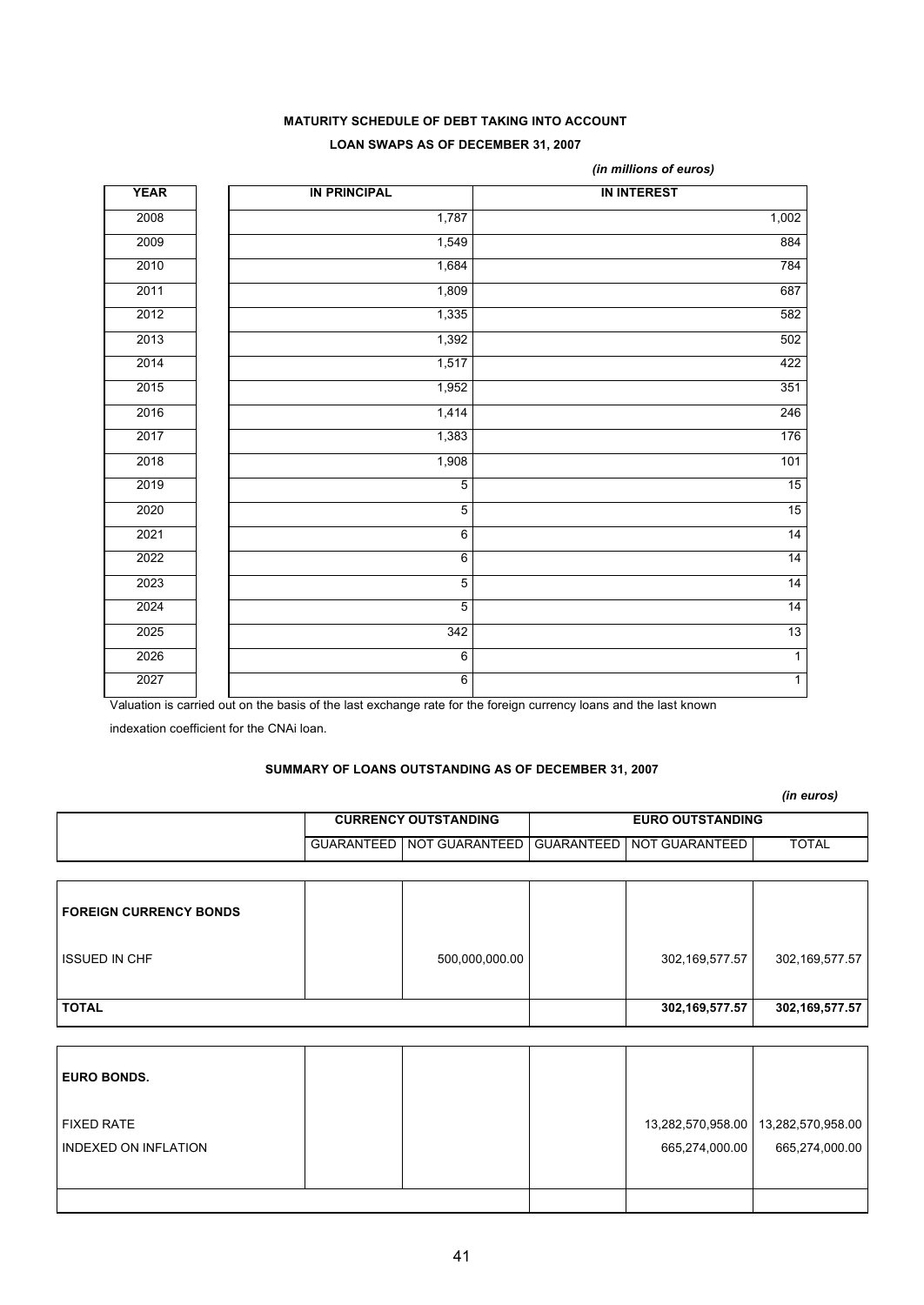| <b>TOTAL</b><br><b>LOANS FROM EIB</b><br>TOTAL BEFORE LOAN SWAP TRANSACTIONS<br>LOANS swapped (-) | <b>SWAPS</b> | 95,650,000.00<br>3,755,979,606.88<br>18,101,644,142.45 18,101,644,142.45 | 95,650,000.00<br>3,755,979,606.88 |
|---------------------------------------------------------------------------------------------------|--------------|--------------------------------------------------------------------------|-----------------------------------|
|                                                                                                   |              |                                                                          |                                   |
|                                                                                                   |              |                                                                          |                                   |
|                                                                                                   |              |                                                                          |                                   |
|                                                                                                   |              |                                                                          |                                   |
| <b>FIXED RATE</b>                                                                                 |              | 95,650,000.00                                                            | 95,650,000.00                     |
| EURO CONTRACTUAL LOANS.                                                                           |              |                                                                          |                                   |
| <b>TOTAL</b>                                                                                      |              | 13,947,844,958.00                                                        | 13,947,844,958.00                 |
|                                                                                                   |              |                                                                          |                                   |
|                                                                                                   |              |                                                                          |                                   |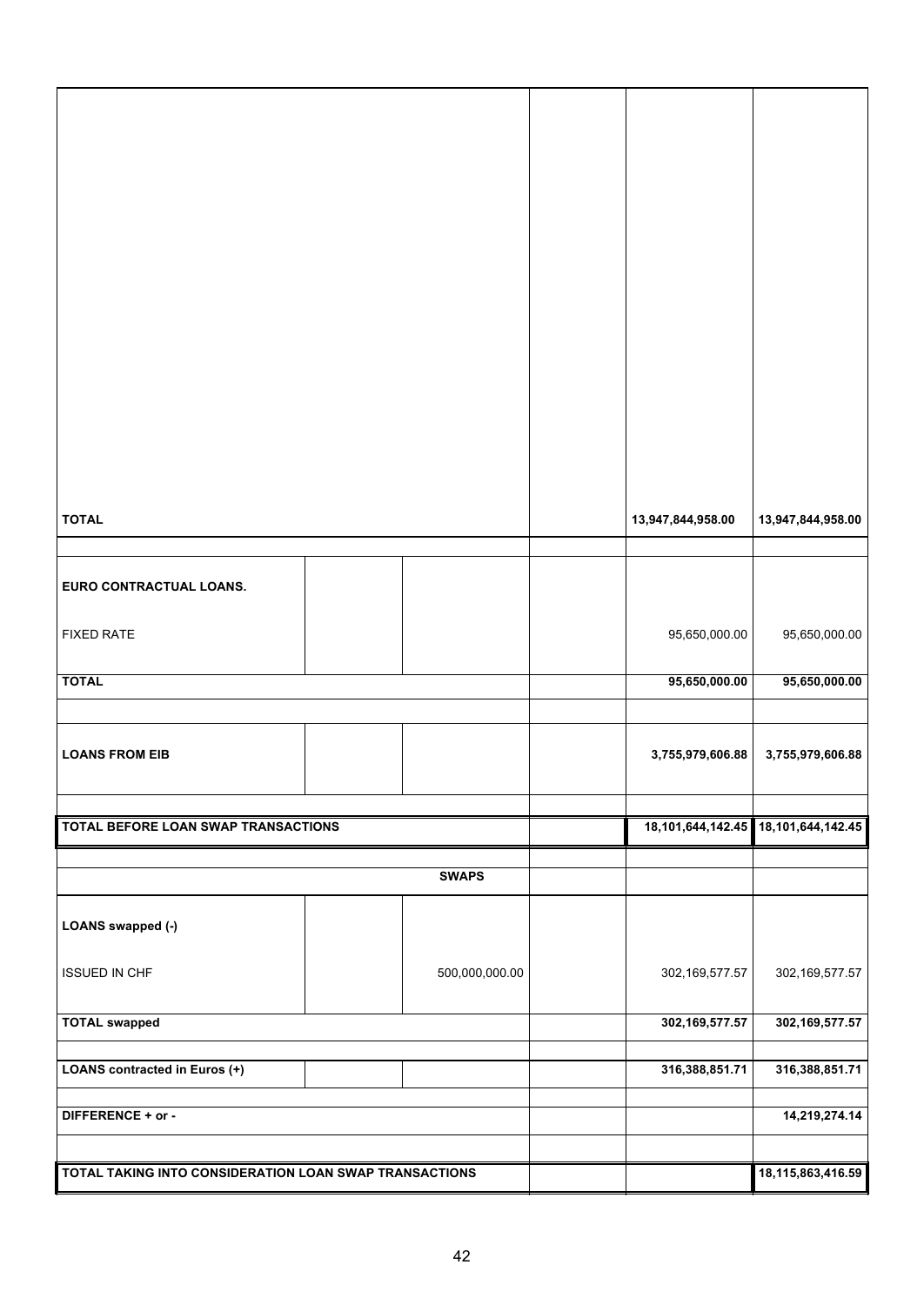# **LOANS LOANS GRANTED TO SEMI-PUBLIC EXPRESSWAY COMPANIES FROM THE BEGINNING**

**(***in millions of euros)*

| <b>YEAR</b> | <b>APRR</b>              | <b>AREA</b>              | <b>ASF</b>                  | <b>ATMB</b>              | <b>ESCOTA</b>            | <b>SANEF</b>            | <b>SAPN</b>              | <b>SFTRF</b>                 | <b>TOTAL</b>    |
|-------------|--------------------------|--------------------------|-----------------------------|--------------------------|--------------------------|-------------------------|--------------------------|------------------------------|-----------------|
| 1963        | $\overline{19}$          | $\overline{\phantom{0}}$ | 10                          | $\overline{\phantom{a}}$ | $\overline{a}$           | 5                       | 4                        | $\qquad \qquad \blacksquare$ | 38              |
| 1964        | 10                       | $\overline{\phantom{a}}$ | $\overline{14}$             | $\overline{\phantom{a}}$ | $\overline{\phantom{a}}$ | $\overline{18}$         | $\overline{3}$           | $\blacksquare$               | 45              |
| 1965        | 13                       | $\overline{\phantom{0}}$ | 17                          | $\overline{\phantom{a}}$ | $\overline{\phantom{a}}$ | 22                      | $\overline{\phantom{a}}$ | $\overline{\phantom{a}}$     | 52              |
| 1966        | $\overline{21}$          | $\overline{\phantom{0}}$ | $\overline{22}$             | $\overline{\phantom{a}}$ | $\overline{\phantom{a}}$ | 13                      | 3                        | $\Box$                       | 59              |
| 1967        | 15                       | $\overline{\phantom{0}}$ | 30                          | $\overline{\phantom{a}}$ | 8                        | 11                      | 4                        | $\overline{\phantom{a}}$     | 68              |
| 1968        | $\overline{26}$          | $\overline{\phantom{a}}$ | 25                          | $\overline{\phantom{a}}$ | $6\overline{6}$          | $6\overline{6}$         | 8                        | $\overline{\phantom{a}}$     | $\overline{71}$ |
| 1969        | 38                       | $\frac{1}{2}$            | 17                          | $\overline{\phantom{a}}$ | $6\overline{6}$          | $\overline{9}$          | $\overline{7}$           | $\overline{\phantom{a}}$     | $\overline{77}$ |
| 1970        | 32                       | $\overline{\phantom{a}}$ | 29                          | $\overline{\phantom{a}}$ | 18                       | 1                       | 18                       | $\overline{\phantom{a}}$     | 98              |
| 1971        | 6                        | $\overline{\phantom{0}}$ | 38                          | $\overline{\phantom{a}}$ | 34                       | $\overline{22}$         | 10                       | $\overline{\phantom{a}}$     | 110             |
| 1972        | $\overline{\mathbf{c}}$  | $\overline{\phantom{0}}$ | 15                          | $\overline{\phantom{a}}$ | 35                       | $\mathbf{1}$            | 4                        | $\overline{\phantom{a}}$     | 57              |
| 1973        | $\overline{\phantom{a}}$ | $\frac{1}{2}$            | 43                          | $\overline{\phantom{a}}$ | 28                       | $\overline{\mathbf{4}}$ | 8                        | $\overline{\phantom{a}}$     | 83              |
| 1974        | 7                        | $\overline{\phantom{0}}$ | 34                          | $\overline{\phantom{a}}$ | 48                       | $\overline{7}$          | 8                        | $\overline{\phantom{a}}$     | 104             |
| 1975        | 13                       | $\overline{a}$           | 59                          | $\overline{\phantom{a}}$ | 63                       | 26                      | 8                        | $\overline{\phantom{a}}$     | 169             |
| 1976        | $\overline{\phantom{a}}$ | $\overline{\phantom{0}}$ | 49                          | $\overline{\phantom{a}}$ | 51                       | 44                      | 18                       | $\overline{\phantom{a}}$     | 162             |
| 1977        | 22                       | $\overline{\phantom{a}}$ | 74                          | $\overline{\phantom{a}}$ | 34                       | 45                      | 8                        | $\overline{\phantom{a}}$     | 183             |
| 1978        | $\overline{38}$          | $\overline{\phantom{a}}$ | 131                         | $\overline{\phantom{a}}$ | 20                       | 42                      | 1                        | $\overline{\phantom{a}}$     | 232             |
| 1979        | 39                       | $\overline{\phantom{0}}$ | 150                         | $\overline{\phantom{a}}$ | 13                       | $\overline{\mathbf{4}}$ | $\overline{\phantom{m}}$ | $\overline{\phantom{a}}$     | 206             |
| 1980        | 74                       | $\overline{\phantom{0}}$ | 251                         | $\overline{\phantom{a}}$ | 38                       | 36                      | 1                        | $\blacksquare$               | 400             |
| 1981        | $\overline{74}$          | $\overline{\phantom{a}}$ | $\overline{272}$            | $\overline{\phantom{a}}$ | 29                       | $\overline{75}$         | 3                        | $\overline{\phantom{a}}$     | 453             |
| 1982        | 147                      | $\frac{1}{2}$            | 206                         | $\overline{\phantom{a}}$ | 60                       | 111                     | $\overline{2}$           | $\overline{\phantom{a}}$     | 526             |
| 1983        | 233                      | $\overline{\phantom{a}}$ | 73                          | $\overline{\phantom{a}}$ | 67                       | 107                     | 9                        | $\overline{\phantom{a}}$     | 489             |
| 1984        | 291                      | $\overline{\phantom{0}}$ | 122                         | $\overline{\phantom{a}}$ | 107                      | 74                      | 11                       | $\overline{\phantom{a}}$     | 605             |
| 1985        | 260                      | 17                       | 166                         | $\overline{\phantom{a}}$ | 107                      | 146                     | 19                       | $\overline{\phantom{a}}$     | 715             |
| 1986        | 381                      | 19                       | 193                         | $\overline{\phantom{a}}$ | 123                      | 126                     | $\overline{20}$          | $\overline{\phantom{a}}$     | 862             |
| 1987        | 403                      | 120                      | 210                         | $\overline{\phantom{a}}$ | 117                      | 222                     | 30                       | $\overline{\phantom{a}}$     | 1,102           |
| 1988        | 318                      | 62                       | 361                         | $\overline{\phantom{a}}$ | 186                      | 158                     | $\mathbf{1}$             | $\blacksquare$               | 1,086           |
| 1989        | 379                      | 156                      | 421                         | $\overline{\phantom{a}}$ | 249                      | 105                     | $\qquad \qquad -$        | $\overline{\phantom{a}}$     | 1,310           |
| 1990        | 316                      | 253                      | 408                         |                          | 214                      | 187                     |                          |                              | 1,378           |
| 1991        | 406                      | 299                      | 400                         | $\overline{\phantom{a}}$ | 175                      | 250                     | $\overline{\phantom{a}}$ |                              | 1,530           |
| 1992        | 479                      | 159                      | 458                         | $\overline{\phantom{a}}$ | 136                      | 375                     | 122                      |                              | 1,729           |
| 1993        | 500                      | 59                       | 366                         | $\overline{\phantom{a}}$ | 115                      | 336                     | 236                      | 25                           | 1,637           |
| 1994        | 950                      | 81                       | 560                         | $\overline{\phantom{a}}$ | 125                      | 540                     | 313                      | $\overline{87}$              | 2,656           |
| 1995        | 627                      | 92                       | 711                         | 58                       | 127                      | 375                     | 434                      | 220                          | 2,644           |
| 1996        | 576                      | 75                       | 747                         | 42                       | 150                      | 449                     | 363                      | 356                          | 2,758           |
| 1997        | 731                      | 98                       | 705                         | 56                       | 151                      | 315                     | 270                      | 372                          | 2,698           |
| 1998        | 707                      | 103                      | 618                         | 15                       | 161                      | 205                     | 136                      | 243                          | 2,188           |
| 1999        | 397                      | 74                       | 686                         | $\blacksquare$           | 89                       | 34                      | 83                       | 135                          | 1,498           |
| 2000        | 295                      | 25                       | 664                         | 42                       | 75                       | 140                     | $\overline{31}$          | 91                           | 1,363           |
| 2001        | 347                      | 32                       | 1,162                       | 121                      | 35                       | 103                     | 13                       | $\blacksquare$               | 1,813           |
| 2002        | 309                      | 11                       | 796                         | 79                       | 36                       | 274                     | 32                       |                              | 1,537           |
| 2003        | 300                      | $\overline{\phantom{0}}$ | $\mathcal{L}_{\mathcal{A}}$ | 50                       | $\blacksquare$           | 220                     | 30                       | $\overline{\phantom{a}}$     | 600             |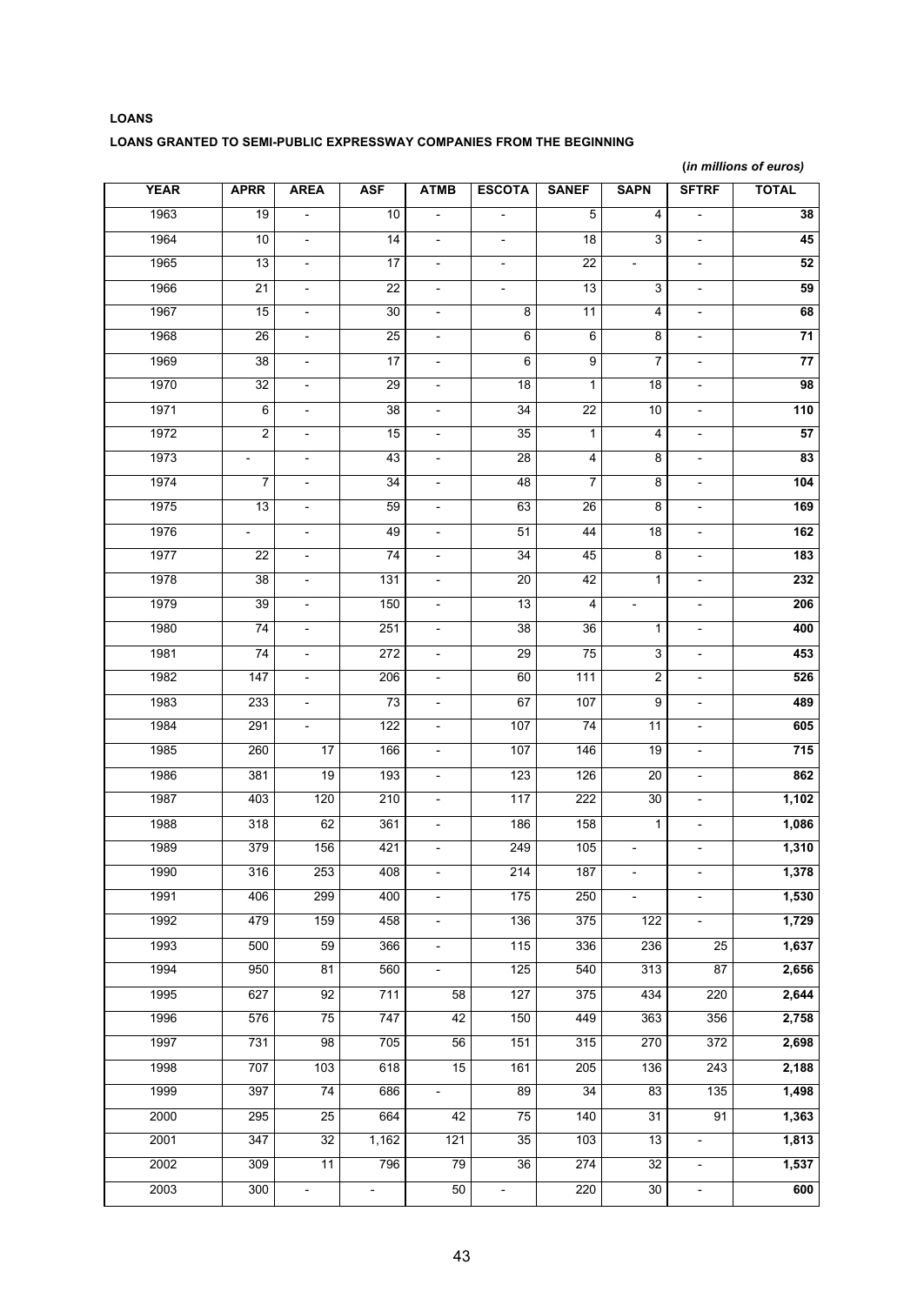| 2004         | 43     |       | 450    | $\overline{\phantom{0}}$ |       |       |       |       | 493    |
|--------------|--------|-------|--------|--------------------------|-------|-------|-------|-------|--------|
| 2005         | 38     |       | 300    | 12                       |       |       |       | 336   | 686    |
| 2006         | 210    | 85    | -      |                          |       | 90    | 44    |       | 429    |
| 2007         |        |       |        |                          |       | 75    | 25    |       | 124    |
| <b>TOTAL</b> | 10,099 | 1,837 | 12,063 | 475                      | 3,036 | 5,408 | 2,340 | 1,865 | 37,123 |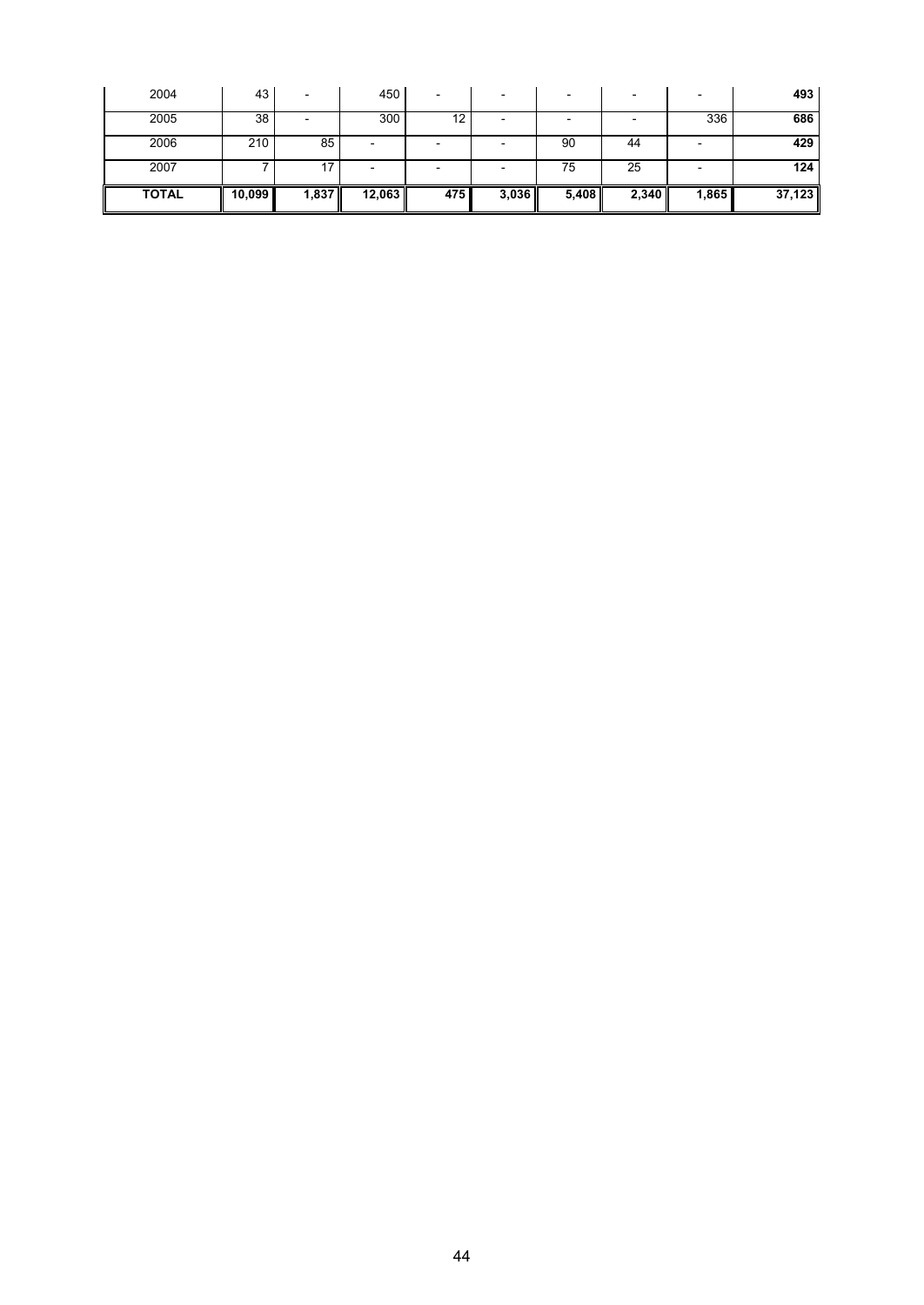#### **TABLE OF CHANGES IN THE OUTSTANDING PRINCIPAL OF SCA LOANS**

#### *(in millions of euros)*

*(in millions of euros)*

|               |               | <b>PREVIOUS BALANCES</b> |               | <b>OUTSTANDING*</b> |               |         |               |         |  |
|---------------|---------------|--------------------------|---------------|---------------------|---------------|---------|---------------|---------|--|
| <b>SCA</b>    | 2005          |                          | 2006          |                     | 2007          |         | 2007          |         |  |
|               | <b>AMOUNT</b> | %                        | <b>AMOUNT</b> | $\%$                | <b>AMOUNT</b> | %       | <b>AMOUNT</b> | %       |  |
| <b>APRR</b>   | 5,058         | 24.98%                   | 4,721         | 24.55%              | 4,352         | 24.11%  | 4,377         | 24.18%  |  |
| <b>AREA</b>   | 934           | 4.61%                    | 895           | 4.65%               | 746           | 4.13%   | 746           | 4.12%   |  |
| <b>ASF</b>    | 6,874         | 33.95%                   | 6,523         | 33.92%              | 6,127         | 33.94%  | 6,150         | 33.97%  |  |
| <b>ATMB</b>   | 414           | 2.04%                    | 394           | 2.05%               | 356           | 1.97%   | 357           | 1.97%   |  |
| <b>ESCOTA</b> | 1,051         | 5.19%                    | 914           | 4.75%               | 860           | 4.76%   | 860           | 4.75%   |  |
| <b>SANEF</b>  | 2,946         | 14.55%                   | 2,770         | 14.40%              | 2,578         | 14.28%  | 2,580         | 14.25%  |  |
| <b>SAPN</b>   | 1,416         | 6.99%                    | 1,460         | 7.59%               | 1,485         | 8.23%   | 1,485         | 8.20%   |  |
| <b>SFTRF</b>  | 1,553         | 7.69%                    | 1,553         | 8.09%               | 1,547         | 8.58%   | 1,547         | 8.56%   |  |
| <b>TOTAL</b>  | 20,246        | 100.00%                  | 19,230        | 100.00%             | 18,051        | 100.00% | 18,102        | 100.00% |  |

\* Valuation is carried out on the basis of the last exchange rate for the foreign currency loans and the last known

indexation coefficient for the CNAi loan.

#### **BORROWINGS REMAINING AS OF DECEMBER 31, 2007**

| <b>FRENCH AND FOREIGN BORROWINGS:</b> |                                    | 14,250 |
|---------------------------------------|------------------------------------|--------|
|                                       |                                    |        |
| - Not guaranteed by the government    | 3,852                              | 3,852  |
| <b>TOTAL</b>                          |                                    | 18,102 |
|                                       | - Not guaranteed by the government | 14,250 |

Variable rate loans account for 6.21% of the total amount of debt.

Debt denominated in foreign currency is converted to euros on the basis of the exchange rate at the end of the accounting period. The CNAi loan is valued on the basis of the index coefficient calculated at the end of the accounting period.

Loans granted by the CNA to the companies holding the expressway concessions carry the same, conditions, such as interest rates and maturity, as the borrowings that were issued to fund the loans. Thus, the schedule of annual cash flows to be received by the CNA coincides with the flows that must be paid out to creditors for the loans issued.

45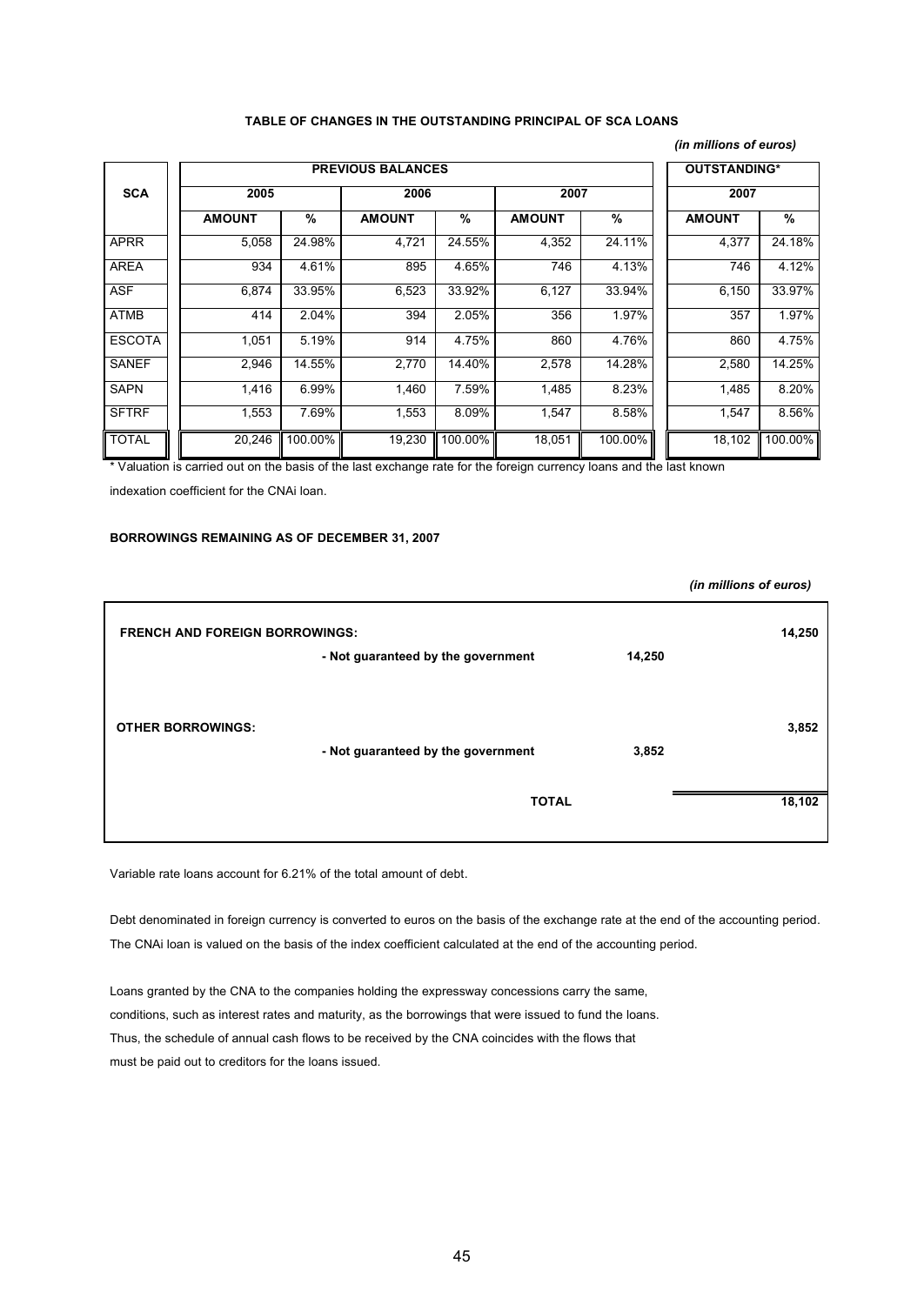### **STATEMENT OF CASH FLOW**

*(in millions of euros)*

|                                      | 2005    | 2006 | 2007    |
|--------------------------------------|---------|------|---------|
| <b>SOURCES</b>                       |         |      |         |
| Borrowings received in nominal terms | 686     | 429  | 124     |
| Loan reimbursements                  | 1476    | 1445 | 1 3 0 4 |
| <b>TOTAL</b>                         | 2 1 6 2 | 1874 | 1428    |
| <b>USES</b>                          |         |      |         |
| <b>Issuance of loans</b>             | 686     | 429  | 124     |
| <b>Borrowing Reimbursement</b>       | 1476    | 1445 | 1 3 0 4 |
| <b>TOTAL</b>                         | 2 1 6 2 | 1874 | 1428    |

# **5.2. and 5.3. INTEREST**

Not applicable - CNA has no subsidiaries and holds no investment securities. The establishment thus does not compile consolidated accounts.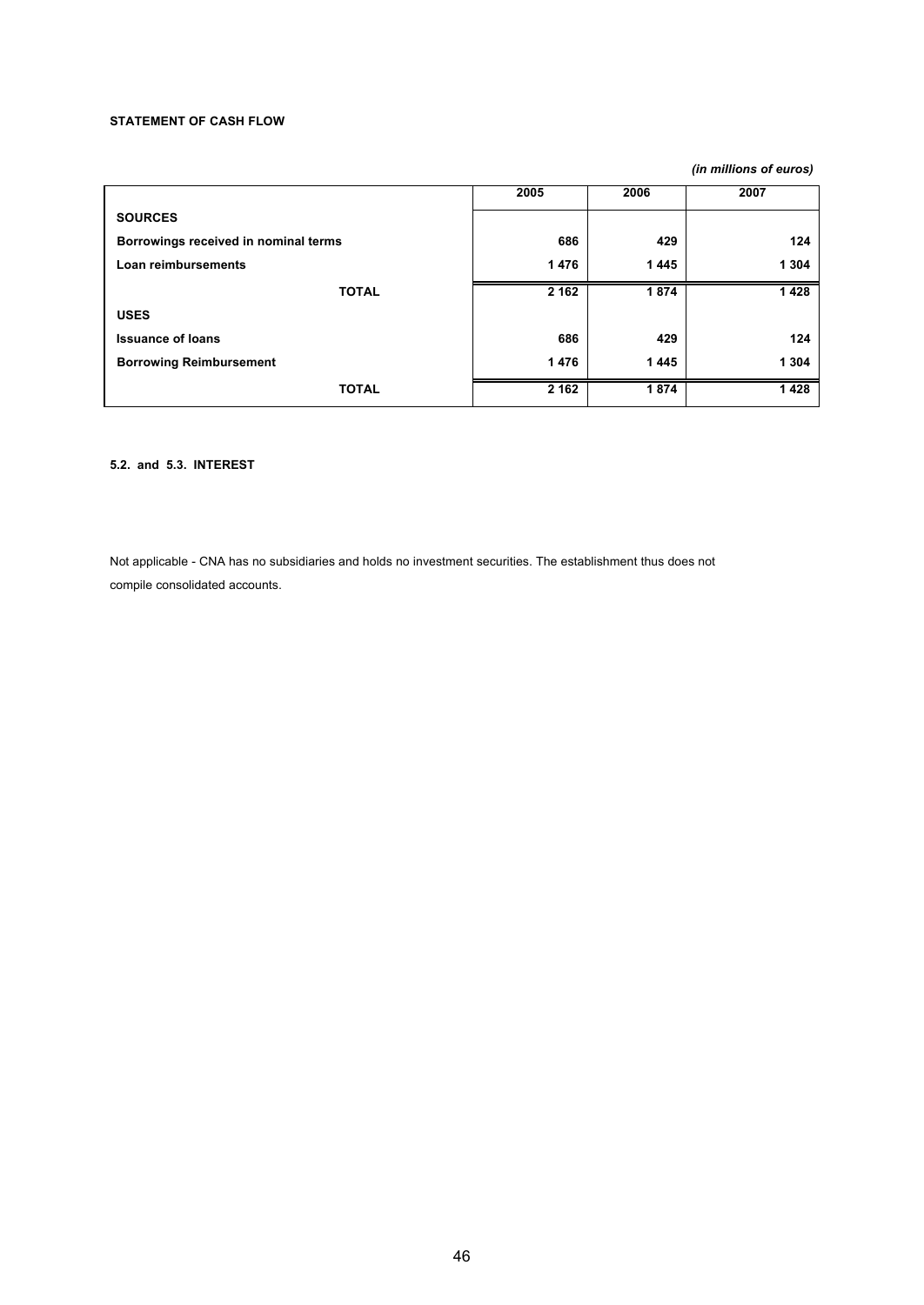# **BALANCE SHEET AS OF JUNE 30, 2008**

| <b>ASSETS</b>                                     | <b>REF.NOTE</b> | AMOUNT 06/30/2008 | AMOUNT 12/31/2007 | <b>AMOUNT</b><br>06/30/2007 |
|---------------------------------------------------|-----------------|-------------------|-------------------|-----------------------------|
| <b>FIXED ASSETS</b>                               |                 |                   |                   |                             |
| <b>LONG-TERM INVESTMENTS</b>                      | 3.1             | 17 840 368 423,71 | 18 675 368 672,41 | 19 247 373<br>397,31        |
| Direct loans to semi-public expressway companies. |                 | 17 434 617 564,88 | 18 115 863 416,59 | 18 804 682<br>120,00        |
| - Accrued interest.                               |                 | 405 750 858,83    | 559 505 255,82    | 442 691 277,31              |
| TOTAL I:                                          |                 | 17 840 368 423,71 | 18 675 368 672,41 | 19 247 373<br>397,31        |
| <b>CURRENT ASSETS</b>                             |                 |                   |                   |                             |
| <b>OPERATING RECEIVABLES</b>                      |                 | 3 496 437,10      | 9 438 543,47      | 6 250 880,02                |
| Recoverable taxes and payroll taxes.              | 3.2             |                   |                   |                             |
| Accounts receivable and related.                  | 3.2             | 3 496 437,10      | 9 438 543,47      | 6 250 880,02                |
| <b>CASH ASSETS</b>                                |                 | 18 124 743,53     | 4 525 778,50      | 15 807 926,47               |
| Current account at the Caisse des Dépôts.         |                 | 15 841 401,00     | 801 752,93        | 13 798 294,25               |
| - Interest due.                                   |                 | 2 283 342,53      | 3724 025,57       | 2 009 632,22                |
| <b>TOTAL II:</b>                                  |                 | 21 621 180,63     | 13 964 321,97     | 22 058 806,49               |
| <b>ASSET VARIANCES</b>                            | 3.3             | 82 542 000,00     | 65 274 000,00     | 61 374 000,00               |
| - Variances on foreign currency debt              |                 |                   |                   |                             |
| - Variances on indexed debt.                      |                 | 82 542 000,00     | 65 274 000,00     | 61 374 000,00               |
| <b>TOTAL III:</b>                                 |                 | 82 542 000,00     | 65 274 000,00     | 61 374 000,00               |
| <b>OVERALL TOTAL (I+II+III)</b>                   |                 | 17 944 531 604,34 | 18 754 606 994,38 | 19 330 806<br>203,80        |
|                                                   |                 |                   |                   | <b>AMOUNT</b>               |
| <b>LIABILITIES</b>                                | <b>REF.NOTE</b> | AMOUNT 06/30/2008 | AMOUNT 12/31/2007 | 06/30/2007                  |
| <b>DEBTS</b>                                      |                 |                   |                   |                             |
| <b>BORROWINGS</b>                                 | 3.4             | 17 840 368 423,71 | 18 661 149 398,27 | 19 233 044<br>595,14        |
| Bond issues                                       |                 | 13 583 987 958,00 | 14 250 014 535,57 | 14 886 295<br>007,54        |
| - Accrued interest.                               |                 | 325 070 704,26    | 446 901 389,03    | 361 920 804,42              |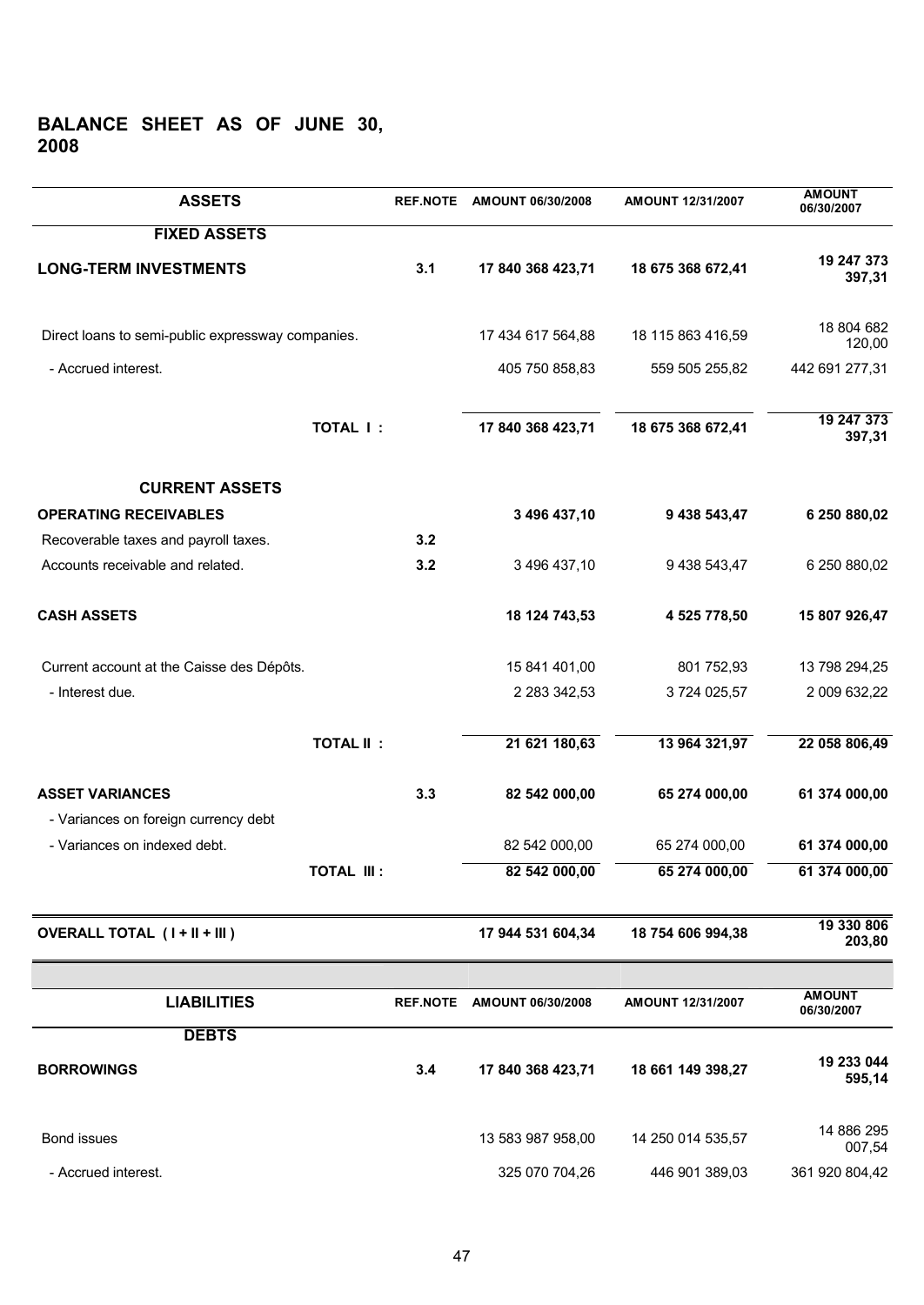| Loan contracts                       |                   |     | 3 850 629 606,88    | 3 851 629 606,88  | 3 904 058 310,29     |
|--------------------------------------|-------------------|-----|---------------------|-------------------|----------------------|
| - Accrued interest.                  |                   |     | 80 680 154,57       | 112 603 866,79    | 80 770 472,89        |
|                                      | <b>TOTAL I:</b>   |     | 17 840 368 423,71   | 18 661 149 398,27 | 19 233 044<br>595,14 |
| <b>OPERATING DEBT</b>                |                   | 3.5 | 21 621 180,63       | 13 964 321,97     | 22 058 806,49        |
| Trade payables and related.          |                   |     | 2 2 8 3 3 4 2 , 5 3 | 3720820,57        | 2 544 798,22         |
| Other debt                           |                   |     | 19 337 838,10       | 10 243 501,40     | 19 514 008,27        |
|                                      | <b>TOTAL II:</b>  |     | 21 621 180,63       | 13 964 321,97     | 22 058 806,49        |
| <b>LIABILITIES VARIANCES</b>         |                   | 3.6 | 82 542 000,00       | 79 493 274,14     | 75 702 802,17        |
| - Variances on foreign currency debt |                   |     |                     | 14 219 274,14     | 328<br>14<br>802,17  |
| - Variances on indexed debt.         |                   |     | 82 542 000,00       | 65 274 000,00     | 374<br>61<br>000,00  |
|                                      | <b>TOTAL III:</b> |     | 82 542 000,00       | 79 493 274,14     | 75 702 802,17        |
| <b>OVERALL TOTAL (I+II)</b>          |                   |     | 17 944 531 604,34   | 18 754 606 994,38 | 19 330 806<br>203,80 |

# **OFF BALANCE SHEET COMMITMENTS**

| <b>LOAN SWAPS</b>                                      |    |                | <b>AMOUNT 12/31/2007</b> | <b>AMOUNT</b><br>06/30/2007 |
|--------------------------------------------------------|----|----------------|--------------------------|-----------------------------|
| <b>FOREIGN CURRENCY (FOREX) SWAPS</b>                  | 4. |                |                          |                             |
| - Forex to be received (against euros to be delivered) |    |                | 302 169 577,57           | 316 388 851.71              |
| - Euros to be delivered (against forex to be received) |    |                | 316 388 851.71           | 302 060 049.54              |
| - Forex translation variances                          |    |                |                          |                             |
| o Capital increase.                                    |    |                |                          | 14 328 802.17               |
| o Capital decrease.                                    |    |                | 14 219 274,14            |                             |
| <b>INTEREST RATE SWAPS</b>                             | 4. |                |                          |                             |
| - Euros to be received (against euros to be delivered) |    | 391 000 000.00 | 391 000 000.00           | 391 000 000.00              |
| - Euros to be delivered (against euros to be received) |    | 391 000 000.00 | 391 000 000.00           | 391 000 000.00              |

The reference note refers to paragraphs in the Appendix.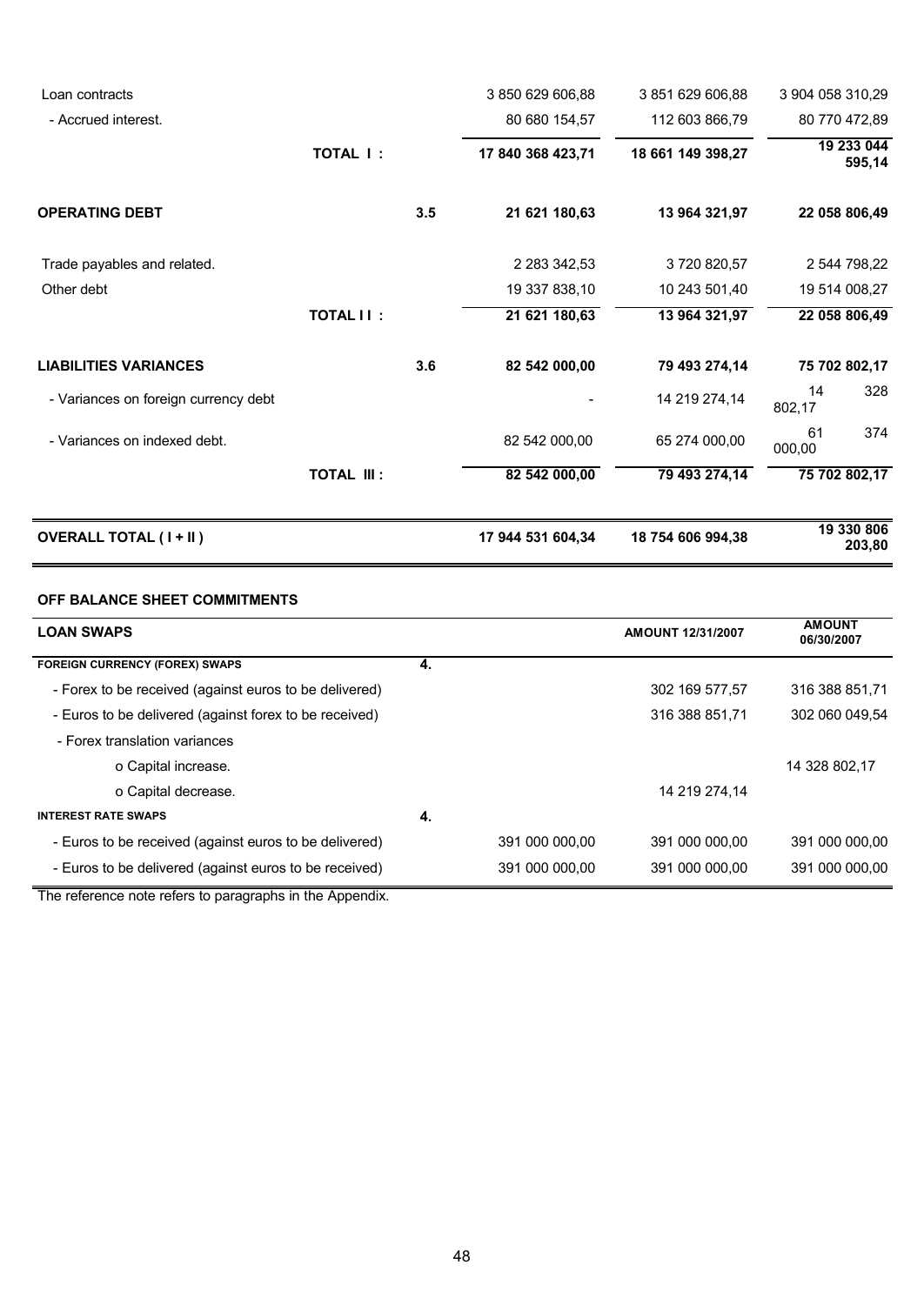# **INCOME STATEMENT AS OF JUNE 30, 2008**

| <b>EXPENSES</b>                                          | REF.<br><b>NOTE</b> | <b>AMOUNT</b><br>06/30/2008 | <b>AMOUNT</b><br>12/31/2007 | <b>AMOUNT</b><br>06/30/2007 |
|----------------------------------------------------------|---------------------|-----------------------------|-----------------------------|-----------------------------|
| <b>OPERATING EXPENSES</b>                                |                     |                             |                             |                             |
| OTHER EXTERNAL PURCHASES AND EXPENSES                    |                     | 1 360 959,44                | 2 780 150,46                | 1 413 389,83                |
| media<br>Advertisements,<br>research<br>and<br>programs. |                     | 892,41                      | 1 868,54                    | 892,41                      |
| - Commissions for financial services.                    | 5.1                 | 209 989,85                  | 395 424,36                  | 226 910,50                  |
| - Reimbursement to CDC for administrative<br>costs.      | 5.2                 | 1 015 548,00                | 2 127 429,02                | 1 070 332,00                |
| <b>External services</b>                                 |                     | 134 529,18                  | 255 428,54                  | 115 254,92                  |
|                                                          |                     |                             |                             |                             |
| <b>TOTAL</b>                                             |                     | 1 360 959,44                | 2 780 150,46                | 1 413 389,83                |
| <b>FINANCIAL EXPENSES</b>                                |                     |                             |                             |                             |
| <b>OTHER FINANCIAL EXPENSES:</b>                         |                     | 505 543 387,04              | 1 071 848<br>411,88         | 543 498<br>864,70           |
| Interest<br>borrowings<br>on<br>and<br>advances.         |                     | 488 184 268,25              | 1 050 657<br>447,76         | 530 394<br>374,19           |
| - Net expense on swaps.                                  |                     | 6 069 626,79                | 6 905 386,92                | 3 439 025,30                |
| - Losses on foreign exchange.                            |                     |                             |                             |                             |
| - Payment of interest received to the SCA                | 5.3                 | 11 289 492,00               | 14 285<br>577,20            | 9 665 465,21                |
|                                                          |                     |                             |                             |                             |
| <b>TOTAL</b>                                             |                     | 505 543 387,04              | 1 071 848<br>411,88         | 543 498<br>864,70           |
| <b>EXCEPTIONAL EXPENSES</b>                              |                     |                             |                             |                             |
| <b>EXCEPTIONAL ADMINISTRATIVE EXPENSES</b>               |                     |                             |                             |                             |
| - Payback of lapsed coupons.                             |                     |                             |                             |                             |
| <b>TOTAL</b>                                             |                     |                             |                             |                             |
| <b>OVRALL TO TAL</b>                                     |                     | 506 904<br>346,48           | 1 074 628<br>562,34         | 544 912<br>254,53           |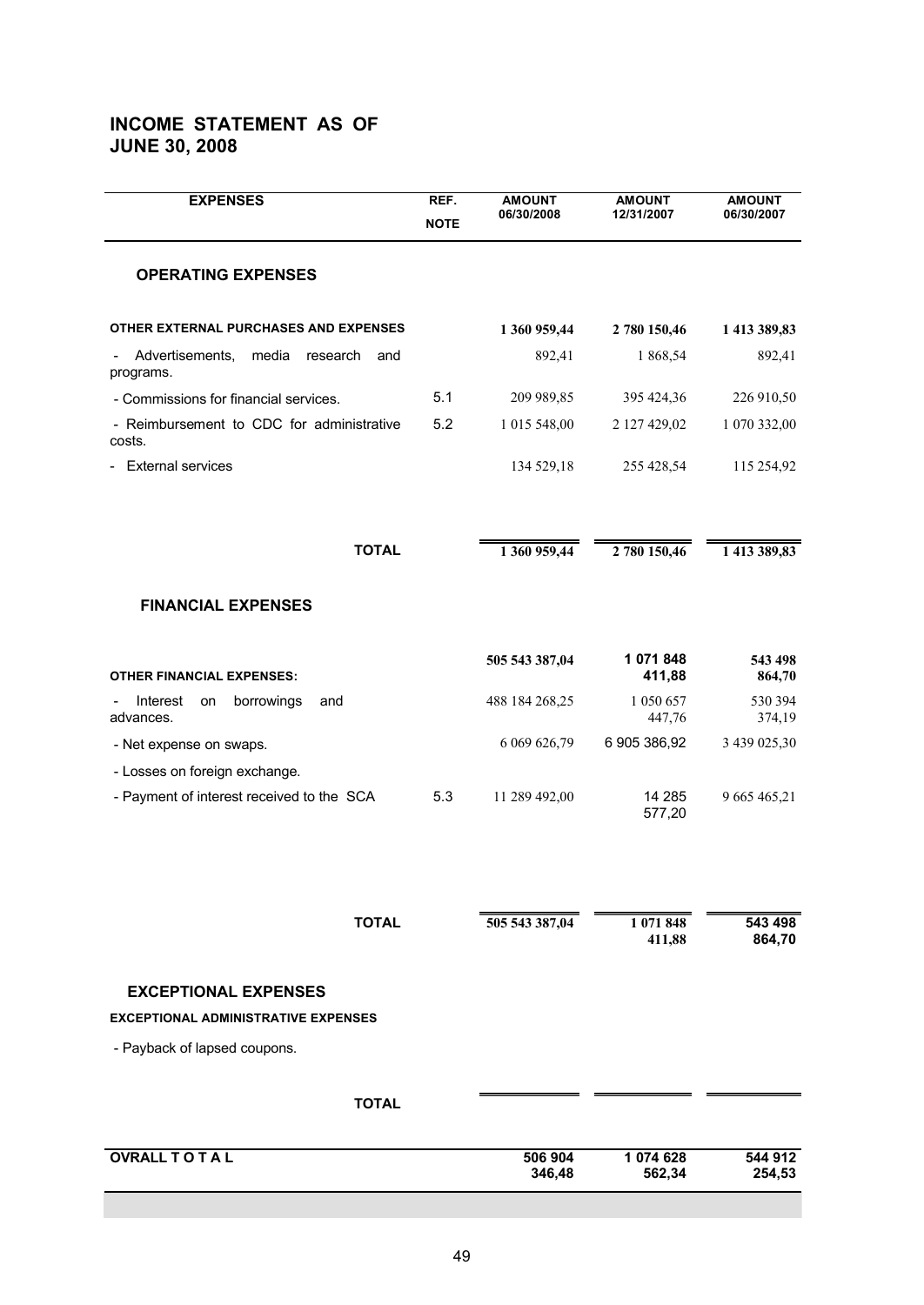| <b>REVENUE</b>                                              |                    | <b>REF.NOTE</b> | <b>MONTANT</b><br>30/06/2008 | <b>MONTANT</b><br>31/12/2007 | <b>MONTANT</b><br>30/06/2007 |
|-------------------------------------------------------------|--------------------|-----------------|------------------------------|------------------------------|------------------------------|
| <b>OPERATING REVENUES</b>                                   |                    |                 |                              |                              |                              |
| <b>REIMBURSEMENTS</b><br>BY<br><b>EXPRESSWAY COMPANIES:</b> | <b>SEMI-PUBLIC</b> | 5.4             | 1 360 959,44                 | 2 780 150,46                 | 1 413 389,83                 |
| - Of administrative expenses.                               |                    |                 | 1 150 969,59                 | 2 366 040,41                 | 1<br>167 793,64 €            |
| - Of loan issuance costs.                                   |                    |                 | 209 989,85                   | 414 110,05                   | 245 596,19€                  |
|                                                             | <b>TOTAL</b>       |                 | 1 360 959,44                 | 2 780 150,46                 | 1 413 389,83                 |
| <b>FINANCIAL REVENUES</b>                                   |                    |                 |                              |                              |                              |
| <b>INTEREST AND OTHER REVENUES:</b>                         |                    |                 |                              |                              |                              |
| - Interest on loans.                                        |                    |                 | 496 537<br>237,57 -          | 1 061 280<br>700,25 -        | 535 843<br>031,71            |
| - Bank interest.                                            |                    |                 | 488 184 268,25               | 1 050 657<br>447,76          | 530 394<br>374,19            |
| - Reimbursements by the SCA:                                |                    |                 | 2 2 8 3 3 4 2 , 5 3          | 3717865,57                   | 2 009 632,22                 |
| of forex losses and<br>J.<br>expenses on swaps.             | net                |                 |                              |                              |                              |
| . of various financial expenses.                            |                    |                 | 6 069 626,79                 | 6 905 386,92                 |                              |
|                                                             |                    |                 |                              |                              | 3 439 025,30                 |
| <b>OTHER FINANCIAL REVENUE:</b>                             |                    |                 |                              |                              |                              |
| - Exchange rate gains.                                      |                    |                 | 9 006 149,47                 | 10 567<br>711,63             | 7 655 832,99                 |
| - Other.                                                    |                    |                 | 5 507 313,89                 | 250 514,53                   | 250 514,53                   |
|                                                             |                    |                 | 3 498 835,58                 | 10 317<br>197,10             | 7 405 318,46                 |
|                                                             | <b>TOTAL</b>       |                 |                              |                              |                              |
|                                                             |                    |                 | 505 543<br>387,04            | 1 071 848<br>411,88          | 543 498<br>864,70            |

# **EXCEPTIONAL REVENUES**

#### **EXCEPTIONAL REVENUES ON ADMINISTRATIVE OPERATIONS:**

- Lapsed coupons and bonds.

# **TOTAL**

**OVERALL T O T A L** 

 $\blacksquare$ 

=

J.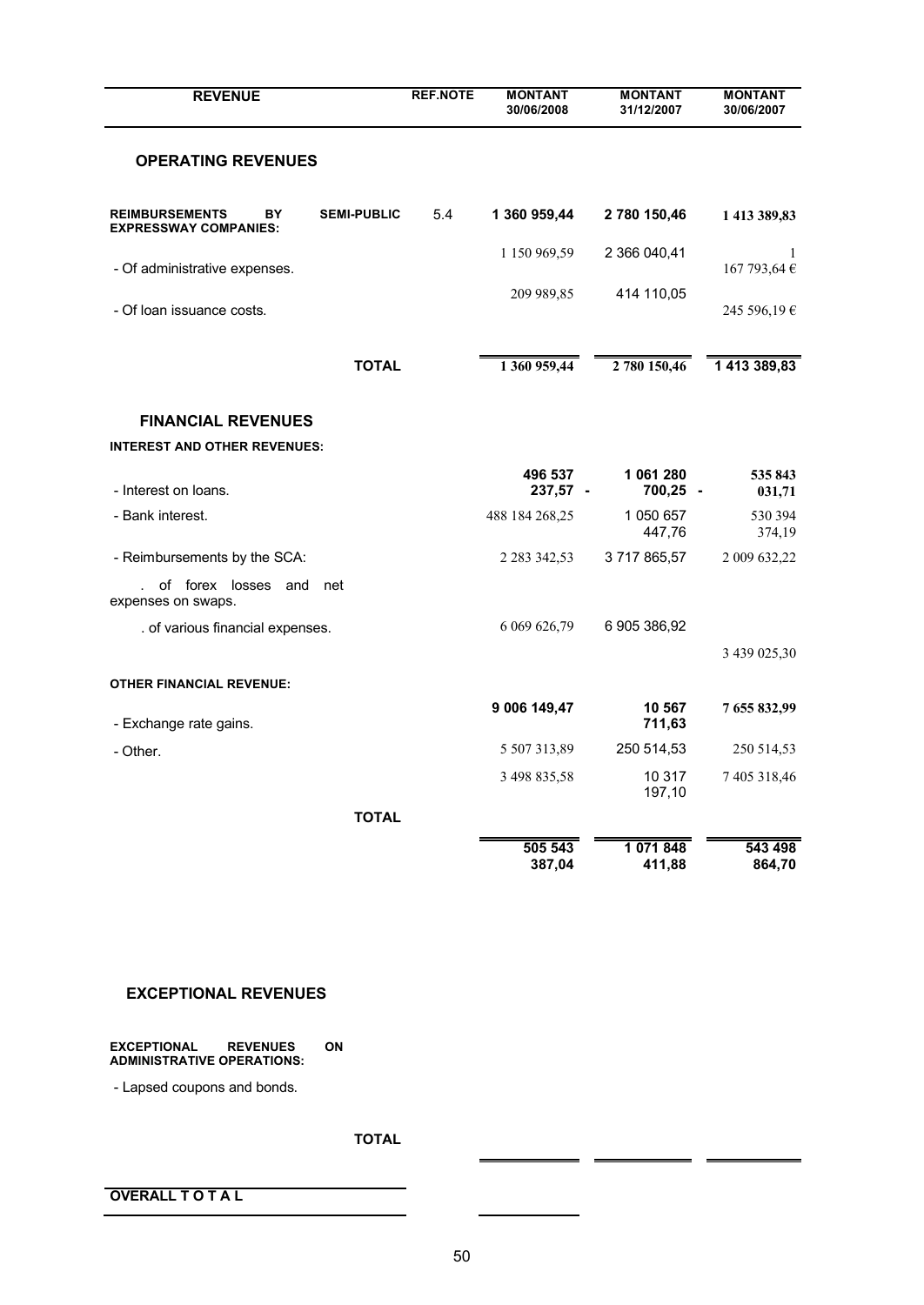# **ANALYSIS OF INCOME STATEMENT AT 30 JUNE 2008 COMPARED WITH 30 JUNE 2007**

# **EXPENSES**

### **Operating expenses**

Operating expenses were nearly unchanged from those booked at 30 June 2007.

# **Financial expenses**

The change (-38 million euros) is the result of the following:

- the drop in interest on loans amounting to 42.2 million euros owing mainly to reduced volume,
- the 2.6 million euro increase for net expenses on swaps,
- the 1.6 million euro rise in investment income paid to the SCA.

#### **INCOME**

The SCA shares in all expenses borne by the CNA.

The public establishment does not report book earnings. Operating expenses are retraced in income under **"Long-term investments of the SCA."**

Financial expenses are described under **"Interest and income."** Therefore, changes in income equal changes in expenses.

Income other than the above is recognized under:

- returns from cash and near cash,
- foreign-exchange gains,
- miscellaneous financial income,

and are subject to a reversement to the SCA recognized in income under "Payment of financial income to the SCA."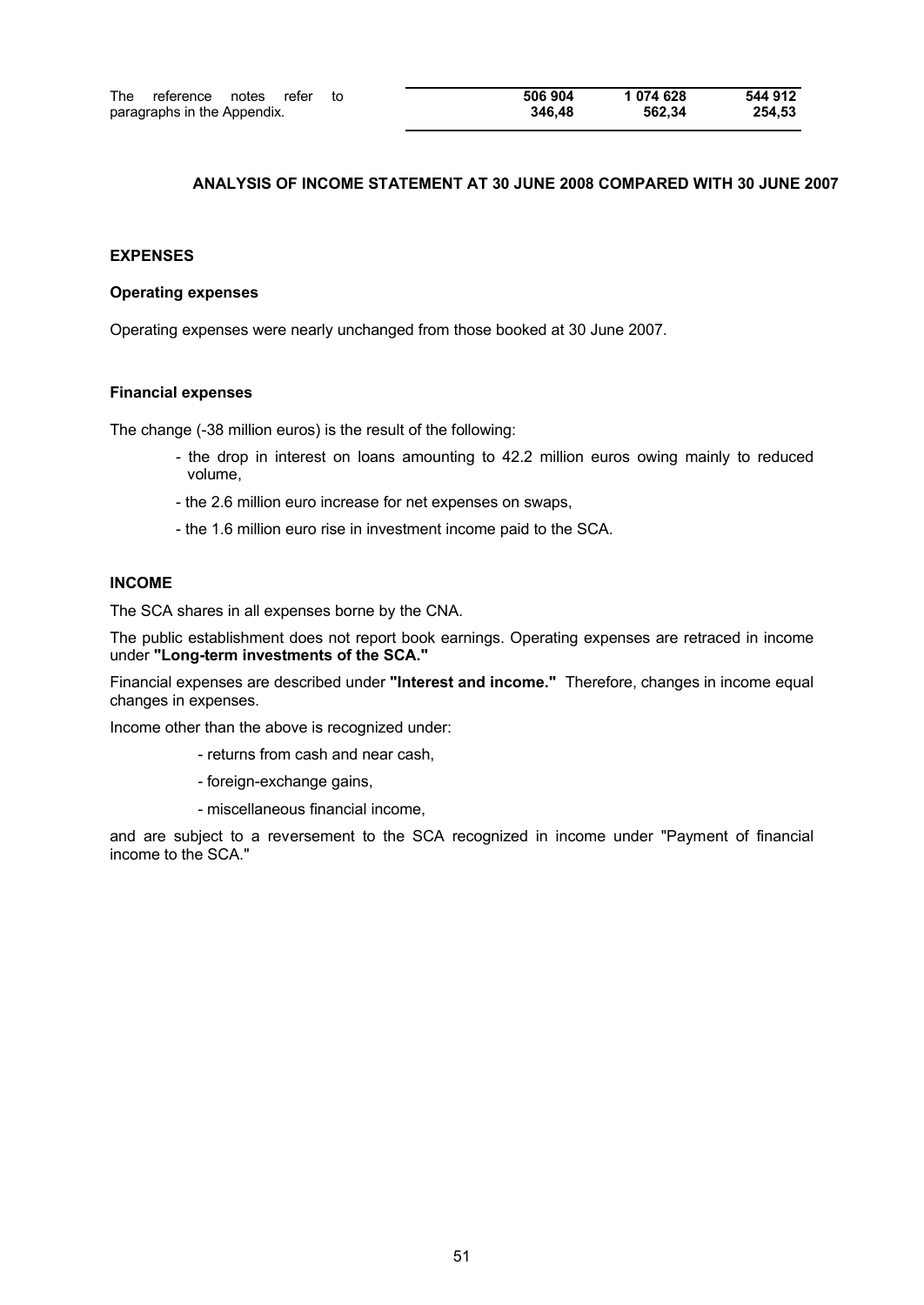# **APPENDIX AS OF 30 JUNE 2008**

# **1. LEGAL STATUS OF THE COMPANY**

The CNA is a national public-sector administrative institution with a corporate structure and financial independence.

It is subject to the general principles of public-sector accounting, has a government accountant, and, in accordance with the decree establishing the institution, the Caisse des Dépôts, provides its administrative management under the supervision of the Board of Directors of the CNA.

# **2. GENERAL ACCOUNTING PRINCIPLES**

The financial statements are presented in compliance with General Instruction M-91 regarding the accounts of national public-sector administrative institutions.

The accounting principles applied are:

- · operational continuity;
- constant and consistent application of methods;
- independence of each fiscal year.

The basic method of valuation in the accounts is the historical cost method.

# **3. METHODS APPLIED TO THE PRINCIPAL ITEMS OF THE BALANCE SHEET**

# **ASSETS**

#### **3.1. Long-term investments**

The amount in the balance sheets corresponds to loans actually disbursed.

The amount of accrued interest is attached to the loan lines and is calculated pro rata temporis, based on the amount accrued and not yet due.

Each loan is recorded at gross value; commissions, premiums and costs are simultaneously passed on as a single package to the SCA.

# **3.2. Trade receivables**

This item is comprised principally of revenue on interest accrued on loan swap operations and is passed on to the SCA.

#### **3.3. Asset variances**

The following are recorded under this item:

- Unrealized losses on debt denominated in currencies outside the euro zone, resulting from the difference between the exchange rate applied to historical cost and the rate applying at the end of the fiscal year;

For currencies within the euro zone, and in compliance with article 28 of the "DDOEF" Act (a law with various economic and financial provisions), the exchange rate employed is that determined on December 31, 1998 and approved by the Council of Ministers of the European Union;

- the loss on the indexation of indexed bond issues.

Given CNA's duty with regard to transparency to the SCA, no provisions on these items have been recorded.

# **LIABILITIES**

### **3.4. Borrowings**

Borrowings are recorded at their reimbursement value. Borrowings in foreign currencies are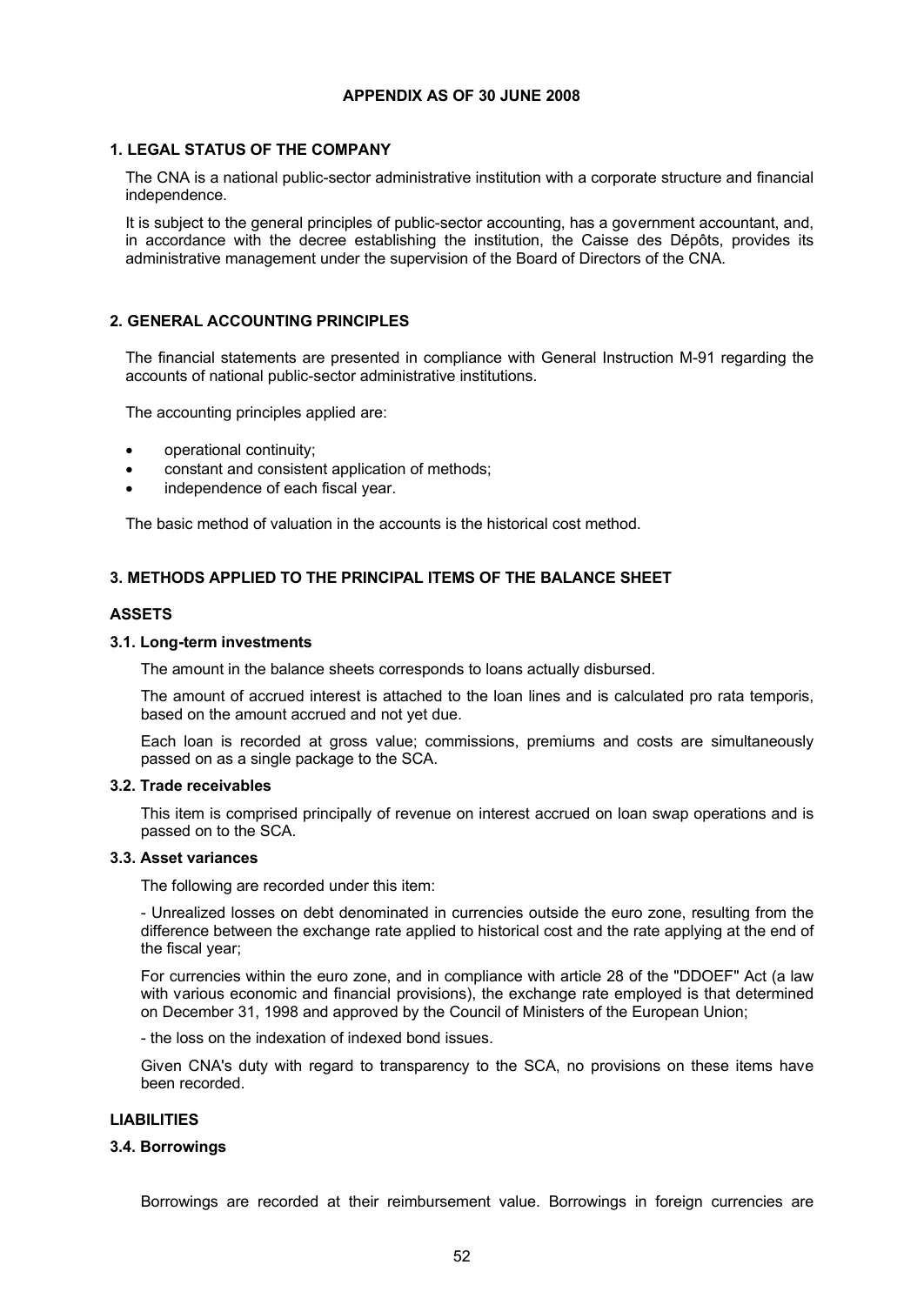translated and recorded on the basis of the exchange rate prevailing on the last day of the fiscal year.

Interest accrued on borrowings in France and abroad is calculated pro rata temporis. For borrowings in currencies not in the euro zone euro, this interest is measured on the basis of the exchange rate prevailing on the last day of the fiscal year.

### **3.5. Operating debt**

Operating debt corresponds to cash advances from the SCA, the reversion to these companies of the earnings on interest accrued on loan swaps, and to interest accrued on current cash assets to be repaid to them.

# **3.6. Variances on liabilities**

This item includes:

- unrealized gains on borrowings denominated in foreign currencies not in the euro zone, resulting from the difference between the exchange rate applied to historical cost and the exchange rate applying at the end of the fiscal year.

For currencies within the euro zone, and in application of article 28 of the "DDOEF" Act (a law with various economic and financial provisions), the exchange rate employed is that determined on December 31, 1998 and approved by the Council of Ministers of the European Union.

- the loss due to the effects of indexation of inflation adjusted bond issues on loans to SCA.

# **4. OFF-BALANCE SHEET COMMITMENTS**

# **Loan swaps**

These concern either swaps of foreign currencies against euros, or hedging through interest-rate swaps.

For foreign exchange operations, off-balance sheet amounts in euros are calculated on the basis of the exchange rate applying at the end of the fiscal year, while the initial borrowing remains under liabilities in the balance sheet. Revaluation differences are recorded under exchange rate variances (unrealized gains or losses).

For interest-rate swaps, only the nominal values are recorded when the swaps are initiated.

# **5. COMMENTS ON THE INCOME STATEMENT**

# **EXPENSES**

### **5.1. Commissions for financial services**

These are financial services commissions on coupons due and bonds, amortized paid to intermediaries holding securities accounts and other financial intermediaries.

### **5.2. Reimbursement to CDC for administrative costs**

This expense is for services billed by the Caisse des Dépôts in exchange for the administrative, accounting and financial management services it provides to CNA.

### **5.3. Payment of interest received to SCA**

Given that CNA must be transparent to the SCA, the Company repays them the interest on funds invested with the CDC, foreign exchange gains and other financial revenues.

# **PROFIT**

### **5.4. Reimbursements by SCA**

Given the above-mentioned required transparency, each SCA pays its share in the reimbursement of all CNA's operating, financial and exceptional expenses. Consequently, the profit for the period is systematically written to zero.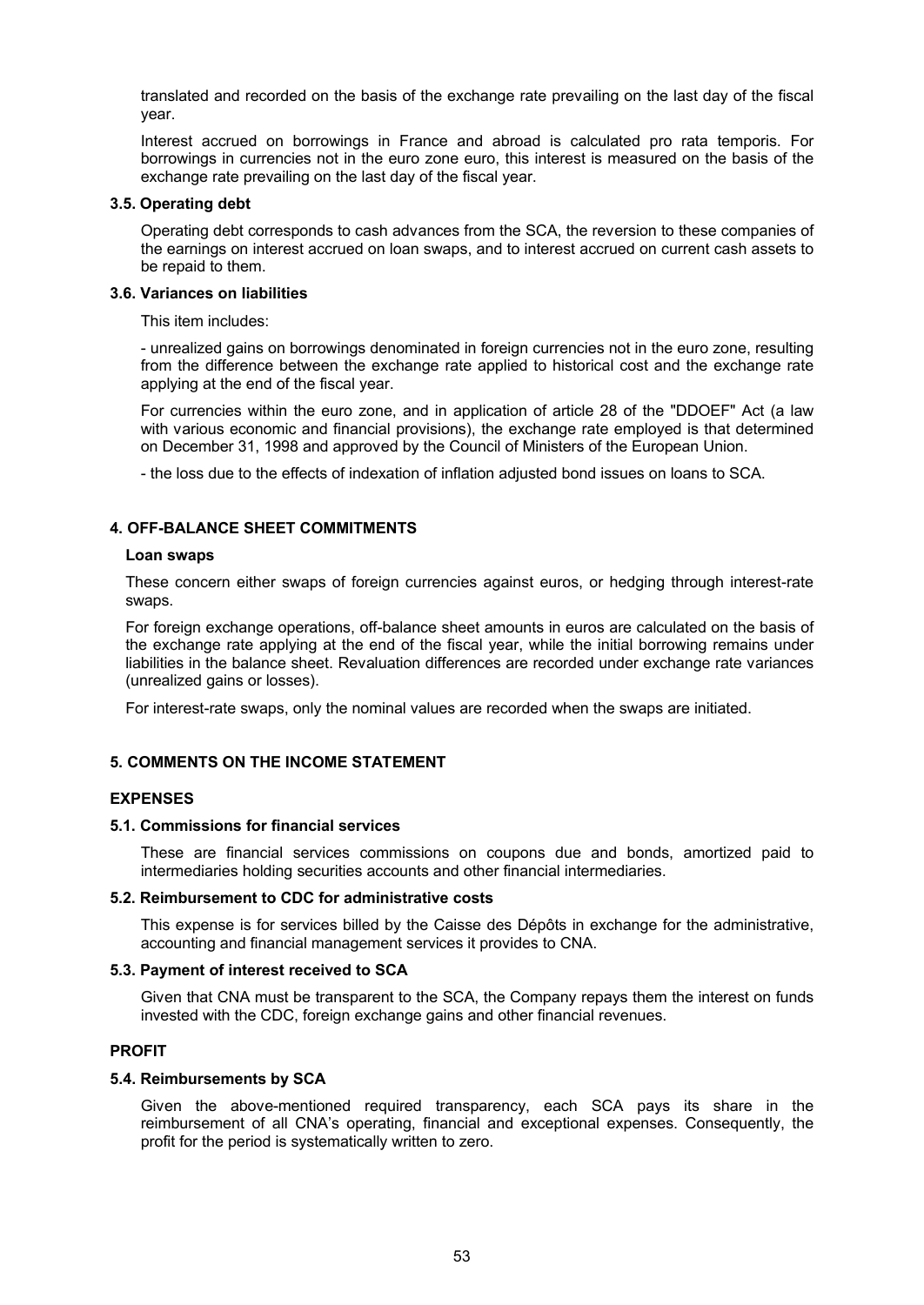# **C - FINANCIAL STATEMENTS OF THE ISSUER**

# **1. Summary Balance Sheet Data:**

# **STATEMENT OF SHAREHOLDERS' EQUITY OF CAISSE NATIONALE DES AUTOROUTES**

CNA is an institution that is administrated by the French government and consequently has neither Shareholders' equity nor capital reserves.

# **MATURITY SCHEDULE OF DEBT OUTSTANDING AS OF JUNE 30, 2008**

### *(in millions of euros )*

| <b>BORROWINGS</b> | < 1 yr  | from 1 to 5 yrs | more than 5 yrs | <b>Total</b> |
|-------------------|---------|-----------------|-----------------|--------------|
| <b>Bonds</b>      | 1 0 6 7 | 5915            | 6 6 0 2         | 13 584       |
| Contractual       | 22      | 460             | 3 3 6 9         | 3851         |
| <b>Total</b>      | 1 0 8 9 | 6 3 7 5         | 9971            | 17 435       |

Since June 30, 2008, no significant event has modified the accounts of CNA.

# **2. Observations, reservations or refusal of certifications by legally assigned auditors**: None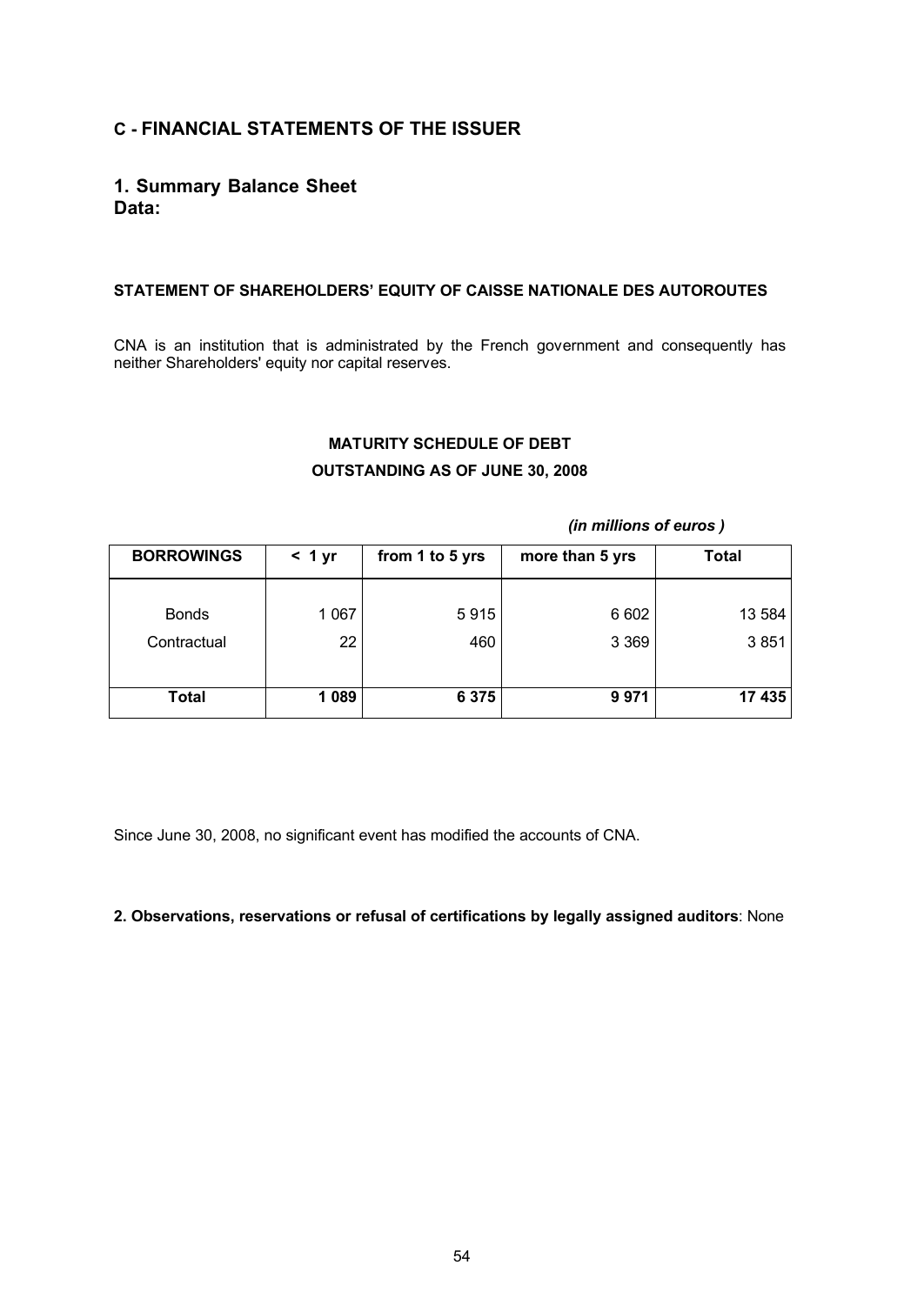#### **BORROWINGS AT 30 JUNE 2008**

**I – BORROWINGS ON THE FRENCH BOND MARKET.** 

| CODE<br><b>ISIN</b> | <b>TYPE OF BORROWING</b>                      | <b>ENTITLEMENT</b><br>DATE | <b>MATURITY</b> | <b>LISTING</b><br>$(*)$ | <b>RATE</b><br>$\frac{0}{0}$<br>$(*)$ | <b>NOMINAL</b><br><b>AMOUNT</b> | CAPITAL<br><b>REMAINING DUE</b> | <b>CURRENCY</b> |
|---------------------|-----------------------------------------------|----------------------------|-----------------|-------------------------|---------------------------------------|---------------------------------|---------------------------------|-----------------|
|                     | <b>BONDS NOT GUARANTEED BY THE GOVERNMENT</b> |                            |                 |                         |                                       |                                 |                                 |                 |
| FR0000197071        | 7,50% 1995-2010 381,13 M EUR                  | 26/06/1995                 | 26/06/2010      | <b>FR</b>               | 7,50                                  | 381 125 000,00                  | 381 125 000,00                  | <b>EUR</b>      |
| FR0000197261        | 7.50% 1995-2009 457.35 M EUR                  | 29/09/1995                 | 29/09/2009      | <b>FR</b>               | 7,50                                  | 457 350 000.00                  | 428 095 607.25                  | <b>EUR</b>      |
| FR0000197469        | 7,40% 1995-2008 426,86 M EUR                  | 24/11/1995                 | 24/11/2008      | <b>FR</b>               | 7,40                                  | 426 860 000,00                  | 426 860 000,00                  | <b>EUR</b>      |
| FR0000197576        | 6.70% 1996-2010 381.12 M EUR                  | 05/02/1996                 | 05/02/2010      | <b>FR</b>               | 6,70                                  | 381 125 000,00                  | 381 125 000,00                  | <b>EUR</b>      |
| FR0000197816        | 6,80% 1996-2012 228,67 M EUR                  | 13/05/1996                 | 13/05/2012      | <b>FR</b>               | 6,80                                  | 228 675 000,00                  | 228 675 000,00                  | <b>EUR</b>      |
| FR0000207052        | 6,75% 1996-2009 304,90 M EUR                  | 15/07/1996                 | 15/07/2009      | <b>FR</b>               | 6,75                                  | 304 900 000,00                  | 304 900 000,00                  | <b>EUR</b>      |
| FR0000207128        | 6.70% 1996-2011 365.88 M EUR                  | 09/09/1996                 | 09/09/2011      | <b>FR</b>               | 6.70                                  | 365 880 000,00                  | 365 880 000,00                  | <b>EUR</b>      |
| FR0000582637        | 6,00% 1999-2009 762,25 M EUR                  | 03/04/1999                 | 24/01/2009      | <b>FR</b>               | 6,00                                  | 762 245 086,00                  | 758 120 674,00                  | <b>EUR</b>      |
| FR0000582652        | 6.00% 1999-2008 640.29 M EUR                  | 03/04/1999                 | 13/11/2008      | <b>FR</b>               | 6,00                                  | 640 285 872.00                  | 640 285 872.00                  | <b>EUR</b>      |
| FR0000582660        | 5.85% 1999-2013 1100 M EUR                    | 03/04/1999                 | 24/03/2013      | <b>FR</b>               | 5,85                                  | 1 100 000 000,00                | 1079 817 136.00                 | <b>EUR</b>      |
| FR0000582678        | 5,90% 1999-2011 1400 M EUR                    | 03/04/1999                 | 06/06/2011      | <b>FR</b>               | 5,90                                  | 1 400 000 000,00                | 1 288 277 357,00                | <b>EUR</b>      |
| FR0000582686        | 5,80% 1999-2012 1200 M EUR                    | 03/04/1999                 | 20/10/2012      | <b>FR</b>               | 5,80                                  | 1 200 000 000,00                | 1 079 020 400,00                | <b>EUR</b>      |
| FR0010212613        | 3.75% 2005-2025 336.26 M EUR                  | 15/07/2005                 | 15/07/2025      | <b>FR</b>               | 3.75                                  | 336 263 911,75                  | 336 263 911,75                  | <b>EUR</b>      |

*(\*) FR: PARIS LU: LUXEMBOURG CH: SWITZERLAND GB: LONDON*

#### **II – BORROWINGS FROM OTHER FRENCH ORGANIZATIONS.**

| CODE        |                                  | <b>ENTITLEMENT</b> | <b>MATURITY</b> | RATE | NOMINAL AMOUNT | CAPITAL             |                 |
|-------------|----------------------------------|--------------------|-----------------|------|----------------|---------------------|-----------------|
|             | <b>TYPE OF BORROWING</b>         | <b>DATE</b>        |                 | %    |                | <b>REMAIING DUE</b> | <b>CURRENCY</b> |
| <b>ISIN</b> |                                  |                    |                 | (*)  |                |                     |                 |
|             |                                  |                    |                 |      |                |                     |                 |
|             | 5.22% 2002-2022 20 M EUR ATMB    | 28/03/2002         | 28/03/2022      | 5.22 | 20 000 000.00  | 14 000 000.00       | <b>EUR</b>      |
|             | 4,87% 2004-2027 80,65 M EUR APRR | 14/06/2004         | 01/07/2027      | 4,87 | 80 650 000.00  | 80 650 000.00       | <b>EUR</b>      |

#### **III- BORROWINGS ON INTERNATIONAL MARKET.**

| CODE        |                          | ENTITLEMENT | MATURITY | LISTING RATE |       | NOMINAL AMOUNT | CAPITAL             |                 |
|-------------|--------------------------|-------------|----------|--------------|-------|----------------|---------------------|-----------------|
|             | <b>TYPE OF BORROWING</b> | DATE        |          |              | %     |                | <b>REMAIING DUE</b> | <b>CURRENCY</b> |
| <b>ISIN</b> |                          |             |          |              | $(*)$ |                |                     |                 |

#### **BORROWINGS NOT GUARANTEED BY THE GOVERNMENT**

| CH0008470673 | 3.375% 1998-2008 500 M CHF     | 27/02/1998 | 27/02/2008 | <b>CH</b> | 3.38 | 500 000 000.00   | 500 000 000.00   | CHF        |
|--------------|--------------------------------|------------|------------|-----------|------|------------------|------------------|------------|
| FR0000583478 | 4.50% 1998-2010 700 M EUR      | 03/04/1999 | 25/04/2010 | FR-LU     | 4.50 | 700 000 000.00   | 700 000 000.00   | <b>EUR</b> |
| FR0000494759 | 4.375% 1999-2014 1000 M EUR    | 19/05/1999 | 19/05/2014 | FR-LU     | 4.38 | 1 000 000 000.00 | 1 000 000 000 00 | <b>EUR</b> |
| FR0000483133 | 6.00% 2000-2015 700 M EUR      | 26/10/2000 | 26/10/2015 | FR-LU     | 6.00 | 700 000 000.00   | 700 000 000.00   | <b>EUR</b> |
| FR0000486706 | CNAi 3.90% 2001-2016 600 M EUR | 25/07/2001 | 25/07/2016 | FR-LU     | 4.44 | 682 542 000.00   | 682 542 000.00   | <b>EUR</b> |
| FR0000488017 | 5.25% 2002-2017 1000 M EUR     | 30/01/2002 | 30/01/2017 | FR-LU     | 5.25 | 1 000 000 000 00 | 1 000 000 000 00 | <b>EUR</b> |
| FR0000473217 | 4.50% 2003-2018 1803 M EUR     | 28/03/2003 | 28/03/2018 | FR-LU     | 4.50 | 1 803 000 000 00 | 803 000 000.00   | <b>EUR</b> |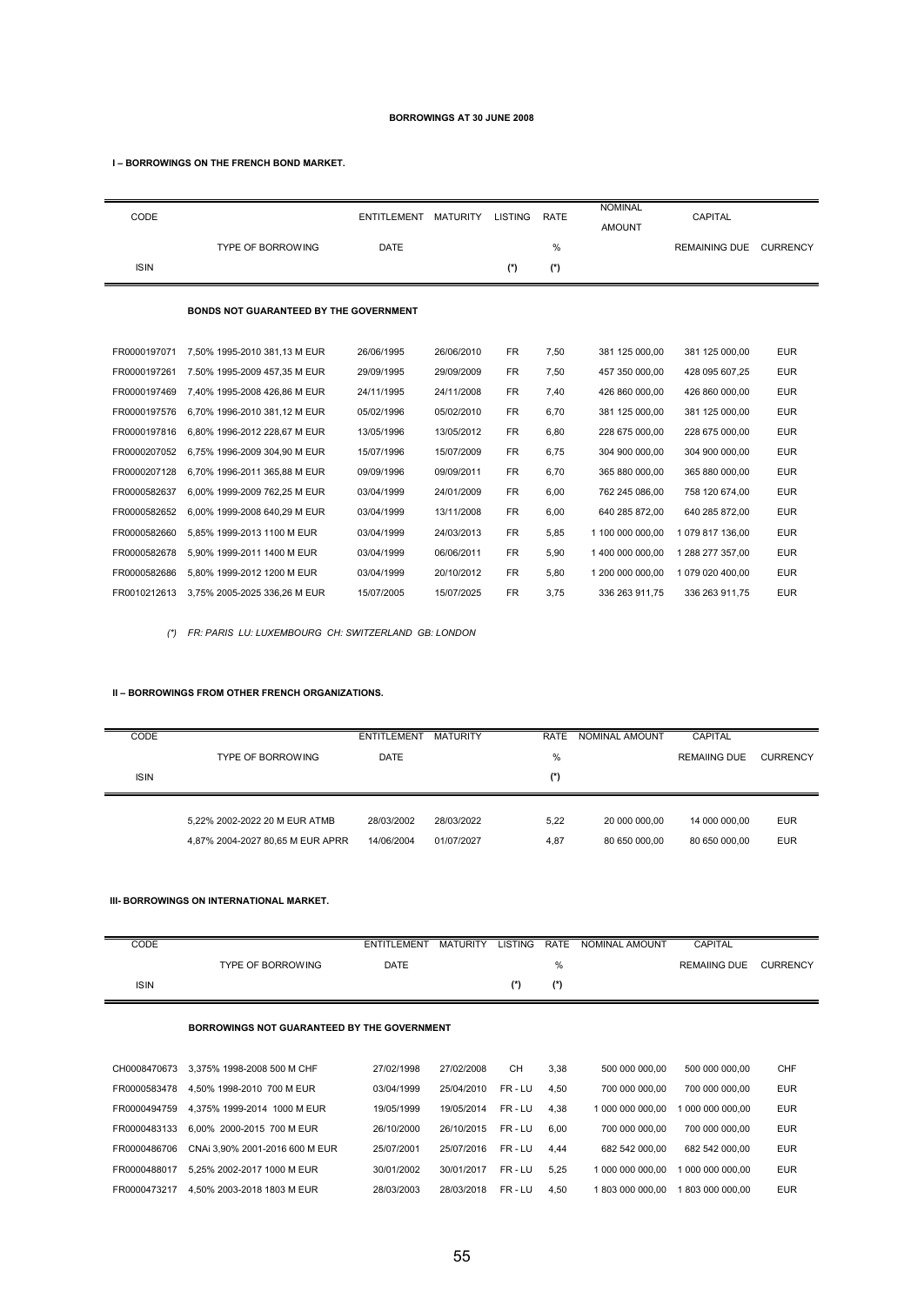*(\*) FR: PARIS LU: LUXEMBOURG CH: SWITZERLAND GB: LONDON*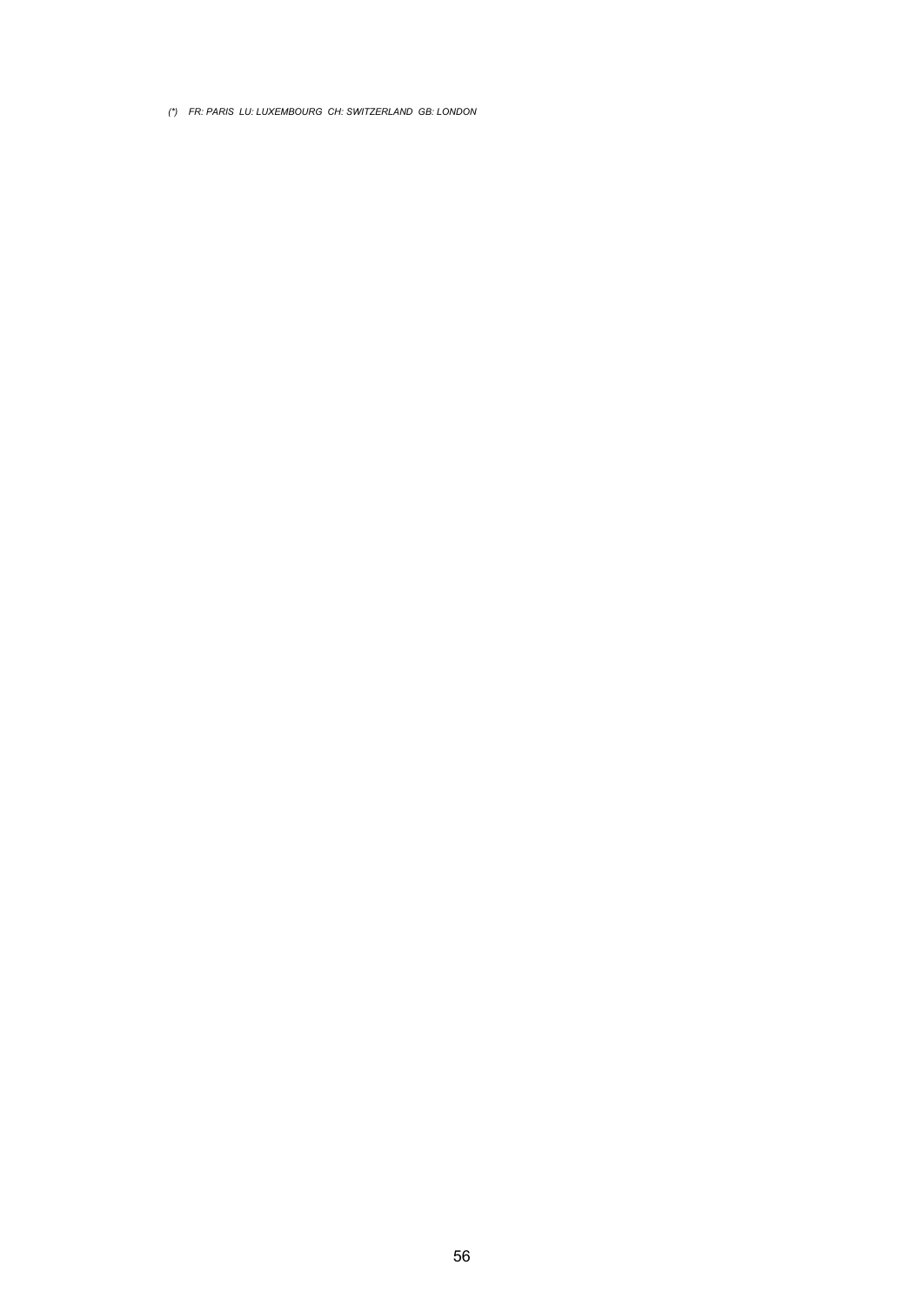# **IV – BORROWINGS FROM INTERNATIONAL ORGANIZATIONS.**

### **BORROWINGS FROM THE EUROPEAN INVESTMENT BANK.**

| CONTRACT      |                                             | <b>PAYMENT</b> | <b>MATURITY</b> | RATE | <b>NOMINAL</b> | CAPITAL                |            |
|---------------|---------------------------------------------|----------------|-----------------|------|----------------|------------------------|------------|
| <b>NUMBER</b> | <b>TYPE OF BORROWING</b>                    | DATE           |                 | %    | <b>AMOUNT</b>  | REMAINING DUE CURRENCY |            |
|               |                                             |                |                 | (*)  |                |                        |            |
|               |                                             |                |                 |      |                |                        |            |
|               | BORROWINGS NOT GUARANTEED BY THE GOVERNMENT |                |                 |      |                |                        |            |
|               |                                             |                |                 |      |                |                        |            |
| 17 632        | 7,80% 1994-2014 41,16 M EUR SFTRF           | 12/12/1994     | 01/12/2014      | 3,28 | 41 161 234,65  | 41 161 234,65          | <b>EUR</b> |
| 17888         | 7,60% 1995-2015 106,71 M EUR SFTRF          | 28/04/1995     | 20/04/2015      | 3,12 | 106 714 312,07 | 106 714 312,07         | <b>EUR</b> |
| 8 2 4 9       | 6,59% 1995-2015 37,35 M EUR SFTRF           | 28/11/1995     | 20/11/2015      | 2,93 | 37 350 009,22  | 37 350 009,22          | <b>EUR</b> |
| 18 585        | 5,84% 1996-2015 106,71 M EUR SFTRF          | 15/04/1996     | 15/04/2015      | 3,31 | 106 714 312,07 | 106 714 312,07         | <b>EUR</b> |
| 18 842        | 6,85% 1996-2010 15,24 M EUR AREA            | 15/07/1996     | 05/07/2010      | 6,85 | 15 244 901,72  | 9744 541,18            | <b>EUR</b> |
| 19 000        | 5,67% 1996-2015 83,85 M EUR SFTRF           | 15/10/1996     | 15/10/2015      | 5,67 | 83 846 959,48  | 83 846 959,48          | <b>EUR</b> |
| 19 107        | 6,26% 1996-2010 7,93 M EUR AREA             | 22/11/1996     | 15/11/2010      | 6,26 | 7 927 348,90   | 5 041 793,90           | <b>EUR</b> |
| 19 165        | 5,47% 1996-2015 13,26 M EUR SFTRF           | 09/12/1996     | 30/11/2015      | 5,47 | 13 263 064,50  | 13 263 064,50          | <b>EUR</b> |
| 19 347        | 5,08% 1997-2015 75,92 M EUR SFTRF           | 28/02/1997     | 30/11/2015      | 5,08 | 75 919 610,58  | 75 919 610,58          | <b>EUR</b> |
| 19 929        | 5,91% 1997-2010 13,87 M EUR AREA            | 10/12/1997     | 20/11/2010      | 5,91 | 13 872 860,57  | 8796780,89             | <b>EUR</b> |
| 19 934        | 5,10% 1997-2009 30,49 M EUR SANEF           | 10/12/1997     | 20/11/2009      | 2,83 | 30 489 803,45  | 30 489 803,45          | <b>EUR</b> |
| 19 935        | 5,25% 1997-2010 45,73 M EUR SANEF           | 10/12/1997     | 15/11/2010      | 3,90 | 45 734 705,17  | 45 734 705,17          | <b>EUR</b> |
| 19 936        | 5,10% 1997-2009 15,24 M EUR SANEF           | 10/12/1997     | 20/11/2009      | 2,83 | 15 244 901,72  | 15 244 901,72          | <b>EUR</b> |
| 17 238        | 5,60% 1998-2013 80,65 M EUR APRR            | 27/02/1998     | 15/02/2013      | 5,60 | 80 645 530,12  | 80 645 530,12          | <b>EUR</b> |
| 17 266        | 5,44% 1998-2012 22,87 M EUR AREA            | 06/03/1998     | 24/02/2012      | 5,44 | 22 867 352,59  | 22 867 352,59          | <b>EUR</b> |
| 17 267        | 5,49% 1998-2013 30,49 M EUR SANEF           | 06/03/1998     | 25/02/2013      | 5,49 | 30 489 803,45  | 30 489 803,45          | EUR        |
| 17 269        | 5,45% 1998-2013 26,37 M EUR SAPN            | 09/03/1998     | 25/02/2013      | 5,45 | 26 373 679,98  | 26 373 679,98          | <b>EUR</b> |
| 17 526        | 5,27% 1998-2013 68,60 M EUR SANEF           | 10/07/1998     | 05/07/2013      | 5,27 | 68 602 057,76  | 68 602 057,76          | <b>EUR</b> |
| 17 527        | 5,27% 1998-2013 22,87 M EUR SANEF           | 10/07/1998     | 05/07/2013      | 5,27 | 22 867 352,59  | 22 867 352,59          | EUR        |
| 17824         | 4,59% 1998-2010 95,28 M EUR ASF             | 09/12/1998     | 09/12/2010      | 4,59 | 95 280 635,77  | 95 280 635,77          | <b>EUR</b> |
| 17830         | 4,79% 1998-2013 8,54 M EUR ESCOTA           | 09/12/1998     | 09/12/2013      | 4,79 | 8 537 144,97   | 8 537 144,97           | <b>EUR</b> |
| 17826         | 4,79% 1998-2013 22,41 M EUR SANEF           | 09/12/1998     | 09/12/2013      | 4,79 | 22 410 005,53  | 22 410 005,53          | <b>EUR</b> |
| 20 349        | 5,60% 1999-2014 60 M EUR ASF                | 10/12/1999     | 10/12/2014      | 5,60 | 60 000 000,00  | 60 000 000,00          | <b>EUR</b> |
| 20 350        | 5,60% 1999-2014 50 M EUR ASF                | 10/12/1999     | 10/12/2014      | 5,60 | 50 000 000,00  | 50 000 000,00          | <b>EUR</b> |
| 20 348        | 5,60% 1999-2014 50 M EUR ASF                | 10/12/1999     | 10/12/2014      | 5,60 | 50 000 000,00  | 50 000 000,00          | <b>EUR</b> |
| 20 338        | 4,65% 1999-2014 15 M EUR SANEF              | 15/12/1999     | 15/12/2014      | 4,65 | 15 000 000,00  | 15 000 000,00          | EUR        |
| 20 813        | 6,09% 2000-2015 40 M EUR ASF                | 07/12/2000     | 07/12/2015      | 6,09 | 40 000 000,00  | 40 000 000,00          | <b>EUR</b> |
| 20 812        | 6,09% 2000-2015 30 M EUR ASF                | 07/12/2000     | 07/12/2015      | 6,09 | 30 000 000,00  | 30 000 000,00          | EUR        |
| 20 821        | 6,02% 2000-2015 60 M EUR SANEF              | 14/12/2000     | 14/12/2015      | 6,02 | 60 000 000,00  | 60 000 000,00          | <b>EUR</b> |
| 20 8 26       | 5,98% 2000-2014 20 M EUR ESCOTA             | 14/12/2000     | 12/12/2014      | 5,98 | 20 000 000,00  | 20 000 000,00          | <b>EUR</b> |
| 20 347        | 6,02% 2000-2015 6 M EUR SAPN                | 14/12/2000     | 14/12/2015      | 6,02 | 6 000 000,00   | 6 000 000,00           | <b>EUR</b> |
| 20 816        | EURIBOR 2000-2015 53 M ASF                  | 15/12/2000     | 15/12/2015      | 4,94 | 53 000 000,00  | 53 000 000,00          | <b>EUR</b> |
| 20 347        | EURIBOR 2000-2015 64 M EUR APRR             | 15/12/2000     | 15/12/2015      | 4,94 | 64 000 000,00  | 64 000 000,00          | <b>EUR</b> |
| 20 347        | 5,48% 2001-2016 13,5 M EUR SAPN             | 05/09/2001     | 05/09/2016      | 5,48 | 13 500 000,00  | 13 500 000,00          | <b>EUR</b> |
| 21 200        | 5,51% 2001-2016 30 M EUR ATMB               | 10/09/2001     | 10/09/2016      | 5,51 | 30 000 000,00  | 30 000 000,00          | <b>EUR</b> |
| 20 347        | 5,09% 2001-2011 70 M EUR ASF                | 25/10/2001     | 25/10/2011      | 5,09 | 70 000 000,00  | 70 000 000,00          | <b>EUR</b> |
| 20 347        | 4,79% 2001-2011 12 M EUR AREA               | 13/11/2001     | 13/11/2011      | 4,79 | 12 000 000,00  | 12 000 000,00          | <b>EUR</b> |
| 21 288        | 5,12% 2001-2016 56 M EUR SANEF              | 21/11/2001     | 21/11/2016      | 5,12 | 56 000 000,00  | 56 000 000,00          | <b>EUR</b> |
| 21 285        | 5,13% 2001-2016 22 M EUR ASF                | 21/11/2001     | 21/11/2016      | 5,13 | 22 000 000,00  | 22 000 000,00          | <b>EUR</b> |
| 21 286        | 5,13% 2001-2016 29 M EUR ASF                | 21/11/2001     | 21/11/2016      | 5,13 | 29 000 000,00  | 29 000 000,00          | <b>EUR</b> |
| 21 287        | 5,13% 2001-2016 24 M EUR ASF                | 21/11/2001     | 21/11/2016      | 5,13 | 24 000 000,00  | 24 000 000,00          | <b>EUR</b> |
| 20 347        | 5,07% 2001-2016 77 M EUR ASF                | 23/11/2001     | 23/11/2016      | 5,07 | 77 000 000,00  | 77 000 000,00          | <b>EUR</b> |
| 21 200        | 5,03% 2001-2016 11 M EUR ATMB               | 23/11/2001     | 23/11/2016      | 5,03 | 11 000 000,00  | 11 000 000,00          | <b>EUR</b> |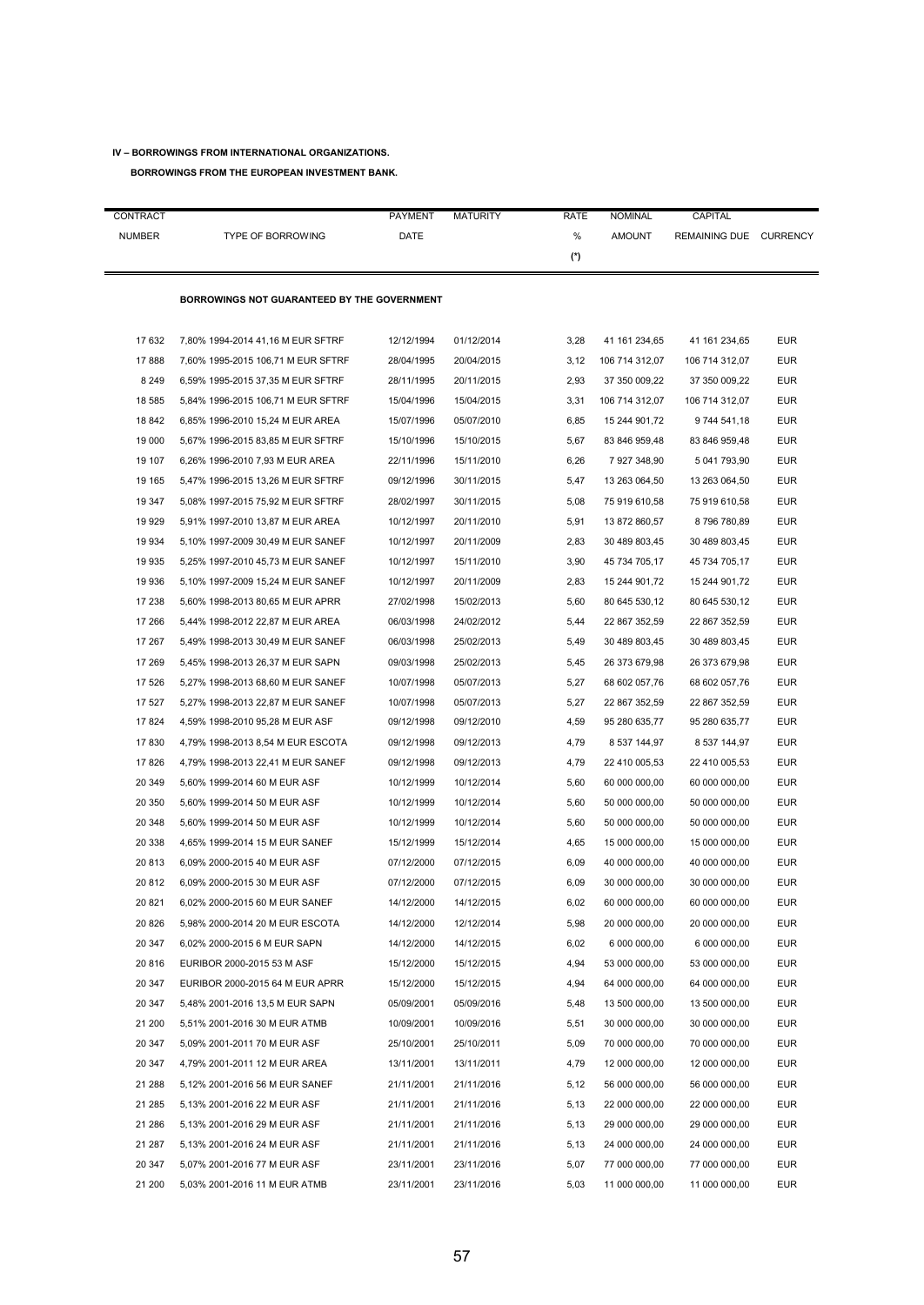### **BORROWINGS FROM THE EUROPEAN INVESTMENT BANK (CONT'D.).**

| CONTRACT      |                                             | <b>PAYMENT</b> | <b>MATURITY</b> | <b>RATE</b> | <b>NOMINAL</b> | <b>CAPITAL</b>       |                 |
|---------------|---------------------------------------------|----------------|-----------------|-------------|----------------|----------------------|-----------------|
| <b>NUMBER</b> | <b>TYPE OF BORROWING</b>                    | <b>DATE</b>    |                 | %           | <b>AMOUNT</b>  | <b>REMAINING DUE</b> | <b>CURRENCY</b> |
|               |                                             |                |                 | $(*)$       |                |                      |                 |
|               |                                             |                |                 |             |                |                      |                 |
|               | BORROWINGS NOT GUARANTEED BY THE GOVERNMENT |                |                 |             |                |                      |                 |
| 21 504        | 6,97% 2002-2011 137,01 M EUR AREA           | 05/04/2002     | 05/04/2011      | 6,97        | 137 012 944,43 | 137 012 944,43       | <b>EUR</b>      |
| 21 505        | 6,15% 2002-2017 412,61 M EUR ASF            | 05/04/2002     | 05/04/2017      | 6,15        | 412 613 235,32 | 412 613 235,32       | <b>EUR</b>      |
| 21 506        | 6.18% 2002-2015 142.74 M EUR ESCOTA         | 05/04/2002     | 05/04/2015      | 6.18        | 142 742 797.92 | 142 742 797.92       | <b>EUR</b>      |
| 21 507        | 6,56% 2002-2016 459,11 M EUR SANEF          | 05/04/2002     | 05/04/2016      | 6,56        | 459 105 642,56 | 459 105 642,56       | <b>EUR</b>      |
| 21 508        | 6.68% 2002-2016 186.36 M EUR SAPN           | 05/04/2002     | 05/04/2016      | 6,68        | 186 357 825.30 | 186 357 825,30       | <b>EUR</b>      |
| 21 509        | 6,35% 2002-2017 453,55 M EUR APRR           | 05/04/2002     | 05/04/2017      | 6,35        | 453 551 569,71 | 453 551 569,71       | <b>EUR</b>      |
| 21 200        | 3.80% 2002-2017 19 M EUR ATMB               | 16/10/2002     | 16/10/2017      | 3,83        | 19 000 000.00  | 19 000 000,00        | <b>EUR</b>      |
| 20 347        | 3,77% 2002-2017 33,40 M EUR SANEF           | 22/10/2002     | 22/10/2017      | 4,10        | 33 400 000,00  | 33 400 000,00        | <b>EUR</b>      |
| 20 347        | 3,94% 2002-2017 3,30 M EUR SAPN             | 22/11/2002     | 22/11/2017      | 4,07        | 3 300 000,00   | 3 300 000,00         | <b>EUR</b>      |
| 21 775        | 3,83% 2002-2017 15,60 M EUR SANEF           | 06/12/2002     | 06/12/2017      | 4,07        | 15 600 000,00  | 15 600 000,00        | <b>EUR</b>      |
| 21 775        | 3,83% 2002-2017 13,70 M EUR SAPN            | 06/12/2002     | 06/12/2017      | 4,07        | 13 700 000,00  | 13 700 000,00        | <b>EUR</b>      |
| 21 821        | EURIBOR 2002-2017 17 M EUR SANEF            | 16/12/2002     | 15/12/2017      | 4,93        | 17 000 000,00  | 17 000 000,00        | <b>EUR</b>      |
| 21 775        | 3,48% 2003-2018 10 M EUR SAPN               | 12/11/2003     | 12/11/2018      | 3,48        | 10 000 000,00  | 10 000 000,00        | <b>EUR</b>      |
| 21 7 7 5      | 3.48% 2003-2018 20 M EUR SANEF              | 12/11/2003     | 12/11/2018      | 3,48        | 20 000 000.00  | 20 000 000.00        | <b>EUR</b>      |
| 21 7 7 5      | 3,48% 2003-2018 70 M EUR SANEF              | 12/11/2003     | 12/11/2018      | 3,48        | 70 000 000.00  | 70 000 000,00        | <b>EUR</b>      |
| 21 7 7 5      | 2.655% 2005-2008 12 M EUR ATMB              | 22/08/2005     | 22/08/2008      | 2,66        | 12 000 000,00  | 12 000 000,00        | <b>EUR</b>      |
|               |                                             |                |                 |             |                |                      |                 |

### **V – INTEREST-RATE EXCHANGE OPERATIONS**

|                                           | <b>PAYMENT</b> | <b>MATURITY</b> | <b>RATE</b>   | <b>NOMINAL</b> |                 |
|-------------------------------------------|----------------|-----------------|---------------|----------------|-----------------|
| <b>TYPE OF BORROWING</b>                  | <b>DATE</b>    |                 | $\frac{0}{0}$ | <b>AMOUNT</b>  | <b>CURRENCY</b> |
|                                           |                |                 | $(*)$         |                |                 |
| <b>SWAP BORROWINGS (LOANS)</b>            |                |                 |               |                |                 |
| PRÊT SWAP 5,90% 1999-2011 226 M EUR       | 09/11/1999     | 06/06/2011      | 5,90          | 226 000 000,00 | <b>EUR</b>      |
| PRÊT SWAP 5,80% 2000-2012 15 M EUR        | 28/04/2000     | 20/10/2012      | 5,80          | 15 000 000,00  | <b>EUR</b>      |
| PRÊT SWAP 6% 2000-2015 115 M EUR          | 26/10/2000     | 26/10/2015      | 6.00          | 115 000 000,00 | <b>EUR</b>      |
| PRÊT SWAP 6% 2000-2015 35 M EUR           | 26/10/2000     | 26/10/2015      | 6.00          | 35 000 000,00  | <b>EUR</b>      |
| <b>CONTRACTUAL BORROWING (BORROWINGS)</b> |                |                 |               |                |                 |
| EMP SWAP TAG(+0,195%)99-2011 226 M EUR    | 09/11/1999     | 06/06/2011      | 4.34          | 226 000 000,00 | <b>EUR</b>      |
| EMP SWAP EURIBOR(+0,03%) 2000-2012        | 28/04/2000     | 20/10/2012      | 4,66          | 15 000 000,00  | <b>EUR</b>      |
| EMP SWAP EURIBOR(+0,049%) 2000-2015       | 26/10/2000     | 26/10/2015      | 4,69          | 115 000 000,00 | <b>EUR</b>      |
| EMP SWAP EURIBOR(+0,049%) 2000-2015       | 26/10/2000     | 26/10/2015      | 4,69          | 35 000 000,00  | <b>EUR</b>      |

(\*) NB: The variable rates mentioned were calculated on the date the list was prepared.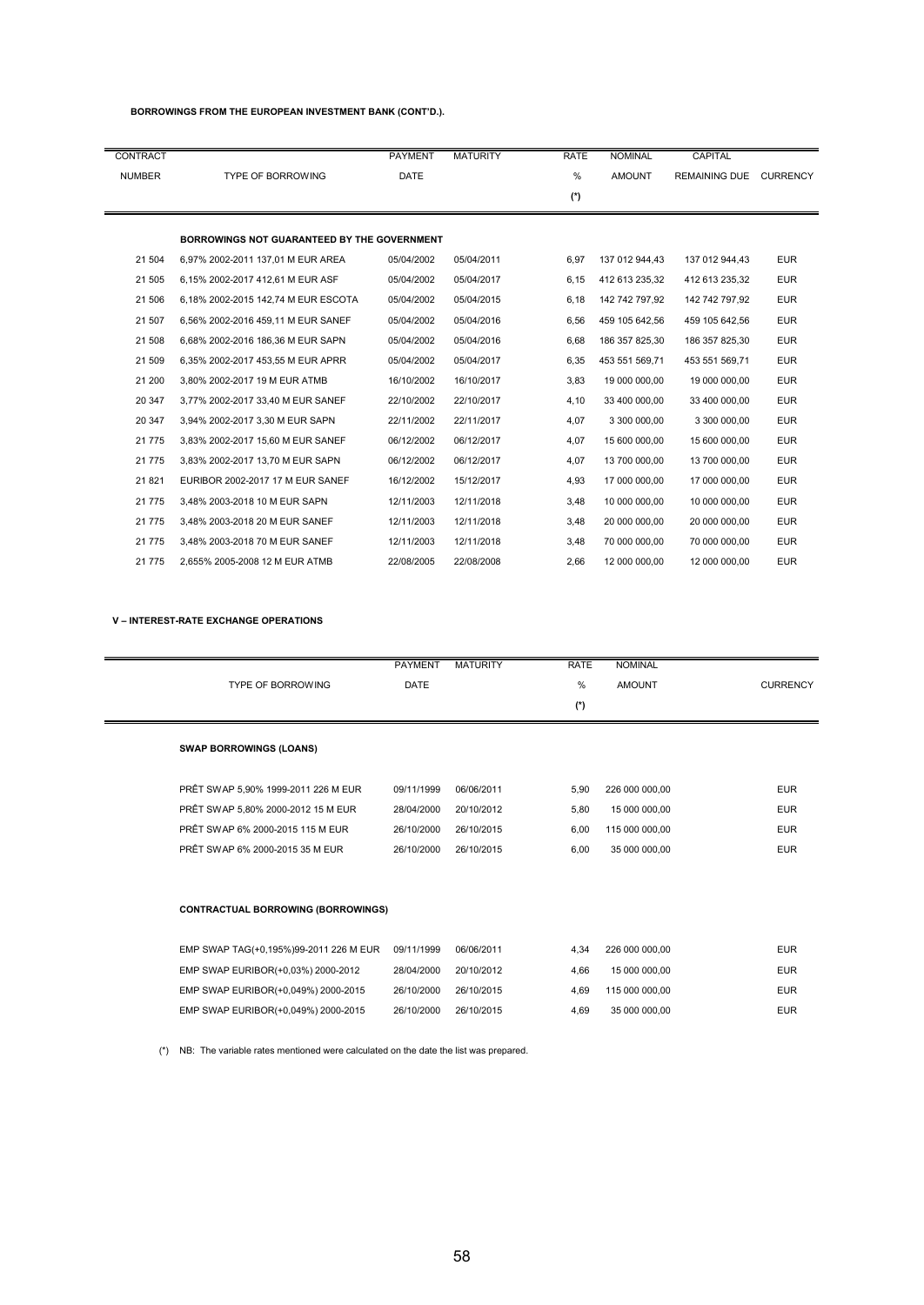# **SUMMARY OF OUTSTANDING BORROWING AT 30 JUNE 2008**

ヿ

| <b>TYPE OF BORROWING</b> | <b>TYPE OF RATES</b> |                   |
|--------------------------|----------------------|-------------------|
|                          |                      |                   |
| <b>BONDS</b>             |                      | 13 583 987 958,00 |
| <b>FIXED RATED</b>       | 12 901 445 958,00    |                   |
| INDEXED ON INFLATION *   | 682 542 000,00       |                   |
|                          |                      |                   |
| <b>TOTAL BONDS</b>       | 13 583 987 958,00    | 13 583 987 958,00 |

| <b>CONTRACTUAL</b>                |                  |                  |
|-----------------------------------|------------------|------------------|
| <b>BORROWING FROM THE CDC-DFE</b> |                  | 94 650 000,00    |
| <b>FIXED RATE</b>                 | 94 650 000,00    |                  |
| <b>BORROWING FROM LA BEI.</b>     |                  | 3755979606,88    |
| <b>FIXED RATE</b>                 | 2 865 540 693,97 |                  |
| <b>REVISABLE RATE</b>             | 756 438 912,91   |                  |
| <b>VARIABLE RATE</b>              | 134 000 000,00   |                  |
| TOTAL CONTRACTUAL BORROWING       | 3 850 629 606,88 | 3 850 629 606,88 |

| ∥TOTAL | 17 434 617 564,88 | 17 434 617 564,88 |
|--------|-------------------|-------------------|
| ___    | .                 |                   |

\* The valuation was based on the last indexing coefficient recognized for CNAI borrowing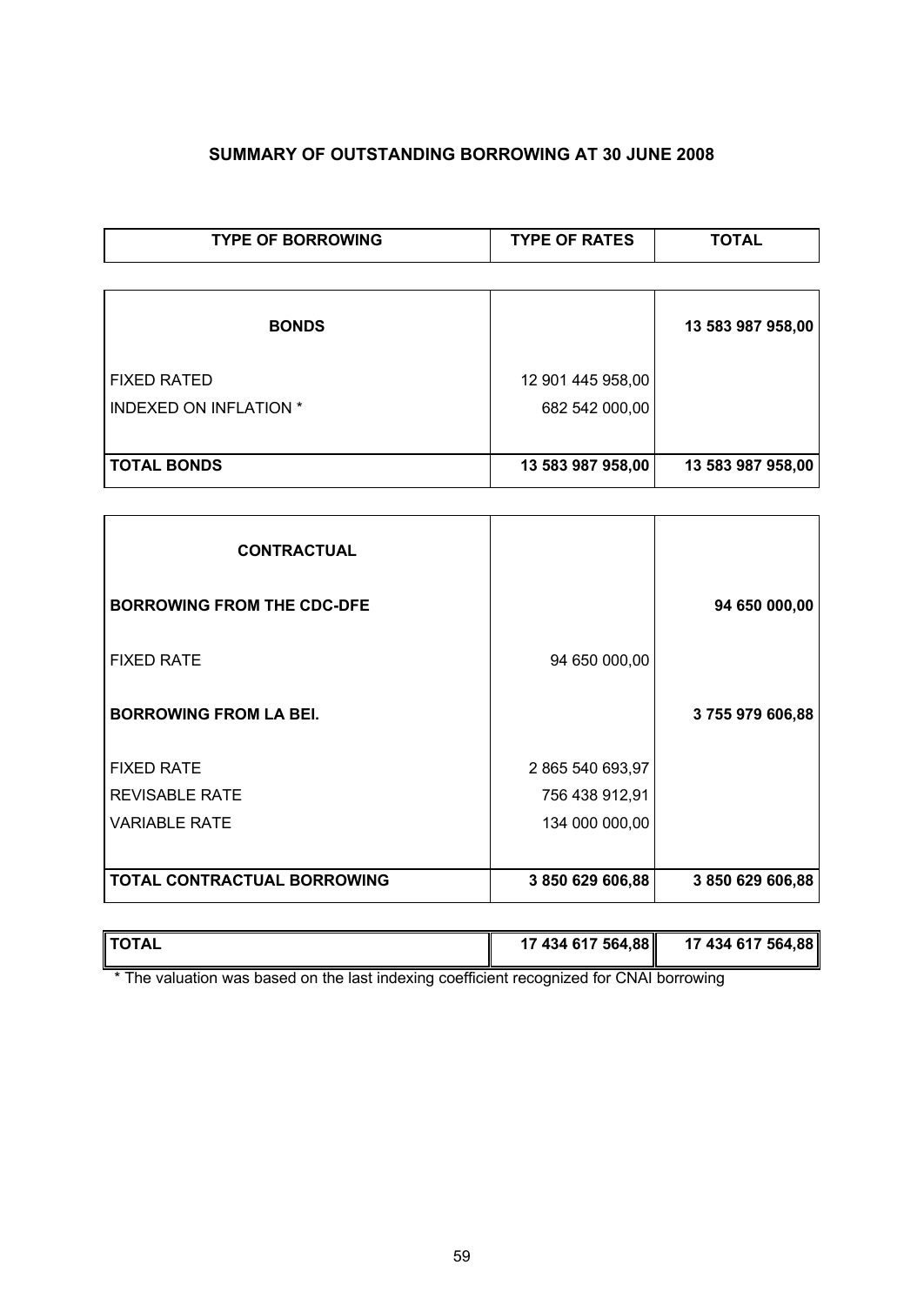# **SITUATION OF INTEREST RATE SWAP TRANSACTIONS AS OF JUNE 30, 2008**

| <b>BENCHMARK INTEREST RATE</b> | <b>CURRENCY</b> | <b>AMOUNT</b>  |
|--------------------------------|-----------------|----------------|
| TAG.                           | <b>EUR</b>      | 226 000 000,00 |
| <b>EURIBOR</b>                 | <b>EUR</b>      | 15 000 000,00  |
| <b>EURIBOR</b>                 | <b>EUR</b>      | 115 000 000,00 |
| <b>EURIBOR</b>                 | <b>EUR</b>      | 35 000 000,00  |
| <b>TOTAL</b>                   |                 | 391 000 000,00 |

# **NET INCOME OF LOAN SWAP TRANSACTIONS**

*(in euros)*

| <b>DESCRIPTION</b> | 1st half 2007 | 2007       | 1st half 2008 |
|--------------------|---------------|------------|---------------|
| <b>EXPENSE</b>     |               |            | 2 570 791,21  |
| <b>REVENUES</b>    | 367 813,16    | 178 511,75 |               |
| <b>NET INCOME</b>  | 367 813,16    | 178,511,75 | $-2570791,21$ |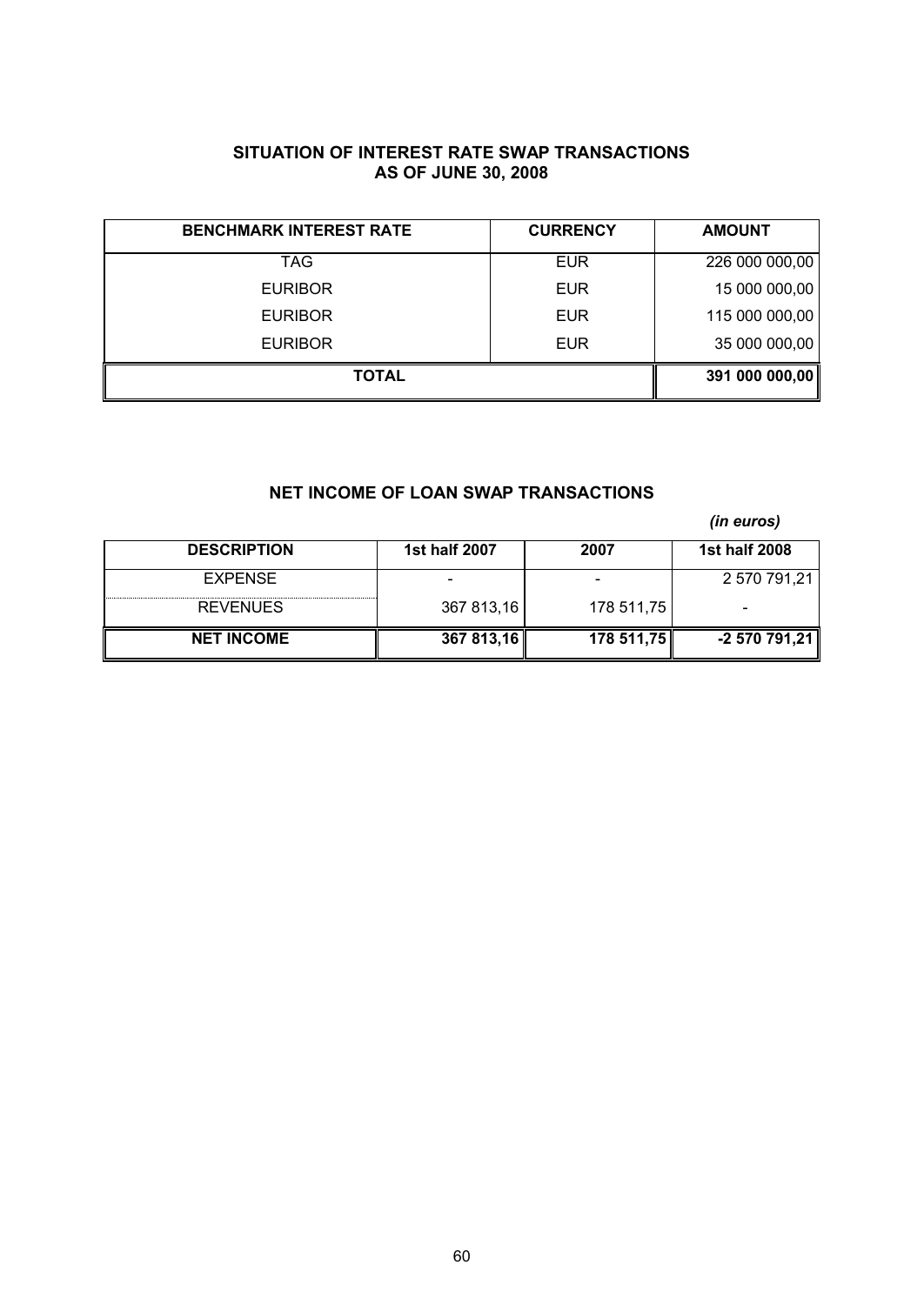# **MATURITY SCHEDULE OF DEBT AS OF JUNE 30, 2008**

| <b>YEAR</b>  | <b>IN PRINCIPAL</b> | <b>IN INTEREST</b> |
|--------------|---------------------|--------------------|
| 2008         | 1 0 8 9             | 365                |
| 2009         | $\overline{1}$ 548  | 896                |
| 2010         | 1684                | 796                |
| 2011         | 1809                | 698                |
| 2012         | 1 3 3 5             | 589                |
| 2013         | 1 3 9 1             | 509                |
| 2014         | 1517                | 429                |
| 2015         | 1953                | 357                |
| 2016         | 1433                | 247                |
| 2017         | 1 3 8 3             | 175                |
| 2018         | 1 908               | 101                |
| 2019         | $\overline{5}$      | 15                 |
| 2020         | $\overline{5}$      | 15                 |
| 2021         | 6                   | 15                 |
| 2022         | $\overline{5}$      | 14                 |
| 2023         | $\overline{5}$      | 14                 |
| 2024         | $\overline{5}$      | 14                 |
| 2025         | 342                 | 13                 |
| 2026         | 6                   | $\overline{1}$     |
| 2027         | $\overline{6}$      | $\overline{1}$     |
| <b>TOTAL</b> | $\overline{17435}$  | 5 2 64             |

*(in millions of euros)*

Valuation is carried out on the basis of the last known indexation coefficient for the CNAi loan.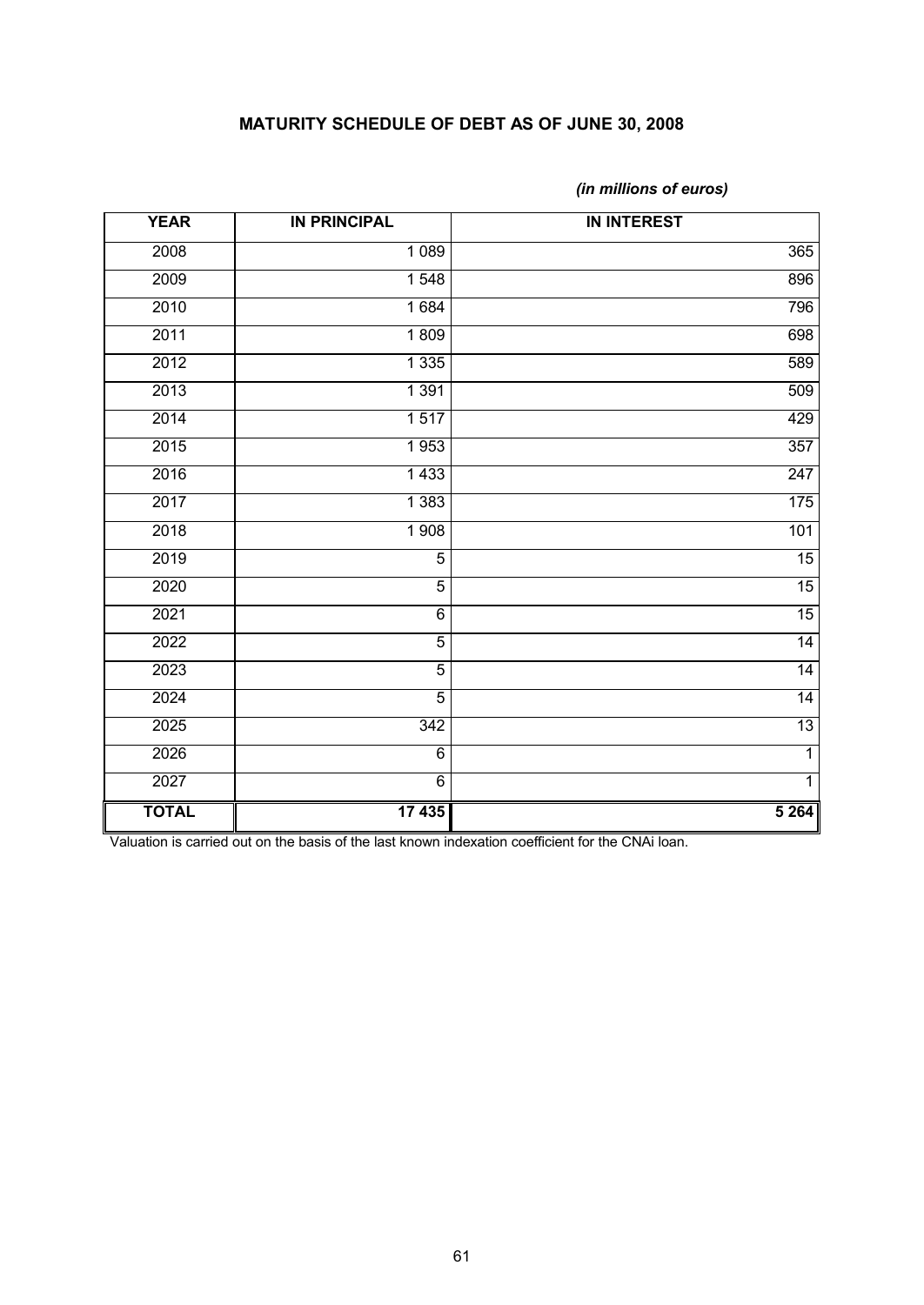# **TABLE OF CHANGES IN THE OUTSTANDING PRINCIPAL OF SCA LOANS**

|               | <b>OUTSTANDING</b> |         |               |               |               |         |
|---------------|--------------------|---------|---------------|---------------|---------------|---------|
| <b>SCA</b>    | 06/30/2007         |         | 12/31/2007    |               | 06/30/2008    |         |
|               | <b>AMOUNT</b>      | $\%$    | <b>AMOUNT</b> | $\frac{9}{6}$ | <b>AMOUNT</b> | $\%$    |
| <b>APRR</b>   | 4 5 8 3            | 24,45%  | 4 3 5 2       | 24,11%        | 4 2 6 2       | 24,45%  |
| <b>AREA</b>   | 759                | 4,05%   | 746           | 4,13%         | 700           | 4,01%   |
| <b>ASF</b>    | 6431               | 34,31%  | 6 1 2 7       | 33,94%        | 5873          | 33,69%  |
| <b>ATMB</b>   | 393                | 2,10%   | 356           | 1,97%         | 342           | 1,96%   |
| <b>ESCOTA</b> | 884                | 4,72%   | 860           | 4,76%         | 844           | 4,84%   |
| <b>SANEF</b>  | 2655               | 14,17%  | 2 5 7 8       | 14,28%        | 2 3 8 2       | 13,66%  |
| <b>SAPN</b>   | 1485               | 7,92%   | 1485          | 8,23%         | 1485          | 8,52%   |
| <b>SFTRF</b>  | 1 553              | 8,28%   | 1 547         | 8,58%         | 1 547         | 8,87%   |
| <b>TOTAL</b>  | 18743              | 100,00% | 18 051        | 100,00%       | 17 435        | 100,00% |

# *(in millions of euros)*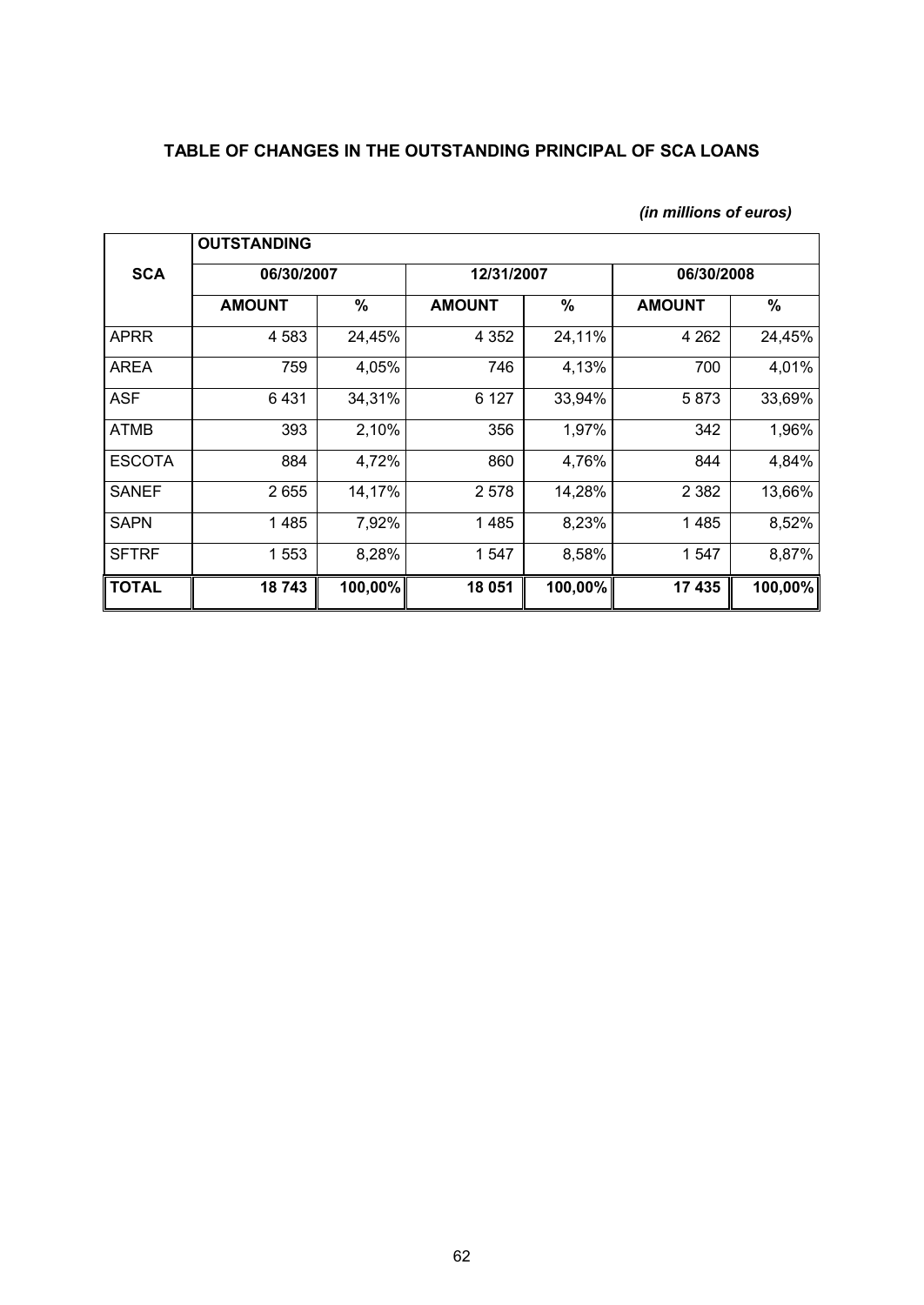# **LOANS**

# **LOANS GRANTED TO SEMI-PUBLIC EXPRESSWAY COMPANIES FROM THE BEGINNING**

# *(in millions of euros)*

| <b>YEAR</b> | <b>APRR</b>                  | <b>AREA</b>                  | <b>ASF</b>      | <b>ATMB</b>                  | <b>ESCOTA</b>                | <b>SANEF</b>    | <b>SAPN</b>                  | <b>SFTRF</b>                 | <b>TOTAL</b>    |
|-------------|------------------------------|------------------------------|-----------------|------------------------------|------------------------------|-----------------|------------------------------|------------------------------|-----------------|
| 1963        | 19                           | $\blacksquare$               | 10              | $\frac{1}{2}$                | $\qquad \qquad \blacksquare$ | 5               | 4                            | $\frac{1}{2}$                | 38              |
| 1964        | 10                           | $\blacksquare$               | 14              | $\frac{1}{2}$                | $\overline{\phantom{0}}$     | $\overline{18}$ | $\overline{3}$               | $\overline{\phantom{0}}$     | 45              |
| 1965        | $\overline{13}$              | $\blacksquare$               | $\overline{17}$ | $\frac{1}{2}$                | $\qquad \qquad \blacksquare$ | $\overline{22}$ | $\qquad \qquad \blacksquare$ | $\frac{1}{2}$                | 52              |
| 1966        | $\overline{21}$              | $\blacksquare$               | $\overline{22}$ | $\frac{1}{2}$                | $\qquad \qquad \blacksquare$ | 13              | 3                            | $\overline{\phantom{0}}$     | 59              |
| 1967        | $\overline{15}$              | $\blacksquare$               | $\overline{30}$ | $\frac{1}{2}$                | $\overline{\infty}$          | 11              | 4                            | $\frac{1}{2}$                | 68              |
| 1968        | $\overline{26}$              | $\blacksquare$               | $\overline{25}$ | $\frac{1}{2}$                | $\overline{6}$               | $\overline{6}$  | $\overline{8}$               | $\frac{1}{2}$                | $\overline{71}$ |
| 1969        | $\overline{38}$              | $\blacksquare$               | $\overline{17}$ | $\frac{1}{2}$                | $\overline{6}$               | $\overline{9}$  | 7                            | $\frac{1}{2}$                | $\overline{77}$ |
| 1970        | $\overline{32}$              | $\blacksquare$               | 29              | $\frac{1}{2}$                | 18                           | 1               | $\overline{18}$              | $\qquad \qquad \blacksquare$ | 98              |
| 1971        | $\overline{6}$               | $\blacksquare$               | $\overline{38}$ | $\frac{1}{2}$                | 34                           | $\overline{22}$ | 10                           | $\blacksquare$               | 110             |
| 1972        | $\overline{2}$               | $\qquad \qquad \blacksquare$ | 15              | $\frac{1}{2}$                | $\overline{35}$              | 1               | $\overline{4}$               | $\qquad \qquad \blacksquare$ | 57              |
| 1973        | $\qquad \qquad \blacksquare$ | $\blacksquare$               | 43              | $\frac{1}{2}$                | 28                           | $\overline{4}$  | $\overline{8}$               | $\frac{1}{2}$                | 83              |
| 1974        | 7                            | $\blacksquare$               | 34              | $\frac{1}{2}$                | 48                           | 7               | $\overline{8}$               | $\qquad \qquad \blacksquare$ | 104             |
| 1975        | $\overline{13}$              | $\blacksquare$               | 59              | $\frac{1}{2}$                | 63                           | $\overline{26}$ | $\overline{8}$               | $\frac{1}{2}$                | 169             |
| 1976        | $\qquad \qquad \blacksquare$ | $\blacksquare$               | 49              | $\frac{1}{2}$                | 51                           | 44              | $\overline{18}$              | $\qquad \qquad \blacksquare$ | 162             |
| 1977        | $\overline{22}$              | $\blacksquare$               | $\overline{74}$ | $\frac{1}{2}$                | 34                           | 45              | $\overline{8}$               | $\blacksquare$               | 183             |
| 1978        | 38                           | $\blacksquare$               | 131             | $\frac{1}{2}$                | $\overline{20}$              | 42              | 1                            | $\qquad \qquad \blacksquare$ | 232             |
| 1979        | 39                           | $\blacksquare$               | 150             | $\frac{1}{2}$                | 13                           | 4               | $\blacksquare$               | $\frac{1}{2}$                | 206             |
| 1980        | $\overline{74}$              | $\blacksquare$               | 251             | $\frac{1}{2}$                | $\overline{38}$              | 36              | 1                            | $\qquad \qquad \blacksquare$ | 400             |
| 1981        | $\overline{74}$              | $\blacksquare$               | 272             | $\frac{1}{2}$                | 29                           | $\overline{75}$ | $\overline{3}$               | $\frac{1}{2}$                | 453             |
| 1982        | $\overline{147}$             | $\blacksquare$               | 206             | $\frac{1}{2}$                | 60                           | 111             | $\overline{2}$               | $\qquad \qquad \blacksquare$ | 526             |
| 1983        | 233                          | $\blacksquare$               | $\overline{73}$ | $\frac{1}{2}$                | 67                           | 107             | $\overline{9}$               | $\blacksquare$               | 489             |
| 1984        | 291                          | $\blacksquare$               | 122             | $\frac{1}{2}$                | 107                          | $\overline{74}$ | $\overline{11}$              | $\qquad \qquad \blacksquare$ | 605             |
| 1985        | 260                          | $\overline{17}$              | 166             | $\frac{1}{2}$                | 107                          | 146             | $\overline{19}$              | $\blacksquare$               | 715             |
| 1986        | 381                          | 19                           | 193             | $\frac{1}{2}$                | 123                          | 126             | 20                           | $\frac{1}{2}$                | 862             |
| 1987        | 403                          | 120                          | 210             | $\blacksquare$               | 117                          | 222             | $\overline{30}$              | $\frac{1}{2}$                | 1 1 0 2         |
| 1988        | 318                          | 62                           | 361             | $\frac{1}{2}$                | 186                          | 158             | 1                            | $\overline{\phantom{0}}$     | 1 0 8 6         |
| 1989        | 379                          | 156                          | 421             | $\frac{1}{2}$                | 249                          | 105             | $\blacksquare$               | $\overline{\phantom{0}}$     | 1 3 1 0         |
| 1990        | 316                          | 253                          | 408             | $\qquad \qquad \blacksquare$ | 214                          | 187             | $\blacksquare$               | $\blacksquare$               | 1378            |
| 1991        | 406                          | 299                          | 400             | $\frac{1}{2}$                | 175                          | 250             | $\blacksquare$               | $\frac{1}{2}$                | 1 530           |
| 1992        | 479                          | 159                          | 458             | $\qquad \qquad \blacksquare$ | $\overline{136}$             | 375             | $\overline{122}$             | $\overline{\phantom{0}}$     | 1729            |
| 1993        | 500                          | 59                           | 366             | $\qquad \qquad \blacksquare$ | 115                          | 336             | 236                          | $\overline{25}$              | 1 637           |
| 1994        | 950                          | $\overline{81}$              | 560             | $\overline{\phantom{0}}$     | 125                          | 540             | 313                          | 87                           | 2656            |
| 1995        | 627                          | 92                           | 711             | 58                           | 127                          | 375             | 434                          | 220                          | 2 644           |
| 1996        | 576                          | $\overline{75}$              | 747             | 42                           | 150                          | 449             | 363                          | 356                          | 2 7 5 8         |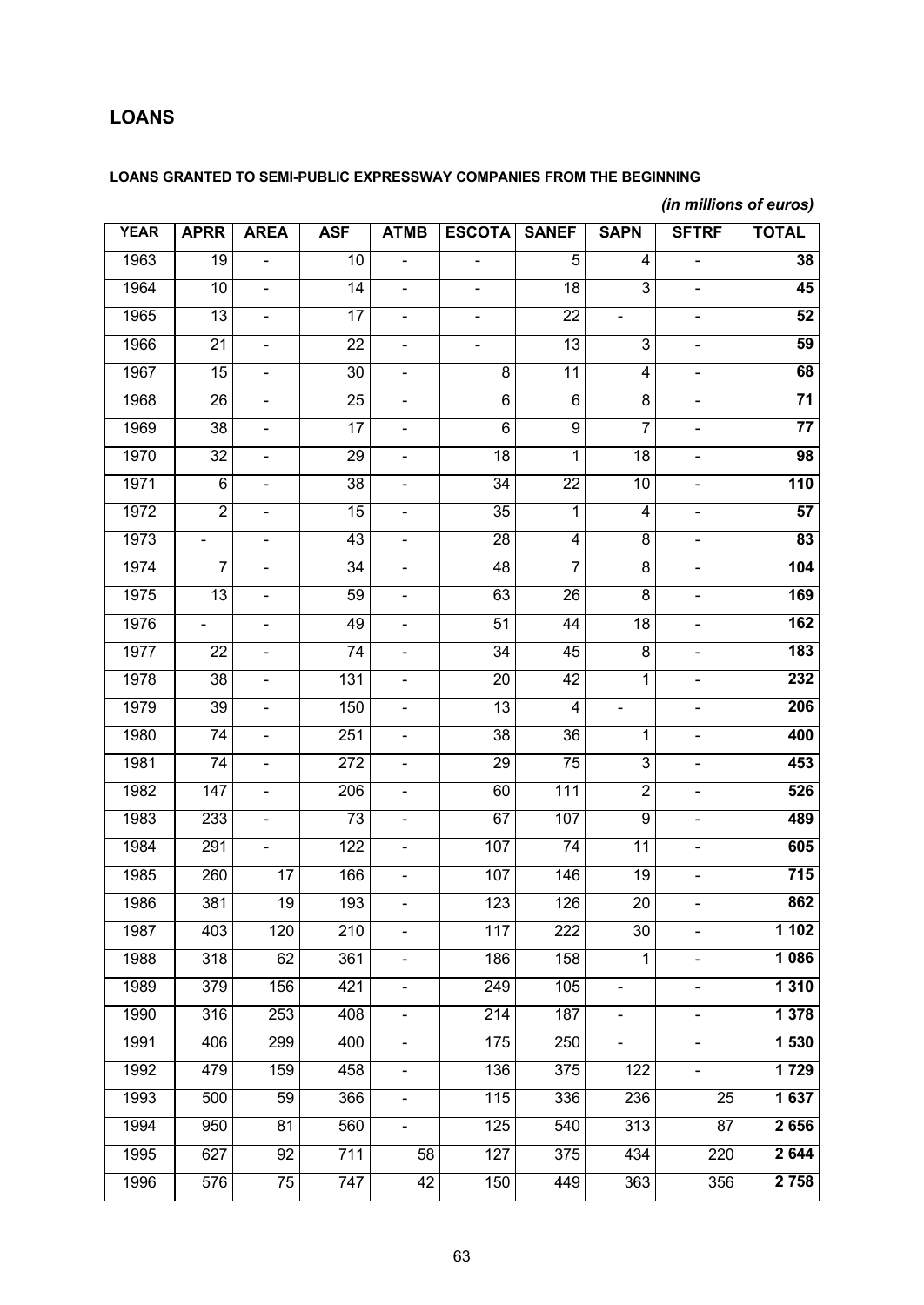| 1997         | 731                | 98              | 705                 | 56  | 151             | 315     | 270             | 372  | 2698    |
|--------------|--------------------|-----------------|---------------------|-----|-----------------|---------|-----------------|------|---------|
| 1998         | 707                | 103             | 618                 | 15  | 161             | 205     | 136             | 243  | 2 1 8 8 |
| 1999         | 397                | 74              | 686                 |     | 89              | 34      | 83              | 135  | 1 4 9 8 |
| 2000         | 295                | $\overline{25}$ | 664                 | 42  | $\overline{75}$ | 140     | $\overline{31}$ | 91   | 1 3 6 3 |
| 2001         | 347                | 32              | 1 1 6 2             | 121 | 35              | 103     | 13              | -    | 1813    |
| 2002         | 309                | 11              | 796                 | 79  | 36              | 274     | 32              | -    | 1 537   |
| 2003         | 300                |                 |                     | 50  |                 | 220     | 30              | -    | 600     |
| 2004         | 43                 |                 | 450                 |     |                 |         |                 |      | 493     |
| 2005         | 38                 |                 | 300                 | 12  |                 |         |                 | 336  | 686     |
| 2006         | 210                | 85              |                     |     |                 | 90      | 44              |      | 429     |
| 2007         | 7                  | $\overline{17}$ |                     |     |                 | 75      | 25              |      | 124     |
| <b>TOTAL</b> | $\overline{10099}$ | 1837            | $\overline{12}$ 063 | 475 | 3 0 3 6         | 5 4 0 8 | $\sqrt{2340}$   | 1865 | 37 123  |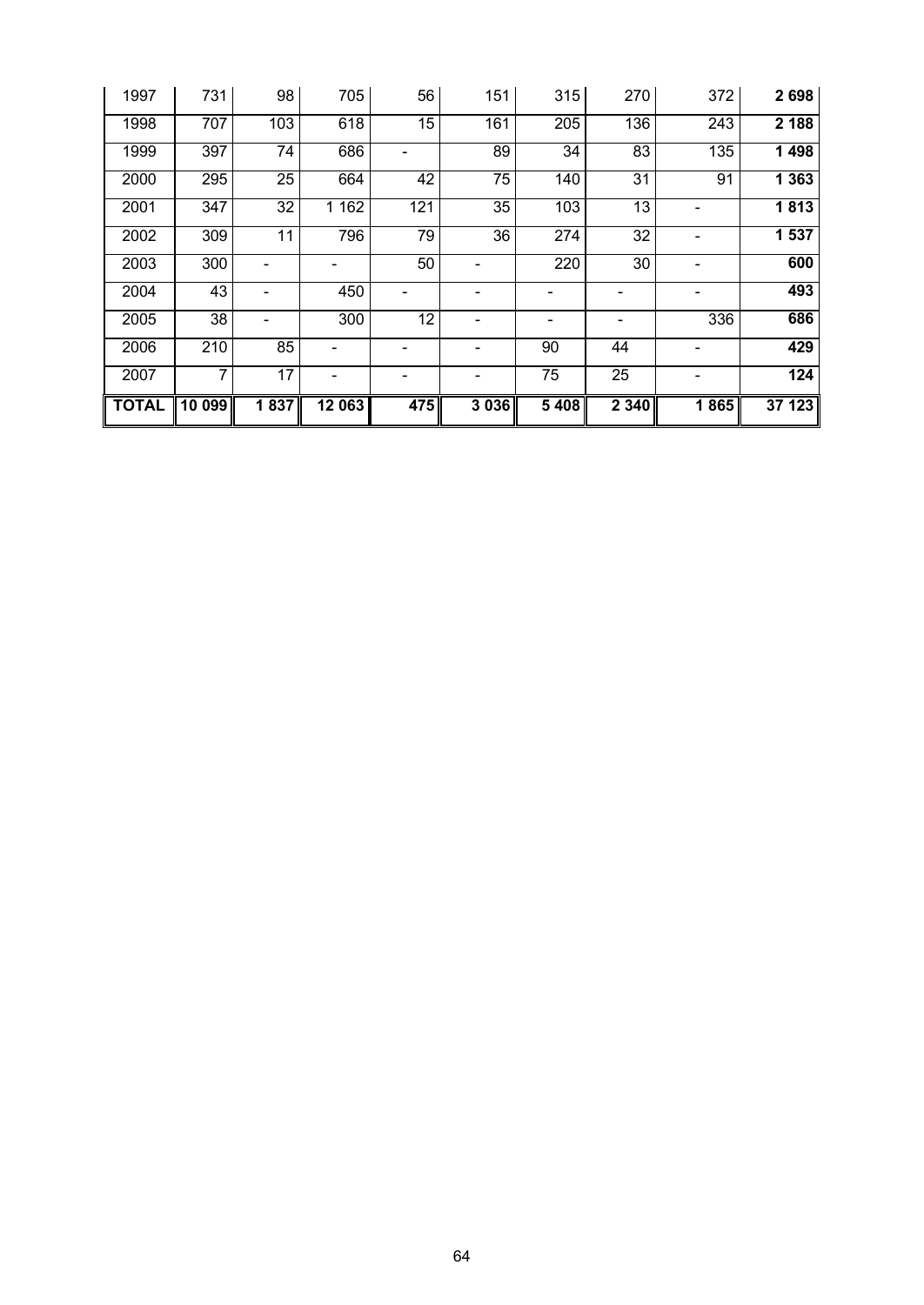# **BORROWINGS REMAINING AS OF JUNE 30, 2008**

|                    | (in millions of euros) |
|--------------------|------------------------|
| <b>BONDS</b>       | 13 5 84                |
| <b>CONTRACTUAL</b> | 3851                   |
| <b>TOTAL</b>       | 17 435                 |
|                    |                        |

Variable rate loans account for 6.45% of the total amount of debt.

The CNAi loan is valued on the basis of the index coefficient calculated at the end of the accounting period.

Loans granted by the CNA to the companies holding the expressway concessions carry the same conditions, such as interest rates and maturity, as the borrowings that were issued to fund the loans. Thus, the schedule of annual cash flows to be received by the CNA coincides with the flows that must be paid out to creditors for the loans issued.

# **STATEMENT OF CASH FLOW**

# *(in millions of euros)*

|                                      | <b>1st HALF 2007</b> | 2007    | <b>1st HALF 2008</b> |
|--------------------------------------|----------------------|---------|----------------------|
| <b>SOURCES</b>                       |                      |         |                      |
| Borrowings received in nominal terms | 124                  | 124     |                      |
| Loan reimbursements                  | 611                  | 1 304   | 699                  |
| <b>TOTAL</b>                         | 735                  | 1428    | 699                  |
| <b>USES</b>                          |                      |         |                      |
| Issuance of loans                    | 124                  | 124     |                      |
| <b>Borrowing Reimbursement</b>       |                      | 1 3 0 4 | 699                  |
| <b>TOTAL</b>                         | 735                  | 1428    | 699                  |

# **5.2. and 5.3. INTEREST**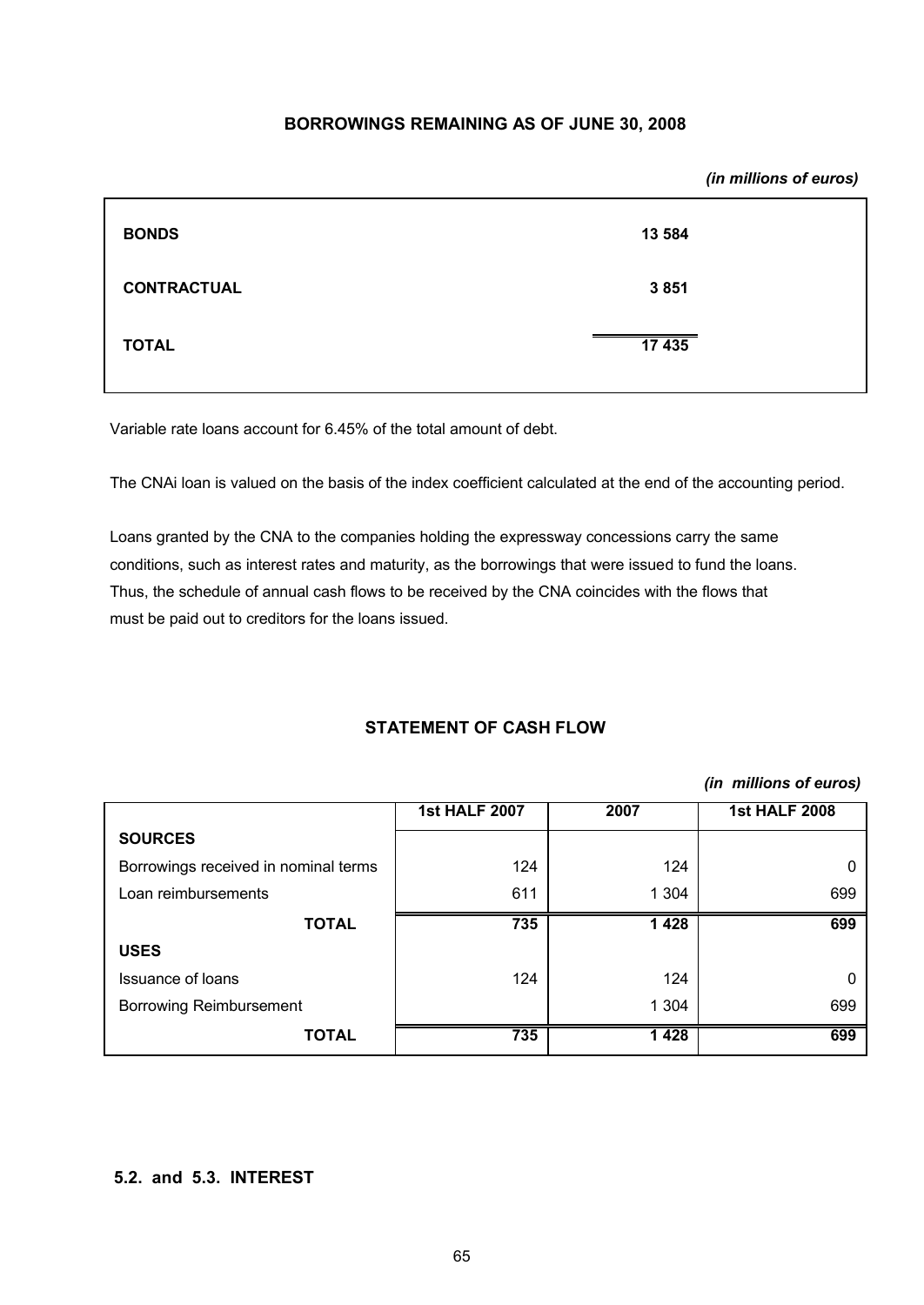Not applicable - CNA has no subsidiaries and holds no investment securities. The establishment thus does not

compile consolidated accounts.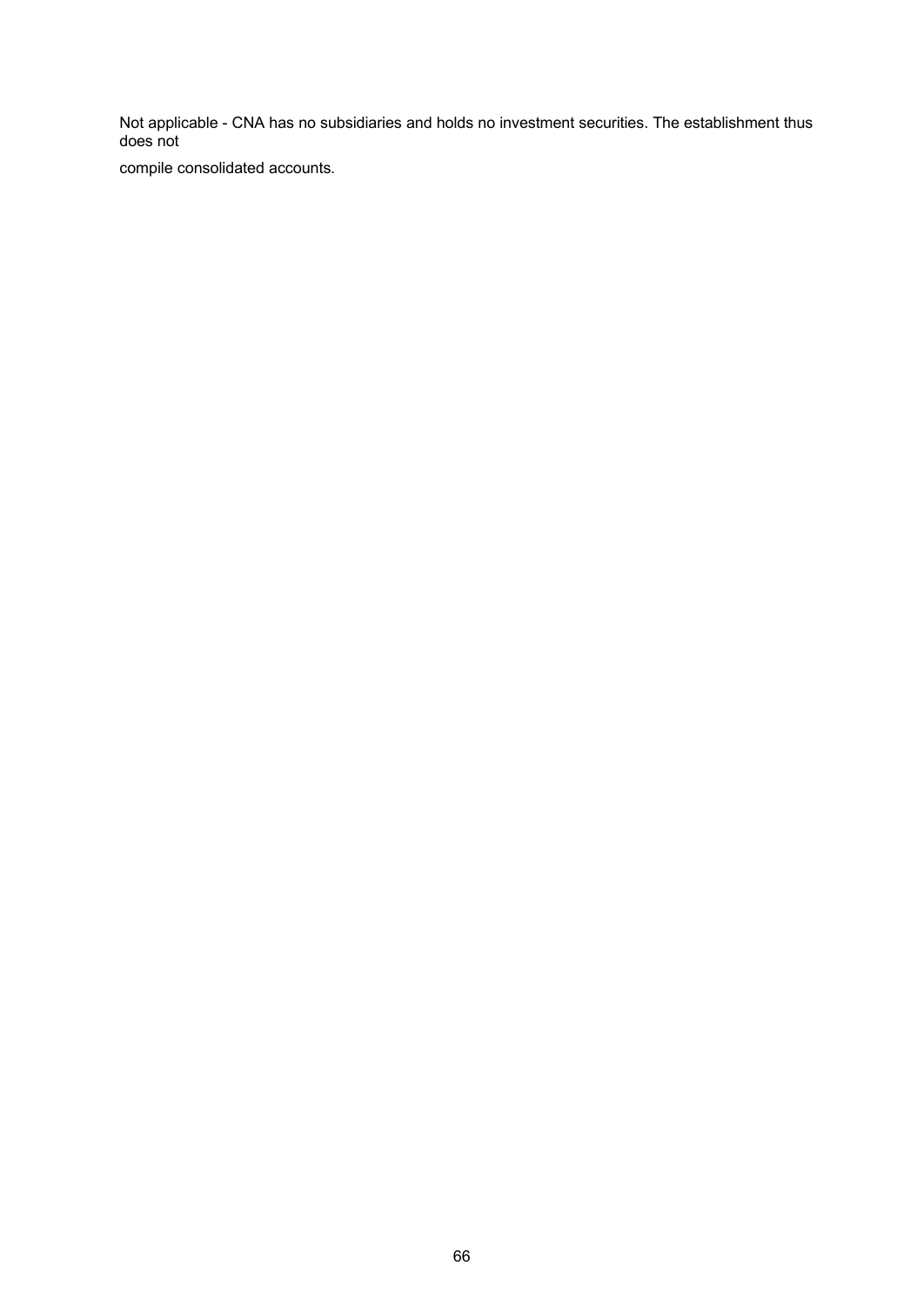# **BALANCE SHEET AS OF DECEMBER 31, 2006**

| <b>ASSETS</b>                                        | <b>REF.NOTE</b> | AMOUNT 12/31/2006 | AMOUNT 12/31/2005 | AMOUNT 12/31/2004 |
|------------------------------------------------------|-----------------|-------------------|-------------------|-------------------|
| <b>FIXED ASSETS</b>                                  |                 |                   |                   |                   |
| <b>LONG-TERM INVESTMENTS</b>                         | 3.1             | 19,882,921,297.94 | 20,918,784,376.85 | 21,734,667,504.59 |
| Direct loans to semi-public expressway<br>companies. |                 | 19,282,968,120.00 | 20,291,560,758.31 | 21,069,422,158.31 |
| - Accrued interest.                                  |                 | 599,953,177.94    | 627,223,618.54    | 665,245,346.28    |
| <b>TOTAL I:</b>                                      |                 | 19,882,921,297.94 | 20,918,784,376.85 | 21,734,667,504.59 |
| <b>CURRENT ASSETS</b>                                |                 |                   |                   |                   |
| <b>OPERATING RECEIVABLES</b>                         |                 | 10,626,598.26     | 12,378,873.87     | 12,590,266.66     |
| Recoverable taxes and payroll taxes.                 | 3.2             |                   |                   |                   |
| Accounts receivable and related.                     | 3.2             | 10,626,598.26     | 12,378,873.87     | 12,590,266.66     |
| <b>CASH ASSETS</b>                                   |                 | 3,972,504.25      | 3,355,217.79      | 2,872,499.14      |
| Current account at the Caisse des Dépôts.            |                 | 920,304.35        | 1,316,582.28      | 874,662.00        |
| - Interest due.                                      |                 | 3,052,199.90      | 2,038,635.51      | 1,997,837.14      |
| <b>TOTAL II:</b>                                     |                 | 14,599,102.51     | 15,734,091.66     | 15,462,765.80     |
| <b>ASSET VARIANCES</b>                               | 3.3             | 52,860,000.00     | 51,027,879.95     | 34,208,116.26     |
| - Variances on foreign currency debt.                |                 |                   | 5,133,879.95      | 482,116.26        |
| - Variances on indexed debt.                         |                 | 52,860,000.00     | 45,894,000.00     | 33,726,000.00     |
| <b>TOTAL III:</b>                                    |                 | 52,860,000.00     | 51,027,879.95     | 34,208,116.26     |
| <b>OVERALL TOTAL (I + II + III)</b>                  |                 | 19,950,380,400.45 | 20,985,546,348.46 | 21,784,338,386.65 |
|                                                      |                 |                   |                   |                   |
| <b>LIABILITIES</b>                                   | <b>REF.NOTE</b> | AMOUNT 12/31/2006 | AMOUNT 12/31/2005 | AMOUNT 12/31/2004 |
| <b>DEBT</b>                                          |                 |                   |                   |                   |
| <b>BORROWINGS</b>                                    | 3.4             | 19,877,690,576.79 | 20,917,950,427.02 | 21,735,149,620.85 |
| Bond issues                                          |                 | 15,372,679,088.56 | 16,378,145,402.93 | 17,206,400,869.02 |
| - Accrued interest.                                  |                 | 486,957,005.84    | 513,050,806.97    | 550, 185, 089.52  |
| Loan contracts                                       |                 | 3,905,058,310.29  | 3,912,581,405.55  | 3,863,503,405.55  |
| - Accrued interest.                                  |                 | 112,996,172.10    | 114, 172, 811.57  | 115,060,256.76    |
| <b>OPERATING DEBT</b>                                | 3.5             | 14,599,102.51     | 15,734,091.66     | 15,462,765.80     |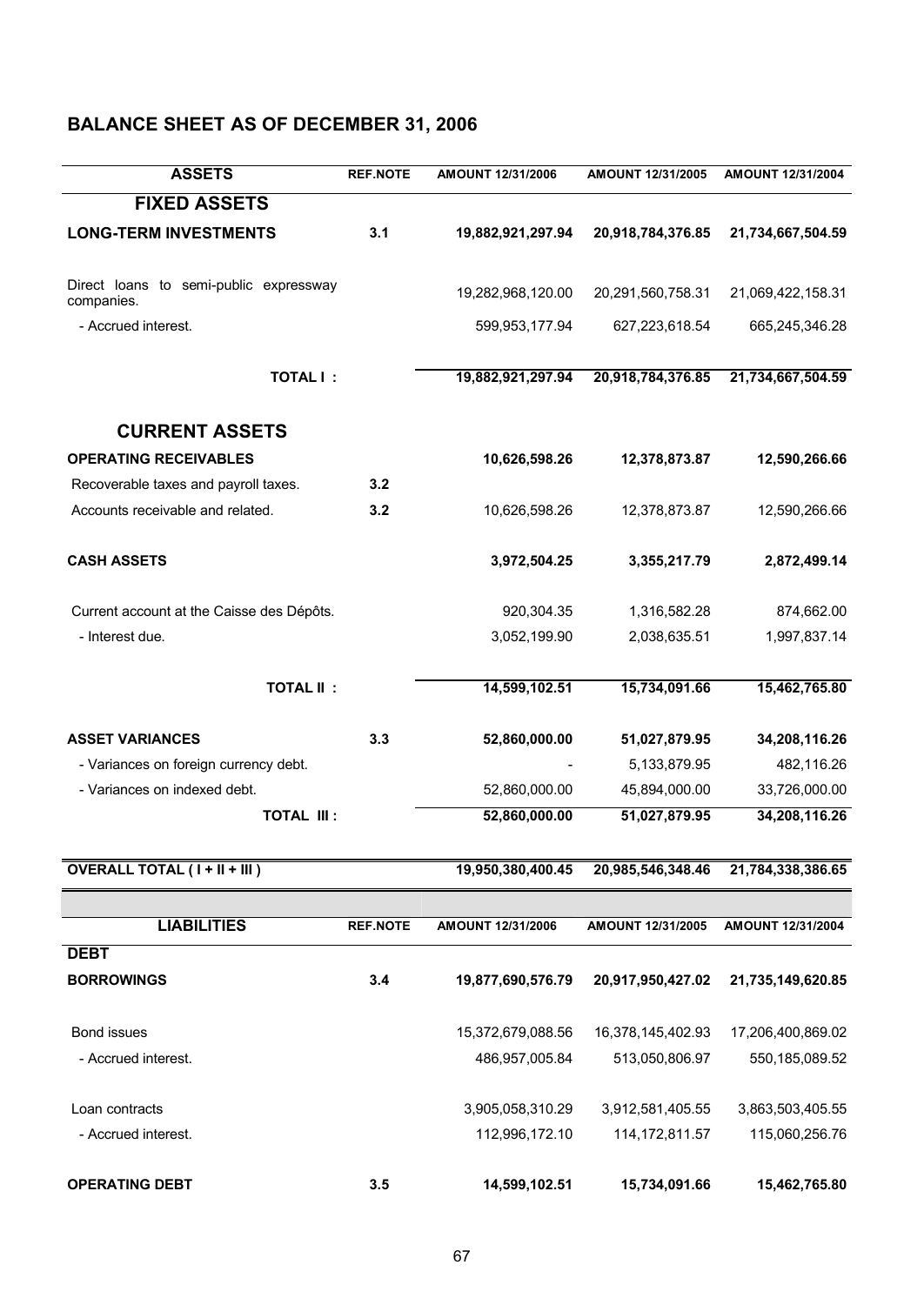| Trade payables and related.                        |                  | 3,052,379.30      | 2,644,637.56      | 1,997,837.14      |
|----------------------------------------------------|------------------|-------------------|-------------------|-------------------|
| Provisions for taxes paid by expressway companies. |                  |                   |                   |                   |
| Other debt.                                        |                  | 11,546,723.21     | 13,089,454.10     | 13,464,928.66     |
|                                                    | TOTAL I:         | 19,892,289,679.30 | 20,933,684,518.68 | 21,750,612,386.65 |
| <b>LIABILITIES VARIANCES</b>                       | 3.6              | 58,090,721.15     | 51,861,829.78     | 33,726,000.00     |
| - Variances on foreign currency debt.              |                  | 5,230,721.15      | 5,967,829.78      |                   |
| - Variances on indexed debt.                       |                  | 52,860,000.00     | 45.894.000.00     | 33.726.000.00     |
|                                                    | <b>TOTAL II:</b> | 58,090,721.15     | 51,861,829.78     | 33,726,000.00     |
|                                                    |                  |                   |                   |                   |

**OVERALL TOTAL ( I + II ) 19,950,380,400.45 20,985,546,348.46 21,784,338,386.65**

# **OFF BALANCE SHEET COMMITMENTS**

| <b>LOAN SWAPS</b>                                          |    | AMOUNT 12/31/2006 | AMOUNT 12/31/2005 | AMOUNT 12/31/2004 |
|------------------------------------------------------------|----|-------------------|-------------------|-------------------|
| <b>FOREIGN CURRENCY (FOREX) SWAPS</b>                      | 4. |                   |                   |                   |
| - Forex to be received (against euros to be<br>delivered). |    | 311, 158, 130.56  | 365,299,179.93    | 366,615,246.02    |
| - Euros to be delivered (against forex to be<br>received). |    | 316,388,851.71    | 352,921,734.20    | 352,921,734.20    |
| - Forex translation variances.                             |    |                   |                   |                   |
| o Capital increase.                                        |    |                   | 12,377,445.73     | 13,693,511.82     |
| o Capital decrease.                                        |    | 5,230,721.15      |                   |                   |
|                                                            |    |                   |                   |                   |
| <b>INTEREST RATE SWAPS</b>                                 | 5. |                   |                   |                   |
| - Euros to be received (against euros to<br>be delivered). |    | 391,000,000.00    | 391,000,000.00    | 451,000,000.00    |
| - Euros to be delivered (against euros to<br>be received). |    | 391,000,000.00    | 391,000,000.00    | 451,000,000.00    |

The reference note refers to paragraphs in the Appendix as of December 31, 2006.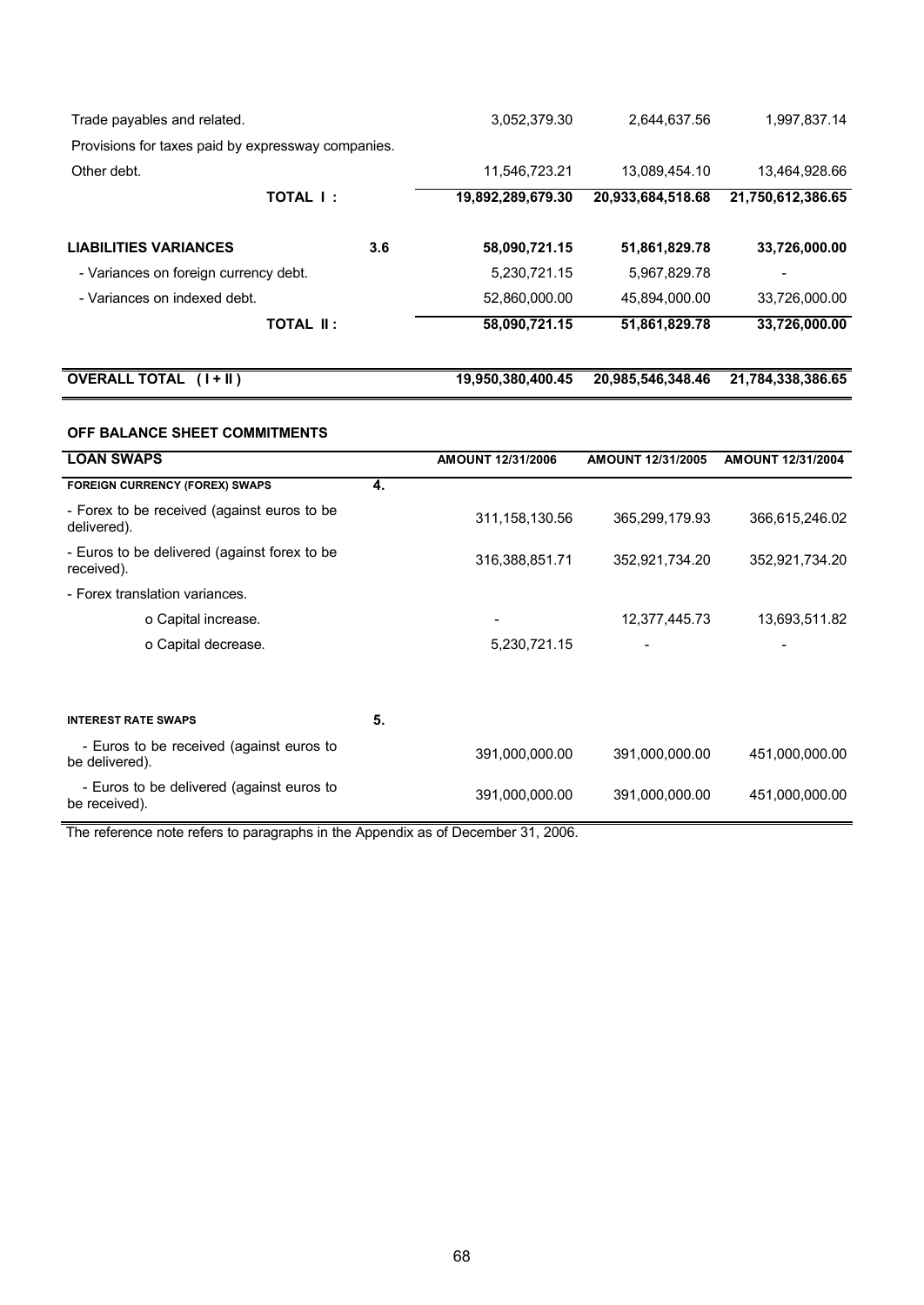| <b>EXPENSES</b>                                  |     | REF.NOTE AMOUNT 12/31/2006 AMOUNT 12/31/2005 AMOUNT 12/31/2004 |                  |                  |
|--------------------------------------------------|-----|----------------------------------------------------------------|------------------|------------------|
| <b>OPERATING EXPENSES</b>                        |     |                                                                |                  |                  |
| OTHER EXTERNAL PURCHASES AND EXPENSES            |     | 3,490,852.62                                                   | 4,923,170.09     | 4,156,047.81     |
| - Remuneration of intermediaries.                | 5.1 | 672,221.74                                                     | 2,063,590.24     | 1,245,802.22     |
| - Reimbursement to CDC for administrative costs. | 5.2 | 2,130,391.85                                                   | 2,135,213.56     | 2,130,045.66     |
| - Commissions for financial services.            | 5.3 | 682,674.85                                                     | 719,196.94       | 778,403.45       |
| - Advertisements, media research and programs.   |     | 5.564.18                                                       | 5,169.35         | 1,796.48         |
| - Other operating expenses.                      |     |                                                                |                  |                  |
| <b>TOTAL</b>                                     |     | 3,490,852.62                                                   | 4,923,170.09     | 4,156,047.81     |
| <b>FINANCIAL EXPENSES</b>                        |     |                                                                |                  |                  |
| <b>AMORTIZATION OF</b>                           |     |                                                                |                  |                  |
| <b>REIMBURSEMENT PREMIUMS:</b>                   |     |                                                                |                  |                  |
| <b>OTHER FINANCIAL EXPENSES:</b>                 |     | 1,199,201,440.60                                               | 1,337,149,973.58 | 1,323,490,417.18 |
| - Interest on borrowings and advances.           |     | 1,153,286,303.77                                               | 1,219,629,548.78 | 1,290,342,758.40 |
| - Net expense on swaps.                          |     | 6,579,510.58                                                   | 6,181,173.52     | 6,295,036.75     |
| - Losses on foreign exchange.                    |     | 113,588.22                                                     | 285,363.78       | 15,792.60        |
| - Payment of interest received to SEMCAs.        | 5.4 | 39,222,038.03                                                  | 57,863,524.45    | 21,459,329.43    |
| - Issue premiums below par.                      | 5.5 |                                                                | 514,483.78       | 5,377,500.00     |
| - Balance on swaps.                              | 5.6 |                                                                | 52,675,879.27    |                  |
| <b>TOTAL</b>                                     |     | 1,199,201,440.60                                               | 1,337,149,973.58 | 1,323,490,417.18 |
| <b>EXCEPTIONAL EXPENSES</b>                      |     |                                                                |                  |                  |
| <b>EXCEPTIONAL ADMINISTRATIVE EXPENSES:</b>      |     | 10,535.90                                                      | 3,370.75         | 6,061.06         |
| - Penalties on contracts.                        |     |                                                                |                  | 274.37           |
| - Payback of lapsed coupons.                     |     | 10,535.90                                                      | 3,370.75         | 5,786.69         |
| - Other exceptional expenses.                    |     |                                                                |                  |                  |
| <b>TOTAL</b>                                     |     | 10,535.90                                                      | 3,370.75         | 6,061.06         |
| <b>OVERALL TOTAL</b>                             |     | 1 202 702 829,12                                               | 1 342 076 514,42 | 1 327 652 526,05 |
|                                                  |     |                                                                |                  |                  |

# **INCOME STATEMENT AS OF DECEMBER 31, 2006**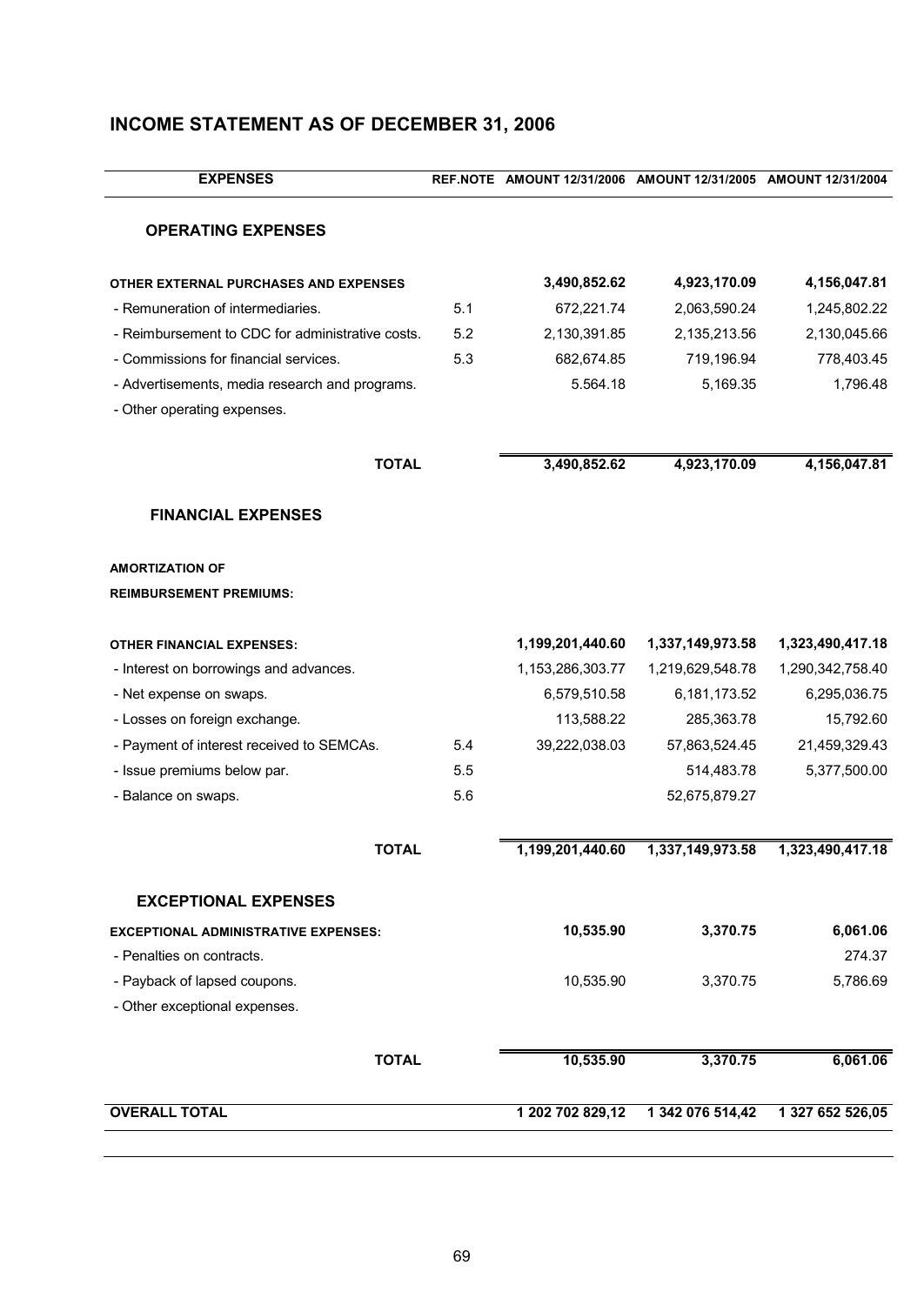| <b>REVENUE</b>                                            |     | REF.NOTE AMOUNT 12/31/2006 AMOUNT 12/31/2005 AMOUNT 12/31/2004 |                  |                  |
|-----------------------------------------------------------|-----|----------------------------------------------------------------|------------------|------------------|
| <b>OPERATING REVENUES</b>                                 |     |                                                                |                  |                  |
|                                                           |     |                                                                |                  |                  |
| <b>REIMBURSEMENTS BY SEMCAS:</b>                          | 5.7 | 3,490,852.62                                                   | 4,923,170.09     | 4,156,047.81     |
| - Of administrative expenses.                             |     | 3,098,499.42                                                   | 3,150,370.22     | 3,211,652.31     |
| - Of taxes and duties.                                    |     |                                                                |                  |                  |
| - Of loan issuance costs.                                 |     | 392,353.20                                                     | 1,772,799.87     | 944,395.50       |
| <b>TOTAL</b>                                              |     | 3,490,852.62                                                   | 4,923,170.09     | 4,156,047.81     |
|                                                           |     |                                                                |                  |                  |
| <b>FINANCIAL REVENUES</b>                                 |     |                                                                |                  |                  |
| <b>INTEREST AND OTHER REVENUES:</b>                       |     | 1,163,031,602.47                                               | 1,281,329,650.37 | 1,304,086,757.15 |
| - Interest on loans.                                      |     | 1,153,286,303.77                                               | 1,219,629,548.78 | 1,290,342,758.40 |
| - Interest on cash assets.                                |     | 3,052,199.90                                                   | 2,043,201.24     | 2,055,669.40     |
| - Reimbursements by SEMCAs:                               |     |                                                                |                  |                  |
| . of forex losses and net expenses on swaps.              |     | 6,693,098.80                                                   | 6,466,537.30     | 6,310,829.35     |
| . of various financial expenses.                          |     |                                                                | 53,190,363.05    | 5,377,500.00     |
| <b>OTHER FINANCIAL REVENUE:</b>                           |     | 36, 169, 838. 13                                               | 55,820,323.21    | 19,403,660.03    |
| - Exchange rate gains.                                    |     | 5,941,057.99                                                   | 814,809.17       | 874,601.14       |
| - Other.                                                  |     | 30,228,780.14                                                  | 55,005,514.04    | 18,529,058.89    |
| <b>TOTAL</b>                                              |     | 1,199,201,440.60                                               | 1,337,149,973.58 | 1,323,490,417.18 |
| <b>EXCEPTIONAL REVENUES</b>                               |     |                                                                |                  |                  |
| <b>EXCEPTIONAL REVENUES ON ADMINISTRATIVE OPERATIONS:</b> |     |                                                                |                  |                  |
| - Penalties received on contracts.                        |     |                                                                |                  |                  |
| - Lapsed coupons and bonds.                               |     | 10,535.90                                                      | 3,370.75         | 5,786.69         |
| - Euro revenues from forex transaction variances.         |     |                                                                |                  |                  |
| - Other.                                                  |     |                                                                |                  | 274.37           |
|                                                           |     |                                                                |                  |                  |
| <b>TOTAL</b>                                              |     | 10,535.90                                                      | 3,370.75         | 6,061.06         |
| <b>OVERALL TOTAL</b>                                      |     | 1,202,702,829.12                                               | 1,342,076,514.42 | 1,327,652,526.05 |

The reference notes refer to paragraphs in the Appendix.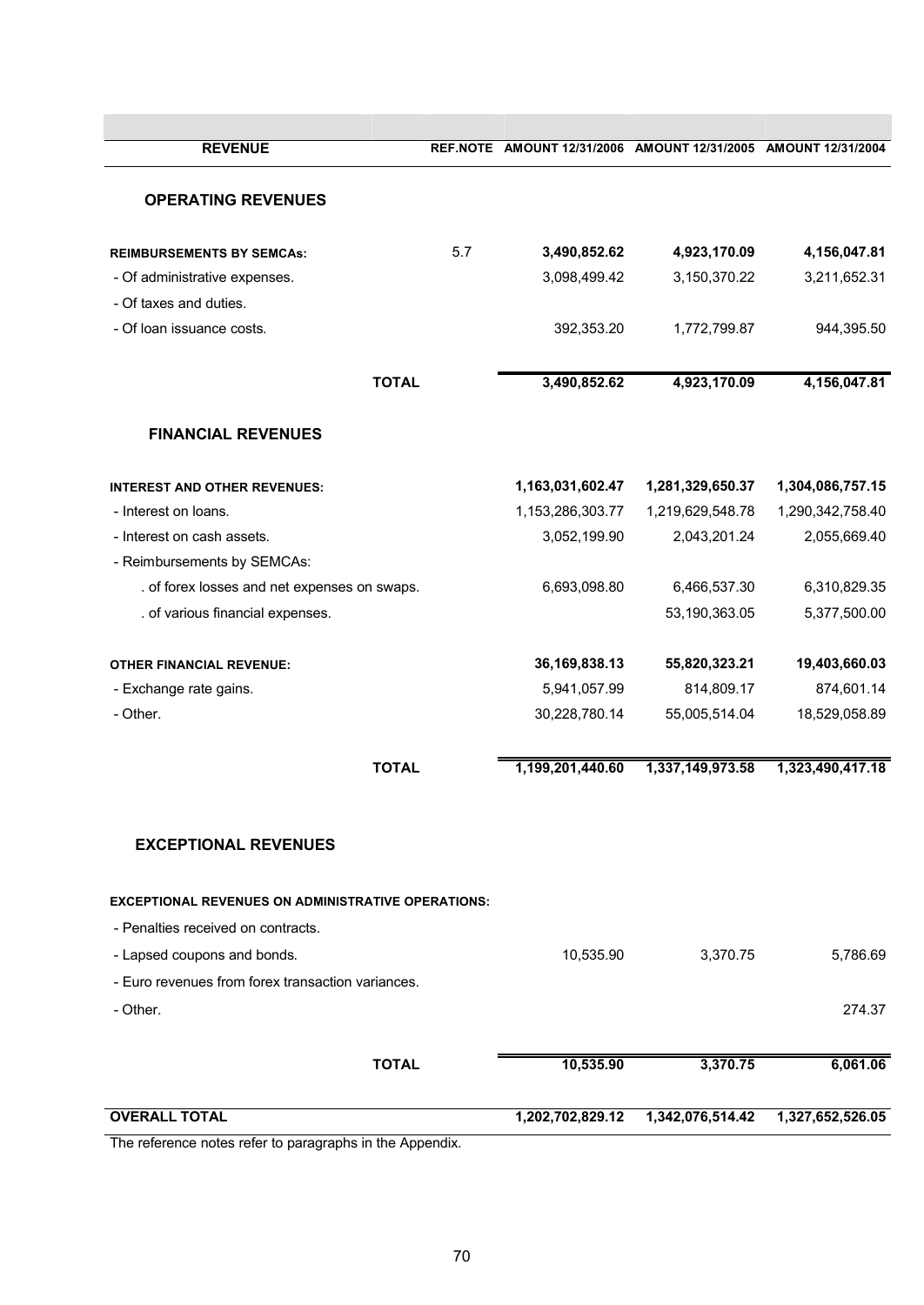# **APPENDIX AS OF 31 DECEMBER 2006**

# **1. LEGAL STATUS OF THE COMPANY**

The CNA is a national public-sector administrative institution with a corporate structure and financial independence.

It is subject to the general principles of public-sector accounting, has a government accountant, and, in accordance with the decree establishing the institution, the Caisse des Dépôts, provides its administrative management under the supervision of the Board of Directors of the CNA.

# **2. GENERAL ACCOUNTING PRINCIPLES**

The statement of accounts as well as the profit and loss statements have been certified by Gérard Schottey, Managing Treasurer at the 1st level Treasury Department, accounting officer from the Caisse Nationale des Autoroutes, appointed on July 1 2002 by a joint order of the Budget and Transportation Ministers, as a State Accountant sworn in by the Government Accounting Office.

The financial statements are presented in compliance with General Instruction M-91 regarding the accounts of national public-sector administrative institutions.

The accounting principles applied are:

- · operational continuity;
- · constant and consistent application of methods;
- · independence of each fiscal year.

The basic method of valuation in the accounts is the historical cost method.

# **3. METHODS APPLIED TO THE PRINCIPAL ITEMS OF THE BALANCE SHEET**

### **ASSETS**

### **3.1. Long-term investments**

The amount in the balance sheets corresponds to loans actually disbursed.

The amount of accrued interest is attached to the loan lines and is calculated *pro rata temporis*, based on the amount accrued and not yet due.

Each loan is recorded at gross value; commissions, premiums and costs are simultaneously passed on as a single package to the semi-public companies (SEMs) that hold the expressway concessions.

#### **3.2. Trade receivables**

This item is comprised principally of revenue on interest accrued on loan swap operations and is passed on to the semi-public companies (SEMs) holding the expressway concessions.

# **3.3. Asset variances**

The following are recorded under this item:

- Unrealized losses on debt denominated in currencies outside the euro zone, resulting from the difference between the exchange rate applied to historical cost and the rate applying at the end of the fiscal year;

For currencies within the euro zone, and in compliance with article 28 of the "DDOEF" Act (a law with various economic and financial provisions), the exchange rate employed is that determined on December 31, 1998 and approved by the Council of Ministers of the European Union;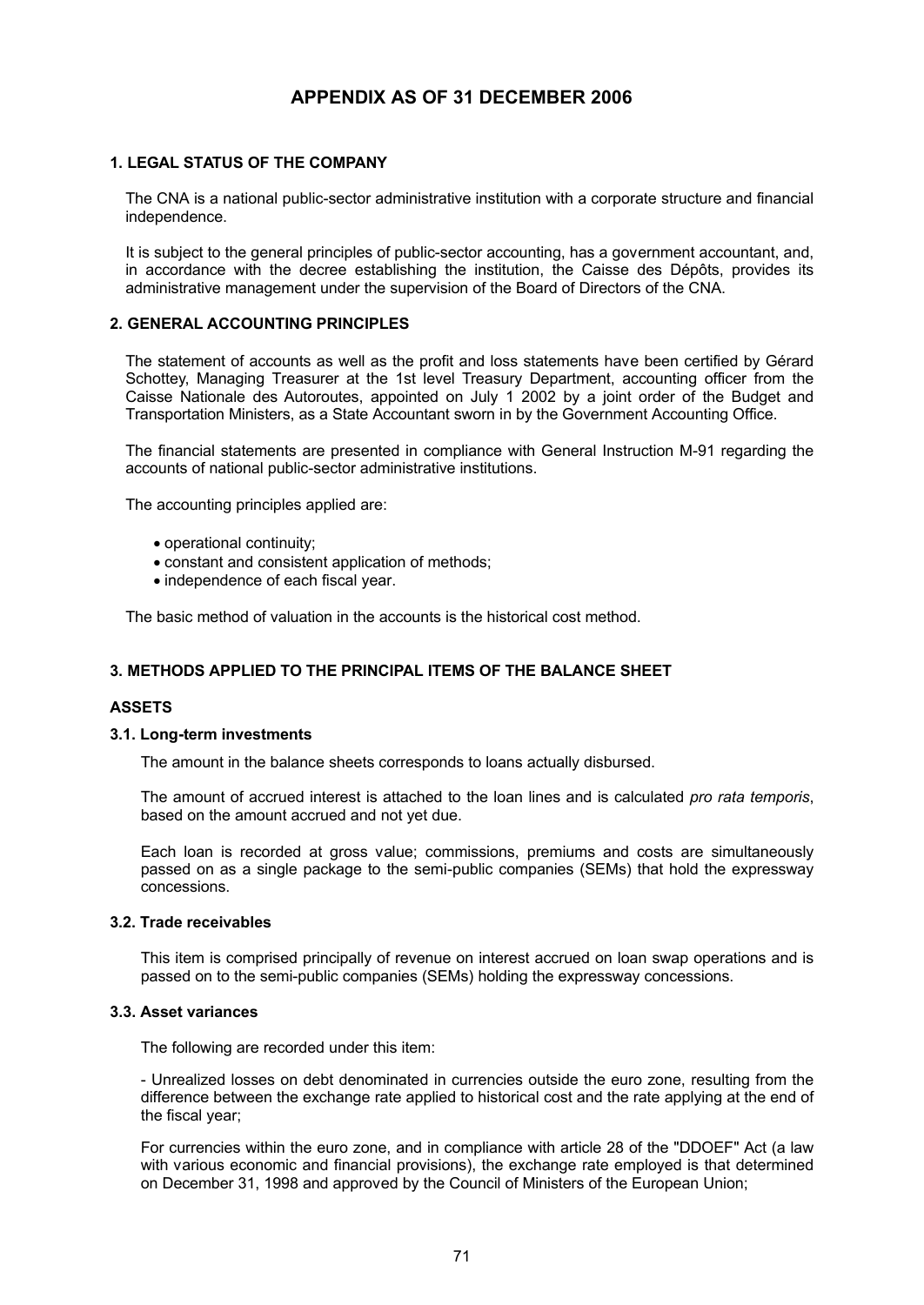- the loss on the indexation of indexed bond issues.

Given CNA's duty with regard to transparency to the semi-public companies (SEMs) holding the expressway concessions, no provisions on these items have been recorded.

### **LIABILITIES**

#### **3.4. Borrowings**

Borrowings are recorded at their reimbursement value. Borrowings in foreign currencies are translated and recorded on the basis of the exchange rate prevailing on the last day of the fiscal year.

Interest accrued on borrowings in France and abroad is calculated *pro rata temporis*. For borrowings in currencies not in the euro zone euro, this interest is measured on the basis of the exchange rate prevailing on the last day of the fiscal year.

### **3.5. Operating debt**

Operating debt corresponds to cash advances from the semi-public companies holding expressway concessions, the reversion to these companies of the earnings on interest accrued on loan swaps, and to interest accrued on current cash assets to be repaid to them.

#### **3.6. Variances on liabilities**

This item includes:

- unrealized gains on borrowings denominated in foreign currencies not in the euro zone, resulting from the difference between the exchange rate applied to historical cost and the exchange rate applying at the end of the fiscal year.

For currencies within the euro zone, and in application of article 28 of the "DDOEF" Act (a law with various economic and financial provisions), the exchange rate employed is that determined on December 31, 1998 and approved by the Council of Ministers of the European Union.

- the loss due to the effects of indexation of inflation adjusted bond issues on loans to semi-public companies holding expressway concessions.

### **4. OFF-BALANCE SHEET COMMITMENTS**

#### **Loan swaps**

These concern either swaps of foreign currencies against euros, or hedging through interest-rate swaps.

For foreign exchange operations, off-balance sheet amounts in euros are calculated on the basis of the exchange rate applying at the end of the fiscal year, while the initial borrowing remains under liabilities in the balance sheet. Revaluation differences are recorded under exchange rate variances (unrealized gains or losses).

For interest-rate swaps, only the par values are recorded when the swaps are initiated.

# **5. COMMENTS ON THE INCOME STATEMENT**

### **EXPENSES**

### **5.1. Remuneration of intermediaries**

This item is comprised of placement commissions relative to loans issued in the French and foreign markets, the annual subscription fee to Euronext and the remuneration of rating agencies

# **5.2. Reimbursement to CDC for administrative costs**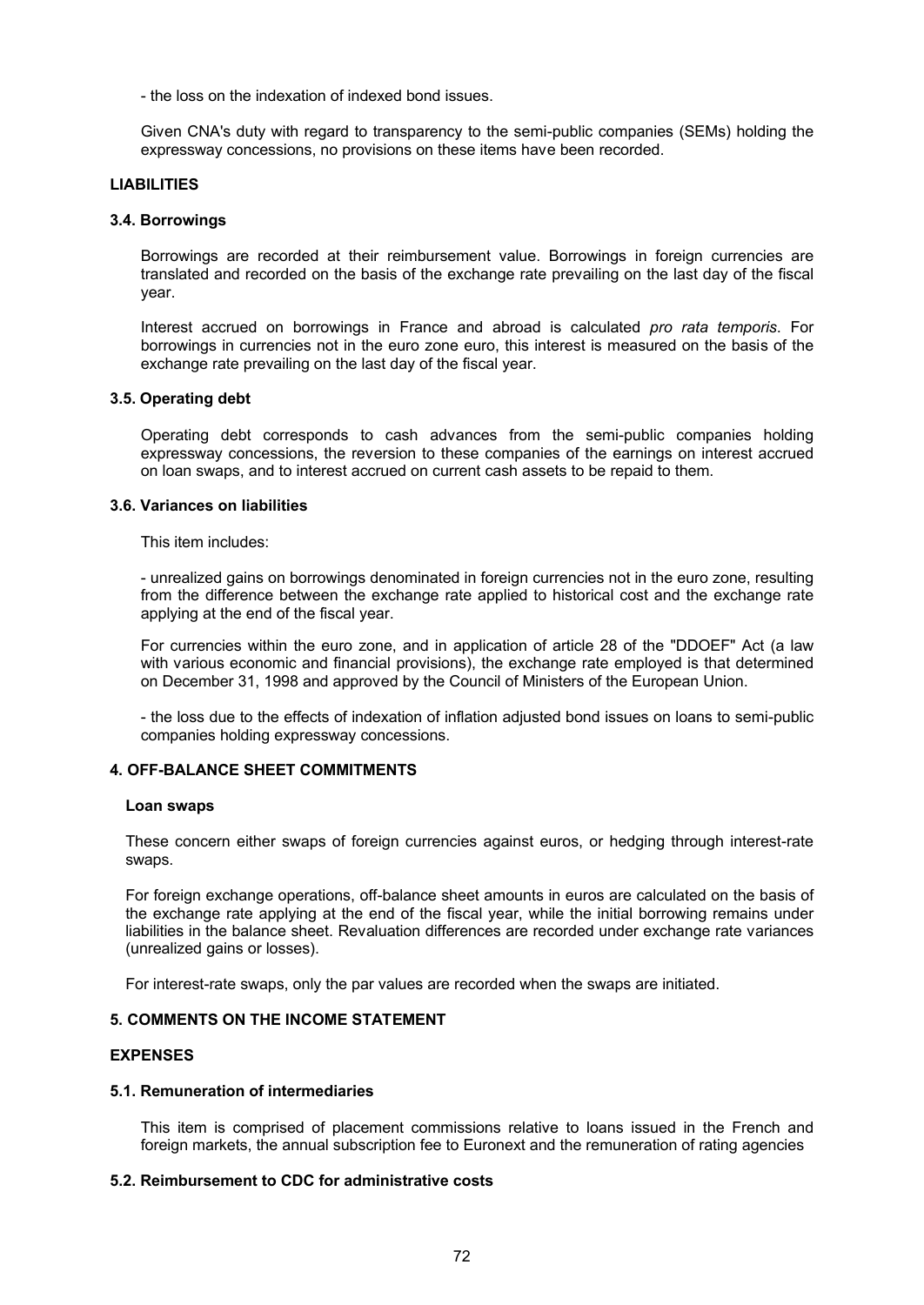This expense is for services billed by the Caisse des Dépôts in exchange for the administrative, accounting and financial management services it provides to CNA.

## **5.3. Commissions for financial services**

These are financial services commissions on coupons due and bonds, amortized paid to intermediaries holding securities accounts and other financial intermediaries.

## **5.4. Payment of interest received to SEMCAs**

Given that CNA must be transparent to the semi-public companies holding expressway concessions, the Company repays them the interest on funds invested with the CDC, foreign exchange gains and other financial revenues.

## **5.5 Issue premiums below par**.

Issue premiums that are below par are now recorded under financial expenses.

## **5.6. Balance on swaps**

The share exchange offer of July 15, 2005 gave rise to an equalization payment that was entirely borne by the semi-public expressway company concerned.

## **PROFIT**

## **5.7. Reimbursements by SEMCAs**

Given the above-mentioned required transparency, each semi-public company holding an expressway concession pays its share in the reimbursement of all CNA's operating, financial and exceptional expenses. Consequently, the profit for the period is systematically written to zero.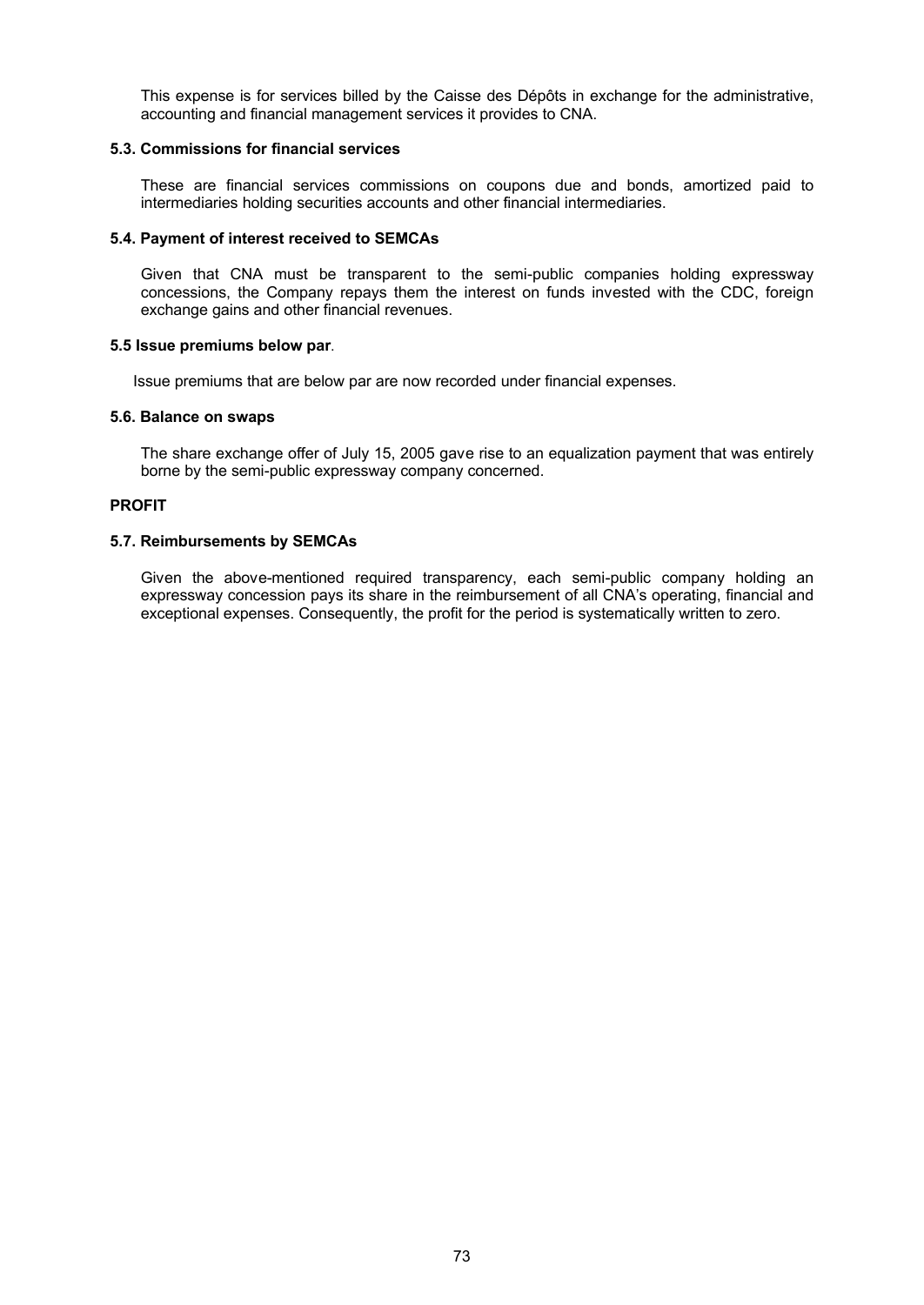## **COMMITMENTS ON FUTURES CONTRACTS**

#### **Nature of the operations**

CNA's futures contract transactions are detailed in the tables as set forth in paragraph 1 ("Financial Information") above.

These comprise foreign exchange (forex) and interest rate futures swaps (loan swaps) used to hedge future payments on loan issues in foreign currencies and in euros. The purpose of swap operations on loan issues in foreign currencies is to reduce foreign exchange risk inherent in debt in foreign currencies and to balance out the risks incurred on the different currencies in which CNA has borrowed.

Interest rate swap transactions are intended to change the nature of the interest rate on loans contracted.

#### **GENERAL ACCOUNTING PRINCIPLES**

#### **Recognizing commitments**

Foreign currency swaps are recorded off-balance sheet in euros, on the basis of the exchange rate applying at the end of the fiscal year, while the initial loan remains recorded as a liability in the balance sheet. Differences in revaluation are recorded as unrealized gains or losses in forex translation.

For interest-rate swap operations, par values are recorded when the swaps are initiated.

Given CNA's duty in respect of transparency to the semi-public companies holding expressway concessions, who in the end bear the foreign-exchange risks, no provisions for exchange rate losses are recorded under liabilities.

#### **Recognition of revenues and expenses**

On maturity, flows on exchange and interest rate swaps are transferred to third-party accounts in order to reduce the level of revenues and expenses. Net income on the swap is recorded under "other financial expense" or "interest and related financial revenues."

Interest accrued on foreign currency swaps is measured on the basis of the exchange rate applying at the end of the fiscal year, with net income (loss) recorded under the items indicated above.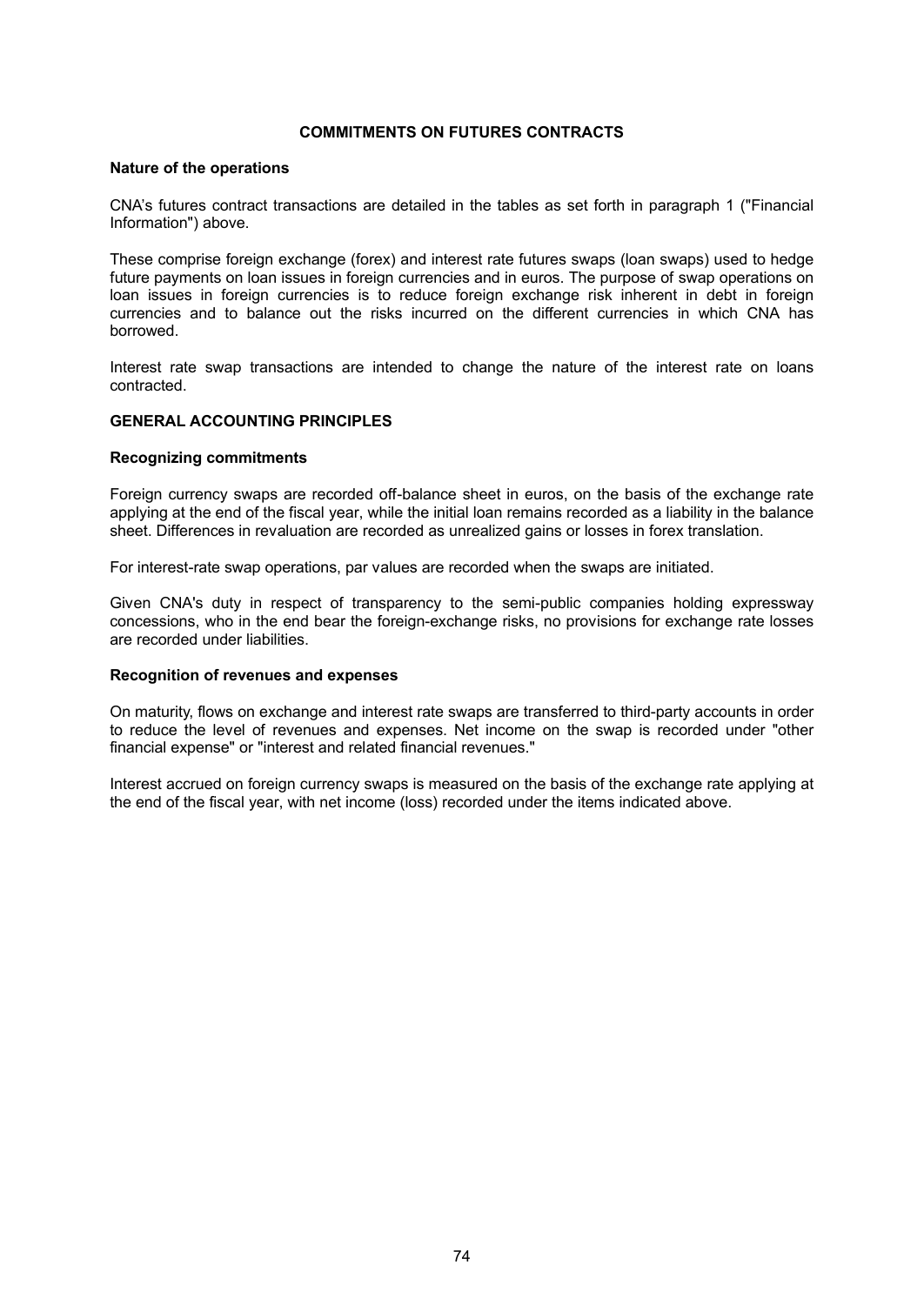## **TAXATION**

*The statements herein regarding taxation are based on the laws in force in France and/or, as the case may be, the Grand Duchy of Luxembourg as of the date of this Prospectus and are subject to any changes in law. The following summary does not purport to be a comprehensive description of all the tax considerations which may be relevant to a decision to purchase, own or dispose of the Bonds. Each prospective holder or beneficial owner of Bonds should consult its tax advisor as to the French or, as the case may be, the Luxembourg tax consequences of any investment in or ownership and disposition of the Bonds.*

#### **EU Directive on the Taxation of Savings Income**

On 3 June 2003, the European Union adopted the Directive 2003/48/EC regarding the taxation of savings income in the form of interest payments (in this section "Taxation", the "**Directive**"). The Directive requires Member States as from 1 July 2005 to provide to the tax authorities of other Member States details of payments of interest and other similar income within the meaning of the Directive made by a paying agent within its jurisdiction to (or under circumstances to the benefit of) an individual resident in another Member State, except that Belgium, Luxembourg and Austria will instead impose a withholding system for a transitional period unless the beneficiary of interest payment elects for the exchange of information.

If a payment were to be made or collected through a Member State which has opted for a withholding system and an amount of, or in respect of tax were to be withheld from that payment, neither the Issuer nor any Paying Agent nor any other person would be obliged to pay additional amounts with respect to any Bond as a result of the imposition of such withholding tax.

In relation to French taxation, the Directive has been implemented in French law under article 242 *ter* of the French *Code général des impôts* (general tax code) and articles 49 I *ter* to 49 I *sexies* of the Schedule III to the *Code général des impôts*. These French law provisions implementing the Directive also impose on paying agents based in France an obligation to report to the French tax authorities certain information with respect to interest payments made to beneficial owners domiciled in another Member State, including, among other things, the identity and address of the beneficial owner and a detailed list of the different categories of interest paid to that beneficial owner.

The Directive has been implemented in Luxembourg by the Law of 21 June 2005.

# **French Taxation**

Pursuant to article 131 *quater* of the French *Code général des impôts*, as construed by administrative circular no. 5 I-11-98 dated 30 September 1998 and ruling (*rescrit*) no. 2007/59 (FP) dated 8 January 2008, both issued by the French Tax Authorities, payments of interest and other revenues to be made by the Issuer to non-French tax residents in respect of the Bonds benefit from the exemption from deduction of tax at source otherwise provided for under article 125 A III of the French *Code général des impôts*.

#### **Luxembourg Taxation**

CNA has been advised that, under Luxembourg tax law currently in effect and with the possible exception of interest paid to individual Noteholders or to certain entities, there is no Luxembourg withholding tax on payments of interest (including accrued but unpaid interest). There is also no Luxembourg withholding tax, with the possible exception of payments made to individual Noteholders or to certain entities, upon repayment of principal in case of reimbursement, redemption, repurchase or exchange of the Bonds.

#### **Luxembourg non-resident individuals**

Under the Luxembourg laws dated 21 June 2005 implementing the European Council Directive 2003/48/EC on the taxation of savings income (the "**Savings Directive"**) and several agreements concluded between Luxembourg and certain dependent or associated territories of the European Union (the "**EU**"), a Luxembourg based paying agent (within the meaning of the Savings Directive) is required since 1 July 2005 to withhold tax on interest and other similar income paid by it to (or under certain circumstances, to the benefit of) an individual resident in another Member State or in certain EU-dependent or associated territories, unless the beneficiary of the interest payments elects for the procedure of exchange of information or for the tax certificate procedure. The same regime applies to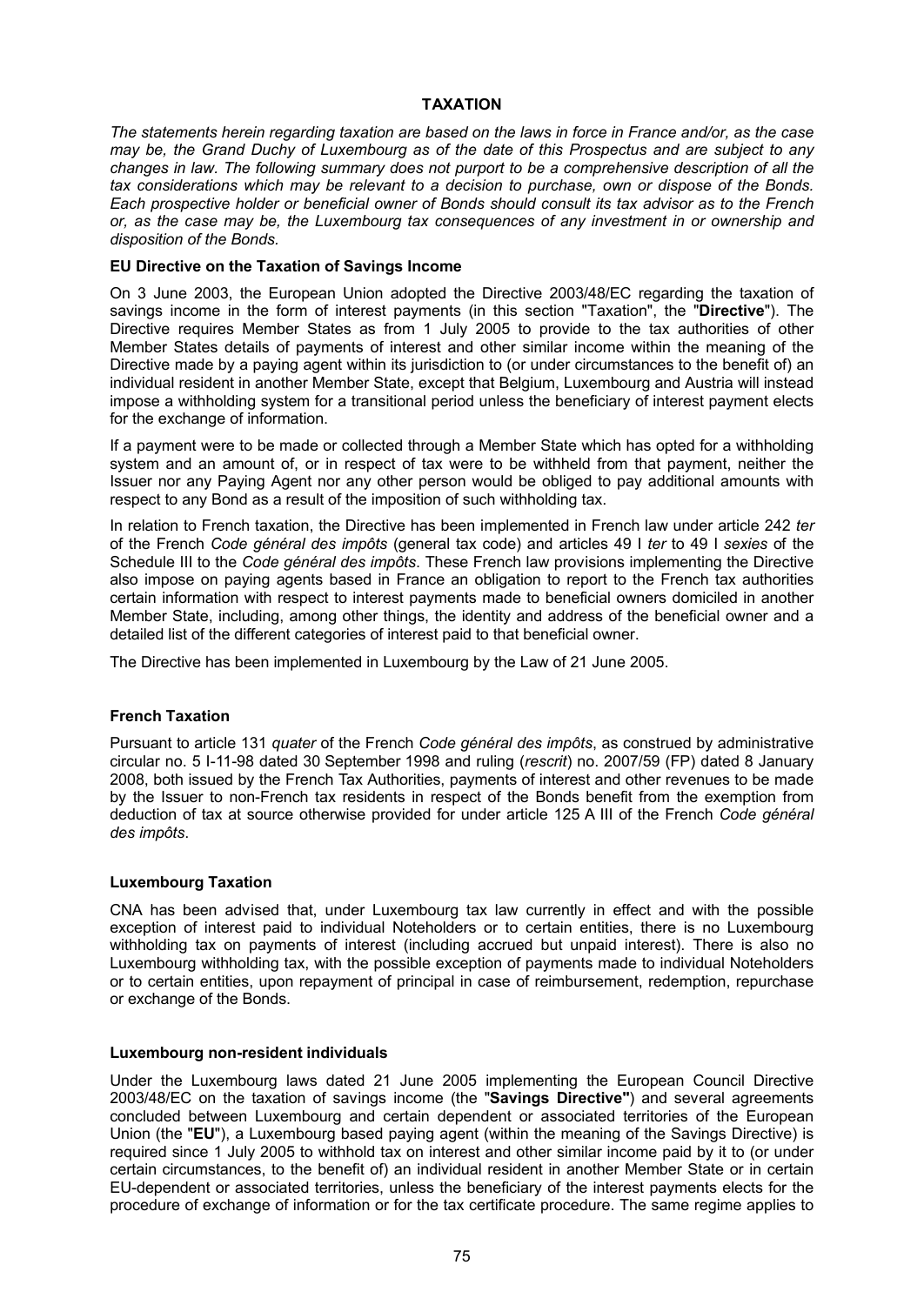payments of interest and other similar income made to certain so-called "residual entities" within the meaning of article 4.2 of the Savings Directive (i.e. an entity which is not a legal person (the Finnish and Swedish companies listed in article 4.5 of the Savings Directive are not considered to be legal persons for this purpose), whose profits are not taxed under the general arrangements for business taxation and that is not, or has not opted to be considered as, a UCITS recognised in accordance with Council Directive 85/611/EEC) established in a Member State or in certain EU-dependent or associated territories.

The withholding tax rate is 20 per cent. increasing to 35 per cent. as from 1 July 2011. The withholding tax system will only apply during a transitional period, the ending of which depends on the conclusion of certain agreements relating to information exchange with certain third countries.

#### **Luxembourg resident individuals**

A 10% withholding tax (the "**10% Luxembourg Withholding Tax**") has been introduced, as from 1 January 2006, on interest payments made by Luxembourg paying agents (defined in the same way as in the Savings Directive) to Luxembourg individual residents or to certain residual entities that secure interest payments on behalf of such individuals (unless such entities have opted either to be treated as UCITS recognised in accordance with the Council Directive 85/611/EEC or for the exchange of information regime).

Pursuant to the Luxembourg law of 23 December 2005 as amended by the law of 17 July 2008, Luxembourg resident individuals, acting in the course of their private wealth, can opt to self-declare and pay a 10% tax (the "**10% Tax**") on interest payments made after 31 December 2007 by paying agents (defined in the same way as in the Savings Directive) located in an EU Member State other than Luxembourg, a Member State of the European Economic Area other than an EU Member State or in a State or territory which has concluded an international agreement directly related to the Savings Directive.

The 10% Withholding Tax or the 10% Tax represents the final tax liability for Luxembourg individual resident taxpayers receiving interest payments in the course of their private wealth.

**All prospective Bondholders should seek independent advice as to their tax positions.**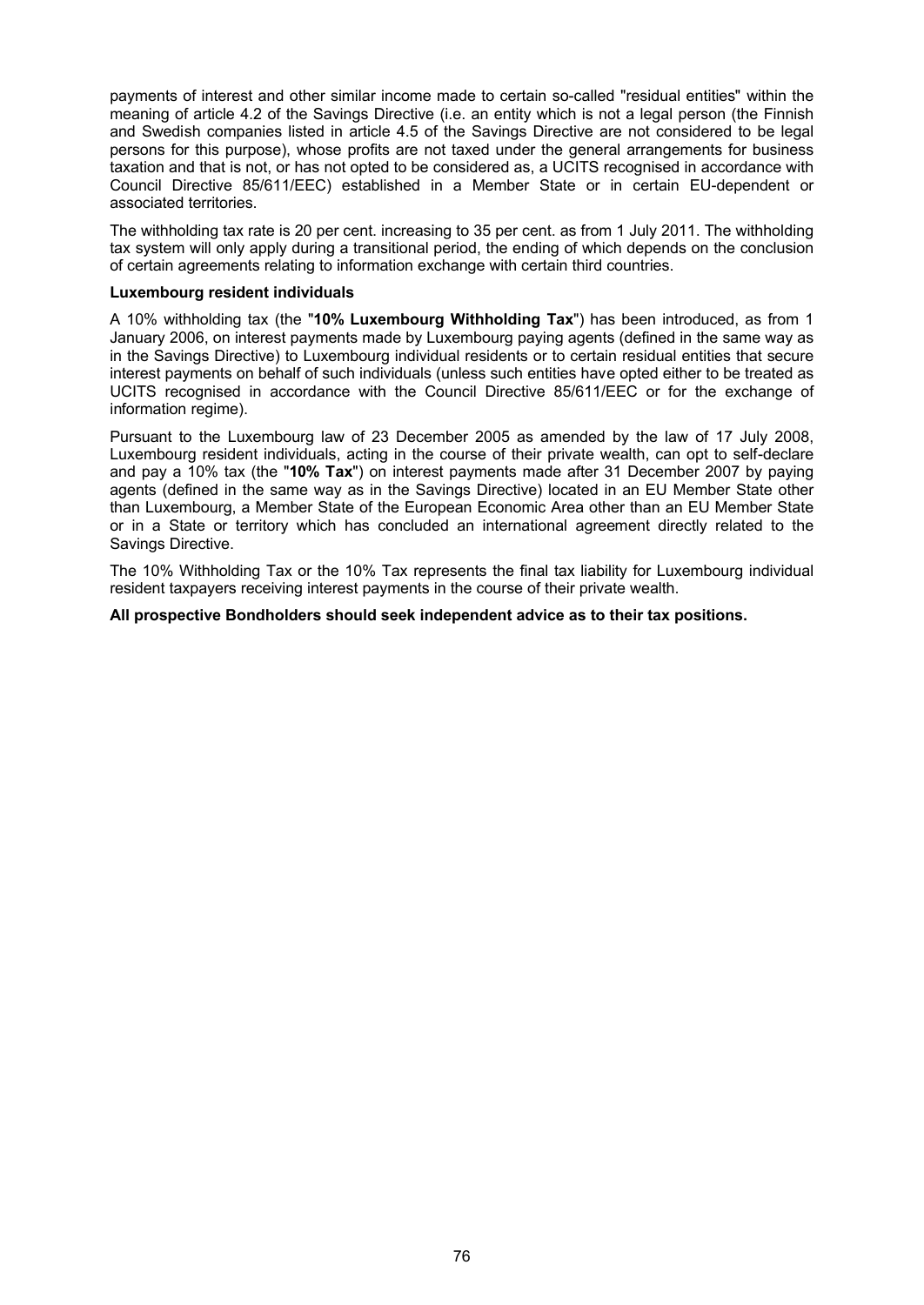## **SUBSCRIPTION AND SALE**

Pursuant to a subscription agreement dated 9 December 2008 (the "**Subscription Agreement**"), HSBC France, Merrill Lynch International and Société Générale (the "**Joint Lead Managers**") have agreed with the Issuer, subject to the satisfaction of certain conditions contained therein, to subscribe the Bonds at an issue price of 100.94 per cent. of the aggregate principal amount of the Bonds, (i) plus accrued interest from, and including, 28 March 2008 to, but excluding, 12 December 2008 at a rate of 3.193150685 per cent. (calculated on the basis of the actual number of days elapsed) of their principal amount, (ii) less a total commission of 0.175 per cent. of the aggregate principal amount of the Bonds. In addition, the Issuer has agreed to reimburse the Joint Lead Managers in respect of certain of their legal and other expenses incurred in connection with the issue of the Bonds. The Subscription Agreement entitles the Joint Lead Managers to terminate it in certain circumstances prior to payment being made to the Issuer. The Issuer has agreed to indemnify the Joint Lead Managers against certain liabilities in connection with the offer and sale of the Bonds.

The underwriting commitment of the Joint Lead Managers amounts Euro 133,600,000.

## **General Restrictions**

No action has been, or will be, taken in any country or jurisdiction that would permit a public offering of the Bonds, or the possession or distribution of this Prospectus or any other document relating to the Bonds, in any country or jurisdiction where action for that purpose is required. Accordingly, the Bonds may not be offered or sold, directly or indirectly, and no offering material relating to the Bonds may be distributed in or from, or published in, any country or jurisdiction except under circumstances that will result in compliance with any applicable laws and regulations.

## **European Economic Area**

In relation to each Member State of the European Economic Area which has implemented the Prospectus Directive (each, a "**Relevant Member State**"), each Joint Lead Manager has represented and agreed that with effect from and including the date on which the Prospectus Directive is implemented in that Relevant Member State (the "**Relevant Implementation Date**"), it has not made and will not make an offer of Bonds to the public in that Relevant Member State and may, with effect from and including the Relevant Implementation Date, only offer at any time:

- (i) to legal entities which are authorised or regulated to operate in the financial markets or, if not so authorised or regulated, whose corporate purpose is solely to invest in securities; or
- (ii) to any legal entity which has two or more of (1) an average of at least 250 employees during the last financial year; (2) a total balance sheet of more than  $\epsilon$ 43,000,000 and (3) an annual turnover of more than €50,000,000, as shown in its last annual or consolidated accounts; or
- (iii) in any other circumstances which do not require the publication by the Issuer of a prospectus pursuant to article 3 of the Prospectus Directive.

For the purposes of this provision, the expression an "**offer of Bonds to the public**" in relation to any Bonds in any Relevant Member State means the communication in any form and by any means of sufficient information on the terms of the offer and the Bonds to be offered so as to enable an investor to decide to purchase or subscribe the Bonds, as the same may be varied in that Member State by any measure implementing the Prospectus Directive in that Member State and the expression "**Prospectus Directive**" means Directive 2003/71/EC and includes any relevant implementing measure in each Relevant Member State.

#### **United States**

The Bonds have not been and will not be registered under the U.S. Securities Act of 1933 as amended (the "**Securities Act**"). The Bonds may not be offered or sold within the United States or to or for the account or benefit of U.S. Persons (as defined in Regulation S under the Securities Act) otherwise than in accordance with applicable U.S. Securities laws and regulations.

In addition, until 40 days after the commencement of the offering, an offer or sale of the Bonds within the United States by a dealer that is not participating in the offering may violate the registration requirements of the Securities Act.

#### **United Kingdom**

Each Joint Lead Manager has represented and agreed that:

(i) it has only communicated or caused to be communicated and will only communicate or cause to be communicated any invitation or inducement to engage in investment activity (within the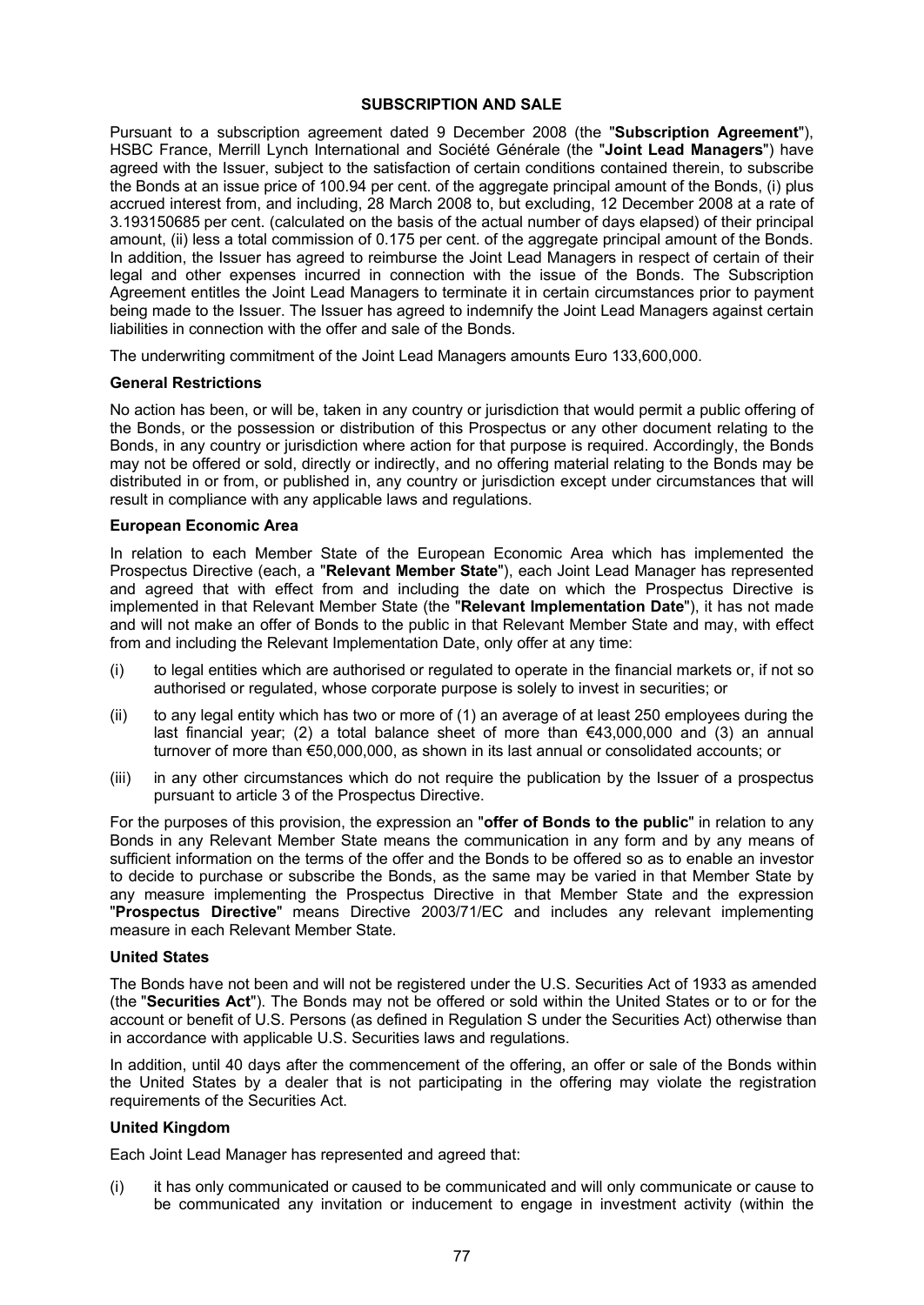meaning of section 21 of the Financial Services and Markets Act 2000 (the "**FSMA**")) received by it in connection with the issue or sale of any Bonds in circumstances in which section 21(1) of the FSMA does not apply to the Issuer; and

(ii) it has complied with and will comply with all applicable provisions of the FSMA with respect to anything done by it in relation to the Bonds in, from or otherwise involving the United Kingdom.

## **France**

Each of the Issuer and the Joint Lead Managers has represented and agreed that it has not offered or sold, and will not offer or sell, in connection with their initial distribution, directly or indirectly, any Bonds in the Republic of France, and has not distributed or caused to be distributed and will not distribute or cause to be distributed in the Republic of France this Prospectus or any other offering material relating to the Bonds, except to (a) persons providing investment services relating to portfolio management for the account of third parties, and/or (b) qualified investors (*investisseurs qualifiés*) acting for their own account, as defined in, and in accordance with, articles L.411-1, L.411-2 and D.411-1 to D.411-3 of the French *Code Monétaire et financier.*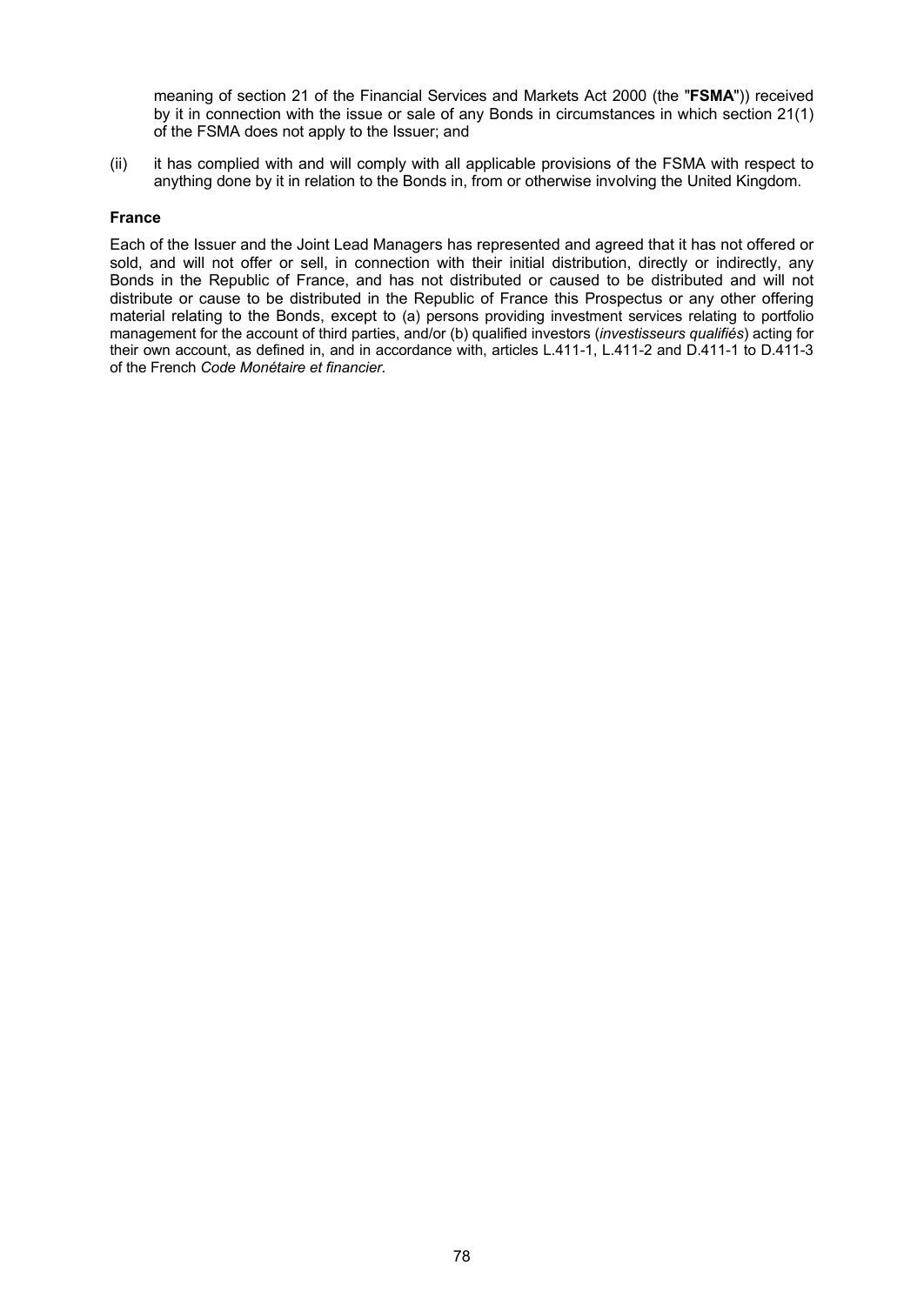## **GENERAL INFORMATION**

- **1** The Bonds have been accepted for clearance through Euroclear (boulevard du Roi Albert II, 1210 Bruxelles, Belgique) and Clearstream, Luxembourg (42, avenue JF Kennedy, 1855 Luxembourg, Luxembourg) with the Common Code 016476889 and Euroclear France (155, rue Réaumur, 75081 Paris Cedex 02 France) with the International Securities Identification Number (ISIN) FR0000473217.
- **2** Application has been made for the Bonds to be admitted to trading and listed on Euronext Paris and the Regulated Market of the Luxembourg Stock Exchange. The total expenses of the issue are estimated to EUR 20,034**.**
- **3** For the sole purpose of the listing of the Bonds on Euronext Paris, and pursuant to articles L. 412-1 and L. 621-8 of the French *Code monétaire et financier*, this Prospectus has been submitted to the *Autorité des marchés financiers* and received visa n°08-276 dated 8 December 2008.

For the sole purpose of the admission to trading of the Bonds on the Regulated Market of the Luxembourg Stock Echange, the *Autorité des marchés financiers* has been requested, upon approval of this Prospectus, to provide the *Commission de surveillance du secteur financier* in Luxembourg with a certificate of approval pursuant to article 18 of the Prospectus Directive, attesting that this Prospectus has been drawn up in accordance with the Prospectus Directive.

- **4** Any Bondholder will have the right, during the fifteen-day period preceding the holding of each meeting of the General Meeting of Bondholders, to consult and make a copy of the resolutions and reports to be presented at the meeting, which will be available for inspection at the principal office of the Issuer, at the specified office of the Fiscal Agent and any other place specified in the notice of meeting.
- **5** The Issuer has obtained all necessary consents, approvals and authorisations in the Republic of France in connection with the issue and performance of its obligations under the Bonds. The issue of the Bonds was duly authorised pursuant to resolutions of the *Conseil d'administration* of the Issuer dated 28 November 2007 and 19 November 2008, authorising the Issuer to issue bonds up to a maximum amount of Euro 133,600,000 in 2008, and the approval of the Minister of the Economy, Industry and Employment on 25 November 2008.
- **6** The yield of the Bonds is 4.372 per cent.
- **7** Euronext Paris and the Regulated Market of the Luxembourg Stock Exchange are the regulated markets on which, to the knowledge of the Issuer, securities of the same class of the Bonds are already admitted to trading.
- **8** Save as discussed in "Subscription and Sale" and as far as the Issuer is aware, no person involved in the issue of the Bonds has an interest material to the issue. To the Issuer's knowledge, there is no conflict of interest between any duties of the members of the Board of Directors and of the Secretary General and their private interests or other duties.
- **9** Save as disclosed in the Prospectus, there has been no significant change in the financial or trading position of the Issuer since 30 June 2008 and no material adverse change in the prospects of the Issuer since 31 December 2007.
- **10** There have been no governmental, legal or arbitration proceedings (including any such proceedings which are pending or threatened of which the Issuer is aware) during the period covering at least the 12 months prior to the date of this Prospectus which may have, or have had in the recent past, significant effects on the Issuer's financial position or profitability.
- **11** At the date of this Prospectus there are no material contracts (other than those entered into in the ordinary course of the Issuer's business) which could result the Issuer being under an obligation or entitlement that is material to the Issuer's ability to meet its obligations to Bondholders in respect of the Bonds being issued.
- **12** So long as any of the Bonds remain outstanding, copies of the most recent annual and semiannual financial statements of the Issuer may be obtained without charge from the Issuer at the specified offices for the time being of the Fiscal Agent and the Paying Agents during normal business hours. The Prospectus is available for viewing on the website of the Issuer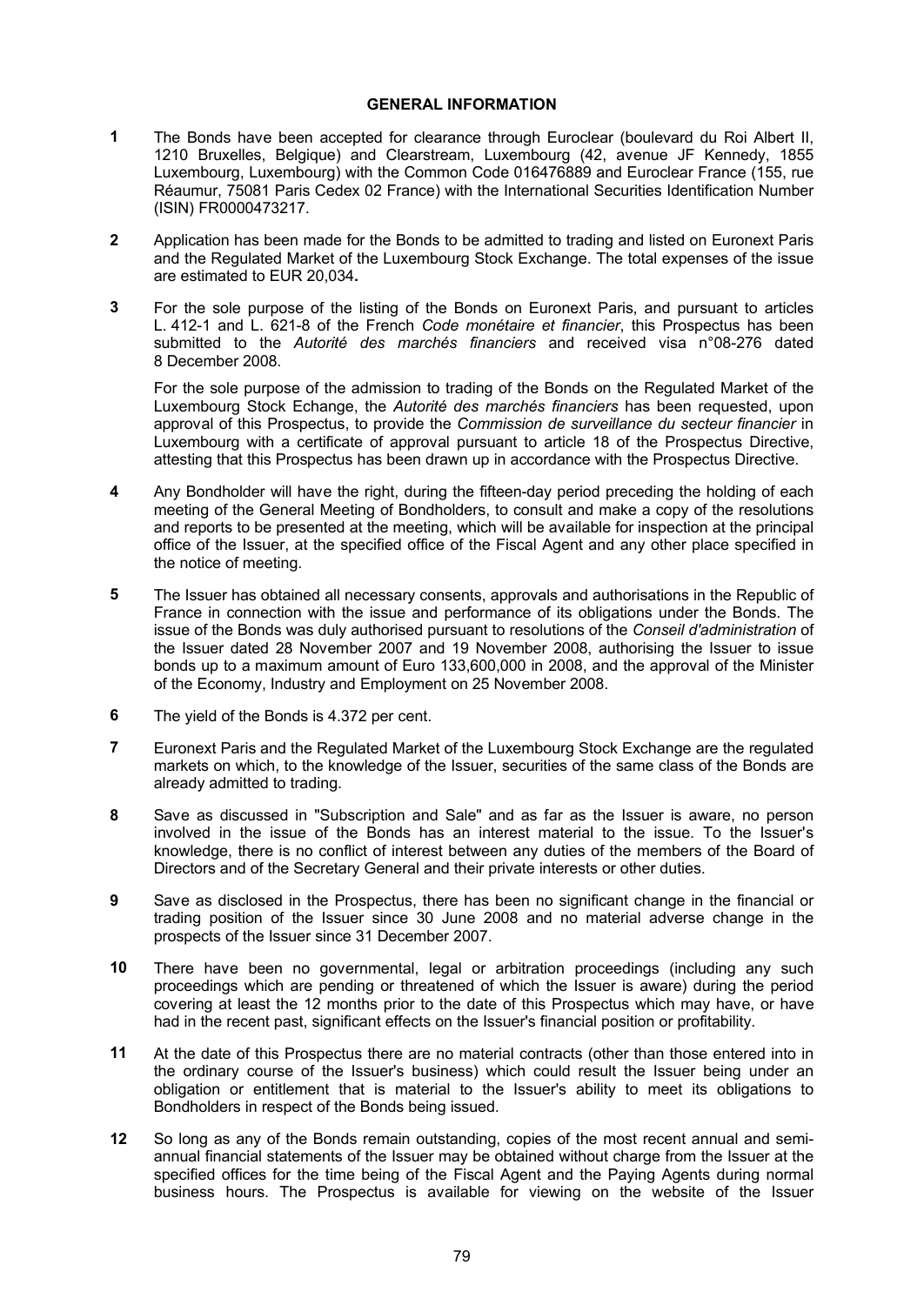[\(http://](http://www.cna-autoroutes.fr/)<www.cna-autoroutes.fr/>). Copies of the Prospectus and the annual financial statements of the Issuer as of 31 December 2006 and 31 December 2007 will be available for inspection and may be obtained free of charge from 12 December 2008 at the specified offices for the time being of the Fiscal Agent and the Paying Agents during normal business hours. Copies of the Fiscal Agency Agreement and of the constitutive documents of the Issuer will be available for inspection at the specified offices for the time being of the Fiscal Agent and the Paying Agents during normal business hours.

The Issuer publishes annual accounts and semi-annual accounts.

**13** The Issuer's financial statements have been certified by the Accounting Agent (*Agent Comptable*) of the Issuer.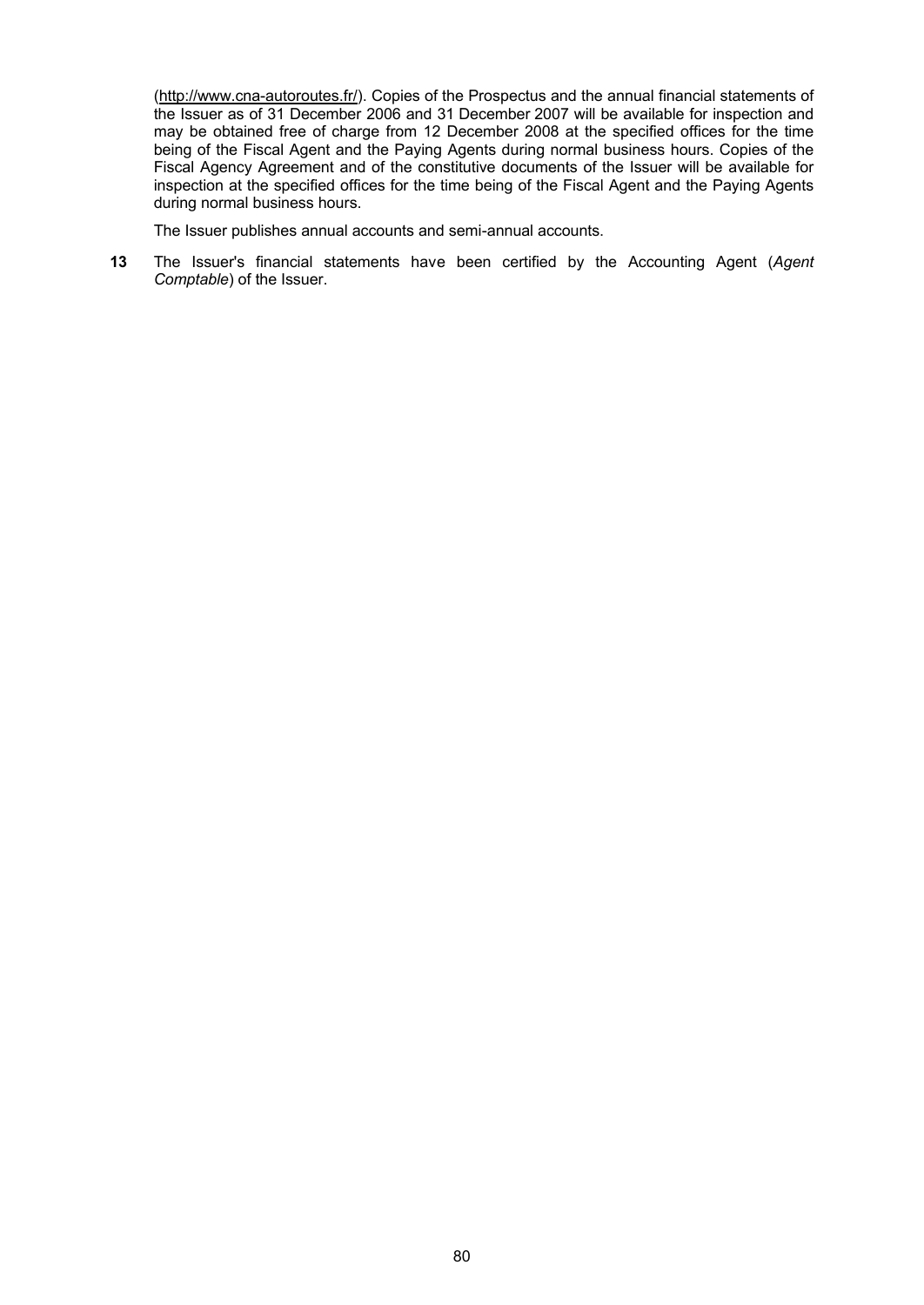## **PERSONS RESPONSIBLE FOR THE INFORMATION GIVEN IN THE PROSPECTUS**

*In the name of the Issuer:*

I declare that, having taken all reasonable care to ensure that such is the case, the information contained in this Prospectus is, to the best of our knowledge, in accordance with the facts and contains no omission likely to affect its import.

Albert Péry Secrétaire Général **Caisse Nationale des Autoroutes**

# **VISA OF THE** *AUTORITE DES MARCHES FINANCIERS*

In accordance with articles L. 412-1 et L. 621-8 of the *Code monétaire et financier* and its *Règlement général*, in particular articles 211-1 à 216-1, the *Autorité des marchés financiers* has granted to this Prospectus the visa n°08-276 on 8 December 2008. This Prospectus has been prepared by the Issuer and its signatories assume responsibility for it. In accordance with article L. 621-8-1-I of the *Code monétaire et financier*, the visa has been granted following an examination by the *Autorité des marchés financiers* of "whether the document is complete and comprehensible, and whether the information in it is coherent". It does not imply that the *Autorité des marchés financiers* has verified the accounting and financial data set out in it and the appropriateness of the issue of the Bonds.